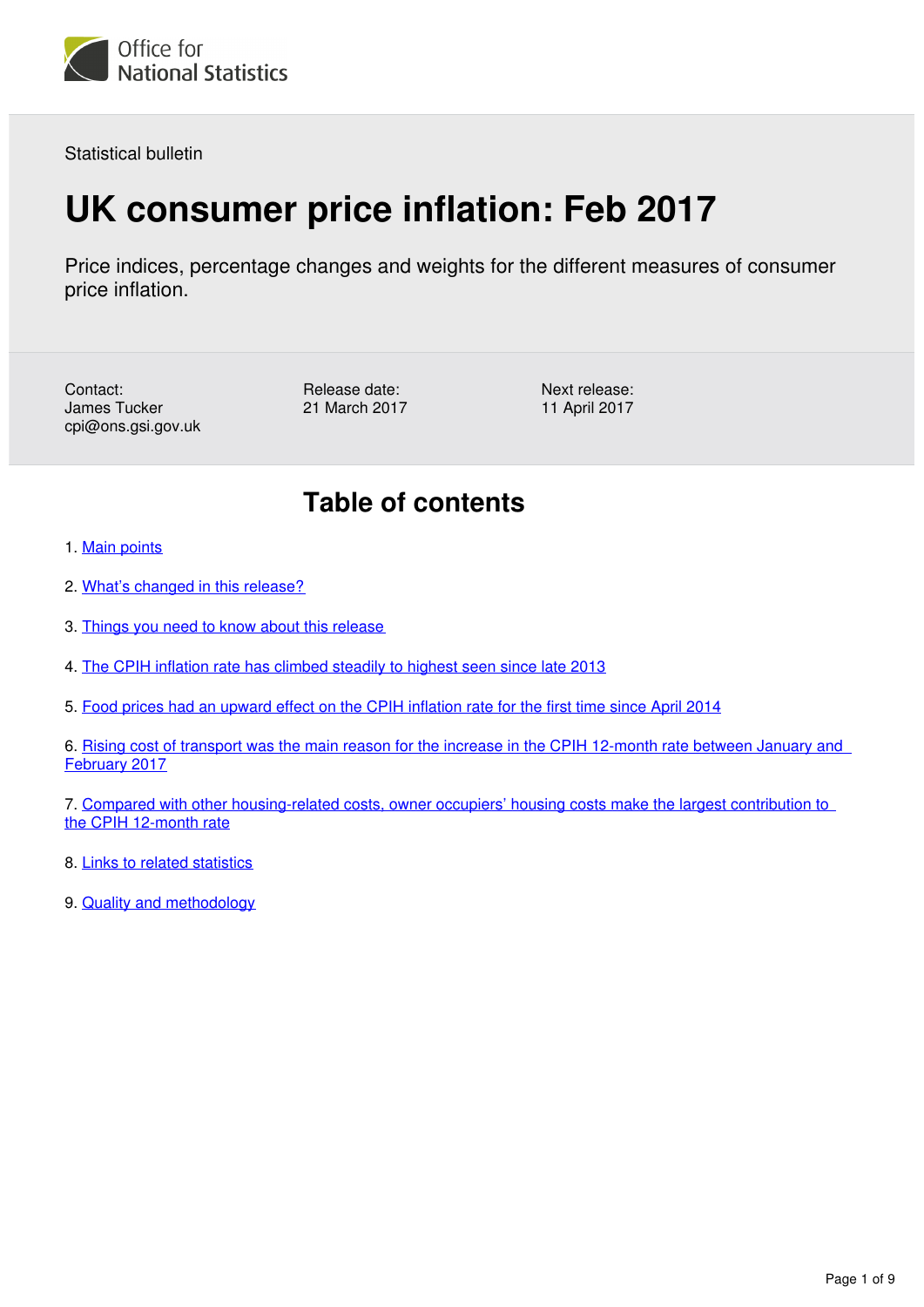## <span id="page-1-0"></span>**1 . Main points**

- The Consumer Prices Index including owner occupiers' housing costs (CPIH, not a National Statistic) 12month inflation rate was 2.3% in February 2017, up from 1.9% in January.
- The rate in February 2017 was the highest since September 2013, having steadily increased since late 2015.
- Rising transport costs, particularly for fuel, were the main contributors to the increase in the rate.
- Prices for food increased by 0.3% between February 2016 and February 2017, following 31 consecutive months of prices falling on the year.
- The Consumer Prices Index (CPI) 12-month rate was also 2.3% in February 2017, compared with 1.8% in January.
- While the CPI and CPIH rates were the same in February 2017, the 2 series usually report different rates; over the last 2 years CPIH has been, on average, 0.3 percentage points above CPI, while over the last decade CPI has been, on average, 0.2 percentage points above CPIH.

### <span id="page-1-1"></span>**2 . What's changed in this release?**

As the most comprehensive measure of inflation, we have expanded the commentary on the Consumer Prices Index including owner occupiers' housing costs (CPIH). CPIH extends the Consumer Prices Index (CPI) to include a measure of the costs associated with owning, maintaining and living in one's own home, known as owner occupiers' housing costs (OOH), along with Council Tax. Both of these are significant expenses for many households and are not included in the CPI. A [blog post](https://blog.ons.gov.uk/2017/01/10/including-housing-costs-in-measures-of-inflation/) by the Deputy National Statistician explains our approach to including housing costs in CPIH and further information is available on our quality and methodology [page](https://www.ons.gov.uk/economy/inflationandpriceindices/qmis/consumerpriceinflationqmi).

To ensure that CPIH is of the best possible quality, the entire back series of CPIH from 2005 has been revised to incorporate Council Tax and revised weights for owner occupiers' housing costs. An [explanation of the impact](https://www.ons.gov.uk/economy/inflationandpriceindices/articles/impactofinclusionofcounciltaxandrevisedimputedrentsoncpih/dec2016) of the changes is available. We do not expect to make further historical revisions to the index.

CPIH is not currently a National Statistic[.](https://www.statisticsauthority.gov.uk/national-statistician/types-of-official-statistics/) It has been reassessed by the Office for Statistics Regulation (OSR) against the standards set out in the [Code of Practice for Official Statistics.](https://www.statisticsauthority.gov.uk/publication/code-of-practice/) The [assessment report](https://www.statisticsauthority.gov.uk/publication/statistics-on-consumer-price-inflation-including-owner-occupiers-housing-costs/) published on 3 March 2016 included a number of requirements that need to be implemented for CPIH to regain its status as a National Statistic and we are working to address these.

The Consumer Prices Index (CPI) continues to be a National Statistic and is produced to international standards. It is published at the same level of detail as before, in the accompanying datasets and time series dataset.

We have made 2 methodological improvements to CPI, CPIH and their supplementary indices. The first is an improvement to the way in which chain-linking is conducted and is the result of an independent review of our method. The second is the implementation of an additional level in the Classification Of Individual Consumption by Purpose (COICOP) structure, known as COICOP5, which provides a more detailed picture of inflation. Both of these improvements also help us to better meet EU regulations, as the UK CPI is identical to the UK Harmonised Index of Consumer Prices (HICP), which provides a comparable measure of inflation across Europe. Further information on the [impact of these changes](https://cy.ons.gov.uk/economy/inflationandpriceindices/methodologies/assessingtheimpactofmethodologicalimprovementsontheconsumerpricesindex) is available and COICOP5 data can be found in the datasets and [time series dataset.](https://www.ons.gov.uk/economy/inflationandpriceindices/datasets/consumerpriceindices)

Following consultation and a [statement by the National Statistician](https://www.ons.gov.uk/news/statementsandletters/statementonfutureofconsumerpriceinflationstatisticsintheuk), certain RPI-related indices have been discontinued. RPI, its sub-components and RPIX continue to be published. [Clarification of publication](https://www.ons.gov.uk/economy/inflationandpriceindices/articles/clarificationofpublicationarrangementsfortheretailpricesindexandrelatedindices/november2016)  [arrangements for the Retail Prices Index and related indices](https://www.ons.gov.uk/economy/inflationandpriceindices/articles/clarificationofpublicationarrangementsfortheretailpricesindexandrelatedindices/november2016) provides further information.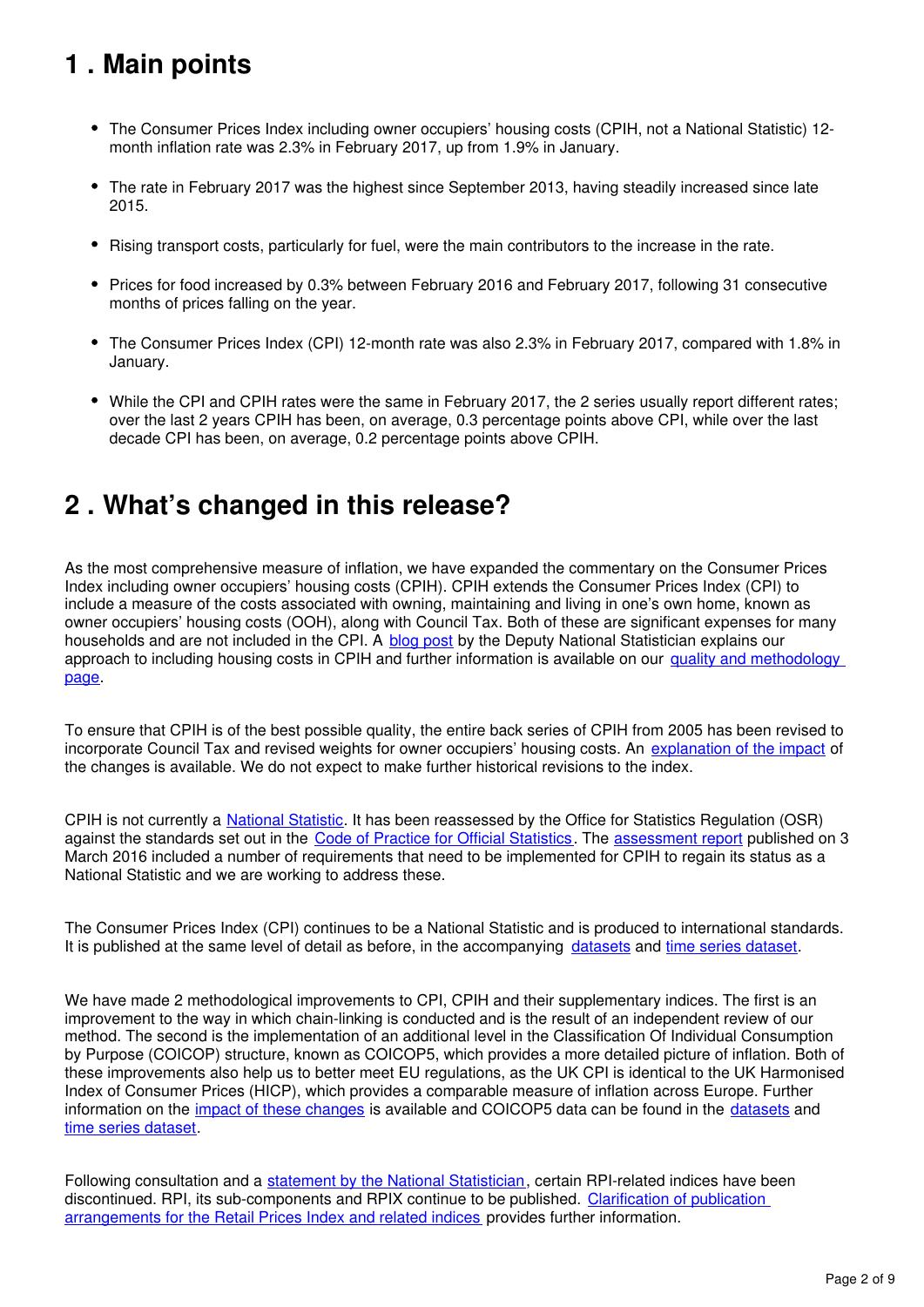#### <span id="page-2-0"></span>**3 . Things you need to know about this release**

Consumer price inflation is the rate at which the prices of goods and services bought by households rise or fall. It is estimated by using price indices. A way to understand this is to think of a shopping basket containing all the goods and services bought by households. Movements in price indices represent the changing cost of this basket. [Consumer price indices – a brief guide](https://www.ons.gov.uk/economy/inflationandpriceindices/articles/consumerpriceindicesabriefguide/2016) gives an overview of the indices and their uses.

The most common approach to measuring inflation is the 12-month inflation rate, which compares prices for the latest month with the same month a year ago. In any given month, the 12-month rate is determined by the balance between upward and downward price movements of the range of goods and services included in the index.

This release also examines how the various types of goods and services contribute to the change in the 12 month inflation rate between the latest 2 months. The size and direction of these contributions depends on both how prices changed between the latest 2 months this year and between the same 2 months last year. For example, the price of a product could make an upward contribution to the change in the rate even if it fell, provided that it fell by less than it did between the same 2 months a year ago. [Explaining the contribution to](http://webarchive.nationalarchives.gov.uk/20160105160709/http:/www.ons.gov.uk/ons/guide-method/user-guidance/prices/cpi-and-rpi/index.html)  [change in the 12-month rate](http://webarchive.nationalarchives.gov.uk/20160105160709/http:/www.ons.gov.uk/ons/guide-method/user-guidance/prices/cpi-and-rpi/index.html) covers this concept in more detail.

Aside from including owner occupiers' housing costs (OOH) and Council Tax, CPIH is otherwise identical to CPI. This means that, aside from these 2 components, the factors contributing to the CPI rate are the same as those contributing to the CPIH. For example, if food is reported as increasing the CPIH rate, it is also acting to increase the CPI rate. The size of the contributions for components other than OOH and Council Tax are exaggerated in the CPI compared with the CPIH because they account for a larger proportion of the overall index.

The figures in this publication use data collected on or around 14 February 2017.

### <span id="page-2-1"></span>**4 . The CPIH inflation rate has climbed steadily to highest seen since late 2013**

The year 2015 saw very low inflation, with the CPIH 12-month rate remaining just above zero for much of the year. Towards the end of 2015, the rate began to climb steadily and is now at its highest since September 2013. Section 5 explains the reasons behind the increasing rate.

Figure 1 compares the 12-month inflation rates for CPIH and CPI, along with the rate for the owner occupiers' housing costs (OOH) component of CPIH. Given that OOH accounts for around 17% of CPIH, it is the main driver for differences between the CPIH and CPI inflation rates.

Whilst CPIH and CPI show similar trends over time and both stood at 2.3% in February 2017, they usually report different rates. Over the last 2 years, the 12-month rate for CPIH has been on average 0.3 percentage points higher than for CPI. This is because the rate for OOH has been higher than the CPI during this period, continuing to climb as the CPI rate fell to around zero in early 2015. More recently, the inflation rate for goods and services other than OOH has risen, whereas the rate for OOH has remained largely flat. This has meant that the 2 indices have become more closely aligned.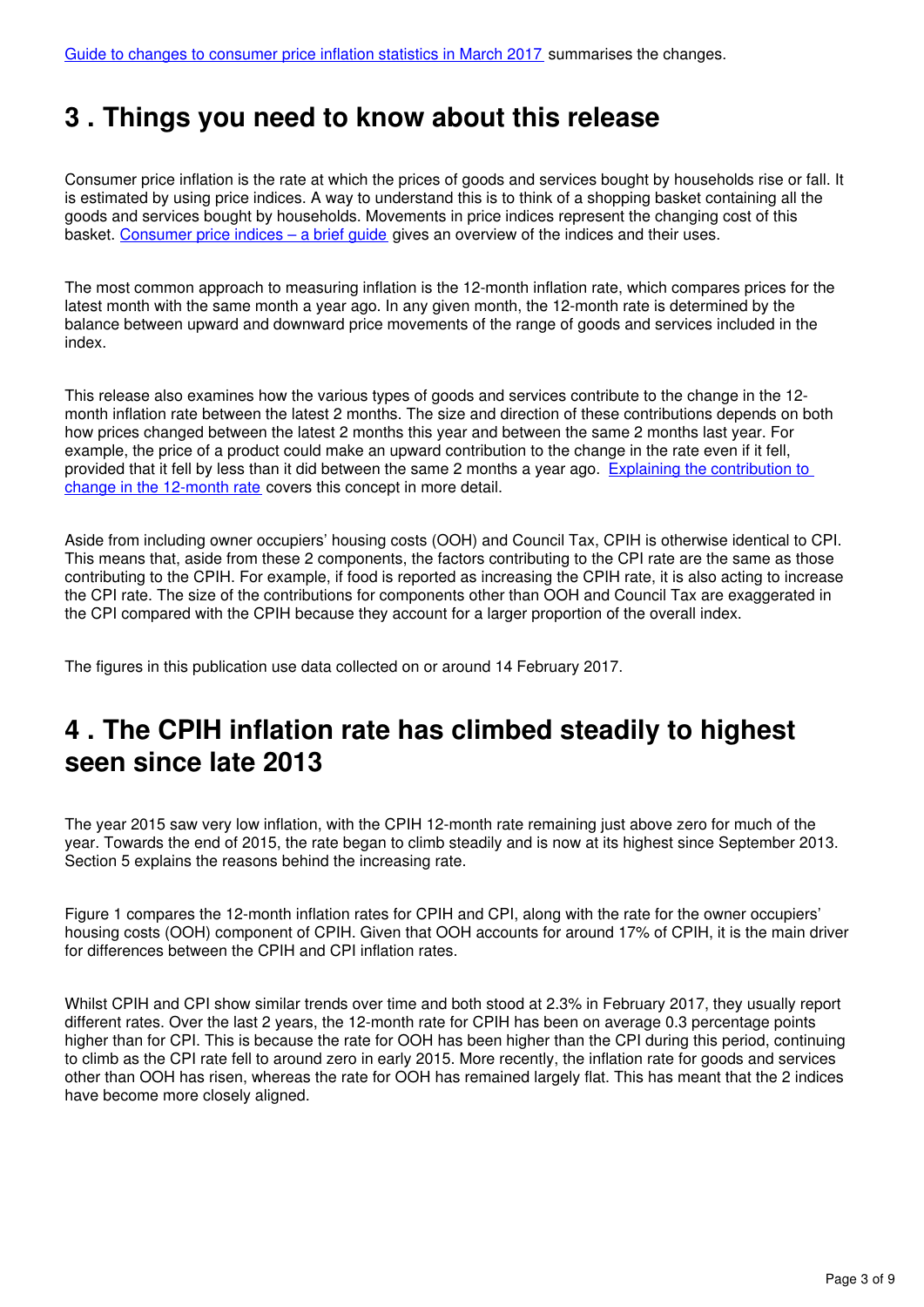

**Figure 1: CPIH, OOH and CPI 12-month inflation rate for the last 10 years: February 2007 to February 2017**

#### **Source: Office for National Statistics**

**Notes:**

1. CPIH has been re-assessed to evaluate the extent to which it meets the professional standards set out in the Code of Practice for Official Statistics. The assessment report includes a number of requirements that need to be implemented for CPIH to regain its status as a National Statistic and we are working to address these.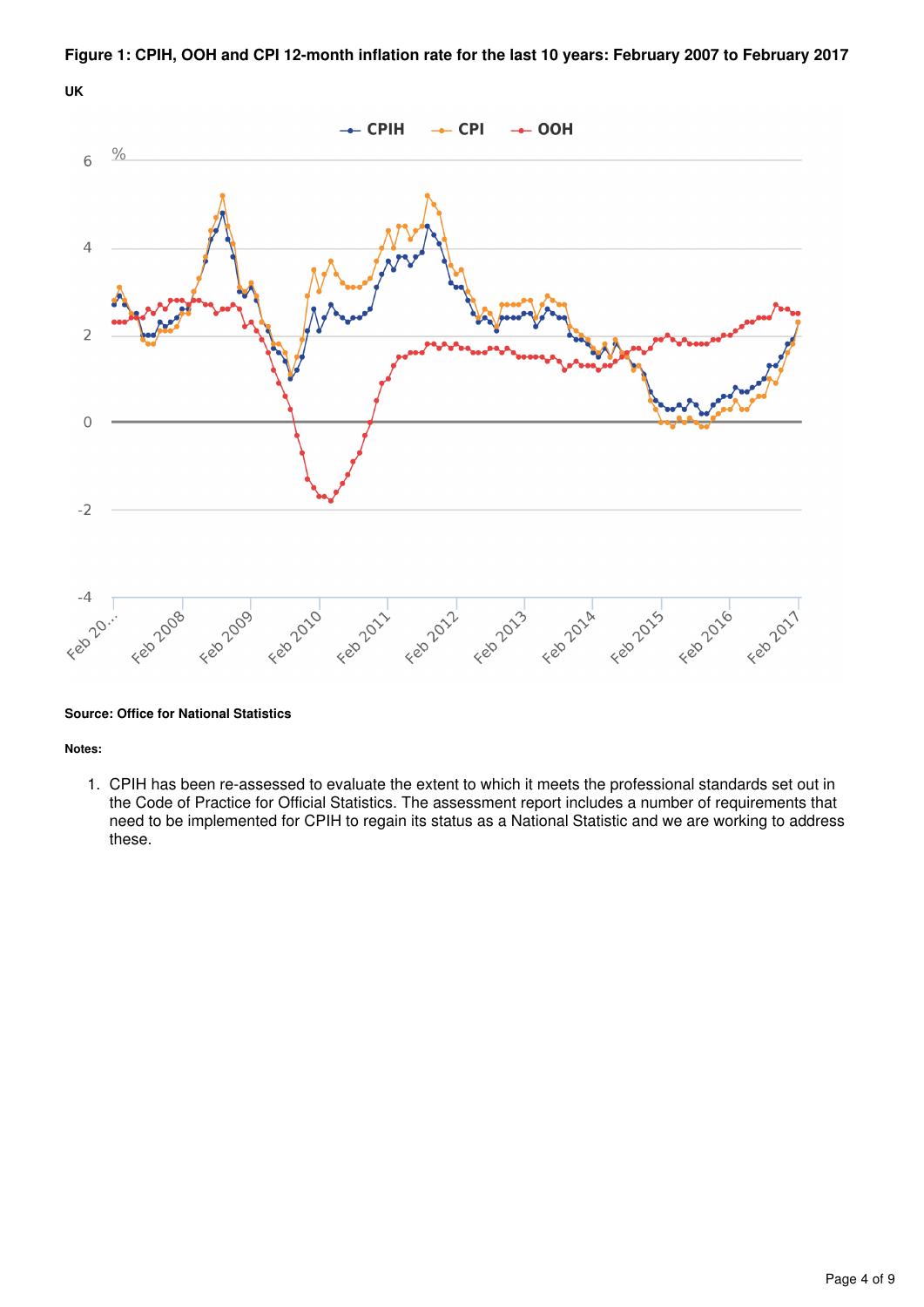|          |                                                             |                            |                                              |               |                                        | UK                                        |
|----------|-------------------------------------------------------------|----------------------------|----------------------------------------------|---------------|----------------------------------------|-------------------------------------------|
|          | CPIH Index <sup>1,2</sup> CPIH 12-<br>$(UK, 2015 =$<br>100) | month <sup>2</sup><br>rate | CPI Index <sup>1</sup><br>(UK,<br>$2015=100$ | CPI 12- month | OOH Index $1,2$<br>rate (UK, 2015=100) | <b>OOH 12-</b><br>month <sup>2</sup> rate |
| 2016 Feb | 100.1                                                       | 0.6                        | 99.8                                         | 0.3           | 101.3                                  | 2.0                                       |
| Mar      | 100.4                                                       | 0.8                        | 100.2                                        | 0.5           | 101.5                                  | 2.1                                       |
| Apr      | 100.6                                                       | 0.7                        | 100.2                                        | 0.3           | 101.8                                  | 2.2                                       |
| May      | 100.8                                                       | 0.7                        | 100.4                                        | 0.3           | 102.1                                  | 2.3                                       |
| Jun      | 101.0                                                       | 0.8                        | 100.6                                        | 0.5           | 102.2                                  | 2.3                                       |
| Jul      | 100.9                                                       | 0.9                        | 100.6                                        | 0.6           | 102.4                                  | 2.4                                       |
| Aug      | 101.2                                                       | 1.0                        | 100.9                                        | 0.6           | 102.7                                  | 2.4                                       |
| Sep      | 101.5                                                       | 1.3                        | 101.1                                        | 1.0           | 102.8                                  | 2.4                                       |
| Oct      | 101.6                                                       | 1.3                        | 101.2                                        | 0.9           | 103.2                                  | 2.7                                       |
| Nov      | 101.8                                                       | 1.5                        | 101.4                                        | 1.2           | 103.4                                  | 2.6                                       |
| Dec      | 102.2                                                       | 1.8                        | 101.9                                        | 1.6           | 103.6                                  | 2.6                                       |
| 2017 Jan | 101.8                                                       | 1.9                        | 101.4                                        | 1.8           | 103.8                                  | 2.5                                       |
| Feb      | 102.4                                                       | 2.3                        | 102.1                                        | 2.3           | 103.9                                  | 2.5                                       |

**Table 1: CPIH and OOH component index values, 1-month and 12-month rates: February 2016 to February 2017**

Source: Office for National Statistics

Notes:

1. From February 2016, CPI and CPIH indices have been re-referenced and published with 2015=100. This does not impact on published inflation rates.

2. CPIH has been re-assessed to evaluate the extent to which it meets the professional standards set out in the Code of Practice for Official Statistics. The assessment report includes a number of requirements that need to be implemented for CPIH to regain its status as a National Statistic and we are working to address these.

### <span id="page-4-0"></span>**5 . Food prices had an upward effect on the CPIH inflation rate for the first time since April 2014**

Figure 2 shows that prices for all the broad categories of goods and services except clothing had an upward effect on the CPIH 12-month rate in February 2017. Transport prices continue to make the largest contribution, which is largely due to increasing fuel prices.

There has been a sustained period of deflation of food prices since mid-2014, during which the 12-month rate was often lower than negative 3.0%. Although the increase in price of 0.3% between February 2016 and February 2017 is small, this equates to a 0.02 percentage points upward contribution to the 12-month rate, which marks the first time that food prices have had an upward effect since April 2014.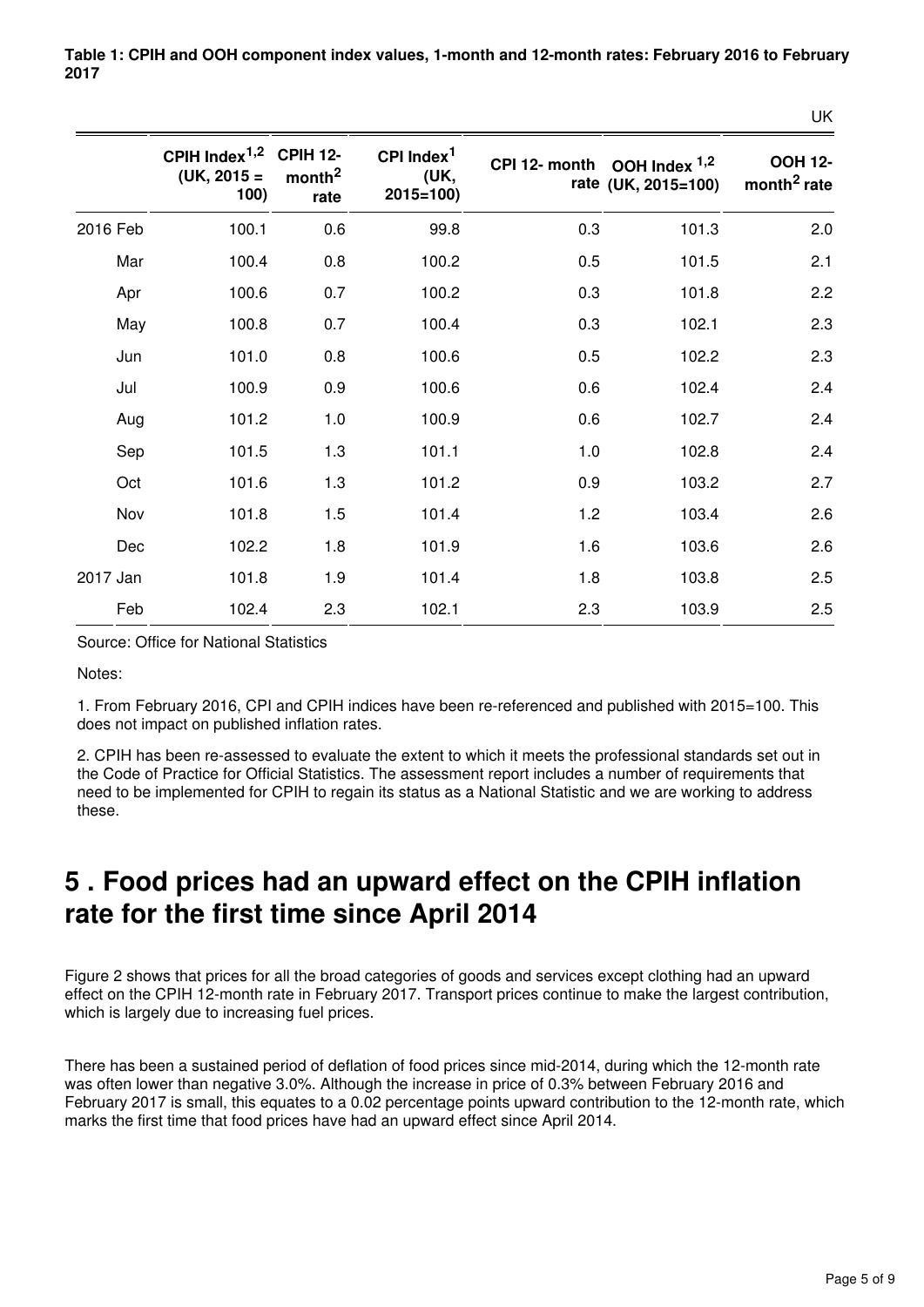#### **Figure 2: Contributions to the CPIH 12-month rate: February 2016 and February 2017**

**UK**



**Source: Office for National Statistics**

### <span id="page-5-0"></span>**6 . Rising cost of transport was the main reason for the increase in the CPIH 12-month rate between January and February 2017**

Figure 3 shows how each of the main groups of goods and services impacted on the change in the 12-month rate between January and February 2017. The majority of groups had an upward effect on the rate.

The largest upward effect came from transport. Within this category, prices for motor fuels made the largest contribution, with prices increasing by 1.2% between January and February 2017. Fuel prices tend to reflect movements in global oil prices and part of the increase in oil prices during 2016 to date can be explained by depreciation of sterling against the US dollar. The impact of fuel prices on the change in the 12-month rate is also influenced by what happened in the same period last year, when prices fell by 1.0%. Rising prices of vehicles also had an upward effect, particularly for second-hand cars. Smaller upward effects resulted from rises in sea and coach fares.

The upward effect from the recreation and culture category was due to a combination of smaller contributions from a wide range of items across the sector. Notably, the price of personal computers (including laptops and tablets) increased by 2.3% between January 2017 and February 2017, having fallen by 5.1% a year ago.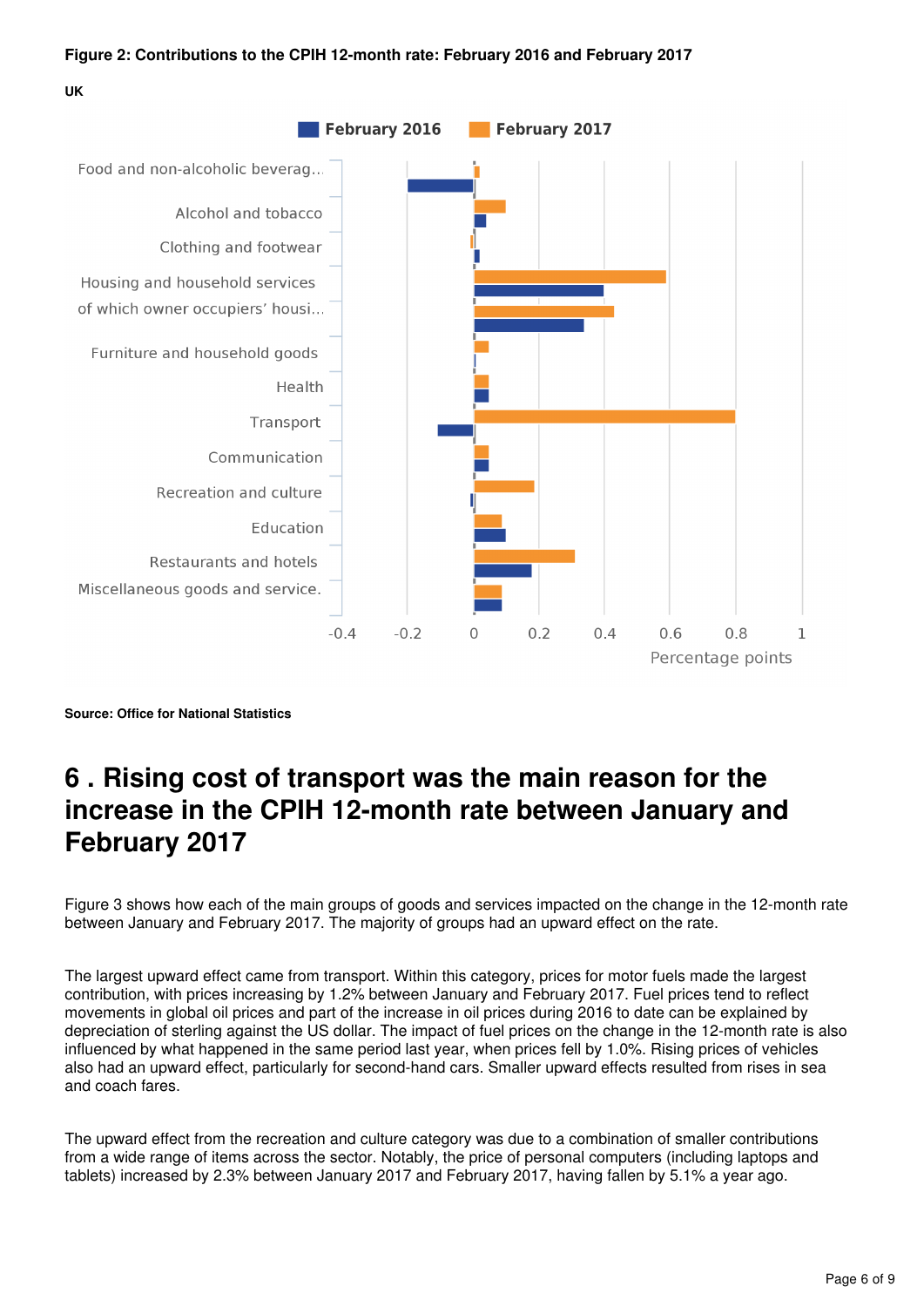Food prices, overall, rose by 0.8% between January 2017 and February 2017, compared with a smaller rise of 0.1% a year earlier. The upward effect on the change in the 12-month rate came from a wide range of food items, although there were particularly large price rises for certain vegetables, which are consistent with reports of poor growing conditions in southern Europe affecting availability. For example, the price of an iceberg lettuce increased by 67.2% between January and February 2017, having fallen by 0.8% a year earlier.

Owner occupiers' housing costs increased by 0.1% between January and February 2017, the same as between these months a year ago. This meant that they had a negligible impact on the change in the 12-month rate.



#### **Figure 3: Contributions to change in the CPIH 12-month rate: February 2017**

#### **Source: Office for National Statistics**

#### **Notes:**

- 1. Individual contributions may not sum to the total due to rounding.
- 2. More information on the contents of each group can be found in Table 3 in the accompanying consumer price inflation dataset tables.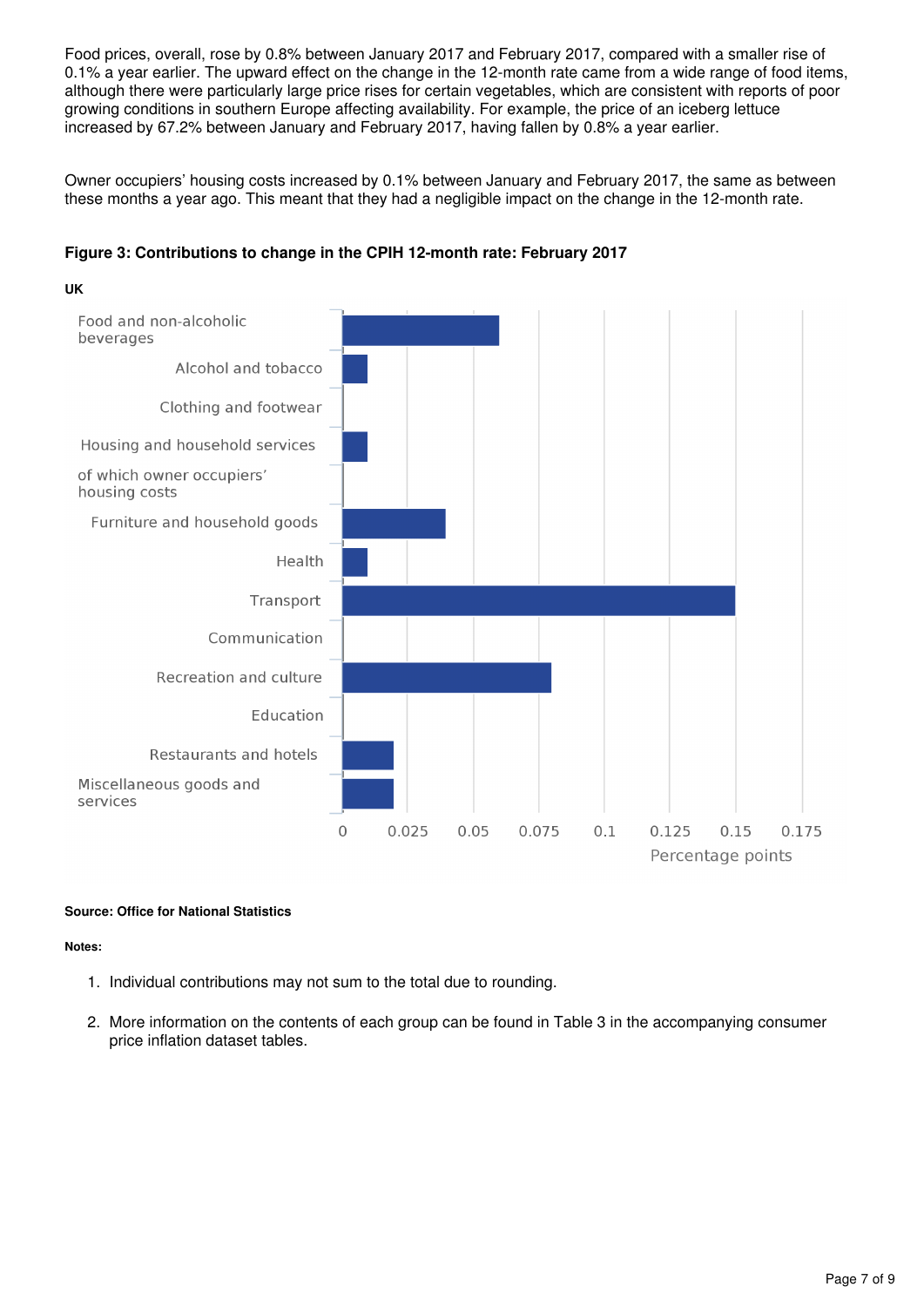### <span id="page-7-0"></span>**7 . Compared with other housing-related costs, owner occupiers' housing costs make the largest contribution to the CPIH 12-month rate**

Figure 4 shows the contribution of OOH and Council Tax to the CPIH inflation rate in the context of wider housingrelated costs. OOH has consistently been the largest contributor to the rate and increases in Council Tax in 2016 mean that this is now the second largest. Taken together, these 2 components account for 0.5 percentage points of the overall CPIH rate of 2.3%.

The reduction in the contribution from rents is likely to be a result of a policy to reduce social housing rent starting from April 2016. The negative contribution from utility bills that was seen throughout 2015 and 2016 has subsided in recent months, whilst regular maintenance and repair, along with water and sewerage services, tend to make a very small contribution to the 12-month rate.

#### **Figure 4: Contributions of housing components to the CPIH 12-month rate: January 2015 to February 2017**



**Source: Office for National Statistics**

#### <span id="page-7-1"></span>**8 . Links to related statistics**

Datarelating to the Retail Prices Index are available in the accompanying datasets and time series dataset.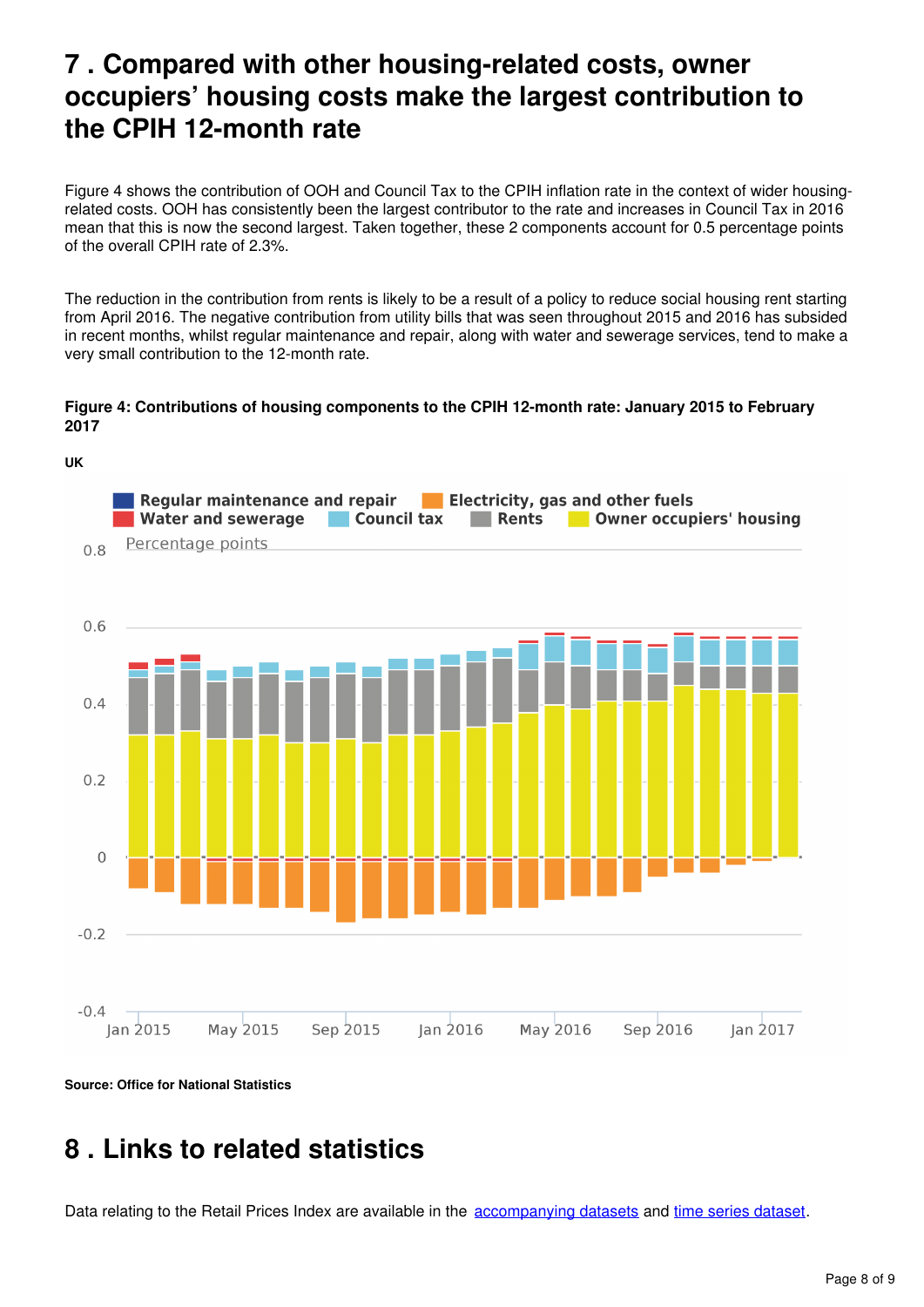Other important measures of inflation and prices include [Producer Prices Indices](https://www.ons.gov.uk/economy/inflationandpriceindices/bulletins/producerpriceinflation/previousReleases), the House Price Index and the [Index of Private Housing Rental Prices](https://www.ons.gov.uk/economy/inflationandpriceindices/bulletins/indexofprivatehousingrentalprices/previousReleases) (IPHRP). [Prices economic commentary: March 2017](https://www.ons.gov.uk/releases/priceseconomiccommentarymar2017) presents further analysis of these in addition to CPIH.

The [individual price quotes \(for locally collected items only\) and item indices](https://www.ons.gov.uk/economy/inflationandpriceindices/datasets/consumerpriceindicescpiandretailpricesindexrpiitemindicesandpricequotes) that underpin the consumer price inflation statistics are available.

The [Harmonised Index of Consumer Prices](http://ec.europa.eu/eurostat/web/hicp/overview) (HICP) provides a comparable measure of inflation for each member state of the European Union. The UK HICP is identical to the UK CPI. Further information is available on the Eurostat website.

## <span id="page-8-0"></span>**9 . Quality and methodology**

The [Consumer Price Inflation Quality and Methodology Information page](https://www.ons.gov.uk/economy/inflationandpriceindices/qmis/consumerpriceinflationqmi) contains important information on:

- the strengths and limitations of the data and how it compares with related data
- users and uses of the data
- how the output was created
- the quality of the output including the accuracy of the data

The [Consumer Price Indices technical manual](http://webarchive.nationalarchives.gov.uk/20160105160709/http:/ons.gov.uk/ons/rel/cpi/consumer-price-indices---technical-manual/2014/index.html) covers the concepts and methodologies underpinning the indices in more detail.

The [CPIH compendium](https://www.ons.gov.uk/economy/inflationandpriceindices/articles/cpihcompendium/2016-10-13) provides a comprehensive source of information on CPIH, with a focus on the approach to measuring owner occupiers' housing costs.

The [Consumer price inflation basket of goods and services](https://www.ons.gov.uk/economy/inflationandpriceindices/articles/ukconsumerpriceinflationbasketofgoodsandservices/2017) article details the annual review process for the items making up the inflation basket used to calculate the UK consumer price inflation indices and how and why the various items in the basket are chosen.

An article on [updating weights](https://www.ons.gov.uk/releases/consumerpriceinflationupdatingweights2017) describes the latest changes to the relative weights of items in the inflation basket to ensure they remain representative of current consumer spending patterns.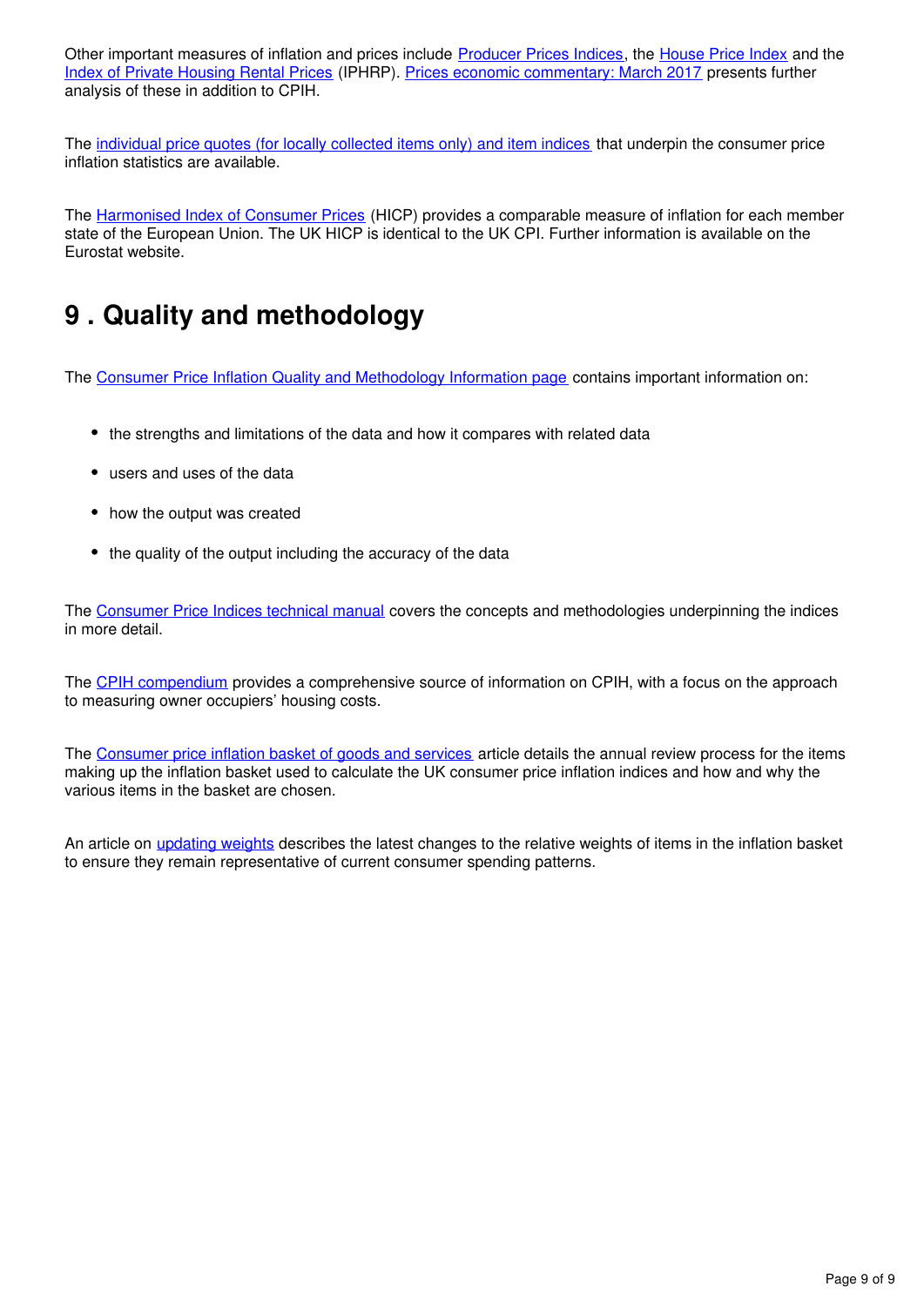### **ACPIH, CPI, RPI and RPIX: the latest three years 1, 2, 3, 4**

|            |                       | Consumer prices index<br>housing (CPIH)   |                       | Consumer prices index<br>(CPI)            |                                   | All items<br>retail prices<br>index (RPI) |                                   | All items RPI excluding                   |
|------------|-----------------------|-------------------------------------------|-----------------------|-------------------------------------------|-----------------------------------|-------------------------------------------|-----------------------------------|-------------------------------------------|
|            |                       |                                           |                       |                                           |                                   |                                           |                                   | mortgage interest<br>payments (RPIX)      |
|            | Index<br>$(2015=100)$ | Percentage<br>change<br>over<br>12 months | Index<br>$(2015=100)$ | Percentage<br>change<br>over<br>12 months | Index<br>(Jan 13,<br>$1987 = 100$ | Percentage<br>change<br>over<br>12 months | Index<br>(Jan 13,<br>$1987 = 100$ | Percentage<br>change<br>over<br>12 months |
|            | L522                  | L55O                                      | D7BT                  | <b>D7G7</b>                               | <b>CHAW</b>                       | <b>CZBH</b>                               | <b>CHMK</b>                       | <b>CDKQ</b>                               |
| 2014 Feb   | 99.1                  | 1.6                                       | 99.5                  | 1.7                                       | 254.2                             | 2.7                                       | 253.6                             | 2.7                                       |
| Mar        | 99.3                  | 1.5                                       | 99.7                  | 1.6                                       | 254.8                             | 2.5                                       | 254.3                             | 2.5                                       |
| Apr        | 99.6                  | 1.7                                       | 100.1                 | 1.8                                       | 255.7                             | 2.5                                       | 255.2                             | 2.6                                       |
| May        | 99.6                  | 1.5                                       | 100.0                 | 1.5                                       | 255.9                             | 2.4                                       | 255.4                             | 2.5                                       |
| Jun        | 99.8                  | 1.8                                       | 100.2                 | 1.9                                       | 256.3                             | 2.6                                       | 255.8                             | 2.7                                       |
| Jul        | 99.6                  | 1.6                                       | 99.9                  | 1.6                                       | 256.0                             | 2.5                                       | 255.5                             | 2.6                                       |
| Aug        | 99.9                  | 1.5                                       | 100.2                 | 1.5                                       | 257.0                             | 2.4                                       | 256.5                             | 2.5                                       |
| Sep        | 100.0                 | 1.3                                       | 100.3                 | 1.2                                       | 257.6                             | 2.3                                       | 257.1                             | 2.3                                       |
| Oct        | 100.1                 | 1.3                                       | 100.4                 | 1.3                                       | 257.7                             | 2.3                                       | 257.2                             | 2.4                                       |
| Nov        | 99.9                  | 1.1                                       | 100.1                 | 1.0                                       | 257.1                             | 2.0                                       | 256.6                             | 2.0                                       |
| Dec        | 99.9                  | 0.7                                       | 100.1                 | 0.5                                       | 257.5                             | 1.6                                       | 257.0                             | 1.7                                       |
| 2015 Jan   | 99.2                  | 0.5                                       | 99.3                  | 0.3                                       | 255.4                             | 1.1                                       | 254.8                             | 1.2                                       |
| Feb        | 99.5                  | 0.4                                       | 99.5                  | $\qquad \qquad -$                         | 256.7                             | 1.0                                       | 256.2                             | 1.0                                       |
| Mar        | 99.6                  | 0.3                                       | 99.7                  | $\equiv$                                  | 257.1                             | 0.9                                       | 256.6                             | 0.9                                       |
| Apr        | 99.9                  | 0.3                                       | 99.9                  | $-0.1$                                    | 258.0                             | 0.9                                       | 257.5                             | 0.9                                       |
| May        | 100.1                 | 0.4                                       | 100.1                 | 0.1                                       | 258.5                             | 1.0                                       | 258.1                             | 1.1                                       |
| Jun        | 100.1                 | 0.3                                       | 100.2                 | $\overline{\phantom{a}}$                  | 258.9                             | 1.0                                       | 258.5                             | 1.1                                       |
| Jul        | 100.0                 | 0.5                                       | 100.0                 | 0.1                                       | 258.6                             | 1.0                                       | 258.2                             | 1.1                                       |
| Aug        | 100.3                 | 0.4                                       | 100.3                 | $\overline{\phantom{a}}$                  | 259.8                             | 1.1                                       | 259.5                             | 1.2                                       |
| Sep        | 100.2                 | 0.2                                       | 100.2                 | $-0.1$                                    | 259.6                             | 0.8                                       | 259.3                             | 0.9                                       |
| Oct        | 100.3                 | 0.2                                       | 100.3                 | $-0.1$                                    | 259.5                             | 0.7                                       | 259.2                             | 0.8                                       |
| Nov        | 100.3                 | 0.4                                       | 100.3                 | 0.1                                       | 259.8                             | 1.1                                       | 259.4                             | 1.1                                       |
| Dec        | 100.4                 | 0.5                                       | 100.3                 | 0.2                                       | 260.6                             | 1.2                                       | 260.3                             | 1.3                                       |
| 2016 Jan   | 99.9                  | 0.6                                       | 99.5                  | 0.3                                       | 258.8                             | 1.3                                       | 258.4                             | 1.4                                       |
| Feb        | 100.1                 | 0.6                                       | 99.8                  | 0.3                                       | 260.0                             | 1.3                                       | 259.7                             | 1.4                                       |
| Mar        | 100.4                 | 0.8                                       | 100.2                 | 0.5                                       | 261.1                             | 1.6                                       | 260.8                             | 1.6                                       |
| Apr        | 100.6                 | 0.7                                       | 100.2                 | 0.3                                       | 261.4                             | 1.3                                       | 261.1                             | 1.4                                       |
| May        | 100.8                 | 0.7                                       | 100.4                 | 0.3                                       | 262.1                             | 1.4                                       | 261.9                             | 1.5                                       |
| Jun        | 101.0                 | 0.8                                       | 100.6                 | 0.5                                       | 263.1                             | 1.6                                       | 262.9                             | 1.7                                       |
| Jul        | 100.9                 | 0.9                                       | 100.6                 | 0.6                                       | 263.4                             | 1.9                                       | 263.2                             | 1.9                                       |
|            |                       |                                           |                       |                                           | 264.4                             |                                           |                                   |                                           |
| Aug        | 101.2                 | 1.0<br>1.3                                | 100.9<br>101.1        | 0.6<br>1.0                                | 264.9                             | 1.8<br>2.0                                | 264.5<br>264.9                    | 1.9<br>2.2                                |
| Sep        | 101.5                 |                                           |                       |                                           |                                   |                                           |                                   |                                           |
| Oct<br>Nov | 101.6<br>101.8        | 1.3<br>1.5                                | 101.2<br>101.4        | 0.9                                       | 264.8                             | 2.0                                       | 265.0<br>265.8                    | 2.2                                       |
| Dec        | 102.2                 | 1.8                                       | 101.9                 | 1.2<br>1.6                                | 265.5<br>267.1                    | 2.2<br>2.5                                | 267.4                             | 2.5<br>2.7                                |
|            |                       |                                           |                       |                                           |                                   |                                           |                                   |                                           |
| 2017 Jan   | 101.8                 | 1.9                                       | 101.4                 | 1.8                                       | 265.5                             | 2.6                                       | 265.8                             | 2.9                                       |
| Feb        | 102.4                 | 2.3                                       | 102.1                 | 2.3                                       | 268.4                             | 3.2                                       | 268.8                             | 3.5                                       |

Key: - zero or negligible

2 More detailed CPIH,CPI and RPI data are available at: http://www.ons.gov.uk

1 For the release of January consumer price inflation data on 16 February 2016, CPIH and CPI indices were re-referenced and published with 2015=100. Full historic series for each of the re-referenced indices are now available for users to view or download. Regular re-referencing of indices is methodological good practice as it avoids rounding issues that can arise from small index values. Please note that re-referencing does not impact on published inflation rates, although when using the indices to calculate inflation rates, it is important to use indices that are calculated in the same reference year. Re-referencing does not impact on RPI. For more information, please contact cpi@ons.gsi.gov.uk.

3 CPIH has been re-assessed to evaluate the extent to which it meets the professional standards set out in the Code of Practice for Official Statistics. The assessment report includes a number of requirements that need to be implemented for CPIH to regain its status as a National Statistic and we are working to address these.

4 In accordance with the Statistics and Registration Service Act 2007, the Retail Prices Index, and its derivatives have been assessed against the Code of Practice for Official Statistics and found not to meet the required standards for designation as National Statistics. A full report can be http://www.statisticsauthority.gov.uk/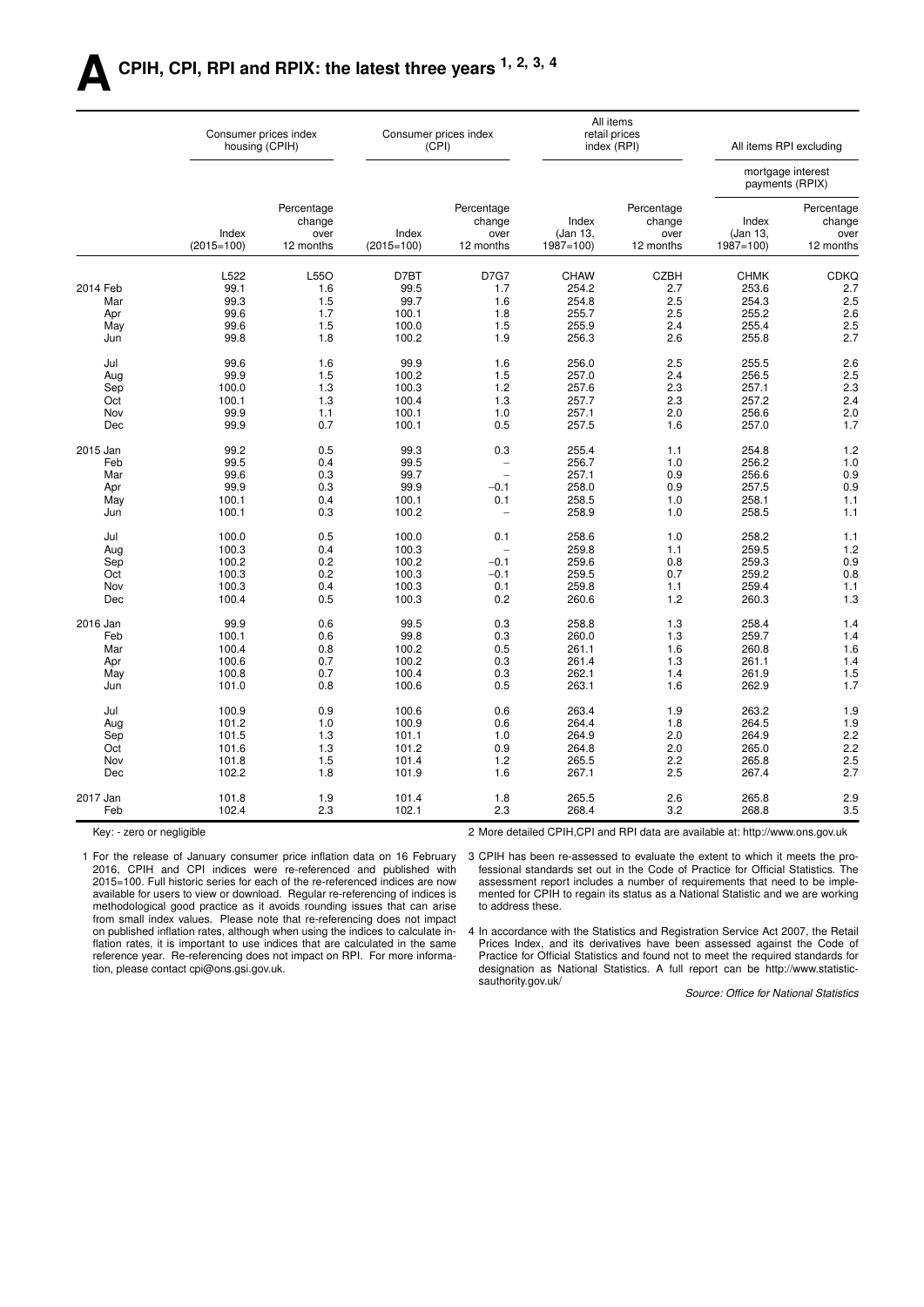|          |                                                                                                           |                | Percentage<br>change over                     |                  |                                                                                                        |                              | Percentage<br>change over       |                  |
|----------|-----------------------------------------------------------------------------------------------------------|----------------|-----------------------------------------------|------------------|--------------------------------------------------------------------------------------------------------|------------------------------|---------------------------------|------------------|
|          |                                                                                                           | Index-         |                                               |                  |                                                                                                        | Index-                       |                                 |                  |
|          |                                                                                                           | (2015)         | -1                                            | 12               |                                                                                                        | (2015)                       | 1                               | 12               |
|          |                                                                                                           | $=100$         |                                               | mth mths         |                                                                                                        | $=100$                       |                                 | mth mths         |
|          | CPI (overall index)                                                                                       | 102.1          | 0.7                                           | 2.3              |                                                                                                        |                              |                                 |                  |
| 01       | Food and non-alcoholic beverages                                                                          | 98.9           | 0.8                                           | 0.2              | 06.2 Out-patient services                                                                              | 103.0                        | 0.1                             | 2.2              |
| 02<br>03 | Alcoholic beverages and tobacco<br>Clothing and footwear                                                  | 103.5<br>99.5  | $-0.2$<br>1.2                                 | 2.8<br>$-0.1$    | 06.2.1/3 Medical services & paramedical services<br>06.2.2 Dental services                             | 102.0<br>104.4               | 0.2<br>$\overline{\phantom{0}}$ | 0.8<br>4.2       |
| 04       | Housing, water, electricity, gas and other fuels                                                          | 100.9          | $\qquad \qquad -$                             | 0.7              |                                                                                                        |                              |                                 |                  |
| 05       | Furniture, household equipment and maintenance<br>Health                                                  | 101.5<br>103.5 | 2.4<br>0.3                                    | 1.1<br>2.3       | 06.3 Hospital services                                                                                 | 106.2                        | 0.2                             | 3.5              |
| 06<br>07 | Transport                                                                                                 | 104.2          | 1.2                                           | 6.9              | 07.1 Purchase of vehicles                                                                              | 100.1                        | 0.7                             | 1.0              |
| 08       | Communication                                                                                             | 104.1          | 0.9                                           | 2.2              | 07.1.1A New cars                                                                                       | 102.9                        | 0.5                             | 2.7              |
| 09<br>10 | Recreation and culture<br>Education                                                                       | 100.9<br>107.9 | 0.5<br>$\overline{\phantom{a}}$               | 1.6<br>4.3       | 07.1.1B Second-hand cars<br>07.1.2/3 Motorcycles and bicycles                                          | 95.3<br>101.7                | 0.6<br>3.1                      | $-2.3$<br>4.4    |
| 11       | Restaurants and hotels                                                                                    | 104.2          | 0.7                                           | 3.2              |                                                                                                        |                              |                                 |                  |
| 12       | Miscellaneous goods and services                                                                          | 101.9          | 0.3                                           | 1.1              | 07.2 Operation of personal transport equipment                                                         | 105.1                        | 0.5                             | 9.2              |
|          | All goods                                                                                                 | 100.5          | 0.9                                           | 1.9              | 07.2.1 Spare parts and accessories<br>07.2.2 Fuels and lubricants                                      | 102.4<br>107.9               | 0.2<br>1.2                      | 2.3<br>19.4      |
|          | <b>All services</b>                                                                                       | 103.9          | 0.6                                           | 2.8              | 07.2.3 Maintenance and repairs                                                                         | 102.3                        | $\overline{\phantom{0}}$        | 1.3              |
|          | 01.1 Food                                                                                                 | 98.9           | 0.8                                           | 0.3              | 07.2.4 Other services                                                                                  | $103.7 -0.1$                 |                                 | 1.9              |
|          | 01.1.1 Bread and cereals                                                                                  | 99.9           | 2.0                                           | 0.9              | 07.3 Transport services                                                                                | 106.4                        | 3.2                             | 8.6              |
|          | 01.1.2 Meat                                                                                               | 96.6           | 0.5                                           | $-0.8$           | 07.3.1 Passenger transport by railway                                                                  | 102.2                        | 0.2                             | 1.9              |
|          | 01.1.3 Fish<br>01.1.4 Milk, cheese and eggs                                                               | 104.8<br>96.6  | 4.7<br>0.6                                    | 6.0<br>$-0.8$    | 07.3.2 Passenger transport by road<br>07.3.3 Passenger transport by air                                | 110.8<br>80.9                | 2.2<br>6.0                      | 9.5<br>$-1.3$    |
|          | 01.1.5 Oils and fats                                                                                      | 103.4          | 0.6                                           | 1.2              | 07.3.4 Passenger transport by sea and inland waterway                                                  | 109.7 13.2                   |                                 | 9.9              |
|          | 01.1.6 Fruit                                                                                              | 102.5          | 1.3                                           | 2.4              |                                                                                                        |                              |                                 |                  |
|          | 01.1.7 Vegetables including potatoes and tubers<br>01.1.8 Sugar, jam, syrups, chocolate and confectionery | 98.5<br>98.2   | 2.2<br>$-3.1$                                 | $-0.9$<br>$-0.3$ | 08.1 Postal services                                                                                   | 101.9                        | $\overline{a}$                  | 1.5              |
|          | 01.1.9 Food products (nec)                                                                                | 101.1          | 2.4                                           | 2.4              | 08.2/3 Telephone and telefax equipment and services                                                    | 104.2                        | 1.0                             | 2.3              |
|          | 01.2 Non-alcoholic beverages                                                                              | 98.7           | 0.7                                           | $-1.0$           | 09.1 Audio-visual equipment and related products                                                       | 95.8                         | 2.5                             | 0.7              |
|          | 01.2.1 Coffee, tea and cocoa                                                                              | 104.5          | 4.2                                           | 4.6              | 09.1.1 Reception and reproduction of sound and pictures                                                | 100.8                        | 3.7                             | 4.3              |
|          | 01.2.2 Mineral waters, soft drinks and juices                                                             | 96.8           | $-0.5$                                        | $-2.9$           | 09.1.2 Photographic, cinematographic and optical equipment 96.9                                        |                              | 2.1                             | 5.1              |
|          | 02.1 Alcoholic beverages                                                                                  |                | $97.7 - 1.1$                                  | $-0.2$           | 09.1.3 Data processing equipment<br>09.1.4 Recording media                                             | 90.6<br>100.3                | 2.4<br>2.3                      | 0.2<br>$-0.8$    |
|          | 02.1.1 Spirits                                                                                            |                | $96.6 -3.0$                                   | $-1.3$           | 09.1.5 Repair of audio-visual equipment & related products                                             | $100.9 - 0.2$                |                                 | 0.6              |
|          | 02.1.2 Wine<br>02.1.3 Beer                                                                                | 101.8          | $96.2 -1.0$<br>0.9                            | $-0.9$<br>2.3    |                                                                                                        | 103.7                        | 0.1                             | 3.2              |
|          |                                                                                                           |                |                                               |                  | 09.2 Oth. major durables for recreation & culture<br>09.2.1/2 Major durables for in/outdoor recreation | 103.7                        | 0.1                             | 3.2              |
|          | 02.2 Tobacco                                                                                              | 107.6          | 0.7                                           | 5.1              |                                                                                                        |                              |                                 |                  |
|          | 03.1 Clothing                                                                                             | 100.0          | 1.3                                           | 0.3              | 09.3 Other recreational items, gardens and pets<br>09.3.1 Games, toys and hobbies                      | $98.9 - 0.3$<br>$97.1 - 1.6$ |                                 | 0.2<br>$-1.0$    |
|          | 03.1.2 Garments                                                                                           | 100.1          | 1.6                                           | 0.4              | 09.3.2 Equipment for sport and open-air recreation                                                     | $98.0 -0.4$                  |                                 | $-0.7$           |
|          | 03.1.3 Other clothing and clothing accessories                                                            | 97.3           | $-1.9$                                        | $-1.7$           | 09.3.3 Gardens, plants and flowers                                                                     | 101.4                        | 2.1                             | 1.1              |
|          | 03.1.4 Cleaning, repair and hire of clothing                                                              | 103.8          | 0.3                                           | 2.0              | 09.3.4/5 Pets, related products and services                                                           | 102.4                        | 1.5                             | 3.2              |
|          | 03.2 Footwear including repairs                                                                           | 96.8           | 0.7                                           | $-2.2$           | 09.4 Recreational and cultural services                                                                | 104.2<br>$105.4 -0.1$        | 0.6                             | 4.0              |
|          | 04.1 Actual rentals for housing                                                                           | 102.7          | 0.1                                           | 1.2              | 09.4.1 Recreational and sporting services<br>09.4.2 Cultural services                                  | 103.8                        | 0.9                             | 4.4<br>3.8       |
|          | 04.3 Regular maintenance and repair of the dwelling                                                       |                | $99.1 - 0.6$                                  | $-1.0$           | 09.5 Books, newspapers and stationery                                                                  | 106.7                        | 1.7                             | 4.6              |
|          | 04.3.1 Materials for maintenance and repair                                                               | 97.0           | $-1.3$                                        | $-2.7$           | 09.5.1 Books                                                                                           | 107.1                        | 5.0                             | 4.4              |
|          | 04.3.2 Services for maintenance and repair                                                                | 101.3          | 0.1                                           | 0.8              | 09.5.2 Newspapers and periodicals<br>09.5.3/4 Misc. printed matter, stationery, drawing materials      | 108.3                        | 0.1                             | 6.0              |
|          | 04.4 Water supply and misc. services for the dwelling 101.2                                               |                | $\qquad \qquad -$                             | 1.4              |                                                                                                        | 105.3                        | 0.9                             | 4.3              |
|          | 04.4.1 Water supply                                                                                       | 100.5          | $\overline{\phantom{0}}$                      | 0.9              | 09.6 Package holidays                                                                                  | 99.9                         | 0.1                             | $-0.8$           |
|          | 04.4.3 Sewerage collection                                                                                | 102.0          | $\qquad \qquad -$                             | 1.9              | 10.0 Education                                                                                         | 107.9                        |                                 | 4.3              |
|          | 04.5 Electricity, gas and other fuels                                                                     | 97.5           | $\overline{\phantom{0}}$                      | $-0.4$           |                                                                                                        |                              |                                 |                  |
|          | 04.5.1 Electricity<br>04.5.2 Gas                                                                          | 99.7<br>92.9   | $\qquad \qquad -$<br>$\overline{\phantom{0}}$ | $-0.2$<br>$-4.4$ | 11.1 Catering services<br>11.1.1 Restaurants & cafes                                                   | 103.7<br>103.9               | 0.3<br>0.4                      | 2.6<br>2.7       |
|          | 04.5.3 Liquid fuels                                                                                       | $115.6 -1.6$   |                                               | 61.2             | 11.1.2 Canteens                                                                                        | 102.1                        | 0.2                             | 1.5              |
|          | 04.5.4 Solid fuels                                                                                        | 102.4          | 0.5                                           | 1.8              |                                                                                                        |                              |                                 |                  |
|          | 05.1 Furniture, furnishings and carpets                                                                   | 102.0          | 3.3                                           | 1.5              | 11.2 Accommodation services                                                                            | 105.6                        | 1.9                             | 5.6              |
|          | 05.1.1 Furniture and furnishings                                                                          | 101.2          | 3.8                                           | 0.8              | 12.1 Personal care                                                                                     | $99.5 -0.7$                  |                                 | 0.3              |
|          | 05.1.2 Carpets and other floor coverings                                                                  | 105.3          | 0.9                                           | 4.2              | 12.1.1 Hairdressing and personal grooming establishments                                               | 103.4<br>$98.3 - 1.0$        | 0.3                             | 2.4              |
|          | 05.2 Household textiles                                                                                   | 98.2           | 3.0                                           | $-0.1$           | 12.1.2/3 Appliances and products for personal care                                                     |                              |                                 | $-0.5$           |
|          |                                                                                                           |                |                                               |                  | 12.3 Personal effects (nec)                                                                            | 101.6                        | 2.6                             | 1.0              |
|          | 05.3 Household appliances, fitting and repairs<br>05.3.1/2 Major appliances and small electric goods      | 103.5<br>103.6 | 1.2<br>1.4                                    | 2.0<br>2.2       | 12.3.1 Jewellery, clocks and watches<br>12.3.2 Other personal effects                                  | 104.4<br>98.2                | 2.2<br>3.4                      | 3.2<br>$-2.0$    |
|          | 05.3.3 Repair of household appliances                                                                     | 102.5          | 0.1                                           | 1.0              |                                                                                                        |                              |                                 |                  |
|          | 05.4 Glassware, tableware and household utensils                                                          | 99.2           | 3.3                                           | $-0.5$           | 12.4 Social protection                                                                                 | 105.7                        | 0.3                             | 3.9              |
|          |                                                                                                           |                |                                               |                  | 12.5 Insurance                                                                                         | 111.5                        | 1.5                             | 4.9              |
|          | 05.5 Tools and equipment for house and garden                                                             | 101.2          | 2.0                                           | 0.1              | 12.5.2 House contents insurance                                                                        | 99.9                         | 0.2                             | $-1.3$           |
|          | 05.6 Goods and services for routine maintenance                                                           | 102.5          | 0.9                                           | 2.2              | 12.5.3 Health insurance<br>12.5.4 Transport insurance                                                  | 109.4<br>118.8               | $\overline{\phantom{0}}$<br>2.9 | 3.8<br>9.6       |
|          | 05.6.1 Non-durable household goods                                                                        | 98.2           | 2.0                                           | 1.1              |                                                                                                        |                              |                                 |                  |
|          | 05.6.2 Domestic services and household services                                                           | 105.1          | 0.2                                           | 2.9              | 12.6 Financial services (nec)<br>12.6.2 Other financial services (nec)                                 | $99.3 -0.4$<br>$99.3 -0.4$   |                                 | $-0.7$<br>$-0.7$ |
|          | 06.1 Medical products, appliances and equipment                                                           | 102.1          | 0.5                                           | 1.7              |                                                                                                        |                              |                                 |                  |
|          | 06.1.1 Pharmaceutical products<br>06.1.2/3 Other medical and therapeutic equipment                        | 103.1<br>100.7 | 0.8<br>0.2                                    | 2.4<br>0.5       | 12.7 Other services (nec)                                                                              | 99.2                         |                                 | $0.2 -1.0$       |
|          |                                                                                                           |                |                                               |                  |                                                                                                        |                              |                                 |                  |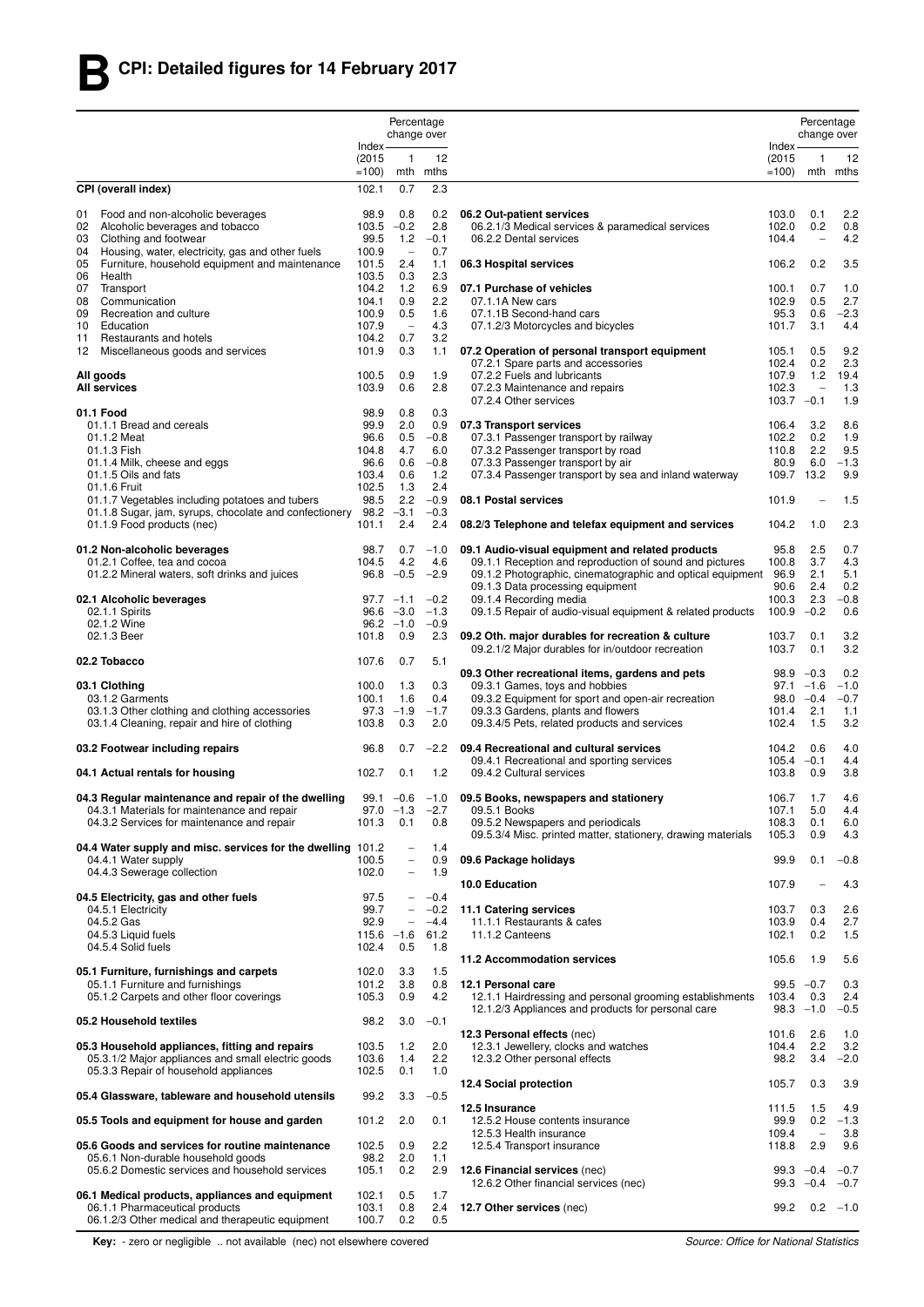|                                                                                                                                      |                            | Percentage               | change over                |                                                                                                 |                            | Percentage<br>change over       |                   |
|--------------------------------------------------------------------------------------------------------------------------------------|----------------------------|--------------------------|----------------------------|-------------------------------------------------------------------------------------------------|----------------------------|---------------------------------|-------------------|
|                                                                                                                                      | Index-<br>(2015)<br>$=100$ | $\mathbf{1}$             | 12<br>mth mths             |                                                                                                 | Index-<br>(2015)<br>$=100$ | 1                               | 12<br>mth mths    |
| <b>CPIH (overall index)</b><br>Food and non-alcoholic beverages<br>01                                                                | 102.4<br>99.0              | 0.6<br>0.8               | 2.3<br>0.2                 | 06.1.1 Pharmaceutical products<br>06.1.2/3 Other medical and therapeutic equipment              | 103.1<br>100.7             | 0.8<br>0.2                      | 2.4<br>0.5        |
| Alcoholic beverages and tobacco<br>02                                                                                                | $103.5 -0.2$               |                          | 2.9                        |                                                                                                 |                            |                                 |                   |
| Clothing and footwear<br>03                                                                                                          | 99.5                       | 1.2                      | $\overline{\phantom{a}}$   | 06.2 Out-patient services                                                                       | 102.9                      | 0.1                             | 2.1               |
| Housing, water, electricity, gas and other fuels (including OOH) 102.8<br>04<br>Furniture, household equipment and maintenance<br>05 | 101.4                      | 0.1<br>2.4               | 2.0<br>1.1                 | 06.2.1/3 Medical services & paramedical services<br>06.2.2 Dental services                      | 102.0<br>104.4             | 0.2<br>$\overline{\phantom{0}}$ | 0.8<br>4.2        |
| Health<br>06                                                                                                                         | 103.5                      | 0.3                      | 2.3                        |                                                                                                 |                            |                                 |                   |
| Transport<br>07                                                                                                                      | 104.0                      | 1.1                      | 6.6                        | 06.3 Hospital services                                                                          | 106.2                      | 0.2                             | 3.5               |
| Communication<br>08                                                                                                                  | 104.1                      | 0.9                      | 2.2                        |                                                                                                 |                            |                                 |                   |
| Recreation and culture<br>09<br>Education<br>10                                                                                      | 101.0<br>107.9             | 0.6<br>$\overline{a}$    | 1.6<br>4.3                 | 07.1 Purchase of vehicles<br>07.1.1A New cars                                                   | 100.1<br>102.9             | 0.7<br>0.5                      | 1.0<br>2.7        |
| 11<br>Restaurants and hotels                                                                                                         | 104.1                      | 0.7                      | 3.2                        | 07.1.1B Second-hand cars                                                                        | 95.3                       | 0.6                             | $-2.3$            |
| 12<br>Miscellaneous goods and services                                                                                               | 101.9                      | 0.3                      | 1.1                        | 07.1.2/3 Motorcycles and bicycles                                                               | 101.7                      | 3.1                             | 4.4               |
| All goods                                                                                                                            | 100.5                      | 0.9                      | 1.9                        | 07.2 Operation of personal transport equipment                                                  | 104.9                      | 0.5                             | 9.0               |
| <b>All services</b>                                                                                                                  | 103.8                      | 0.4                      | 2.6                        | 07.2.1 Spare parts and accessories                                                              | 102.4                      | 0.2                             | 2.3               |
|                                                                                                                                      |                            |                          |                            | 07.2.2 Fuels and lubricants                                                                     | 107.9                      | 1.2                             | 19.4              |
| 01.1 Food<br>01.1.1 Bread and cereals                                                                                                | 98.9<br>99.9               | 0.8<br>2.0               | 0.3<br>0.9                 | 07.2.3 Maintenance and repairs<br>07.2.4 Other services                                         | 102.3<br>$103.7 -0.1$      | $\overline{\phantom{0}}$        | 1.3<br>1.9        |
| 01.1.2 Meat                                                                                                                          | 96.6                       | 0.5                      | $-0.8$                     |                                                                                                 |                            |                                 |                   |
| 01.1.3 Fish                                                                                                                          | 104.8                      | 4.7                      | 6.0                        | 07.3 Transport services                                                                         | 106.1                      | 3.1                             | 7.8               |
| 01.1.4 Milk, cheese and eggs                                                                                                         | 96.6                       | 0.6                      | $-0.8$                     | 07.3.1 Passenger transport by railway                                                           | 102.2                      | 0.2                             | 1.9               |
| 01.1.5 Oils and fats<br>01.1.6 Fruit                                                                                                 | 103.4<br>102.5             | 0.6<br>1.3               | 1.2<br>2.4                 | 07.3.2 Passenger transport by road                                                              | 110.8<br>80.9              | 2.2<br>6.0                      | 9.5<br>$-1.3$     |
| 01.1.7 Vegetables including potatoes and tubers                                                                                      | 98.5                       |                          | $2.2 -0.9$                 | 07.3.3 Passenger transport by air<br>07.3.4 Passenger transport by sea and inland waterway      | 109.7 13.2                 |                                 | 9.9               |
| 01.1.8 Sugar, jam, syrups, chocolate and confectionery                                                                               |                            | $98.2 -3.1$              | $-0.3$                     |                                                                                                 |                            |                                 |                   |
| 01.1.9 Food products (nec)                                                                                                           | 101.1                      | 2.4                      | 2.4                        | 08.1 Postal services                                                                            | 101.9                      | $\overline{\phantom{0}}$        | 1.5               |
| 01.2 Non-alcoholic beverages                                                                                                         | 98.8                       | 0.9                      | $-0.9$                     | 08.2/3 Telephone and telefax equipment and services                                             | 104.2                      | 1.0                             | 2.3               |
| 01.2.1 Coffee, tea and cocoa<br>01.2.2 Mineral waters, soft drinks and juices                                                        | 104.5                      | 4.2                      | 4.6                        | 96.8 -0.5 -2.9 09.1 Audio-visual equipment and related products                                 | 95.9                       | 2.4                             | 0.7               |
|                                                                                                                                      |                            |                          |                            | 09.1.1 Reception and reproduction of sound and pictures                                         | 100.8                      | 3.7                             | 4.3               |
| 02.1 Alcoholic beverages                                                                                                             |                            | $97.7 - 1.1$             | $-0.2$                     | 09.1.2 Photographic, cinematographic and optical equipment 96.9                                 |                            | 2.1                             | 5.1               |
| 02.1.1 Spirits<br>02.1.2 Wine                                                                                                        |                            | $96.2 - 1.0$             | $96.6 -3.0 -1.3$<br>$-0.9$ | 09.1.3 Data processing equipment                                                                | 90.6<br>100.3              | 2.4<br>2.3                      | 0.2<br>$-0.8$     |
| 02.1.3 Beer                                                                                                                          | 101.8                      | 0.9                      | 2.3                        | 09.1.4 Recording media<br>09.1.5 Repair of audio-visual equipment & related products 100.9 -0.2 |                            |                                 | 0.6               |
| 02.2 Tobacco                                                                                                                         | 107.6                      | 0.7                      | 5.1                        | 09.2 Oth. major durables for recreation & culture                                               | 103.7                      | 0.1                             | 3.2               |
|                                                                                                                                      |                            |                          |                            | 09.2.1/2 Major durables for in/outdoor recreation                                               | 103.7                      | 0.1                             | 3.2               |
| 03.1 Clothing<br>03.1.2 Garments                                                                                                     | 100.0<br>100.1             | 1.3<br>1.6               | 0.3<br>0.4                 | 09.3 Other recreational items, gardens and pets                                                 | $98.9 - 0.3$               |                                 | 0.2               |
| 03.1.3 Other clothing and clothing accessories                                                                                       |                            | $97.3 - 1.9$             | $-1.7$                     | 09.3.1 Games, toys and hobbies                                                                  |                            | $97.1 - 1.6$                    | $-1.0$            |
| 03.1.4 Cleaning, repair and hire of clothing                                                                                         | 103.8                      | 0.3                      | 2.0                        | 09.3.2 Equipment for sport and open-air recreation                                              |                            | $98.0 -0.4$                     | $-0.7$            |
| 03.2 Footwear including repairs                                                                                                      | 96.8                       | 0.7                      | $-2.2$                     | 09.3.3 Gardens, plants and flowers<br>09.3.4/5 Pets, related products and services              | 101.4<br>102.4             | 2.1<br>1.5                      | 1.1<br>3.2        |
| 04.1 Actual rentals for housing                                                                                                      | 102.7                      | 0.1                      |                            | 1.2 09.4 Recreational and cultural services                                                     | 104.2                      | 0.6                             | 4.0               |
|                                                                                                                                      |                            |                          |                            | 09.4.1 Recreational and sporting services                                                       | $105.4 -0.1$               |                                 | 4.4               |
| 04.2 Owner occupiers' housing costs                                                                                                  | 103.9                      | 0.1                      | 2.5                        | 09.4.2 Cultural services                                                                        | 103.8 0.9                  |                                 | 3.8               |
| 04.3 Regular maintenance and repair of the dwelling                                                                                  |                            |                          |                            | 99.1 $-0.6$ $-1.0$ 09.5 Books, newspapers and stationery                                        | 106.9                      | 2.0                             | 4.9               |
| 04.3.1 Materials for maintenance and repair                                                                                          |                            |                          | $97.0 -1.3 -2.7$           | 09.5.1 Books                                                                                    | 107.1                      | 5.0                             | 4.4               |
| 04.3.2 Services for maintenance and repair                                                                                           | 101.3                      | 0.1                      | 0.8                        | 09.5.2 Newspapers and periodicals                                                               | 108.3                      | 0.1                             | 6.0               |
| 04.4 Water supply and misc. services for the dwelling                                                                                | 101.2                      | $\overline{\phantom{0}}$ | 1.3                        | 09.5.3/4 Misc. printed matter, stationery, drawing materials                                    | 105.3                      | 0.9                             | 4.3               |
| 04.4.1 Water supply                                                                                                                  | 100.5                      | $\overline{\phantom{a}}$ | 0.9                        | 09.6 Package holidays                                                                           | 99.9                       | 0.1                             | $-0.8$            |
| 04.4.3 Sewerage collection                                                                                                           | 102.0                      | $\overline{\phantom{a}}$ | 1.9                        | 10.0 Education                                                                                  | 107.9                      |                                 | 4.3               |
| 04.5 Electricity, gas and other fuels                                                                                                | 97.8                       | $\overline{\phantom{0}}$ | 0.1                        |                                                                                                 |                            |                                 |                   |
| 04.5.1 Electricity                                                                                                                   | 99.7                       | $\overline{\phantom{a}}$ |                            | $-0.2$ 11.1 Catering services                                                                   | 103.7                      | 0.3                             | 2.6               |
| 04.5.2 Gas                                                                                                                           | 92.9                       | $\sim$                   | $-4.4$                     | 11.1.1 Restaurants & cafes                                                                      | 103.9                      | 0.4                             | 2.7               |
| 04.5.3 Liquid fuels<br>04.5.4 Solid fuels                                                                                            | $115.6 - 1.6$<br>102.4     | 0.5                      | 61.2<br>1.8                | 11.1.2 Canteens                                                                                 | 102.1                      | 0.2                             | 1.5               |
|                                                                                                                                      |                            |                          |                            | 11.2 Accommodation services                                                                     | 105.6                      | 1.9                             | 5.6               |
| 04.9 Council tax and rates                                                                                                           | 103.1                      | $\overline{\phantom{a}}$ | 2.8                        |                                                                                                 |                            |                                 |                   |
| 05.1 Furniture, furnishings and carpets                                                                                              | 102.0                      | 3.4                      | 1.4                        | 12.1 Personal care<br>12.1.1 Hairdressing and personal grooming establishments 103.4            | $99.5 -0.7$                | 0.3                             | 0.2<br>2.4        |
| 05.1.1 Furniture and furnishings                                                                                                     | 101.2                      | 3.8                      | 0.8                        | 12.1.2/3 Appliances and products for personal care                                              |                            | $98.3 - 1.0 - 0.5$              |                   |
| 05.1.2 Carpets and other floor coverings                                                                                             | 105.3                      | 0.9                      | 4.2                        |                                                                                                 |                            |                                 |                   |
|                                                                                                                                      |                            |                          |                            | 12.3 Personal effects (nec)                                                                     | 101.7                      | 2.6                             | 1.1               |
| 05.2 Household textiles                                                                                                              | 98.2                       | 3.0                      | $-0.1$                     | 12.3.1 Jewellery, clocks and watches<br>12.3.2 Other personal effects                           | 104.4 2.2<br>98.2          | 3.4                             | 3.2<br>$-2.0$     |
| 05.3 Household appliances, fitting and repairs                                                                                       | 103.4                      | 1.2                      | 2.0                        |                                                                                                 |                            |                                 |                   |
| 05.3.1/2 Major appliances and small electric goods                                                                                   | 103.6                      | 1.4                      | 2.2                        | 12.4 Social protection                                                                          | 105.7                      | 0.3                             | 3.9               |
| 05.3.3 Repair of household appliances                                                                                                | 102.5                      | 0.1                      | 1.0                        |                                                                                                 |                            |                                 |                   |
| 05.4 Glassware, tableware and household utensils                                                                                     | 99.2                       | 3.3                      | $-0.5$                     | 12.5 Insurance<br>12.5.2 House contents insurance                                               | 111.2 1.3<br>99.9          |                                 | 4.9<br>$0.2 -1.3$ |
|                                                                                                                                      |                            |                          |                            | 12.5.3 Health insurance                                                                         | 109.4                      | $\overline{\phantom{0}}$        | 3.8               |
| 05.5 Tools and equipment for house and garden                                                                                        | 101.2                      | 2.0                      | 0.1                        | 12.5.4 Transport insurance                                                                      | 118.8                      | 2.9                             | 9.6               |
| 05.6 Goods and services for routine maintenance                                                                                      | 102.6                      | 0.9                      | 2.4                        | 12.6 Financial services (nec)                                                                   |                            | $99.3 -0.4 -0.7$                |                   |
| 05.6.1 Non-durable household goods                                                                                                   | 98.2                       | 2.0                      | 1.1                        | 12.6.2 Other financial services (nec)                                                           |                            | $99.3 -0.4 -0.7$                |                   |
| 05.6.2 Domestic services and household services                                                                                      | 105.1                      | 0.2                      | 2.9                        |                                                                                                 |                            | $99.2$ 0.2 -1.0                 |                   |
| 06.1 Medical products, appliances and equipment                                                                                      | 102.1                      | 0.5                      | 1.7                        | 12.7 Other services (nec)                                                                       |                            |                                 |                   |
|                                                                                                                                      |                            |                          |                            |                                                                                                 |                            |                                 |                   |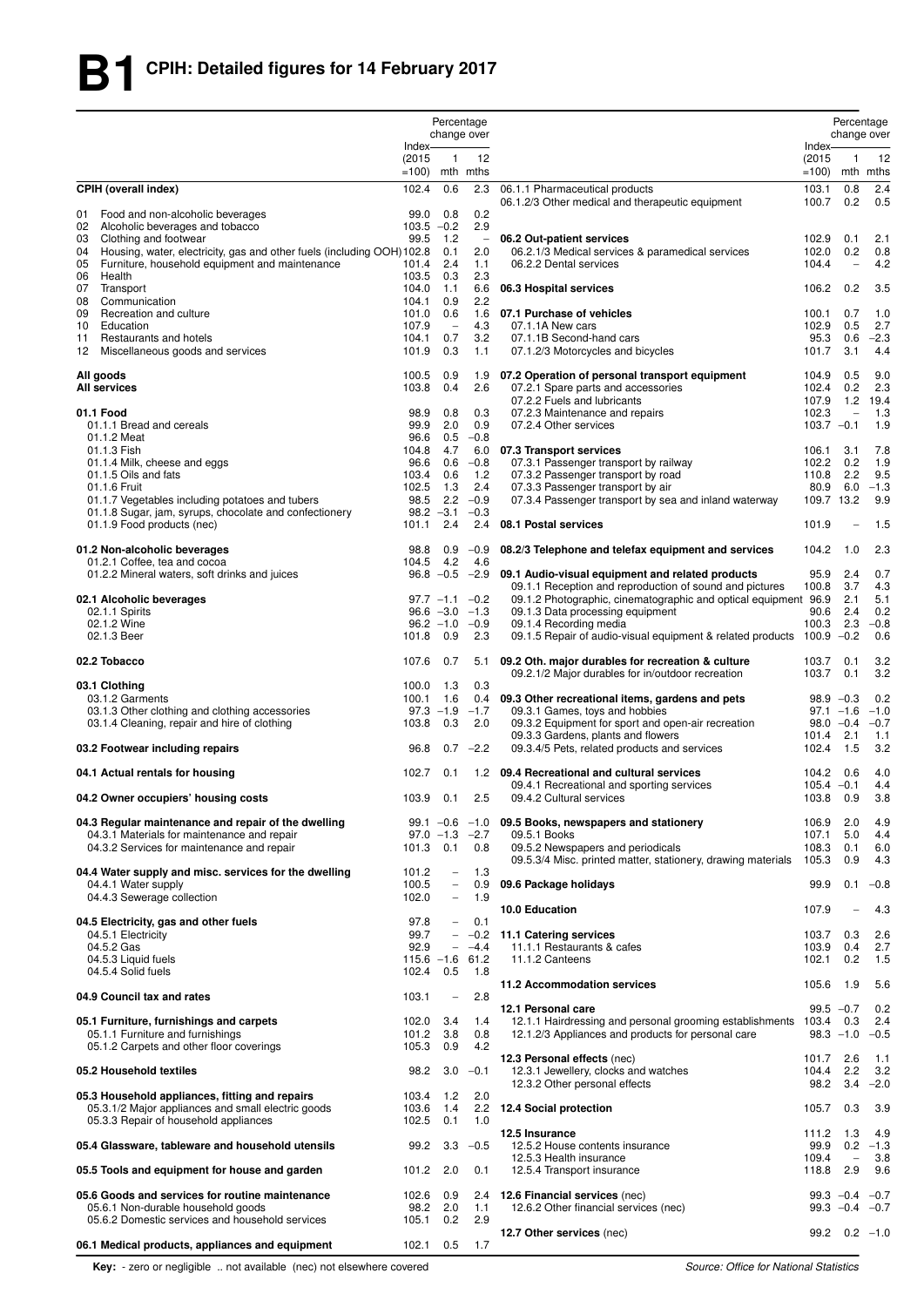| Index $(2015=100)$<br>Weights                                                                                                                                                                                                                                                                                     |                                                                                                           |                                                                                                                      |                                                                                                                                                                                                                                        |                                                              |                                                      |                                                                                                                                                                                                                    |                                                                                         | Percentage change over 12 months        |                                                                                               |                                                                                         |                                                                                         |                                                                                         |                                                                                     |                                                                                     |
|-------------------------------------------------------------------------------------------------------------------------------------------------------------------------------------------------------------------------------------------------------------------------------------------------------------------|-----------------------------------------------------------------------------------------------------------|----------------------------------------------------------------------------------------------------------------------|----------------------------------------------------------------------------------------------------------------------------------------------------------------------------------------------------------------------------------------|--------------------------------------------------------------|------------------------------------------------------|--------------------------------------------------------------------------------------------------------------------------------------------------------------------------------------------------------------------|-----------------------------------------------------------------------------------------|-----------------------------------------|-----------------------------------------------------------------------------------------------|-----------------------------------------------------------------------------------------|-----------------------------------------------------------------------------------------|-----------------------------------------------------------------------------------------|-------------------------------------------------------------------------------------|-------------------------------------------------------------------------------------|
|                                                                                                                                                                                                                                                                                                                   |                                                                                                           | 2017                                                                                                                 | Sep                                                                                                                                                                                                                                    |                                                              | Oct Nov                                              | 2016 2016 2016 2016 2017 2017<br>Dec                                                                                                                                                                               | Jan                                                                                     | Feb                                     | Sep                                                                                           | Oct                                                                                     | 2016 2016 2016 2016 2017<br>Nov                                                         | Dec                                                                                     | Jan                                                                                 | 2017<br>Feb                                                                         |
| CPI (overall index)                                                                                                                                                                                                                                                                                               |                                                                                                           | 1 000.00                                                                                                             |                                                                                                                                                                                                                                        |                                                              |                                                      | 101.1 101.2 101.4 101.9 101.4 102.1                                                                                                                                                                                |                                                                                         |                                         | 1.0                                                                                           | 0.9                                                                                     | 1.2                                                                                     | 1.6                                                                                     | 1.8                                                                                 | 2.3                                                                                 |
| Food and non-alcoholic beverages<br>01<br>02<br>Alcoholic beverages and tobacco<br>Clothing and footwear<br>03<br>04<br>05<br>06<br>Health<br>07<br>Transport<br>08<br>Communication<br>09<br>Recreation and culture<br>Education<br>10<br>Restaurants and hotels<br>11<br>12<br>Miscellaneous goods and services | Housing, water, electricity, gas and other fuels<br>Furniture, household equipment and maintenance        | 103.00<br>43.00<br>72.00<br>118.00<br>61.00<br>26.00<br>160.00<br><i>25.00</i><br>148.00<br>22.00<br>126.00<br>96.00 | 103.0 102.0 102.1 102.2 103.1 103.5<br>101.1 101.1 100.7 103.7 103.0 104.2<br>103.5 103.7 103.8 103.2 103.1 104.1<br>100.5 100.8 101.2 101.2 100.4 100.9<br>105.7 107.9 107.9 107.9 107.9 107.9<br>103.4 103.3 103.5 103.5 103.4 104.2 |                                                              |                                                      | 97.3 96.8 97.2 97.9 98.1<br>102.5 102.4 101.8 101.3 103.6 103.5<br>102.0 102.3 103.7 102.7 98.3<br>100.3 100.5 100.5 100.7 100.8 100.9<br>99.7 100.2 100.8 101.7 99.1 101.5<br>101.6 101.6 101.8 101.5 101.6 101.9 |                                                                                         | 98.9<br>99.5                            | $-2.3$<br>1.7<br>1.0<br>0.2<br>$-1.4$<br>2.2<br>1.2<br>3.6<br>0.8<br>5.9<br>2.9<br>1.3        | $-2.4$<br>2.1<br>$-0.7$<br>0.3<br>0.1<br>2.0<br>2.3<br>3.1<br>0.2<br>4.3<br>2.6<br>1.1  | $-2.0$<br>1.7<br>0.9<br>0.2<br>0.8<br>2.3<br>2.5<br>2.6<br>0.7<br>4.3<br>2.6<br>1.1     | $-1.1$<br>2.4<br>1.2<br>0.4<br>0.6<br>2.4<br>3.7<br>1.7<br>0.9<br>4.3<br>2.8<br>1.0     | $-0.5$<br>2.4<br>0.0<br>0.6<br>0.5<br>2.0<br>5.7<br>2.1<br>0.9<br>4.3<br>3.0<br>0.8 | 0.2<br>2.8<br>$-0.1$<br>0.7<br>1.1<br>2.3<br>6.9<br>2.2<br>1.6<br>4.3<br>3.2<br>1.1 |
| All goods<br><b>All services</b>                                                                                                                                                                                                                                                                                  | All items CPI excl energy, food, alcoholic beverages & tobacco                                            | 525.00<br>475.00<br>787.00                                                                                           |                                                                                                                                                                                                                                        |                                                              |                                                      | 99.2 99.5 100.1 100.0 99.6 100.5<br>103.3 103.1 102.9 104.0 103.3 103.9<br>101.9 101.9 102.1 102.6 101.6 102.4                                                                                                     |                                                                                         |                                         | $-0.5$<br>2.6<br>1.5                                                                          | $-0.4$<br>2.4<br>1.2                                                                    | 0.2<br>2.2<br>1.4                                                                       | 0.7<br>2.5<br>1.6                                                                       | 1.1<br>2.6<br>1.6                                                                   | 1.9<br>2.8<br>2.0                                                                   |
| 01.1 Food<br>01.1.1 Bread and cereals<br>01.1.2 Meat<br>01.1.3 Fish<br>01.1.4 Milk, cheese and eggs<br>01.1.5 Oils and fats<br>01.1.6 Fruit<br>01.1.9 Food products (nec)                                                                                                                                         | 01.1.7 Vegetables including potatoes and tubers<br>01.1.8 Sugar, jam, syrups, chocolate and confectionery | 91.00<br>15.00<br>20.00<br>4.00<br>12.00<br>2.00<br>9.00<br>13.00<br>13.00<br>3.00                                   | 97.1<br>97.9<br>95.3<br>96.8<br>95.8<br>99.5<br>95.9<br>97.0<br>100.4                                                                                                                                                                  | 96.9<br>97.6<br>94.8<br>99.6<br>95.7<br>98.5<br>94.1<br>98.0 | 97.4<br>98.5<br>95.0<br>99.3<br>96.0<br>94.4<br>96.6 | 98.1<br>99.8<br>95.9<br>97.1 102.1 102.7 103.4<br>101.1 102.3 105.6 105.6 101.2 102.5<br>98.4 100.6 101.3                                                                                                          | 98.2<br>98.0<br>99.9 100.2 104.8<br>96.5 96.0 96.6<br>95.2 96.3 98.5<br>96.6 101.4 98.2 | 98.9<br>99.9<br>96.2 96.6<br>98.8 101.1 | $-2.4$<br>$-1.5$<br>$-4.5$<br>$-1.8$<br>$-2.9$<br>$-5.0$<br>3.7<br>$-4.1$<br>$-2.8$<br>$-0.5$ | $-2.1$<br>$-2.1$<br>$-3.3$<br>2.1<br>$-2.8$<br>$-1.0$<br>2.2<br>$-4.9$<br>$-1.9$<br>0.4 | $-1.8$<br>$-0.9$<br>$-2.9$<br>2.0<br>$-1.7$<br>$-3.8$<br>3.4<br>$-4.8$<br>$-3.7$<br>1.0 | $-1.0$<br>$-0.3$<br>$-2.3$<br>1.1<br>$-2.4$<br>4.8<br>2.1<br>$-1.6$<br>$-2.4$<br>$-0.7$ | $-0.4$<br>$-0.9$<br>$-1.6$<br>3.1<br>$-1.9$<br>1.4<br>1.2<br>$-1.0$<br>0.3<br>4.1   | 0.3<br>0.9<br>$-0.8$<br>6.0<br>$-0.8$<br>1.2<br>2.4<br>$-0.9$<br>$-0.3$<br>2.4      |
| 01.2 Non-alcoholic beverages<br>01.2.1 Coffee, tea and cocoa<br>01.2.2 Mineral waters, soft drinks and juices                                                                                                                                                                                                     |                                                                                                           | 12.00<br>3.00<br>9.00                                                                                                | 98.8<br>100.3<br>98.3                                                                                                                                                                                                                  | 94.6                                                         | 95.6 95.7<br>98.5 100.1<br>94.2                      |                                                                                                                                                                                                                    | 96.3 98.0 98.7<br>98.8 100.3 104.5<br>95.5 97.3                                         | 96.8                                    | 0.1<br>$-1.9$                                                                                 | $-1.4 -4.6$<br>$-1.3$<br>$-5.7$                                                         | 0.7<br>$-5.6$                                                                           | $-4.1$ $-1.7$ $-1.3$<br>0.3<br>$-2.3$                                                   | 0.5<br>$-1.9$                                                                       | $-1.0$<br>4.6<br>$-2.9$                                                             |
| 02.1 Alcoholic beverages<br>02.1.1 Spirits<br>02.1.2 Wine<br>02.1.3 Beer                                                                                                                                                                                                                                          |                                                                                                           | 20.00<br>6.00<br>9.00<br>5.00                                                                                        | 97.3<br>97.5<br>96.7<br>98.1                                                                                                                                                                                                           | 96.9<br>97.2<br>95.7<br>98.7                                 | 95.5<br>94.2<br>95.3<br>96.9                         | 94.0<br>93.4<br>93.3                                                                                                                                                                                               | 98.8<br>99.6<br>97.1<br>95.9 100.8 101.8                                                | 97.7<br>96.6<br>96.2                    | -3.8<br>$-3.2$                                                                                | $-2.1$<br>$-4.7$ $-3.7$<br>$-3.7 -1.5$<br>$-1.5$                                        | $-2.1$<br>$-2.1$<br>$-2.8$<br>$-1.0$                                                    | $-0.6$<br>0.5<br>$-1.5$<br>$-0.1$                                                       | $-0.7$<br>$-0.2$<br>$-2.1$<br>1.3                                                   | $-0.2$<br>$-1.3$<br>$-0.9$<br>2.3                                                   |
| 02.2 Tobacco                                                                                                                                                                                                                                                                                                      |                                                                                                           | 23.00                                                                                                                |                                                                                                                                                                                                                                        |                                                              |                                                      | 106.3 106.5 106.7 106.8 106.9 107.6                                                                                                                                                                                |                                                                                         |                                         | 5.9                                                                                           | 5.2                                                                                     | 4.5                                                                                     | 4.7                                                                                     | 4.7                                                                                 | 5.1                                                                                 |
| 03.1 Clothing<br>03.1.2 Garments<br>03.1.4 Cleaning, repair and hire of clothing                                                                                                                                                                                                                                  | 03.1.3 Other clothing and clothing accessories                                                            | 61.00<br><i>55.00</i><br>5.00<br>1.00                                                                                |                                                                                                                                                                                                                                        |                                                              |                                                      | 102.2 102.4 104.1 103.1<br>102.6 102.8 104.4 103.2 98.6 100.1<br>98.7 98.9 101.1 102.8<br>102.8 103.0 103.3 103.3 103.5 103.8                                                                                      |                                                                                         | 98.7 100.0<br>99.3 97.3                 | 1.1<br>1.5<br>$-1.7$<br>2.6                                                                   | $-0.9$<br>$-0.6$<br>$-3.9$<br>2.6                                                       | 0.9<br>1.1<br>$-1.2$<br>2.6                                                             | 1.3<br>1.4<br>0.4<br>2.5                                                                | 0.3<br>0.3<br>0.8<br>2.4                                                            | 0.3<br>0.4<br>$-1.7$<br>2.0                                                         |
| 03.2 Footwear including repairs                                                                                                                                                                                                                                                                                   |                                                                                                           | 11.00                                                                                                                |                                                                                                                                                                                                                                        |                                                              |                                                      | 100.7 101.2 101.6 100.1 96.2                                                                                                                                                                                       |                                                                                         | 96.8                                    | 0.4                                                                                           | 0.6                                                                                     | 1.0                                                                                     | 0.6                                                                                     | $-2.1$                                                                              | $-2.2$                                                                              |
| 04.1 Actual rentals for housing                                                                                                                                                                                                                                                                                   |                                                                                                           | 71.00                                                                                                                |                                                                                                                                                                                                                                        |                                                              |                                                      | 102.0 102.1 102.2 102.3 102.6 102.7                                                                                                                                                                                |                                                                                         |                                         | 1.2                                                                                           | 1.0                                                                                     | 1.0                                                                                     | 1.0                                                                                     | 1.2                                                                                 | 1.2                                                                                 |
| 04.3.2 Services for maintenance and repair                                                                                                                                                                                                                                                                        | 04.3 Regular maintenance and repair of the dwelling<br>04.3.1 Materials for maintenance and repair        | 2.00<br>1.00<br>1.00                                                                                                 |                                                                                                                                                                                                                                        |                                                              |                                                      | 100.5 99.9 98.5 99.5 99.7 99.1<br>100.2 98.8 96.0 97.9 98.3 97.0<br>100.8 101.0 101.0 101.0 101.2 101.3                                                                                                            |                                                                                         |                                         | 1.0<br>1.2<br>0.8                                                                             | 0.6<br>0.4<br>0.8                                                                       | $-4.3$<br>0.7                                                                           | $-1.8$ $-1.2$ $-0.7$ $-1.0$<br>$-3.1$<br>0.7                                            | $-2.1$<br>0.8                                                                       | $-2.7$<br>0.8                                                                       |
| 04.4.1 Water supply<br>04.4.3 Sewerage collection                                                                                                                                                                                                                                                                 | 04.4 Water supply and misc. services for the dwelling                                                     | 11.00<br>5.00<br>6.00                                                                                                |                                                                                                                                                                                                                                        |                                                              |                                                      | 100.5 100.5 100.5 100.5 100.5 100.5<br>102.0 102.0 102.0 102.0 102.0 102.0                                                                                                                                         |                                                                                         | 101.2 101.2 101.2 101.2 101.2 101.2     | 1.4<br>0.9<br>1.9                                                                             | 1.4<br>0.9<br>1.9                                                                       | 1.4<br>0.9<br>1.9                                                                       | 1.4<br>0.9<br>1.9                                                                       | 1.4<br>0.9<br>1.9                                                                   | 1.4<br>0.9<br>1.9                                                                   |
| 04.5 Electricity, gas and other fuels<br>04.5.1 Electricity<br>04.5.2 Gas<br>04.5.3 Liquid fuels<br>04.5.4 Solid fuels                                                                                                                                                                                            |                                                                                                           | 34.00<br>17.00<br>15.00<br>1.00<br>1.00                                                                              | 96.8<br>99.7                                                                                                                                                                                                                           |                                                              |                                                      | 97.3 97.2 97.5 97.5<br>99.7 99.7 99.7 99.7<br>93.3 93.3 93.3 93.3 92.9 92.9<br>93.2 106.3 102.0 110.8 117.4 115.6<br>98.7 100.4 101.1 101.7 101.9 102.4                                                            |                                                                                         | 97.5<br>99.7                            | -2.0<br>$-0.2$<br>-4.6<br>0.9<br>$-0.4$                                                       | $-1.5$<br>$-0.2$<br>$-4.6$<br>15.0<br>0.1                                               | $-1.6$<br>$-0.2$<br>$-4.6$<br>14.3<br>0.6                                               | $-1.1$<br>$-0.2$<br>$-4.6$<br>34.7<br>1.2                                               | $-0.8$<br>$-0.2$<br>$-5.1$<br>56.8<br>1.4                                           | $-0.4$<br>$-0.2$<br>$-4.4$<br>61.2<br>1.8                                           |
| 05.1 Furniture, furnishings and carpets<br>05.1.1 Furniture and furnishings<br>05.1.2 Carpets and other floor coverings                                                                                                                                                                                           |                                                                                                           | 22.00<br>18.00<br>4.00                                                                                               |                                                                                                                                                                                                                                        |                                                              |                                                      | 100.8 100.0 101.5 104.0 98.8 102.0<br>100.0 98.8 100.7 103.3 97.5 101.2<br>103.8 104.6 104.7 106.6 104.3 105.3                                                                                                     |                                                                                         |                                         | $-1.6$<br>-3.0<br>3.2                                                                         | 0.6<br>$-0.1$<br>3.7                                                                    | 1.8<br>1.5<br>3.6                                                                       | 2.3<br>1.8<br>4.6                                                                       | 1.0<br>0.3<br>4.3                                                                   | 1.5<br>0.8<br>4.2                                                                   |
| 05.2 Household textiles                                                                                                                                                                                                                                                                                           |                                                                                                           | 7.00                                                                                                                 |                                                                                                                                                                                                                                        |                                                              |                                                      | 97.3 98.7 99.9 99.9 95.4 98.2                                                                                                                                                                                      |                                                                                         |                                         | -3.8                                                                                          | $-1.4$                                                                                  | $-1.9$                                                                                  | $-0.8$                                                                                  | $-0.9$                                                                              | $-0.1$                                                                              |
| 05.3.3 Repair of household appliances                                                                                                                                                                                                                                                                             | 05.3 Household appliances, fitting and repairs<br>05.3.1/2 Major appliances and small electric goods      | 8.00<br>7.00<br>1.00                                                                                                 |                                                                                                                                                                                                                                        |                                                              |                                                      | 101.0 103.7 102.0 103.7 102.2 103.5<br>100.9 103.9 102.0 103.9 102.2 103.6<br>102.0 102.1 102.1 102.4 102.4 102.5                                                                                                  |                                                                                         |                                         | 0.8<br>0.9<br>$-0.3$                                                                          | 2.2<br>2.0<br>3.3                                                                       | 0.7<br>0.3<br>3.3                                                                       | 2.0<br>1.7<br>3.8                                                                       | 1.3<br>1.3<br>1.0                                                                   | 2.0<br>2.2<br>1.0                                                                   |
|                                                                                                                                                                                                                                                                                                                   | 05.4 Glassware, tableware and household utensils                                                          | 6.00                                                                                                                 |                                                                                                                                                                                                                                        | 97.3 97.5 98.1                                               |                                                      |                                                                                                                                                                                                                    |                                                                                         | 97.1 96.0 99.2                          | -2.4                                                                                          | $-3.0$                                                                                  |                                                                                         | $-1.7$ $-3.4$ $-2.1$                                                                    |                                                                                     | $-0.5$                                                                              |
|                                                                                                                                                                                                                                                                                                                   | 05.5 Tools and equipment for house and garden                                                             | 5.00                                                                                                                 | 98.7                                                                                                                                                                                                                                   |                                                              | 97.7 97.9                                            |                                                                                                                                                                                                                    |                                                                                         | 98.7 99.3 101.2                         |                                                                                               | $-1.2 -2.5$                                                                             |                                                                                         | $-2.2 -1.5$                                                                             | $-1.7$                                                                              | 0.1                                                                                 |
| 05.6.1 Non-durable household goods                                                                                                                                                                                                                                                                                | 05.6 Goods and services for routine maintenance<br>05.6.2 Domestic services and household services        | 13.00<br>5.00                                                                                                        | 8.00 104.2 104.3 104.5 104.7 104.9 105.1                                                                                                                                                                                               |                                                              |                                                      | 100.1 101.5 101.5 100.8 101.6 102.5<br>93.6 96.9 96.7 94.7 96.2 98.2                                                                                                                                               |                                                                                         |                                         | $-0.7$<br>$-6.6$<br>3.1                                                                       | 1.0<br>$-2.3$<br>3.2                                                                    | 2.8<br>2.0<br>3.3                                                                       | 0.3<br>$-3.7$<br>2.9                                                                    | 2.4<br>1.2<br>3.1                                                                   | 2.2<br>1.1<br>2.9                                                                   |
| 06.1.1 Pharmaceutical products                                                                                                                                                                                                                                                                                    | 06.1 Medical products, appliances and equipment<br>06.1.2/3 Other medical and therapeutic equipment       | 12.00<br>7.00                                                                                                        | 102.7 101.8 102.0 102.3 102.3 103.1<br>5.00 100.5 100.5 100.3 100.5 100.5 100.7                                                                                                                                                        |                                                              |                                                      | 101.9 101.3 101.4 101.6 101.6 102.1                                                                                                                                                                                |                                                                                         |                                         | 1.4<br>2.4                                                                                    | 0.8<br>1.9<br>$-0.2$ $-0.7$ $-0.2$                                                      | 1.5<br>2.5                                                                              | 1.7<br>2.5<br>0.5                                                                       | 1.0<br>1.5<br>0.2                                                                   | 1.7<br>2.4<br>0.5                                                                   |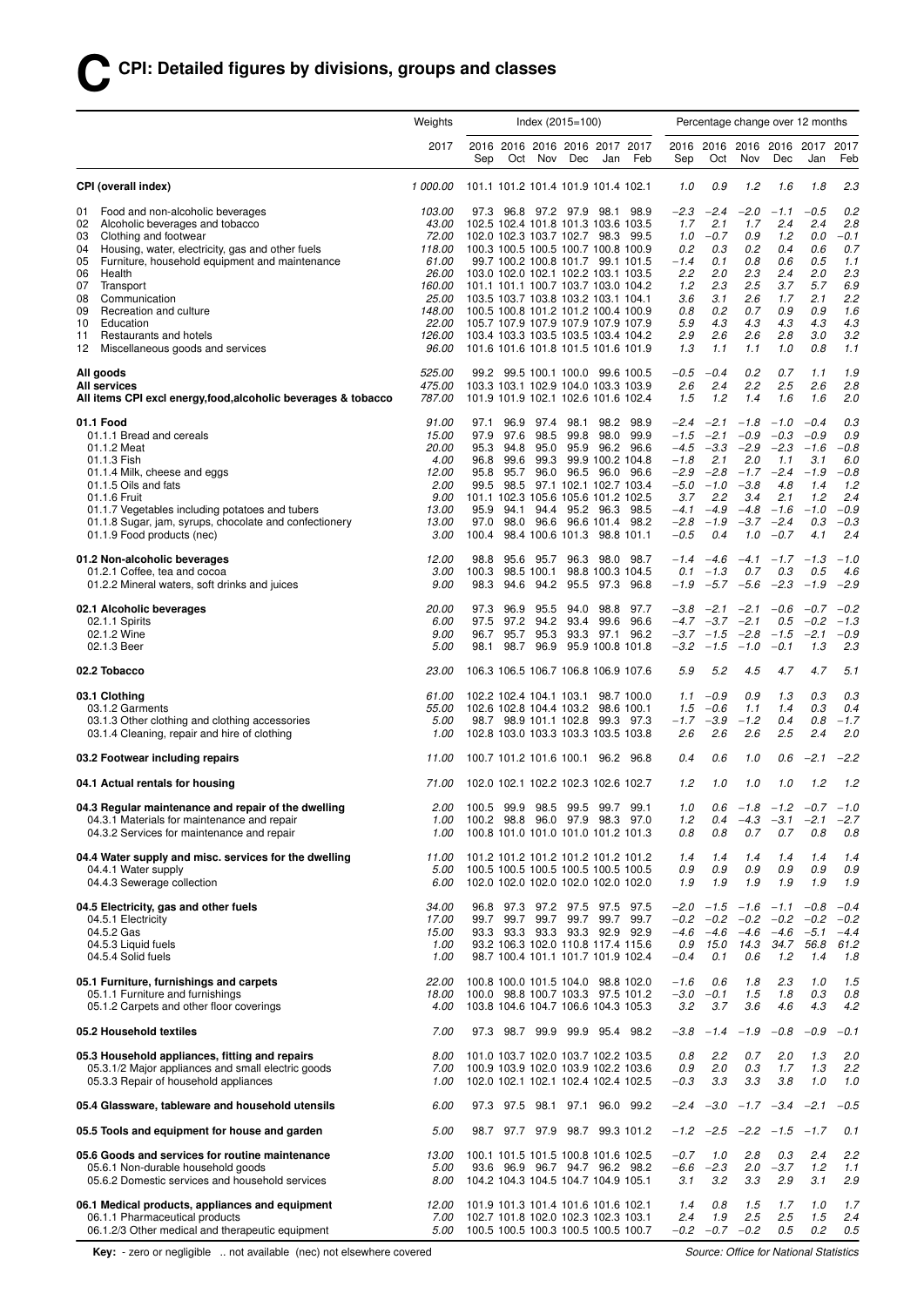## **CCPI: Detailed figures by divisions, groups and classes**

continued

|                                                                                                                                                                                                                                                                                                       | Weights                                       | Index (2005=100)<br>Percentage change over 12 months                                                                                                                                                                                                                                                                                                                                                                                                               |                                                                                           |
|-------------------------------------------------------------------------------------------------------------------------------------------------------------------------------------------------------------------------------------------------------------------------------------------------------|-----------------------------------------------|--------------------------------------------------------------------------------------------------------------------------------------------------------------------------------------------------------------------------------------------------------------------------------------------------------------------------------------------------------------------------------------------------------------------------------------------------------------------|-------------------------------------------------------------------------------------------|
|                                                                                                                                                                                                                                                                                                       | 2017                                          | 2016 2016 2016 2016 2017 2017<br>2016 2016 2016 2016 2017<br>Nov<br>Feb<br>Oct<br>Nov<br>Dec<br>Sep<br>Oct<br>Dec<br>Jan<br>Sep                                                                                                                                                                                                                                                                                                                                    | 2017<br>Feb<br>Jan                                                                        |
| 06.2 Out-patient services<br>06.2.1/3 Medical services & paramedical services<br>06.2.2 Dental services                                                                                                                                                                                               | 6.00<br>3.00<br>3.00                          | 102.6 102.7 102.8 102.9 102.9 103.0<br>2.4<br>2.5<br>2.3<br>2.5<br>101.6 101.6 101.7 101.8 101.8 102.0<br>1.3<br>1.4<br>1.1<br>1.1<br>3.8<br>3.9<br>4.3<br>103.9 104.0 104.1 104.3 104.4 104.4<br>3.7                                                                                                                                                                                                                                                              | 2.2<br>2.2<br>0.6<br>0.8<br>4.3<br>4.2                                                    |
| 06.3 Hospital services                                                                                                                                                                                                                                                                                | 8.00                                          | 3.8<br>3.4<br>3.5<br>3.5<br>105.2 102.7 102.8 102.9 106.0 106.2                                                                                                                                                                                                                                                                                                                                                                                                    | 3.5<br>3.4                                                                                |
| 07.1 Purchase of vehicles<br>07.1.1A New cars<br>07.1.1B Second-hand cars<br>07.1.2/3 Motorcycles and bicycles                                                                                                                                                                                        | 48.00<br>27.00<br>18.00<br>3.00               | 97.8 97.9 98.3 98.3 99.4 100.1<br>$-1.2$<br>$-1.0$<br>$-1.2$<br>$-1.2$<br>100.7 101.2 101.2 101.3 102.4 102.9<br>0.5<br>0.9<br>1.0<br>1.1<br>$-4.0$<br>$-4.0 -4.9$<br>$-4.9$<br>92.9 92.8 93.4 93.4 94.7 95.3<br>98.9 97.8 98.8 98.3 98.7 101.7<br>$-1.1$<br>$-0.7$<br>$-0.1$<br>$-1.3$                                                                                                                                                                            | $-0.4$<br>1.0<br>2.4<br>2.7<br>$-4.3$<br>$-2.3$<br>$-4.3$<br>4.4                          |
| 07.2 Operation of personal transport equipment<br>07.2.1 Spare parts and accessories<br>07.2.2 Fuels and lubricants<br>07.2.3 Maintenance and repairs<br>07.2.4 Other services                                                                                                                        | 77.00<br>5.00<br>33.00<br>25.00<br>14.00      | 101.3 102.4 103.3 103.2 104.6 105.1<br>3.3<br>4.6<br>5.6<br>1.9<br>100.9 101.3 101.8 101.9 102.1 102.4<br>0.9<br>1.2<br>1.7<br>1.4<br>99.8 102.1 103.6 103.1 106.7 107.9<br>1.4<br>4.7<br>7.4<br>10.0<br>2.0<br>2.1<br>101.9 102.0 102.3 102.5 102.3 102.3<br>1.7<br>1.8<br>103.6 103.5 103.8 103.9 103.8 103.7<br>3.0<br>2.4<br>2.7<br>2.2                                                                                                                        | 8.2<br>9.2<br>2.3<br>1.9<br>16.8<br>19.4<br>1.5<br>1.3<br>2.2<br>1.9                      |
| 07.3 Transport services<br>07.3.1 Passenger transport by railway<br>07.3.2 Passenger transport by road<br>07.3.3 Passenger transport by air<br>07.3.4 Passenger transport by sea and inland waterway                                                                                                  | 35.00<br>14.00<br>12.00<br>5.00<br>4.00       | 104.6 102.3 98.5 110.9 103.1 106.4<br>2.5<br>4.0<br>3.0<br>4.9<br>100.1 99.5 99.7 100.6 102.0 102.2<br>0.2<br>$-0.0$<br>0.2<br>1.1<br>103.5 104.0 104.8 106.7 108.4 110.8<br>3.0<br>4.1<br>4.3<br>4.0<br>$-8.3$<br>$-1.3$<br>100.0 92.6 80.2 119.4 76.4 80.9<br>$-2.8$<br>$-3.1$<br>110.4 107.6 101.2 109.9 96.9 109.7<br>11.9<br>15.6<br>9.1<br>4.9                                                                                                               | 6.8<br>8.6<br>2.3<br>1.9<br>9.5<br>6.7<br>$-1.6$<br>$-1.3$<br>$-0.8$<br>9.9               |
| 08.1 Postal services                                                                                                                                                                                                                                                                                  | 1.00                                          | 101.9 101.9 101.9 101.9 101.9 101.9<br>1.5<br>1.5<br>1.5<br>1.5                                                                                                                                                                                                                                                                                                                                                                                                    | 1.5<br>1.5                                                                                |
| 08.2/3 Telephone and telefax equipment and services                                                                                                                                                                                                                                                   | 24.00                                         | 103.6 103.8 103.9 103.3 103.2 104.2<br>3.7<br>3.2<br>2.7<br>1.7                                                                                                                                                                                                                                                                                                                                                                                                    | 2.1<br>2.3                                                                                |
| 09.1 Audio-visual equipment and related products<br>09.1.1 Reception and reproduction of sound and pictures<br>09.1.2 Photographic, cinematographic and optical equipment<br>09.1.3 Data processing equipment<br>09.1.4 Recording media<br>09.1.5 Repair of audio-visual equipment & related products | 18.00<br>4.00<br>2.00<br>7.00<br>4.00<br>1.00 | 94.2 94.9 95.3<br>$-3.8$<br>$-2.4$<br>$-1.2$<br>94.3<br>93.5 95.8<br>$-3.2$<br>95.6<br>96.5<br>95.3<br>95.9<br>97.3 100.8<br>$-4.2$<br>$-3.7$<br>$-4.0$<br>$-1.3$<br>95.3 92.7 92.1 94.9<br>$-3.9$<br>$-1.5$<br>$-2.2$<br>$-0.9$<br>93.5<br>96.9<br>88.8 88.8 91.6 89.3 88.5 90.6<br>$-7.0$<br>$-7.2$<br>$-1.7$<br>$-3.5$<br>101.0 97.5 99.0 106.4 98.0 100.3<br>3.1<br>$-2.1$<br>$-3.4$<br>3.1<br>101.1 101.1 101.0 101.1 101.1 100.9<br>0.9<br>0.9<br>0.9<br>0.5 | 0.7<br>$-1.8$<br>4.3<br>2.0<br>5.1<br>3.4<br>$-4.9$<br>0.2<br>0.5<br>$-0.8$<br>0.9<br>0.6 |
| 09.2 Other major durables for recreation & culture<br>09.2.1/2 Major durables for in/outdoor recreation                                                                                                                                                                                               | 15.00<br>15.00                                | 101.1 102.0 102.1 102.2 103.5 103.7<br>0.4<br>1.3<br>1.3<br>1.3<br>1.3<br>1.3<br>101.1 102.0 102.1 102.2 103.5 103.7<br>0.4<br>1.3                                                                                                                                                                                                                                                                                                                                 | 3.2<br>3.1<br>3.1<br>3.2                                                                  |
| 09.3 Other recreational items, gardens and pets<br>09.3.1 Games, toys and hobbies<br>09.3.2 Equipment for sport and open-air recreation<br>09.3.3 Gardens, plants and flowers<br>09.3.4/5 Pets, related products and services                                                                         | 37.00<br>21.00<br>3.00<br>5.00<br>8.00        | 99.4 99.8<br>99.4 99.2<br>98.9<br>$0.2 - 1.6$<br>$-1.0$<br>$-0.6$<br>99.1<br>$-2.5$<br>98.3 98.4 99.0 98.0 98.6<br>97.1<br>0.0<br>$-3.2$<br>$-1.3$<br>100.3 100.5 100.4 99.8 98.4 98.0<br>$-0.2$<br>$-0.4$<br>$-0.6$<br>$-2.2$<br>99.6 100.1 100.0 100.7 99.3 101.4<br>$-0.5$<br>1.6<br>1.8<br>0.3<br>100.4 101.0 101.0 101.6 100.9 102.4<br>0.8<br>0.4<br>1.1<br>1.2                                                                                              | 0.2<br>$-0.4$<br>$-1.2$<br>$-1.0$<br>$-0.6$<br>$-0.7$<br>1.3<br>1.1<br>3.2<br>1.0         |
| 09.4 Recreational and cultural services<br>09.4.1 Recreational and sporting services<br>09.4.2 Cultural services                                                                                                                                                                                      | 32.00<br>10.00<br>22.00                       | 106.0 106.2 106.3 106.2 103.6 104.2<br>4.8<br>4.7<br>4.4<br>4.6<br>4.9<br>5.2<br>5.2<br>5.3<br>107.8 107.9 108.0 108.1 105.4 105.4<br>4.7<br>4.4<br>4.0<br>4.2<br>105.4 105.6 105.7 105.5 102.9 103.8                                                                                                                                                                                                                                                              | 3.7<br>4.0<br>4.8<br>4.4<br>3.3<br>3.8                                                    |
| 09.5 Books, newspapers and stationery<br>09.5.1 Books<br>09.5.2 Newspapers and periodicals<br>09.5.3/4 Misc. printed matter, stationery, drawing materials                                                                                                                                            | 11.00<br>3.00<br>4.00<br>4.00                 | 3.6<br>102.5 104.4 106.6 106.2 104.8 106.7<br>2.7<br>3.1<br>4.7<br>$-1.2$<br>$-0.2$<br>3.3<br>1.1<br>100.2 103.9 108.3 108.5 102.0 107.1<br>5.1<br>5.8<br>7.1<br>5.6<br>105.4 106.2 107.6 105.6 108.1 108.3<br>101.0 102.7 103.9 104.6 104.3 105.3<br>3.0<br>2.7<br>3.2<br>3.7                                                                                                                                                                                     | 4.6<br>3.3<br>$-0.9$<br>4.4<br>6.0<br>7.6<br>3.2<br>4.3                                   |
| 09.6 Package holidays                                                                                                                                                                                                                                                                                 | 35.00                                         | 99.5 99.1 99.4 99.5 99.8 99.9<br>$-1.5$ $-1.3$ $-1.2$ $-1.0$<br>-0.9                                                                                                                                                                                                                                                                                                                                                                                               | $-0.8$                                                                                    |
| 10.0 Education                                                                                                                                                                                                                                                                                        | 22.00                                         | 105.7 107.9 107.9 107.9 107.9 107.9<br>5.9<br>4.3<br>4.3<br>4.3                                                                                                                                                                                                                                                                                                                                                                                                    | 4.3<br>4.3                                                                                |
| 11.1 Catering services<br>11.1.1 Restaurants & cafes<br>11.1.2 Canteens                                                                                                                                                                                                                               | 96.00<br>88.00<br>8.00                        | 2.4<br>2.5<br>2.7<br>2.5<br>102.6 102.9 103.1 103.3 103.4 103.7<br>102.7 103.0 103.2 103.5 103.5 103.9<br>2.5<br>2.6<br>2.8<br>2.5<br>101.6 101.6 102.1 102.1 101.9 102.1<br>1.5<br>1.9<br>2.0<br>1.7                                                                                                                                                                                                                                                              | 2.5<br>2.6<br>2.6<br>2.7<br>1.5<br>1.5                                                    |
| 11.2 Accommodation services                                                                                                                                                                                                                                                                           | 30.00                                         | 106.8 105.0 104.8 104.2 103.6 105.6<br>5.0<br>3.0<br>2.2<br>4.4                                                                                                                                                                                                                                                                                                                                                                                                    | 5.6<br>5.6                                                                                |
| 12.1 Personal care<br>12.1.1 Hairdressing and personal grooming establishments<br>12.1.2/3 Appliances and products for personal care                                                                                                                                                                  | 32.00<br>8.00<br>24.00                        | $-0.6$<br>$-0.2$<br>0.3<br>0.6<br>99.4 100.1 99.7 99.1 100.2 99.5<br>102.6 102.5 102.7 102.8 103.1 103.4<br>2.0<br>2.1<br>2.2<br>2.0<br>98.4 99.3 98.7 97.9 99.3 98.3<br>$-1.4$<br>$-0.9$<br>$-0.4$<br>0.1                                                                                                                                                                                                                                                         | 0.2<br>0.3<br>2.0<br>2.4<br>$-0.5$<br>$-0.5$                                              |
| 12.3 Personal effects (nec)<br>12.3.1 Jewellery, clocks and watches<br>12.3.2 Other personal effects                                                                                                                                                                                                  | 14.00<br>9.00<br>5.00                         | 0.2<br>0.1<br>0.2<br>$-0.9$ $-0.5$<br>100.7 99.6 101.4 100.2 99.0 101.6<br>2.3<br>101.7 101.3 102.5 102.6 102.2 104.4<br>1.4<br>1.2<br>2.4<br>$-2.6$<br>99.7 97.7 100.3 97.6 94.9 98.2<br>$-0.6$<br>$-5.1$<br>$-1.1$                                                                                                                                                                                                                                               | 1.0<br>3.2<br>1.2<br>$-3.0$<br>$-2.0$                                                     |
| 12.4 Social protection                                                                                                                                                                                                                                                                                | 16.00                                         | 104.1 104.4 104.7 105.1 105.3 105.7<br>3.6<br>3.5<br>3.7<br>3.6                                                                                                                                                                                                                                                                                                                                                                                                    | 3.7<br>3.9                                                                                |
| 12.5 Insurance<br>12.5.2 House contents insurance<br>12.5.3 Health insurance<br>12.5.4 Transport insurance                                                                                                                                                                                            | 8.00<br>2.00<br>2.00<br>4.00                  | 110.1 109.2 109.4 110.3 109.9 111.5<br>9.6<br>8.8<br>6.6<br>7.2<br>101.2 100.5 100.1 101.3 99.8 99.9<br>1.8<br>1.1<br>1.7<br>$-0.1$<br>108.8 106.5 106.4 106.4 109.4 109.4<br>7.7<br>7.7<br>6.9<br>6.9<br>114.7 114.7 115.6 116.8 115.5 118.8<br>14.0<br>12.5<br>9.6<br>10.2                                                                                                                                                                                       | 4.2<br>4.9<br>$-1.8$<br>$-1.3$<br>3.8<br>3.8<br>8.5<br>9.6                                |
| 12.6 Financial services (nec)<br>12.6.2 Other financial services (nec)                                                                                                                                                                                                                                | 14.00<br>14.00                                | $-0.8$ $-0.4$ $-0.6$ $-0.8$ $-0.5$<br>99.5 99.9 99.7 99.5 99.6 99.3<br>99.5 99.9 99.7 99.5 99.6<br>99.3<br>$-0.8$ $-0.4$ $-0.6$ $-0.8$ $-0.5$                                                                                                                                                                                                                                                                                                                      | $-0.7$<br>$-0.7$                                                                          |
| 12.7 Other services (nec)                                                                                                                                                                                                                                                                             | 12.00                                         | 100.3 100.1 100.2 100.3 99.0 99.2<br>$0.0$ $-1.4$ $-1.5$ $-1.7$ $-1.0$ $-1.0$                                                                                                                                                                                                                                                                                                                                                                                      |                                                                                           |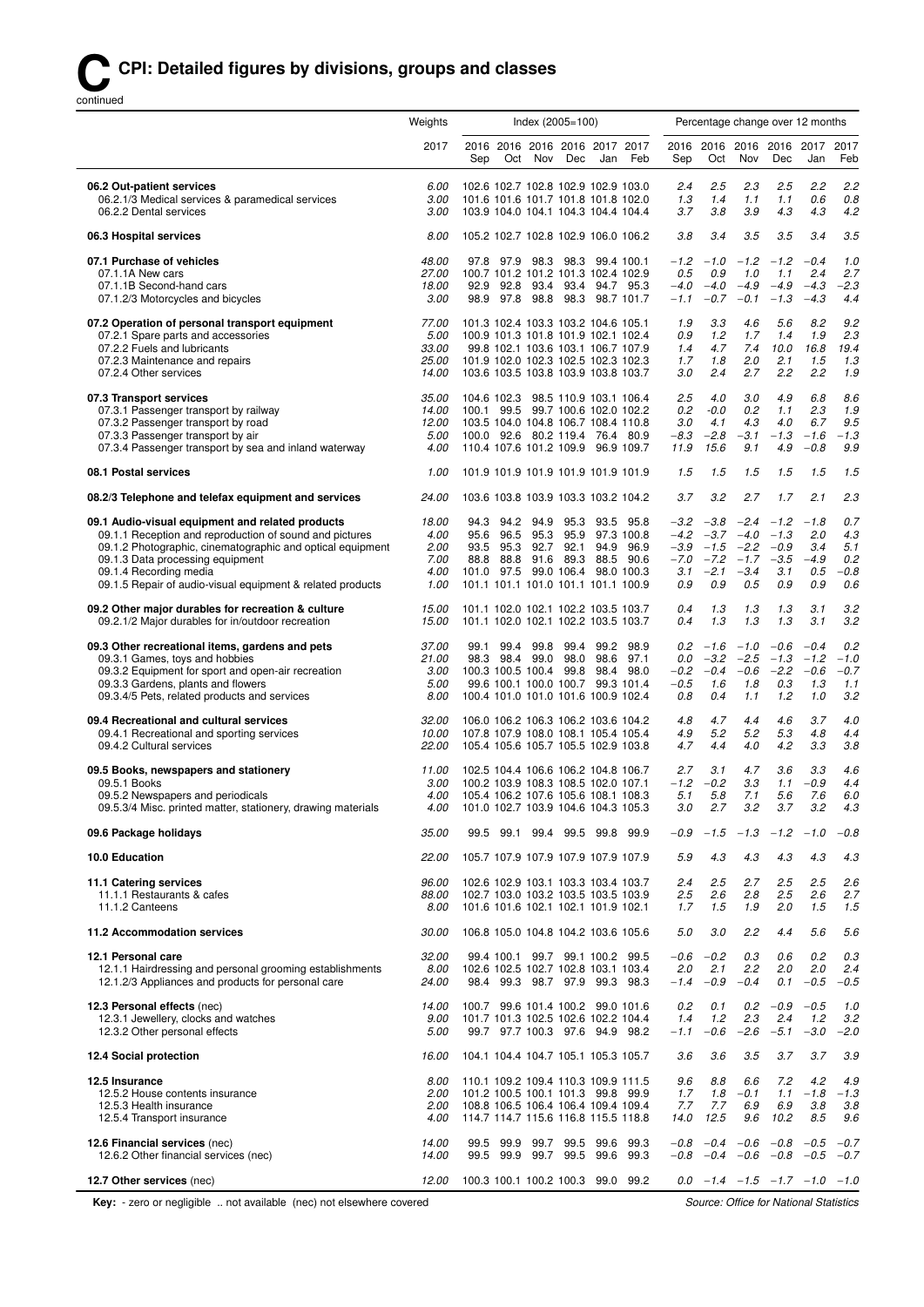# **C1 CPIH: Detailed figures by divisions, groups and classes**

|                                                                                                                                                                                                                                                                                                                                                                                                                         | Weights                                                                                                                    |                                               |                                           | Index $(2015=100)$          |           |                                                                                                                                                                                                                                                                                                                                                                                                                                                                        |                           |                                                                                             |                                                                                         |                                                                                         |                                                                                         | Percentage change over 12 months                                                       |                                                                                     |
|-------------------------------------------------------------------------------------------------------------------------------------------------------------------------------------------------------------------------------------------------------------------------------------------------------------------------------------------------------------------------------------------------------------------------|----------------------------------------------------------------------------------------------------------------------------|-----------------------------------------------|-------------------------------------------|-----------------------------|-----------|------------------------------------------------------------------------------------------------------------------------------------------------------------------------------------------------------------------------------------------------------------------------------------------------------------------------------------------------------------------------------------------------------------------------------------------------------------------------|---------------------------|---------------------------------------------------------------------------------------------|-----------------------------------------------------------------------------------------|-----------------------------------------------------------------------------------------|-----------------------------------------------------------------------------------------|----------------------------------------------------------------------------------------|-------------------------------------------------------------------------------------|
|                                                                                                                                                                                                                                                                                                                                                                                                                         | 2017                                                                                                                       | Sep                                           | Oct                                       | Nov                         | Dec       | 2016 2016 2016 2016 2017 2017<br>Jan                                                                                                                                                                                                                                                                                                                                                                                                                                   | Feb                       | Sep                                                                                         | Oct                                                                                     | Nov                                                                                     | 2016 2016 2016 2016 2017<br>Dec                                                         | Jan                                                                                    | 2017<br>Feb                                                                         |
| <b>CPIH (overall index)</b>                                                                                                                                                                                                                                                                                                                                                                                             | 1 000.00                                                                                                                   |                                               |                                           |                             |           | 101.5 101.6 101.8 102.2 101.8 102.4                                                                                                                                                                                                                                                                                                                                                                                                                                    |                           | 1.3                                                                                         | 1.3                                                                                     | 1.5                                                                                     | 1.8                                                                                     | 1.9                                                                                    | 2.3                                                                                 |
| Food and non-alcoholic beverages<br>01<br>02<br>Alcoholic beverages and tobacco<br>Clothing and footwear<br>03<br>Housing, water, electricity, gas and other fuels<br>04<br>Furniture, household equipment and maintenance<br>05<br>06<br>Health<br>07<br>Transport<br>08<br>Communication<br>09<br>Recreation and culture<br>10<br>Education<br>Restaurants and hotels<br>11<br>12<br>Miscellaneous goods and services | 81.00<br><i>34.00</i><br><i>58.00</i><br>294.00<br>49.00<br>21.00<br>126.00<br>21.00<br>121.00<br>17.00<br>101.00<br>77.00 |                                               |                                           |                             |           | 97.2 96.7 97.1 97.9 98.2 99.0<br>102.5 102.4 101.9 101.3 103.7 103.5<br>102.0 102.2 103.7 102.7 98.4 99.5<br>102.0 102.3 102.4 102.6 102.8 102.8<br>99.7 100.2 100.8 101.6 99.1 101.4<br>103.1 102.0 102.1 102.3 103.1 103.5<br>101.1 101.1 100.8 103.6 102.8 104.0<br>103.6 103.7 103.8 103.3 103.2 104.1<br>100.6 100.8 101.3 101.2 100.5 101.0<br>105.7 107.9 107.9 107.9 107.9 107.9<br>103.4 103.2 103.4 103.5 103.4 104.1<br>101.5 101.5 101.7 101.5 101.6 101.9 |                           | -2.3<br>1.8<br>1.0<br>1.8<br>$-1.4$<br>2.3<br>1.2<br>3.6<br>0.8<br>5.9<br>2.9<br>1.2        | $-2.4$<br>2.1<br>$-0.7$<br>1.9<br>0.1<br>2.0<br>2.3<br>3.1<br>0.2<br>4.3<br>2.6<br>1.1  | $-2.1$<br>1.7<br>0.9<br>1.8<br>0.8<br>2.3<br>2.7<br>2.6<br>0.7<br>4.3<br>2.6<br>1.0     | $-1.1$<br>2.5<br>1.2<br>1.9<br>0.6<br>2.4<br>3.6<br>1.7<br>0.9<br>4.3<br>2.8<br>1.0     | $-0.5$<br>2.5<br>$-0.0$<br>2.0<br>0.4<br>1.9<br>5.3<br>2.1<br>1.0<br>4.3<br>3.0<br>0.8 | 0.2<br>2.9<br>$-0.0$<br>2.0<br>1.1<br>2.3<br>6.6<br>2.2<br>1.6<br>4.3<br>3.2<br>1.1 |
| All goods<br>All services<br>All items CPIH excl energy, food, alcoholic beverages & tobacco                                                                                                                                                                                                                                                                                                                            | 419.00<br>581.00<br>832.00                                                                                                 |                                               |                                           |                             |           | 99.2 99.5 100.0 100.0 99.6 100.5<br>103.1 103.1 103.1 103.8 103.4 103.8<br>102.1 102.2 102.4 102.8 102.1 102.7                                                                                                                                                                                                                                                                                                                                                         |                           | $-0.5$<br>2.6<br>1.7                                                                        | $-0.4$<br>2.5<br>1.6                                                                    | 0.2<br>2.4<br>1.7                                                                       | 0.7<br>2.5<br>1.8                                                                       | 1.1<br>2.5<br>1.8                                                                      | 1.9<br>2.6<br>2.1                                                                   |
| 01.1 Food<br>01.1.1 Bread and cereals<br>01.1.2 Meat<br>01.1.3 Fish<br>01.1.4 Milk, cheese and eggs<br>01.1.5 Oils and fats<br>01.1.6 Fruit<br>01.1.7 Vegetables including potatoes and tubers<br>01.1.8 Sugar, jam, syrups, chocolate and confectionery<br>01.1.9 Food products (nec)                                                                                                                                  | 71.00<br>12.00<br>16.00<br>3.00<br>9.00<br>2.00<br>7.00<br>10.00<br>10.00<br>2.00                                          | 97.9<br>95.3<br>96.8<br>95.9<br>97.0<br>100.4 | 97.6<br>94.8<br>99.6<br>95.8 95.7<br>94.1 | 97.0 96.9 97.3 98.1<br>98.5 |           | 99.8 98.0<br>95.0 95.9 96.2 96.6<br>99.3 99.9 100.2 104.8<br>96.0 96.5 96.0 96.6<br>99.5 98.5 97.1 102.1 102.7 103.4<br>101.1 102.3 105.6 105.6 101.2 102.5<br>94.4 95.2 96.3 98.5<br>98.0 96.6 96.6 101.4<br>98.4 100.6 101.3 98.8 101.1                                                                                                                                                                                                                              | 98.2 98.9<br>99.9<br>98.2 | -2.4<br>$-1.5$<br>$-4.5$<br>$-1.8$<br>$-2.9$<br>$-5.0$<br>3.7<br>$-4.1$<br>$-2.8$<br>$-0.5$ | $-2.1$<br>$-2.1$<br>$-3.3$<br>2.1<br>$-2.8$<br>$-1.0$<br>2.2<br>$-4.9$<br>$-1.9$<br>0.4 | $-1.9$<br>$-0.9$<br>$-2.9$<br>2.0<br>$-1.7$<br>$-3.8$<br>3.4<br>$-4.8$<br>$-3.7$<br>1.0 | $-1.0$<br>$-0.3$<br>$-2.3$<br>1.1<br>$-2.4$<br>4.8<br>2.1<br>$-1.6$<br>$-2.4$<br>$-0.7$ | $-0.4$<br>$-0.9$<br>$-1.6$<br>3.1<br>$-1.9$<br>1.4<br>1.2<br>$-1.0$<br>0.3<br>4.1      | 0.3<br>0.9<br>$-0.8$<br>6.0<br>$-0.8$<br>1.2<br>2.4<br>$-0.9$<br>$-0.3$<br>2.4      |
| 01.2 Non-alcoholic beverages<br>01.2.1 Coffee, tea and cocoa<br>01.2.2 Mineral waters, soft drinks and juices                                                                                                                                                                                                                                                                                                           | 10.00<br>3.00<br>7.00                                                                                                      | 98.7<br>100.3<br>98.3                         | 94.6                                      | 98.5 100.1                  |           | 95.5 95.5 96.2 97.9 98.8<br>98.8 100.3 104.5<br>94.2 95.5 97.3 96.8                                                                                                                                                                                                                                                                                                                                                                                                    |                           | $-1.5$<br>0.1<br>$-1.9$                                                                     | $-4.8$<br>$-1.3$                                                                        | $-4.2$<br>0.7<br>$-5.7 -5.6$                                                            | $-1.7 -1.4$<br>0.3<br>$-2.3$                                                            | 0.5<br>$-1.9$                                                                          | $-0.9$<br>4.6<br>$-2.9$                                                             |
| 02.1 Alcoholic beverages<br>02.1.1 Spirits<br>02.1.2 Wine<br>02.1.3 Beer                                                                                                                                                                                                                                                                                                                                                | 16.00<br>5.00<br>7.00<br>4.00                                                                                              | 97.3<br>97.5<br>98.1                          | 96.9<br>97.2<br>96.7 95.7<br>98.7         | 95.3<br>96.9                | 95.5 94.1 | 98.8<br>94.2 93.4 99.6<br>93.3 97.1<br>95.9 100.8 101.8                                                                                                                                                                                                                                                                                                                                                                                                                | 97.7<br>96.6<br>96.2      | -3.8<br>$-3.7$<br>$-3.2$                                                                    | $-2.1$<br>$-4.7$ $-3.7$ $-2.1$<br>$-1.5$<br>$-1.5$                                      | $-2.1$<br>$-2.8$<br>$-1.0$                                                              | $-0.6$<br>$-1.5$<br>$-0.1$                                                              | $-0.7$<br>$0.5 -0.2$<br>$-2.1$<br>1.3                                                  | $-0.2$<br>$-1.3$<br>$-0.9$<br>2.3                                                   |
| 02.2 Tobacco                                                                                                                                                                                                                                                                                                                                                                                                            | 18.00                                                                                                                      |                                               |                                           |                             |           | 106.3 106.5 106.7 106.8 106.9 107.6                                                                                                                                                                                                                                                                                                                                                                                                                                    |                           | 5.9                                                                                         | 5.2                                                                                     | 4.5                                                                                     | 4.7                                                                                     | 4.7                                                                                    | 5.1                                                                                 |
| 03.1 Clothing<br>03.1.2 Garments<br>03.1.3 Other clothing and clothing accessories<br>03.1.4 Cleaning, repair and hire of clothing                                                                                                                                                                                                                                                                                      | 49.00<br>44.00<br>4.00<br>1.00                                                                                             |                                               |                                           | 102.2 102.4 104.1 103.1     |           | 102.6 102.8 104.4 103.2 98.6 100.1<br>98.7 98.9 101.1 102.8 99.3 97.3<br>102.8 103.0 103.3 103.3 103.5 103.8                                                                                                                                                                                                                                                                                                                                                           | 98.7 100.0                | 1.5<br>$-1.7$<br>2.6                                                                        | $1.1 - 0.9$<br>$-0.6$<br>$-3.9$<br>2.6                                                  | 0.9<br>1.1<br>$-1.2$<br>2.6                                                             | 1.3<br>1.4<br>0.4<br>2.5                                                                | 0.4<br>0.3<br>0.8<br>2.4                                                               | 0.3<br>0.4<br>$-1.7$<br>2.0                                                         |
| 03.2 Footwear including repairs                                                                                                                                                                                                                                                                                                                                                                                         | 9.00                                                                                                                       |                                               |                                           |                             |           | 100.7 101.2 101.6 100.1 96.2 96.8                                                                                                                                                                                                                                                                                                                                                                                                                                      |                           | 0.4                                                                                         | 0.6                                                                                     | 1.0                                                                                     | 0.6                                                                                     | $-2.1$                                                                                 | $-2.2$                                                                              |
| 04.1 Actual rentals for housing                                                                                                                                                                                                                                                                                                                                                                                         | <i>56.00</i>                                                                                                               |                                               |                                           |                             |           | 102.0 102.1 102.2 102.3 102.6 102.7                                                                                                                                                                                                                                                                                                                                                                                                                                    |                           | 1.2                                                                                         | 1.0                                                                                     | 1.0                                                                                     | 1.0                                                                                     | 1.2                                                                                    | 1.2                                                                                 |
| 04.2 Owner Occupiers housing costs                                                                                                                                                                                                                                                                                                                                                                                      | 174.00 102.8 103.2 103.4 103.6 103.8 103.9                                                                                 |                                               |                                           |                             |           |                                                                                                                                                                                                                                                                                                                                                                                                                                                                        |                           | 2.4                                                                                         | 2.7                                                                                     | 2.6                                                                                     | 2.6                                                                                     | 2.5                                                                                    | 2.5                                                                                 |
| 04.3 Regular maintenance and repair of the dwelling<br>04.3.1 Materials for maintenance and repair<br>04.3.2 Services for maintenance and repair                                                                                                                                                                                                                                                                        | 2.00<br>1.00<br>1.00                                                                                                       |                                               |                                           |                             |           | 100.5 99.9 98.5 99.5 99.7 99.1<br>100.2 98.8 96.0 97.9 98.3 97.0<br>100.8 101.0 101.0 101.0 101.2 101.3                                                                                                                                                                                                                                                                                                                                                                |                           | 1.0<br>1.2<br>0.8                                                                           | 0.6<br>0.4<br>0.8                                                                       | $-4.3$<br>0.7                                                                           | $-1.8$ $-1.2$ $-0.6$<br>$-3.1$<br>0.7                                                   | $-2.1$<br>0.8                                                                          | $-1.0$<br>$-2.7$<br>0.8                                                             |
| 04.4 Water supply and misc. services for the dwelling<br>04.4.1 Water supply<br>04.4.3 Sewerage collection                                                                                                                                                                                                                                                                                                              | 4.00<br>5.00                                                                                                               |                                               |                                           |                             |           | 9.00 101.2 101.2 101.2 101.2 101.2 101.2<br>100.5 100.5 100.5 100.5 100.5 100.5<br>102.0 102.0 102.0 102.0 102.0 102.0                                                                                                                                                                                                                                                                                                                                                 |                           | 1.3<br>0.9<br>1.9                                                                           | 1.3<br>0.9<br>1.9                                                                       | 1.3<br>0.9<br>1.9                                                                       | 1.3<br>0.9<br>1.9                                                                       | 1.3<br>0.9<br>1.9                                                                      | 1.3<br>0.9<br>1.9                                                                   |
| 04.5 Electricity, gas and other fuels<br>04.5.1 Electricity<br>04.5.2 Gas<br>04.5.3 Liquid fuels<br>04.5.4 Solid fuels                                                                                                                                                                                                                                                                                                  | 27.00<br>13.00<br>12.00<br>1.00<br>1.00                                                                                    |                                               |                                           |                             |           | 96.9 97.6 97.4 97.8 97.9 97.8<br>99.7 99.7 99.7 99.7 99.7 99.7<br>93.3 93.3 93.3 93.3 92.9 92.9<br>93.2 106.3 102.0 110.8 117.4 115.6<br>98.7 100.4 101.1 101.7 101.9 102.4                                                                                                                                                                                                                                                                                            |                           | $-1.8$<br>$-0.2$<br>-4.6<br>0.9<br>$-0.4$                                                   | $-0.2$ $-0.2$<br>$-4.6$ $-4.6$<br>15.0<br>0.1                                           | 14.3<br>0.6                                                                             | $-1.2$ $-1.3$ $-0.7$ $-0.3$<br>$-0.2$<br>$-4.6 -5.1$<br>1.2                             | $-0.2$<br>34.7 56.8<br>1.4                                                             | 0.1<br>$-0.2$<br>$-4.4$<br>61.2<br>1.8                                              |
| 04.9 Council tax and rates                                                                                                                                                                                                                                                                                                                                                                                              | <i>26.00</i>                                                                                                               |                                               |                                           |                             |           | 103.1 103.1 103.1 103.1 103.1 103.1                                                                                                                                                                                                                                                                                                                                                                                                                                    |                           | 2.8                                                                                         | 2.8                                                                                     | 2.8                                                                                     | 2.8                                                                                     | 2.8                                                                                    | 2.8                                                                                 |
| 05.1 Furniture, furnishings and carpets<br>05.1.1 Furniture and furnishings<br>05.1.2 Carpets and other floor coverings                                                                                                                                                                                                                                                                                                 | 18.00<br>15.00<br>3.00                                                                                                     |                                               |                                           |                             |           | 100.7 99.9 101.5 103.9 98.6 102.0<br>100.0 98.8 100.7 103.3 97.5 101.2<br>103.8 104.6 104.7 106.6 104.3 105.3                                                                                                                                                                                                                                                                                                                                                          |                           | $-1.7$<br>$-3.0$<br>3.2                                                                     | 0.5<br>$-0.1$<br>3.7                                                                    | 1.8<br>1.5<br>3.6                                                                       | 2.3<br>1.8<br>4.6                                                                       | 0.9<br>0.3<br>4.3                                                                      | 1.4<br>0.8<br>4.2                                                                   |
| 05.2 Household textiles                                                                                                                                                                                                                                                                                                                                                                                                 | 6.00                                                                                                                       |                                               |                                           |                             |           | 97.3 98.7 99.9 99.9 95.4 98.2                                                                                                                                                                                                                                                                                                                                                                                                                                          |                           | $-3.8$                                                                                      | $-1.4$                                                                                  | $-1.9$                                                                                  | $-0.8$                                                                                  | $-0.9$                                                                                 | $-0.1$                                                                              |
| 05.3 Household appliances, fitting and repairs<br>05.3.1/2 Major appliances and small electric goods<br>05.3.3 Repair of household appliances                                                                                                                                                                                                                                                                           | 7.00<br>6.00<br>1.00                                                                                                       |                                               |                                           |                             |           | 101.0 103.6 102.0 103.6 102.1 103.4<br>100.9 103.9 102.0 103.9 102.2 103.6<br>102.0 102.1 102.1 102.4 102.4 102.5                                                                                                                                                                                                                                                                                                                                                      |                           | 0.6<br>0.9<br>$-0.3$                                                                        | 2.2<br>2.0<br>3.3                                                                       | 0.7<br>0.3<br>3.3                                                                       | 2.0<br>1.7<br>3.8                                                                       | 1.3<br>1.3<br>1.0                                                                      | 2.0<br>2.2<br>1.0                                                                   |
| 05.4 Glassware, tableware and household utensils                                                                                                                                                                                                                                                                                                                                                                        | 4.00                                                                                                                       |                                               |                                           |                             |           | 97.3 97.5 98.1 97.1 96.0 99.2                                                                                                                                                                                                                                                                                                                                                                                                                                          |                           |                                                                                             |                                                                                         |                                                                                         | $-2.4$ $-3.0$ $-1.7$ $-3.4$ $-2.1$                                                      |                                                                                        | $-0.5$                                                                              |
| 05.5 Tools and equipment for house and garden                                                                                                                                                                                                                                                                                                                                                                           | 4.00                                                                                                                       |                                               |                                           |                             |           | 98.7 97.7 97.9 98.7 99.3 101.2                                                                                                                                                                                                                                                                                                                                                                                                                                         |                           |                                                                                             | $-1.2$ $-2.5$ $-2.2$                                                                    |                                                                                         | $-1.5 -1.7$                                                                             |                                                                                        | 0.1                                                                                 |
| 05.6 Goods and services for routine maintenance<br>05.6.1 Non-durable household goods<br>05.6.2 Domestic services and household services                                                                                                                                                                                                                                                                                | 10.00<br>4.00<br>6.00                                                                                                      |                                               |                                           |                             |           | 100.2 101.5 101.5 100.9 101.7 102.6<br>93.6 96.9 96.7 94.7 96.2 98.2<br>104.2 104.3 104.5 104.7 104.9 105.1                                                                                                                                                                                                                                                                                                                                                            |                           | $-0.6$<br>-6.6<br>3.1                                                                       | 1.1<br>$-2.3$<br>3.2                                                                    | 2.9<br>2.0<br>3.3                                                                       | 0.5<br>$-3.7$<br>2.9                                                                    | 2.5<br>1.2<br>3.1                                                                      | 2.4<br>1.1<br>2.9                                                                   |
| 06.1 Medical products, appliances and equipment<br>06.1.1 Pharmaceutical products<br>06.1.2/3 Other medical and therapeutic equipment                                                                                                                                                                                                                                                                                   | 10.00<br>6.00<br>4.00                                                                                                      |                                               |                                           |                             |           | 101.8 101.3 101.3 101.6 101.6 102.1<br>102.7 101.8 102.0 102.3 102.3 103.1<br>100.5 100.5 100.3 100.5 100.5 100.7                                                                                                                                                                                                                                                                                                                                                      |                           | 1.4<br>2.4                                                                                  | 0.8<br>1.9<br>$-0.2$ $-0.7$                                                             | 1.4<br>2.5<br>$-0.2$                                                                    | 1.7<br>2.5<br>0.5                                                                       | 1.0<br>1.5<br>0.2                                                                      | 1.7<br>2.4<br>0.5                                                                   |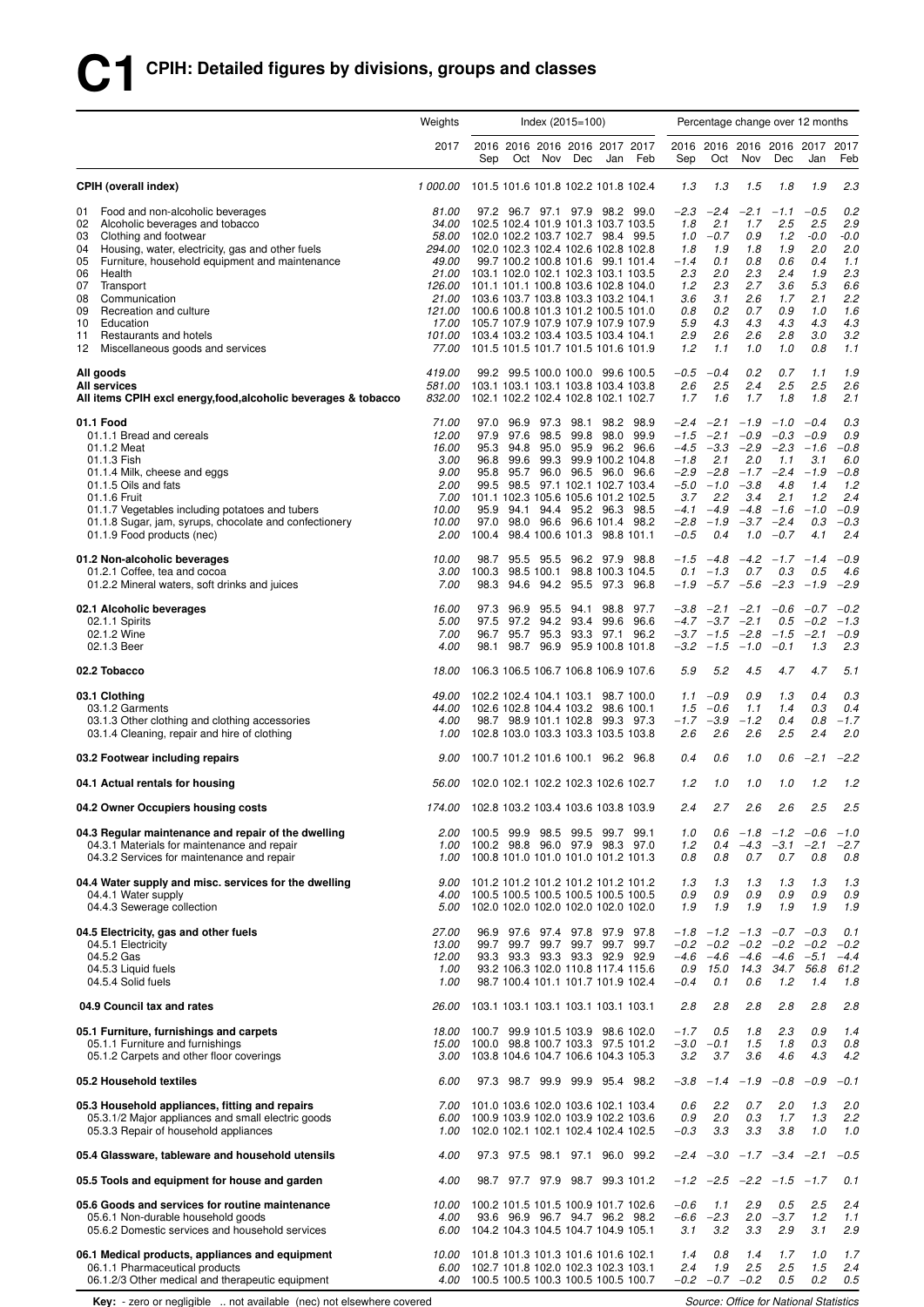

|                                                                                                                                                                                                                                                                                                       | Weights                                         | Index (2005=100) |  |                                                                                                                                                                                         |     |     | Percentage change over 12 months                                           |                                               |                                          |                                                                                             |                                                    |                                              |                                           |
|-------------------------------------------------------------------------------------------------------------------------------------------------------------------------------------------------------------------------------------------------------------------------------------------------------|-------------------------------------------------|------------------|--|-----------------------------------------------------------------------------------------------------------------------------------------------------------------------------------------|-----|-----|----------------------------------------------------------------------------|-----------------------------------------------|------------------------------------------|---------------------------------------------------------------------------------------------|----------------------------------------------------|----------------------------------------------|-------------------------------------------|
|                                                                                                                                                                                                                                                                                                       | 2017                                            | Sep              |  | 2016 2016 2016 2016 2017 2017<br>Oct Nov                                                                                                                                                | Dec | Jan | Feb                                                                        | Sep                                           | Oct                                      | 2016 2016 2016 2016 2017<br>Nov                                                             | Dec                                                | Jan                                          | 2017<br>Feb                               |
| 06.2 Out-patient services<br>06.2.1/3 Medical services & paramedical services<br>06.2.2 Dental services                                                                                                                                                                                               | 5.00<br>3.00<br>2.00                            |                  |  | 102.5 102.5 102.6 102.7 102.8 102.9                                                                                                                                                     |     |     | 101.6 101.6 101.7 101.8 101.8 102.0<br>103.9 104.0 104.1 104.3 104.4 104.4 | 2.2<br>1.3<br>3.7                             | 2.3<br>1.4<br>3.8                        | 2.2<br>1.1<br>3.9                                                                           | 2.4<br>1.1<br>4.3                                  | 2.1<br>0.6<br>4.3                            | 2.1<br>0.8<br>4.2                         |
| 06.3 Hospital services                                                                                                                                                                                                                                                                                | 6.00                                            |                  |  | 105.2 102.7 102.8 102.9 106.0 106.2                                                                                                                                                     |     |     |                                                                            | 3.8                                           | 3.4                                      | 3.5                                                                                         | 3.5                                                | 3.4                                          | 3.5                                       |
| 07.1 Purchase of vehicles<br>07.1.1A New cars<br>07.1.1B Second-hand cars<br>07.1.2/3 Motorcycles and bicycles                                                                                                                                                                                        | 37.00<br>21.00<br>14.00<br>2.00                 | 92.9             |  | 97.8 97.9 98.2 98.3 99.4 100.1<br>100.7 101.2 101.2 101.3 102.4 102.9<br>92.8 93.4 93.4 94.7 95.3<br>98.9 97.8 98.8 98.3 98.7 101.7                                                     |     |     |                                                                            | $-1.3$<br>0.5<br>$-4.0$<br>$-1.1$             | $-1.0$<br>0.9<br>$-4.0$<br>$-0.7$        | $-1.2$<br>1.0<br>$-4.9$<br>$-0.1$                                                           | $-1.3$<br>1.1<br>$-4.9$<br>$-1.3$                  | $-0.5$<br>2.4<br>$-4.3$<br>$-4.3$            | 1.0<br>2.7<br>$-2.3$<br>4.4               |
| 07.2 Operation of personal transport equipment<br>07.2.1 Spare parts and accessories<br>07.2.2 Fuels and lubricants<br>07.2.3 Maintenance and repairs<br>07.2.4 Other services                                                                                                                        | 61.00<br>4.00<br>26.00<br><i>20.00</i><br>11.00 |                  |  | 101.1 102.2 103.1 103.0 104.4 104.9<br>100.9 101.3 101.8 101.9 102.1 102.4<br>99.8 102.1 103.6 103.1 106.7 107.9                                                                        |     |     | 101.9 102.0 102.3 102.5 102.3 102.3<br>103.6 103.5 103.8 103.9 103.8 103.7 | 1.8<br>0.9<br>1.4<br>1.7<br>3.0               | 3.2<br>1.2<br>4.7<br>1.8<br>2.4          | 4.5<br>1.7<br>7.4<br>2.0<br>2.7                                                             | 5.6<br>1.4<br>10.0<br>2.1<br>2.2                   | 8.1<br>1.9<br>16.8<br>1.5<br>2.2             | 9.0<br>2.3<br>19.4<br>1.3<br>1.9          |
| 07.3 Transport services<br>07.3.1 Passenger transport by railway<br>07.3.2 Passenger transport by road<br>07.3.3 Passenger transport by air<br>07.3.4 Passenger transport by sea and inland waterway                                                                                                  | 28.00<br>11.00<br>10.00<br>4.00<br>3.00         |                  |  | 104.8 102.6 99.0 111.0 102.8 106.1<br>100.1 99.5 99.7 100.6 102.0 102.2<br>103.5 104.0 104.8 106.7 108.4 110.8<br>100.0 92.6 80.2 119.4 76.4 80.9<br>110.4 107.6 101.2 109.9 96.9 109.7 |     |     |                                                                            | 2.7<br>$0.2^{\circ}$<br>3.0<br>$-8.3$<br>11.9 | 4.5<br>$-0.0$<br>4.1<br>$-2.8$<br>15.6   | 3.7<br>0.2<br>4.3<br>$-3.1$<br>9.1                                                          | 4.9<br>1.1<br>4.0<br>$-1.3$<br>4.9                 | 6.1<br>2.3<br>6.7<br>$-1.6$<br>$-0.8$        | 7.8<br>1.9<br>9.5<br>$-1.3$<br>9.9        |
| 08.1 Postal services                                                                                                                                                                                                                                                                                  | 1.00                                            |                  |  | 101.9 101.9 101.9 101.9 101.9 101.9                                                                                                                                                     |     |     |                                                                            | 1.5                                           | 1.5                                      | 1.5                                                                                         | 1.5                                                | 1.5                                          | 1.5                                       |
| 08.2/3 Telephone and telefax equipment and services                                                                                                                                                                                                                                                   | 20.00                                           |                  |  | 103.6 103.8 103.9 103.3 103.2 104.2                                                                                                                                                     |     |     |                                                                            | 3.7                                           | 3.2                                      | 2.7                                                                                         | 1.7                                                | 2.1                                          | 2.3                                       |
| 09.1 Audio-visual equipment and related products<br>09.1.1 Reception and reproduction of sound and pictures<br>09.1.2 Photographic, cinematographic and optical equipment<br>09.1.3 Data processing equipment<br>09.1.4 Recording media<br>09.1.5 Repair of audio-visual equipment & related products | 15.00<br>3.00<br>2.00<br>5.00<br>4.00<br>1.00   | 93.5<br>88.8     |  | 94.6 94.4 95.1 95.6 93.7 95.9<br>95.6 96.5 95.3 95.9 97.3 100.8<br>95.3 92.7 92.1 94.9 96.9<br>88.8 91.6 89.3 88.5 90.6<br>101.1 101.1 101.0 101.1 101.1 100.9                          |     |     | 101.0 97.5 99.0 106.4 98.0 100.3                                           | $-3.0$<br>$-7.0$<br>3.1<br>0.9                | $-2.1$<br>0.9                            | $-3.7 -2.4$<br>$-4.2$ $-3.7$ $-4.0$<br>$-3.9$ $-1.5$ $-2.2$<br>$-7.2 -1.7$<br>$-3.4$<br>0.5 | $-1.0$<br>$-1.3$<br>$-0.9$<br>$-3.5$<br>3.1<br>0.9 | $-1.6$<br>2.0<br>3.4<br>$-4.9$<br>0.5<br>0.9 | 0.7<br>4.3<br>5.1<br>0.2<br>$-0.8$<br>0.6 |
| 09.2 Other major durables for recreation & culture<br>09.2.1/2 Major durables for in/outdoor recreation                                                                                                                                                                                               | 13.00<br>13.00                                  |                  |  | 101.1 102.0 102.1 102.2 103.5 103.7<br>101.1 102.0 102.1 102.2 103.5 103.7                                                                                                              |     |     |                                                                            | 0.4<br>0.4                                    | 1.3<br>1.3                               | 1.3<br>1.3                                                                                  | 1.3<br>1.3                                         | 3.1<br>3.1                                   | 3.2<br>3.2                                |
| 09.3 Other recreational items, gardens and pets<br>09.3.1 Games, toys and hobbies<br>09.3.2 Equipment for sport and open-air recreation<br>09.3.3 Gardens, plants and flowers<br>09.3.4/5 Pets, related products and services                                                                         | 30.00<br>16.00<br>3.00<br>4.00<br>7.00          |                  |  | 99.1 99.4 99.8 99.3 99.2 98.9<br>98.3 98.4 99.0 98.0 98.6 97.1<br>100.3 100.5 100.4 99.8 98.4 98.0<br>99.6 100.1 100.0 100.7 99.3 101.4<br>100.4 101.0 101.0 101.6 100.9 102.4          |     |     |                                                                            | 0.2<br>0.0<br>$-0.2$<br>$-0.5$<br>0.8         | $-1.6$<br>$-3.2$<br>$-0.4$<br>1.6<br>0.4 | $-1.0$<br>$-2.5$<br>$-0.6$<br>1.8<br>1.1                                                    | $-0.6$<br>$-1.3$<br>$-2.2$<br>0.3<br>1.2           | $-0.5$<br>$-1.2$<br>$-0.6$<br>1.3<br>1.0     | 0.2<br>$-1.0$<br>$-0.7$<br>1.1<br>3.2     |
| 09.4 Recreational and cultural services<br>09.4.1 Recreational and sporting services<br>09.4.2 Cultural services                                                                                                                                                                                      | 26.00<br>8.00<br>18.00                          |                  |  | 106.1 106.3 106.3 106.2 103.6 104.2<br>105.4 105.6 105.7 105.5 102.9 103.8                                                                                                              |     |     | 107.8 107.9 108.0 108.1 105.4 105.4                                        | 4.8<br>4.9<br>4.7                             | 4.7<br>5.2<br>4.4                        | 4.4<br>5.2<br>4.0                                                                           | 4.6<br>5.3<br>4.2                                  | 3.7<br>4.8<br>3.3                            | 4.0<br>4.4<br>3.8                         |
| 09.5 Books, newspapers and stationery<br>09.5.1 Books<br>09.5.2 Newspapers and periodicals<br>09.5.3/4 Misc. printed matter, stationery, drawing materials                                                                                                                                            | 9.00<br>3.00<br>3.00                            |                  |  | 102.5 104.5 106.6 106.2 104.8 106.9<br>100.2 103.9 108.3 108.5 102.0 107.1<br>105.4 106.2 107.6 105.6 108.1 108.3<br>3.00 101.0 102.7 103.9 104.6 104.3 105.3                           |     |     |                                                                            | 2.8<br>5.1<br>3.0                             | 3.1<br>$-1.2 -0.2$<br>5.8<br>2.7         | 4.7<br>3.3<br>7.1<br>3.2                                                                    | 3.7<br>1.1<br>5.6<br>3.7                           | 3.3<br>$-0.9$<br>7.6<br>3.2                  | 4.9<br>4.4<br>6.0<br>4.3                  |
| 09.6 Package holidays                                                                                                                                                                                                                                                                                 | 28.00                                           |                  |  | 99.5 99.1 99.4 99.5 99.8 99.9                                                                                                                                                           |     |     |                                                                            | $-0.9$                                        |                                          | $-1.5$ $-1.3$ $-1.2$ $-1.0$                                                                 |                                                    |                                              | $-0.8$                                    |
| 10.0 Education                                                                                                                                                                                                                                                                                        | 17.00                                           |                  |  | 105.7 107.9 107.9 107.9 107.9 107.9                                                                                                                                                     |     |     |                                                                            | 5.9                                           | 4.3                                      | 4.3                                                                                         | 4.3                                                | 4.3                                          | 4.3                                       |
| 11.1 Catering services<br>11.1.1 Restaurants & cafes<br>11.1.2 Canteens                                                                                                                                                                                                                               | 77.00<br>70.00<br>7.00                          |                  |  | 102.6 102.9 103.1 103.3 103.4 103.7<br>102.7 103.0 103.2 103.5 103.5 103.9<br>101.6 101.6 102.1 102.1 101.9 102.1                                                                       |     |     |                                                                            | 2.4<br>2.5<br>1.7                             | 2.5<br>2.6<br>1.5                        | 2.7<br>2.8<br>1.9                                                                           | 2.5<br>$2.5\,$<br>2.0                              | 2.5<br>2.6<br>1.5                            | 2.6<br>2.7<br>1.5                         |
| 11.2 Accommodation services                                                                                                                                                                                                                                                                           | 24.00                                           |                  |  | 106.8 105.0 104.8 104.2 103.6 105.6                                                                                                                                                     |     |     |                                                                            | 5.0                                           | 3.0                                      | 2.2                                                                                         | 4.4                                                | 5.6                                          | 5.6                                       |
| 12.1 Personal care<br>12.1.1 Hairdressing and personal grooming establishments<br>12.1.2/3 Appliances and products for personal care                                                                                                                                                                  | 25.00<br>6.00<br>19.00                          |                  |  | 99.4 100.1 99.7 99.1 100.3 99.5<br>102.6 102.5 102.7 102.8 103.1 103.4<br>98.4 99.3 98.7 97.9 99.3 98.3                                                                                 |     |     |                                                                            | $-0.6$<br>2.0<br>$-1.4$                       | $-0.2$<br>2.1<br>$-0.9$                  | 0.3<br>2.2<br>$-0.4$                                                                        | 0.6<br>2.0<br>0.1                                  | 0.1<br>2.0<br>$-0.5$                         | 0.2<br>2.4<br>$-0.5$                      |
| 12.3 Personal effects (nec)<br>12.3.1 Jewellery, clocks and watches<br>12.3.2 Other personal effects                                                                                                                                                                                                  | 11.00<br>7.00<br>4.00                           |                  |  | 100.7 99.7 101.4 100.3 99.1 101.7<br>99.7 97.7 100.3 97.6 94.9 98.2                                                                                                                     |     |     | 101.7 101.3 102.5 102.6 102.2 104.4                                        | 0.2<br>1.4<br>$-1.1$                          | 0.1<br>1.2<br>$-0.6$                     | 0.3<br>2.3<br>$-2.6$                                                                        | 2.4<br>$-5.1$                                      | $-0.8 - 0.4$<br>1.2<br>$-3.0$                | 1.1<br>3.2<br>$-2.0$                      |
| 12.4 Social protection                                                                                                                                                                                                                                                                                | 13.00                                           |                  |  | 104.1 104.4 104.7 105.1 105.3 105.7                                                                                                                                                     |     |     |                                                                            | 3.6                                           | 3.6                                      | 3.5                                                                                         | 3.7                                                | 3.7                                          | 3.9                                       |
| 12.5 Insurance<br>12.5.2 House contents insurance<br>12.5.3 Health insurance<br>12.5.4 Transport insurance                                                                                                                                                                                            | 7.00<br>2.00<br>2.00<br>3.00                    |                  |  | 109.6 108.7 109.0 109.9 109.8 111.2<br>101.2 100.5 100.1 101.3 99.8 99.9<br>108.8 106.5 106.4 106.4 109.4 109.4<br>114.7 114.7 115.6 116.8 115.5 118.8                                  |     |     |                                                                            | 9.2<br>1.7<br>7.7<br>14.0                     | 8.3<br>1.8<br>7.7<br>12.5                | 6.1<br>$-0.1$<br>6.9<br>9.6                                                                 | 6.7<br>1.1<br>6.9<br>10.2                          | 4.2<br>$-1.8$<br>3.8<br>8.5                  | 4.9<br>$-1.3$<br>3.8<br>9.6               |
| 12.6 Financial services (nec)<br>12.6.2 Other financial services (nec)                                                                                                                                                                                                                                | 11.00<br>11.00                                  | 99.5             |  | 99.9 99.7 99.5 99.6<br>99.5 99.9 99.7 99.5 99.6 99.3                                                                                                                                    |     |     | 99.3                                                                       | $-0.8$                                        | $-0.8 - 0.4$                             | $-0.4$ $-0.6$ $-0.8$ $-0.5$                                                                 | $-0.6$ $-0.8$ $-0.5$                               |                                              | $-0.7$<br>$-0.7$                          |
| 12.7 Other services (nec)                                                                                                                                                                                                                                                                             | 10.00                                           |                  |  |                                                                                                                                                                                         |     |     | 100.3 100.1 100.2 100.3 99.0 99.2                                          |                                               |                                          | $0.0 -1.4 -1.5 -1.7 -1.0 -1.0$                                                              |                                                    |                                              |                                           |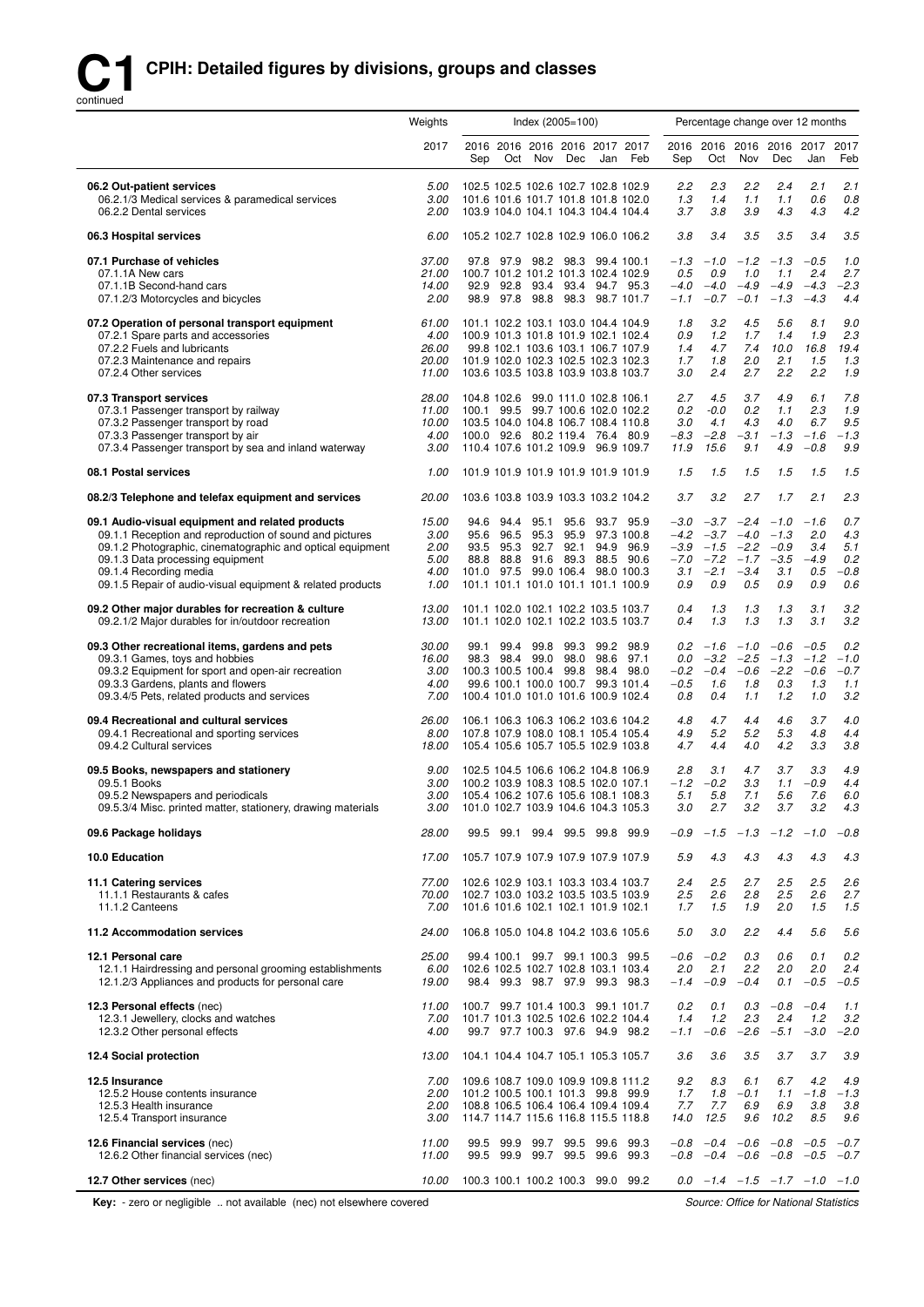#### **DCPI: Detailed figures by division1,2**

|                                     | Food and<br>non-<br>alcoholic<br>beverages | Alcoholic<br>beverages<br>and | Clothing<br>and<br>tobacco footwear | Housing,<br>ity, gas &<br>other<br>fuels | Furniture.<br>water, household<br>electric- equipment<br>& routine<br>mainte- |                    | nance Health Transport | Commun-<br>ication   | Recreation<br>and | culture Education | Restaur-<br>ants and  | Miscell-<br>aneous<br>goods<br>and<br>hotels services | CPI<br>(overall<br>index)          |
|-------------------------------------|--------------------------------------------|-------------------------------|-------------------------------------|------------------------------------------|-------------------------------------------------------------------------------|--------------------|------------------------|----------------------|-------------------|-------------------|-----------------------|-------------------------------------------------------|------------------------------------|
| <b>COICOP Division</b>              | 01                                         | 02                            | 03                                  | 04                                       | 05                                                                            | 06                 | 07                     | 08                   | 09                | 10                | 11                    | 12                                                    |                                    |
| Weights                             |                                            |                               |                                     |                                          |                                                                               |                    |                        |                      |                   |                   |                       |                                                       |                                    |
| 2017                                | CHZR<br>103.00                             | <b>CHZS</b><br>43.00          | CHZT<br>72.00                       | CHZU<br>118.00                           | 61.00                                                                         | CHZV CHZW<br>26.00 | <b>CHZX</b><br>160.00  | <b>CHZY</b><br>25.00 | CHZZ<br>148.00    | CJUU<br>22.00     | <b>CJUV</b><br>126.00 | <b>CJUW</b>                                           | CHZQ<br>96.00 1 000.00             |
| Monthly indices (2005=100)          |                                            |                               |                                     |                                          |                                                                               |                    |                        |                      |                   |                   |                       |                                                       |                                    |
| 2015 Feb                            | D7BU<br>101.0                              | D7BV<br>99.5                  | D7BW<br>99.3                        | D7BX<br>99.8                             | D7BY<br>100.1                                                                 | D7BZ<br>99.1       | D7C2<br>98.5           | D7C3<br>99.7         | D7C4<br>99.5      | D7C5<br>98.7      | D7C6<br>99.1          | <b>D7C7</b><br>99.6                                   | D7BT<br>99.5                       |
| Mar                                 | 100.9                                      | 99.3                          | 99.2                                | 99.5                                     | 100.5                                                                         | 99.5               | 99.2                   | 99.9                 | 100.0             | 98.7              | 99.3                  | 99.8                                                  | 99.7                               |
| Apr                                 | 100.5                                      | 99.8                          | 99.9                                | 99.9                                     | 99.3                                                                          | 100.2              | 100.3                  | 99.9                 | 100.1             | 98.7              | 99.6                  | 99.8                                                  | 99.9                               |
| May<br>Jun                          | 100.4<br>100.2                             | 100.5<br>100.7                | 100.5<br>100.1                      | 99.9<br>99.9                             | 99.8<br>100.2                                                                 | 100.5<br>99.9      | 100.9<br>101.1         | 99.7<br>99.5         | 100.0<br>99.9     | 98.7<br>98.7      | 99.8<br>100.2         | 99.6<br>99.8                                          | 100.1<br>100.2                     |
| Jul                                 | 99.5                                       | 99.6                          | 96.7                                | 100.2                                    | 98.7                                                                          | 100.8              | 102.3                  | 99.7                 | 100.1             | 98.7              | 100.3                 | 99.9                                                  | 100.0                              |
| Aug                                 | 99.5                                       | 100.7                         | 98.2                                | 100.2                                    | 100.4                                                                         | 100.7              | 102.4                  | 99.5                 | 99.7              | 98.7              | 100.3                 | 100.3                                                 | 100.3                              |
| Sep                                 | 99.5                                       | 100.7                         | 100.9                               | 100.0                                    | 101.1                                                                         | 100.7              | 99.9                   | 99.9                 | 99.7              | 99.9              | 100.5                 | 100.3                                                 | 100.2                              |
| Oct<br>Nov                          | 99.1<br>99.2                               | 100.3<br>100.1                | 102.9<br>102.8                      | 100.2<br>100.3                           | 100.2<br>100.0                                                                | 100.0<br>99.8      | 98.9<br>98.2           | 100.5<br>101.1       | 100.6<br>100.6    | 103.4<br>103.4    | 100.6<br>100.8        | 100.4<br>100.7                                        | 100.3<br>100.3                     |
| Dec                                 | 99.0                                       | 98.8                          | 101.5                               | 100.3                                    | 101.0                                                                         | 99.8               | 100.0                  | 101.5                | 100.3             | 103.4             | 100.7                 | 100.5                                                 | 100.3                              |
| 2016 Jan                            | 98.6                                       | 101.2                         | 98.3                                | 100.2                                    | 98.7                                                                          | 101.1              | 97.5                   | 101.0                | 99.5              | 103.4             | 100.4                 | 100.7                                                 | 99.5                               |
| Feb                                 | 98.8                                       | 100.6                         | 99.6                                | 100.1                                    | 100.3                                                                         | 101.1              | 97.5                   | 101.8                | 99.4              | 103.4             | 100.9                 | 100.8                                                 | 99.8                               |
| Mar                                 | 98.1                                       | 100.3                         | 100.6                               | 99.9                                     | 101.1                                                                         | 101.3              | 99.1                   | 101.4                | 99.7              | 103.4             | 101.4                 | 100.8                                                 | 100.2                              |
| Apr<br>May                          | 98.0<br>97.6                               | 101.1<br>101.5                | 100.3<br>100.1                      | 99.8<br>99.9                             | 99.5<br>100.0                                                                 | 102.2<br>102.4     | 99.0<br>99.9           | 101.6<br>102.5       | 100.5<br>100.1    | 103.4<br>103.4    | 101.9<br>102.4        | 100.8<br>100.9                                        | 100.2<br>100.4                     |
| Jun                                 | 97.2                                       | 101.1                         | 99.4                                | 100.0                                    | 99.6                                                                          | 102.6              | 100.9                  | 103.1                | 100.8             | 103.4             | 102.6                 | 100.9                                                 | 100.6                              |
| Jul                                 | 96.9                                       | 101.4                         | 96.0                                | 100.1                                    | 98.0                                                                          | 102.6              | 102.6                  | 103.4                | 100.7             | 103.4             | 103.0                 | 100.8                                                 | 100.6                              |
| Aug                                 | 97.3                                       | 102.1                         | 97.0                                | 100.2                                    | 99.3                                                                          | 102.7              | 103.5                  | 103.6                | 100.4             | 103.4             | 102.6                 | 101.1                                                 | 100.9                              |
| Sep<br>Oct                          | 97.3<br>96.8                               | 102.5<br>102.4                | 102.0<br>102.3                      | 100.3<br>100.5                           | 99.7<br>100.2                                                                 | 103.0<br>102.0     | 101.1<br>101.1         | 103.5<br>103.7       | 100.5<br>100.8    | 105.7<br>107.9    | 103.4<br>103.3        | 101.6<br>101.6                                        | 101.1<br>101.2                     |
| Nov                                 | 97.2                                       | 101.8                         | 103.7                               | 100.5                                    | 100.8                                                                         | 102.1              | 100.7                  | 103.8                | 101.2             | 107.9             | 103.5                 | 101.8                                                 | 101.4                              |
| Dec                                 | 97.9                                       | 101.3                         | 102.7                               | 100.7                                    | 101.7                                                                         | 102.2              | 103.7                  | 103.2                | 101.2             | 107.9             | 103.5                 | 101.5                                                 | 101.9                              |
| 2017 Jan<br>Feb                     | 98.1<br>98.9                               | 103.6<br>103.5                | 98.3<br>99.5                        | 100.8<br>100.9                           | 99.1<br>101.5                                                                 | 103.1<br>103.5     | 103.0<br>104.2         | 103.1<br>104.1       | 100.4<br>100.9    | 107.9<br>107.9    | 103.4<br>104.2        | 101.6<br>101.9                                        | 101.4<br>102.1                     |
| Percentage change on a year earlier |                                            |                               |                                     |                                          |                                                                               |                    |                        |                      |                   |                   |                       |                                                       |                                    |
|                                     | <b>D7G8</b>                                | D7G9                          | D7GA                                | D7GB                                     | D7GC                                                                          | D7GD               | D7GE                   | D7GF                 | D7GG              | D7GH              | D7GI                  | D7GJ                                                  | <b>D7G7</b>                        |
| 2015 Feb                            | $-3.3$                                     | 3.8                           | 1.7                                 | 0.9                                      | $-0.3$                                                                        | 1.8                | $-2.7$                 | 0.9                  | $-0.8$            | 10.0              | 2.2                   | $-0.4$                                                | $\qquad \qquad -$                  |
| Mar<br>Apr                          | $-3.0$<br>$-2.8$                           | 3.4<br>3.0                    | $-0.2$<br>$-0.4$                    | 0.7<br>0.5                               | $-0.2$<br>$-0.5$                                                              | 2.1<br>2.0         | $-1.9$<br>$-2.8$       | 0.9<br>1.0           | $-0.7$<br>$-0.4$  | 10.0<br>10.0      | 2.0<br>2.0            | $-0.5$<br>$-0.1$                                      | $\overline{\phantom{a}}$<br>$-0.1$ |
| May                                 | $-1.8$                                     | 2.2                           | 0.2                                 | 0.4                                      | $-0.5$                                                                        | 2.2                | $-1.5$                 | 1.2                  | $-1.0$            | 10.0              | 1.9                   | $-0.1$                                                | 0.1                                |
| Jun                                 | $-2.2$                                     | 2.3                           | $-0.8$                              | 0.4                                      | $-0.3$                                                                        | 1.6                | $-1.8$                 | 1.1                  | $-1.0$            | 10.0              | 1.9                   | 0.1                                                   | $\overline{\phantom{m}}$           |
| Jul                                 | $-2.7$                                     | 1.9                           | 1.7                                 | 0.4                                      | $-0.3$                                                                        | 2.3                | $-1.9$                 | 1.3                  | $-0.6$            | 10.0              | 1.6                   | 0.7                                                   | 0.1                                |
| Aug<br>Sep                          | -2.4<br>$-2.3$                             | 2.1<br>1.4                    | 0.6<br>$-0.6$                       | V.4<br>0.1                               | 0.4<br>0.5                                                                    | 1.8<br>2.0         | $-2.6$<br>$-2.7$       | 1.1<br>1.4           | $-0.9$<br>$-0.8$  | 10.0<br>9.1       | 1.8<br>1.8            | 0.8<br>0.6                                            | $\overline{\phantom{m}}$<br>$-0.1$ |
| Oct                                 | $-2.7$                                     | 0.3                           | 0.8                                 | 0.2                                      | 0.6                                                                           | 1.7                | $-2.6$                 | 2.0                  | $-0.4$            | 4.8               | 1.6                   | 0.8                                                   | $-0.1$                             |
| Nov                                 | $-2.4$                                     | 1.4                           | $\overline{\phantom{a}}$            | 0.3                                      | 0.4                                                                           | 1.7                | $-2.1$                 | 2.9                  | $-0.1$            | 4.8               | 1.8                   | 1.3                                                   | 0.1                                |
| Dec                                 | $-2.9$                                     | 0.3                           | $-0.3$                              | 0.3                                      | $-0.2$                                                                        | 1.5                | $-0.2$                 | 2.7                  | $-0.3$            | 4.8               | 1.7                   | 1.1                                                   | 0.2                                |
| 2016 Jan                            | $-2.6$                                     | 1.3                           | 0.4                                 | 0.4                                      | $-0.1$                                                                        | 2.1                | $-0.7$                 | 2.2                  | $-0.1$            | 4.8               | 1.6                   | 1.4                                                   | 0.3                                |
| Feb<br>Mar                          | $-2.3$<br>$-2.7$                           | 1.2<br>1.0                    | 0.3<br>1.4                          | 0.3<br>0.4                               | 0.2<br>0.6                                                                    | 2.0<br>1.8         | $-1.1$<br>$-0.1$       | 2.1<br>1.4           | $-0.1$<br>$-0.2$  | 4.8<br>4.8        | 1.9<br>2.1            | 1.2<br>1.0                                            | 0.3<br>0.5                         |
| Apr                                 | $-2.5$                                     | 1.3                           | 0.3                                 | $-0.1$                                   | 0.3                                                                           | 2.0                | $-1.3$                 | 1.7                  | 0.4               | 4.8               | 2.3                   | 1.0                                                   | 0.3                                |
| May                                 | $-2.8$                                     | 1.0                           | $-0.4$                              | $\overline{\phantom{a}}$                 | 0.2                                                                           | 1.9                | $-1.0$                 | 2.8                  | 0.1               | 4.8               | 2.6                   | 1.3                                                   | 0.3                                |
| Jun                                 | $-2.9$                                     | 0.5                           | $-0.7$                              | 0.1                                      | $-0.5$                                                                        | 2.7                | $-0.2$                 | 3.7                  | 0.8               | 4.8               | 2.3                   | 1.1                                                   | 0.5                                |
| Jul                                 | $-2.6$                                     | 1.8                           | $-0.7$                              | $-0.1$                                   | $-0.8$                                                                        | 1.8                | 0.2                    | 3.6                  | 0.6               | 4.8               | 2.7                   | 0.9                                                   | 0.6                                |
| Aug<br>Sep                          | $-2.2$<br>$-2.3$                           | 1.4<br>1.7                    | $-1.2$<br>1.0                       | $-0.1$<br>0.2                            | $-1.0$<br>$-1.4$                                                              | 2.0<br>2.2         | 1.0<br>$1.2$           | 4.1<br>3.6           | 0.7<br>0.8        | 4.8<br>5.9        | 2.3<br>2.9            | 0.8<br>1.3                                            | 0.6<br>1.0                         |
| Oct                                 | $-2.4$                                     | 2.1                           | $-0.7$                              | 0.3                                      | 0.1                                                                           | 2.0                | 2.3                    | 3.1                  | 0.2               | 4.3               | 2.6                   | 1.1                                                   | 0.9                                |
| Nov                                 | $-2.0$                                     | 1.7                           | 0.9                                 | 0.2                                      | 0.8                                                                           | 2.3                | 2.5                    | 2.6                  | 0.7               | 4.3               | 2.6                   | 1.1                                                   | 1.2                                |
| Dec                                 | $-1.1$                                     | 2.4                           | 1.2                                 | 0.4                                      | 0.6                                                                           | 2.4                | 3.7                    | 1.7                  | 0.9               | 4.3               | 2.8                   | 1.0                                                   | 1.6                                |
| 2017 Jan<br>Feb                     | $-0.5$<br>0.2                              | 2.4<br>2.8                    | $\overline{\phantom{a}}$<br>$-0.1$  | 0.6<br>0.7                               | 0.5<br>1.1                                                                    | 2.0<br>2.3         | 5.7<br>6.9             | 2.1<br>2.2           | 0.9<br>1.6        | 4.3<br>4.3        | 3.0<br>3.2            | 0.8<br>1.1                                            | 1.8<br>2.3                         |

**Key:** - zero or negligible

1 For the release of January consumer price inflation data on 16 February 2016, CPIH and CPI indices were re-referenced and published Full historic series for each of the re-referenced indices are now for users to view or download. Regular re-referencing of indices is methodological good practice as it avoids rounding issues that can arise from small index values. Please note that re-referencing does not impact on published inflation rates, although when using the indices to calculate inflation rates, it is important to use indices that are calculated in the same reference year. Re-referencing does not impact on RPI. For more information, please contact cpi@ons.gsi.gov.uk.

2 More detailed CPIH, CPI and RPI data are available at: http://www.ons.gov.uk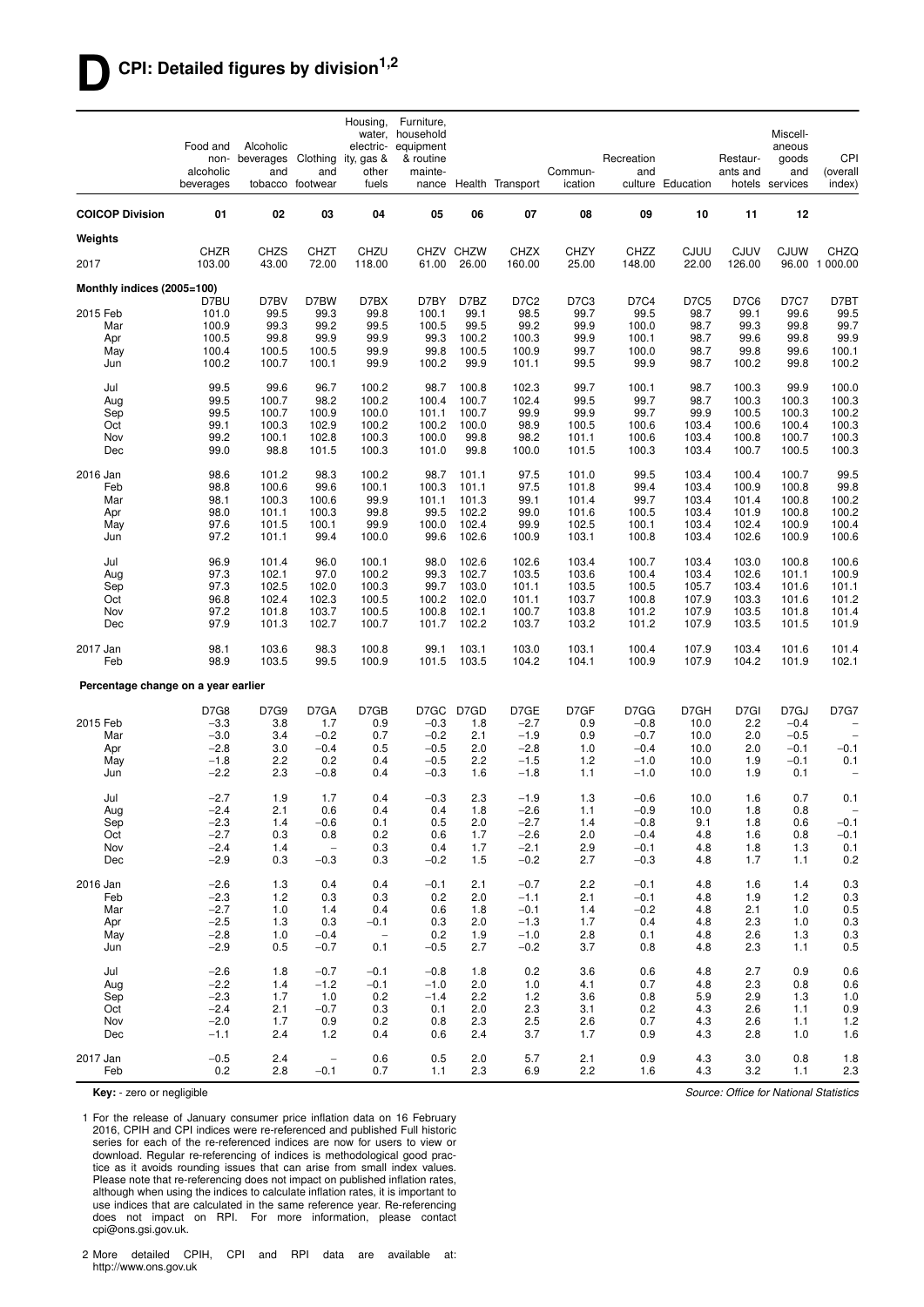# **D1 CPIH: Detailed figures by division1, 2, 3**

|                                     | Food and<br>non-<br>alcoholic<br>beverages | Alcoholic<br>beverages Clothing<br>and | and<br>tobacco footwear                       | Housing,<br>electric-<br>ity, gas &<br>other<br>fuels | Furniture,<br>water, household<br>equipment<br>& routine<br>mainte- |                | nance Health Transport | Commun-<br>ication | Recreation<br>and                  | culture Education | Restaur-<br>ants and | Miscell-<br>aneous<br>goods<br>and<br>hotels services | <b>CPIH</b><br>(overall<br>index) |
|-------------------------------------|--------------------------------------------|----------------------------------------|-----------------------------------------------|-------------------------------------------------------|---------------------------------------------------------------------|----------------|------------------------|--------------------|------------------------------------|-------------------|----------------------|-------------------------------------------------------|-----------------------------------|
| <b>COICOP Division</b>              | 1                                          | $\mathbf 2$                            | 3                                             | 4                                                     | 5                                                                   | 6              | $\overline{7}$         | 8                  | 9                                  | 10                | 11                   | 12                                                    |                                   |
| Weights                             |                                            |                                        |                                               |                                                       |                                                                     |                |                        |                    |                                    |                   |                      |                                                       |                                   |
| 2017                                | L5CZ<br>81.00                              | L5D <sub>2</sub><br>34.00              | L5D3<br>58.00                                 | L5D4<br>294.00                                        | L5D5<br>49.00                                                       | L5D6<br>21.00  | <b>L5D7</b><br>126.00  | L5D8<br>21.00      | L5D9<br>121.00                     | L5DA<br>17.00     | L5DB<br>101.00       | L5DC                                                  | L5CY<br>77.00 1 000.00            |
| Monthly indices (2015=100)          |                                            |                                        |                                               |                                                       |                                                                     |                |                        |                    |                                    |                   |                      |                                                       |                                   |
| 2015 Feb                            | L523<br>101.0                              | L524<br>99.5                           | L525<br>99.3                                  | L5PG<br>99.5                                          | L527<br>100.1                                                       | L528<br>99.1   | L529<br>98.5           | L52A<br>99.7       | L52B<br>99.5                       | L52C<br>98.7      | <b>L52D</b><br>99.1  | L52E<br>99.6                                          | L522<br>99.5                      |
| Mar                                 | 100.9                                      | 99.3                                   | 99.2                                          | 99.4                                                  | 100.5                                                               | 99.5           | 99.2                   | 100.0              | 99.9                               | 98.7              | 99.3                 | 99.8                                                  | 99.6                              |
| Apr<br>May                          | 100.5<br>100.4                             | 99.8<br>100.5                          | 99.9<br>100.5                                 | 99.7<br>99.8                                          | 99.3<br>99.9                                                        | 100.2<br>100.5 | 100.3<br>100.9         | 99.9<br>99.7       | 100.1<br>100.0                     | 98.7<br>98.7      | 99.6<br>99.8         | 99.8<br>99.6                                          | 99.9<br>100.1                     |
| Jun                                 | 100.1                                      | 100.7                                  | 100.1                                         | 99.9                                                  | 100.2                                                               | 99.9           | 101.2                  | 99.4               | 99.9                               | 98.7              | 100.2                | 99.8                                                  | 100.1                             |
| Jul                                 | 99.5                                       | 99.6                                   | 96.7                                          | 100.1                                                 | 98.7                                                                | 100.8          | 102.4                  | 99.7               | 100.1                              | 98.7              | 100.3                | 99.9                                                  | 100.0                             |
| Aug<br>Sep                          | 99.5<br>99.5                               | 100.7<br>100.7                         | 98.2<br>100.9                                 | 100.2<br>100.2                                        | 100.4<br>101.2                                                      | 100.7<br>100.7 | 102.6<br>99.9          | 99.5<br>99.9       | 99.7<br>99.8                       | 98.7<br>99.9      | 100.3<br>100.5       | 100.2<br>100.3                                        | 100.3<br>100.2                    |
| Oct                                 | 99.1                                       | 100.3                                  | 102.9                                         | 100.4                                                 | 100.1                                                               | 100.0          | 98.8                   | 100.6              | 100.6                              | 103.4             | 100.6                | 100.4                                                 | 100.3                             |
| Nov                                 | 99.2                                       | 100.1                                  | 102.8                                         | 100.5                                                 | 99.9                                                                | 99.8           | 98.2                   | 101.1              | 100.6                              | 103.4             | 100.8                | 100.7                                                 | 100.3                             |
| Dec                                 | 99.0                                       | 98.8                                   | 101.5                                         | 100.6                                                 | 101.0                                                               | 99.8           | 100.0                  | 101.5              | 100.3                              | 103.4             | 100.7                | 100.5                                                 | 100.4                             |
| 2016 Jan                            | 98.7                                       | 101.2                                  | 98.3                                          | 100.8                                                 | 98.6                                                                | 101.2          | 97.6                   | 101.1              | 99.5                               | 103.4             | 100.4                | 100.7                                                 | 99.9                              |
| Feb<br>Mar                          | 98.8<br>98.1                               | 100.6<br>100.3                         | 99.6<br>100.6                                 | 100.8<br>100.9                                        | 100.3<br>101.0                                                      | 101.2<br>101.4 | 97.5<br>99.1           | 101.9<br>101.4     | 99.4<br>99.8                       | 103.4<br>103.4    | 100.9<br>101.4       | 100.7<br>100.7                                        | 100.1<br>100.4                    |
| Apr                                 | 98.0                                       | 101.1                                  | 100.3                                         | 101.2                                                 | 99.5                                                                | 102.3          | 99.0                   | 101.6              | 100.6                              | 103.4             | 101.9                | 100.7                                                 | 100.6                             |
| May                                 | 97.6                                       | 101.5                                  | 100.1                                         | 101.4                                                 | 100.0                                                               | 102.5          | 99.9                   | 102.5              | 100.2                              | 103.4             | 102.4                | 100.8                                                 | 100.8                             |
| Jun                                 | 97.2                                       | 101.2                                  | 99.4                                          | 101.6                                                 | 99.6                                                                | 102.6          | 100.9                  | 103.1              | 100.8                              | 103.4             | 102.5                | 100.9                                                 | 101.0                             |
| Jul<br>Aug                          | 96.9<br>97.3                               | 101.4<br>102.1                         | 96.1<br>97.0                                  | 101.7<br>101.9                                        | 98.0<br>99.3                                                        | 102.7<br>102.8 | 102.5<br>103.3         | 103.4<br>103.7     | 100.7<br>100.5                     | 103.4<br>103.4    | 103.0<br>102.6       | 100.8<br>101.0                                        | 100.9<br>101.2                    |
| Sep                                 | 97.2                                       | 102.5                                  | 102.0                                         | 102.0                                                 | 99.7                                                                | 103.1          | 101.1                  | 103.6              | 100.6                              | 105.7             | 103.4                | 101.5                                                 | 101.5                             |
| Oct                                 | 96.7                                       | 102.4                                  | 102.2                                         | 102.3                                                 | 100.2                                                               | 102.0          | 101.1                  | 103.7              | 100.8                              | 107.9             | 103.2                | 101.5                                                 | 101.6                             |
| Nov<br>Dec                          | 97.1<br>97.9                               | 101.9<br>101.3                         | 103.7<br>102.7                                | 102.4<br>102.6                                        | 100.8<br>101.6                                                      | 102.1<br>102.3 | 100.8<br>103.6         | 103.8<br>103.3     | 101.3<br>101.2                     | 107.9<br>107.9    | 103.4<br>103.5       | 101.7<br>101.5                                        | 101.8<br>102.2                    |
| 2017 Jan                            | 98.2                                       | 103.7                                  | 98.4                                          | 102.8                                                 | 99.1                                                                | 103.1          | 102.8                  | 103.2              | 100.5                              | 107.9             | 103.4                | 101.6                                                 | 101.8                             |
| Feb                                 | 99.0                                       | 103.5                                  | 99.5                                          | 102.8                                                 | 101.4                                                               | 103.5          | 104.0                  | 104.1              | 101.0                              | 107.9             | 104.1                | 101.9                                                 | 102.4                             |
| Percentage change on a year earlier |                                            |                                        |                                               |                                                       |                                                                     |                |                        |                    |                                    |                   |                      |                                                       |                                   |
|                                     | L55P                                       | L55Q                                   | L55R                                          | <b>L55S</b>                                           | <b>L55T</b>                                                         | <b>L55U</b>    | <b>L55V</b>            | <b>L55W</b>        | L55X                               | <b>L55Y</b>       | L55Z                 | L562                                                  | L55O                              |
| 2015 Feb                            | $-3.3$                                     | 3.8                                    | 1.7                                           | 1.4                                                   | $-0.3$                                                              | 1.8            | $-2.7$                 | 0.8                | $-0.7$                             | 10.0              | 2.2                  | $-0.5$                                                | 0.4                               |
| Mar<br>Apr                          | $-3.0$<br>$-2.9$                           | 3.4<br>3.0                             | $-0.2$<br>$-0.4$                              | 1.4<br>1.3                                            | $-0.1$<br>$-0.5$                                                    | 2.1<br>2.0     | $-1.9$<br>$-2.7$       | 0.8<br>1.0         | $-0.7$<br>$-0.3$                   | 10.0<br>10.0      | 2.0<br>2.0           | $-0.5$<br>$-0.1$                                      | 0.3<br>0.3                        |
| May                                 | $-1.8$                                     | 2.2                                    | 0.2                                           | 1.3                                                   | $-0.4$                                                              | 2.3            | $-1.5$                 | 1.2                | $-0.9$                             | 10.0              | 1.9                  | $-0.2$                                                | 0.4                               |
| Jun                                 | $-2.2$                                     | 2.3                                    | $-0.8$                                        | 1.3                                                   | $-0.3$                                                              | 1.6            | $-1.8$                 | 1.1                | $-0.9$                             | 10.0              | 1.9                  | 0.1                                                   | 0.3                               |
| Jul                                 | $-2.7$                                     | 1.9                                    | 1.7                                           | 1.2                                                   | $-0.2$                                                              | 2.4            | $-1.8$                 | 1.3                | $-0.5$                             | 10.0              | 1.6                  | 0.6                                                   | 0.5                               |
| Aug                                 | $-2.4$                                     | 2.0                                    | 0.6                                           | 1.2                                                   | 0.5                                                                 | 1.7            | $-2.5$                 | 1.1                | $-0.8$                             | 10.0              | 1.8                  | 0.8                                                   | 0.4                               |
| Sep<br>Oct                          | $-2.2$<br>$-2.7$                           | 1.4<br>0.3                             | $-0.6$<br>0.8                                 | 1.2<br>1.2                                            | 0.6<br>0.7                                                          | 2.0<br>1.6     | $-2.7$<br>$-2.7$       | 1.4<br>2.0         | $-0.7$<br>$-0.3$                   | 9.1<br>4.8        | 1.8<br>1.6           | 0.5<br>0.7                                            | 0.2<br>0.2                        |
| Nov                                 | $-2.4$                                     | 1.4                                    | $\qquad \qquad -$                             | 1.3                                                   | 0.4                                                                 | 1.7            | $-2.1$                 | 2.9                | $-0.1$                             | 4.8               | 1.8                  | 1.2                                                   | 0.4                               |
| Dec                                 | $-2.9$                                     | 0.3                                    | $-0.3$                                        | 1.3                                                   | $-0.2$                                                              | 1.5            | $-0.2$                 | 2.7                | $-0.2$                             | 4.8               | 1.7                  | 1.1                                                   | 0.5                               |
| 2016 Jan<br>Feb                     | $-2.6$<br>$-2.2$                           | 1.3<br>1.1                             | 0.4<br>0.3                                    | 1.3<br>1.3                                            | $\overline{\phantom{a}}$<br>0.2                                     | 2.2<br>2.1     | $-0.5$<br>$-0.9$       | 2.2<br>2.1         | $\overline{\phantom{a}}$<br>$-0.1$ | 4.8<br>4.8        | 1.6<br>1.9           | 1.4<br>1.1                                            | 0.6                               |
| Mar                                 | $-2.8$                                     | 1.0                                    | 1.4                                           | 1.4                                                   | 0.5                                                                 | 1.8            | $-0.1$                 | 1.4                | $-0.1$                             | 4.8               | 2.1                  | 0.9                                                   | 0.6<br>0.8                        |
| Apr                                 | $-2.5$                                     | 1.3                                    | 0.3                                           | 1.5                                                   | 0.2                                                                 | 2.1            | $-1.3$                 | 1.7                | 0.5                                | 4.8               | 2.3                  | 0.9                                                   | 0.7                               |
| May                                 | $-2.8$                                     | 1.0                                    | $-0.4$                                        | 1.6                                                   | 0.1                                                                 | 2.0            | $-1.0$                 | 2.9                | 0.2                                | 4.8               | 2.6                  | 1.2                                                   | 0.7                               |
| Jun                                 | $-3.0$                                     | 0.5                                    | $-0.7$                                        | 1.6                                                   | $-0.6$                                                              | 2.8            | $-0.3$                 | 3.7                | 0.9                                | 4.8               | 2.3                  | 1.1                                                   | 0.8                               |
| Jul<br>Aug                          | $-2.6$<br>$-2.2$                           | 1.8<br>1.4                             | $-0.7$<br>$-1.2$                              | 1.6<br>1.6                                            | $-0.8$<br>$-1.1$                                                    | 1.9<br>2.1     | 0.1<br>0.7             | 3.7<br>4.2         | 0.7<br>0.7                         | 4.8<br>4.8        | 2.7<br>2.3           | 0.9<br>0.8                                            | 0.9<br>1.0                        |
| Sep                                 | $-2.3$                                     | 1.8                                    | 1.0                                           | 1.8                                                   | $-1.4$                                                              | 2.3            | 1.2                    | 3.6                | 0.8                                | 5.9               | 2.9                  | 1.2                                                   | 1.3                               |
| Oct                                 | $-2.4$                                     | 2.1                                    | $-0.7$                                        | 1.9                                                   | 0.1                                                                 | 2.0            | 2.3                    | 3.1                | 0.2                                | 4.3               | 2.6                  | 1.1                                                   | 1.3                               |
| Nov<br>Dec                          | $-2.1$<br>$-1.1$                           | 1.7<br>2.5                             | 0.9<br>1.2                                    | 1.8<br>1.9                                            | 0.8<br>0.6                                                          | 2.3<br>2.4     | 2.7<br>3.6             | 2.6<br>1.7         | 0.7<br>0.9                         | 4.3<br>4.3        | 2.6<br>2.8           | 1.0<br>1.0                                            | $1.5$<br>1.8                      |
|                                     |                                            |                                        |                                               |                                                       |                                                                     |                |                        |                    |                                    |                   |                      |                                                       |                                   |
| 2017 Jan<br>Feb                     | $-0.5$<br>0.2                              | 2.5<br>2.9                             | $\overline{\phantom{a}}$<br>$\qquad \qquad -$ | 2.0<br>2.0                                            | 0.4<br>1.1                                                          | 1.9<br>2.3     | 5.3<br>6.6             | 2.1<br>2.2         | 1.0<br>1.6                         | 4.3<br>4.3        | 3.0<br>3.2           | 0.8<br>1.1                                            | 1.9<br>2.3                        |
| Key: - zero or negligible           |                                            |                                        |                                               |                                                       |                                                                     | 2 More         | detailed               | CPIH,              | CPI                                | RPI<br>and        | data                 | available<br>are                                      | at:                               |

http://www.ons.gsi.gov.uk

1 For the release of January consumer price inflation data on 16 February 2016, CPIH and CPI indices were re-referenced and published with 2015=100. Full historic series for each of the re-referenced indices are now available for users to view or download. Regular re-referencing of indices is methodological good practice as it avoids rounding issues that can arise from small index values. Please note that re-referencing does not impact on published inflation rates, although when using the indices to calculate inflation rates, it is important to use indices that are in the same reference year. Re-referencing does not impact on RPI. For more information, please contact cpi@ons.gsi.gov.uk.

3 CPIH has been re-assessed to evaluate the extent to which it meets the professional standards set out in the Code of Practice for Official Statistics. The assessment report includes a number of requirements that need to be implemented for CPIH to regain its status as a National Statistics and we are working to address these.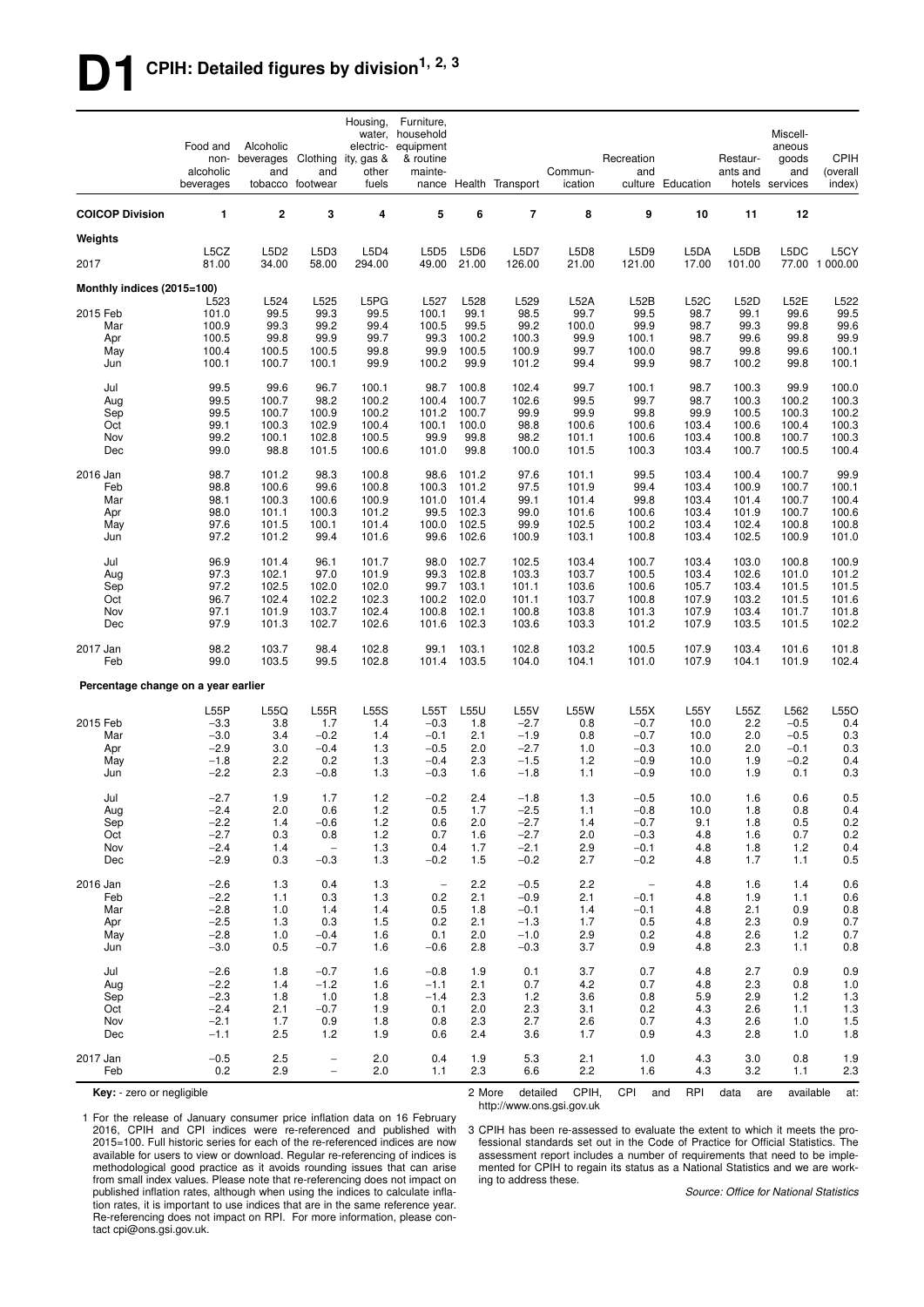|                                                                                                                                                                                                                                                                                                                                                                                                      | Weights                                                                                                                                 | Index $(2015=100)$<br>Percentage change over 12 months                                                                                                                                                                                                                                                                                                                                                                                                                                                                                                                                                                                                                                                                                                                                                                                                                                                                                                              | Percentage<br>change over<br>1 month                                                                                                                                                                                                                                                |
|------------------------------------------------------------------------------------------------------------------------------------------------------------------------------------------------------------------------------------------------------------------------------------------------------------------------------------------------------------------------------------------------------|-----------------------------------------------------------------------------------------------------------------------------------------|---------------------------------------------------------------------------------------------------------------------------------------------------------------------------------------------------------------------------------------------------------------------------------------------------------------------------------------------------------------------------------------------------------------------------------------------------------------------------------------------------------------------------------------------------------------------------------------------------------------------------------------------------------------------------------------------------------------------------------------------------------------------------------------------------------------------------------------------------------------------------------------------------------------------------------------------------------------------|-------------------------------------------------------------------------------------------------------------------------------------------------------------------------------------------------------------------------------------------------------------------------------------|
|                                                                                                                                                                                                                                                                                                                                                                                                      | 2017                                                                                                                                    | 2016 2016 2016 2016 2017 2017<br>2016 2016 2016 2016 2017 2017<br>Oct Nov Dec<br>Feb<br>Oct<br>Nov<br>Dec<br>Sep<br>Jan<br>Sep                                                                                                                                                                                                                                                                                                                                                                                                                                                                                                                                                                                                                                                                                                                                                                                                                                      | 2017<br>Feb<br>Feb<br>Jan                                                                                                                                                                                                                                                           |
| CPI (overall index)                                                                                                                                                                                                                                                                                                                                                                                  |                                                                                                                                         | 1 000.00 101.1 101.2 101.4 101.9 101.4 102.1<br>1.0<br>0.9<br>1.2<br>1.6                                                                                                                                                                                                                                                                                                                                                                                                                                                                                                                                                                                                                                                                                                                                                                                                                                                                                            | 1.8<br>2.3<br>0.7                                                                                                                                                                                                                                                                   |
| All goods<br>Food, alcoholic beverages & tobacco<br>Processed food & non-alcoholic beverages<br>Non-processed food<br>Seasonal food<br>Meat<br>Alcoholic beverages & tobacco                                                                                                                                                                                                                         | 525.00<br>146.00<br><i>57.00</i><br>46.00<br><i>26.00</i><br>20.00<br>43.00                                                             | 99.2 99.5 100.1 100.0 99.6 100.5<br>$-0.5 -0.4$<br>0.2<br>0.7<br>98.7<br>98.4 98.5 98.9<br>99.7 100.2<br>$-1.1$<br>$-1.1 - 1.0$<br>$-0.1$<br>97.0 97.1<br>97.9<br>$-2.1 -2.5$<br>$-2.3$<br>$-0.5$<br>97.7<br>98.6 98.8<br>$-1.3$<br>96.5 97.3 97.9 97.6 99.1<br>$-2.5 -2.2$<br>$-1.8$<br>$-0.9$<br>$-0.5$<br>96.7<br>97.9 97.8 99.1<br>99.6<br>98.8 101.0<br>$-1.0$ $-1.3$ $-0.9$<br>0.2<br>95.3 94.8 95.0 95.9<br>96.2 96.6<br>$-4.5$<br>$-3.3$<br>$-2.9$<br>$-2.3$<br>$-1.6$<br>2.1<br>102.5 102.4 101.8 101.3 103.6 103.5<br>1.7<br>1.7<br>2.4                                                                                                                                                                                                                                                                                                                                                                                                                   | 0.9<br>1.9<br>1.1<br>0.3<br>0.9<br>0.5<br>-0.0<br>0.2<br>1.5<br>0.4<br>2.3<br>0.5<br>1.4<br>$-0.8$<br>0.5<br>2.4<br>2.8<br>$-0.2$                                                                                                                                                   |
| Industrial goods<br>Energy<br>Electricity, gas & miscellaneous energy<br>Liquid fuels, vehicle fuels & lubricants<br>Non-energy industrial goods<br>Clothing & footwear goods<br>Housing goods<br>Household goods<br>Water supply; materials for maintenance & repair<br>Medical products, appliances & equipment<br>Vehicles, spare parts & accessories<br>Recreational goods<br>Audio-visual goods | 379.00<br>67.00<br>33.00<br>34.00<br>312.00<br>71.00<br><i>58.00</i><br><i>52.00</i><br>6.00<br>12.00<br><i>53.00</i><br>80.00<br>17.00 | 99.9 100.6 100.5 99.6 100.6<br>$-0.3$<br>$-0.2$<br>0.7<br>99.4<br>1.0<br>$-0.1$<br>1.7<br>3.0<br>4.3<br>98.5 99.9 100.6 100.5 102.2 102.8<br>$-2.3$<br>$-2.5$<br>96.6 96.7 96.7 96.7 96.5 96.5<br>$-2.3$<br>$-2.3$<br>$-2.3$<br>1.5<br>5.1<br>7.7<br>10.9<br>18.0<br>99.7 102.4 103.7 103.6 107.2 108.4<br>0.2<br>0.3<br>99.7 100.0 100.7 100.5 99.1 100.2<br>$-0.3 -0.6$<br>102.0 102.2 103.7 102.7 98.3 99.5<br>$1.0 -0.7$<br>0.9<br>1.2<br>$-1.7 -0.3$<br>0.2<br>99.2 99.6 100.1 101.0 98.4 100.8<br>0.3<br>$-2.1$<br>$-0.5$<br>0.3<br>0.2<br>99.0 99.6 100.2 101.2 98.2 100.9<br>100.4 100.2 99.8 100.1 100.2 100.0<br>1.0<br>0.9<br>0.2<br>0.3<br>0.8<br>1.5<br>1.7<br>101.9 101.3 101.4 101.6 101.6 102.1<br>1.4<br>-1.0<br>$-0.8$<br>$-0.9$<br>$-1.0$<br>$-0.2$<br>98.1 98.3 98.7 98.7 99.7 100.4<br>98.7 99.3 100.0 99.9 99.4 100.1<br>$-0.2$<br>$-0.9$<br>$-0.0$<br>0.3<br>94.0 93.9 94.6 95.0 93.1 95.5<br>$-3.4$<br>$-4.1$<br>$-2.5$<br>$-1.3$<br>$-1.9$ | 2.2<br>1.0<br>1.4<br>7.5<br>8.9<br>0.6<br>$-2.1$<br>$\overline{\phantom{m}}$<br>1.1<br>20.7<br>0.8<br>1.1<br>0.1<br>$-0.0$<br>$-0.1$<br>1.2<br>0.8<br>2.4<br>0.1<br>2.8<br>0.9<br>0.1<br>0.5<br>0.4<br>$-0.2$<br>1.0<br>1.7<br>0.5<br>1.1<br>0.7<br>0.6<br>1.6<br>0.7<br>0.7<br>2.7 |
| Other recreational goods<br>Miscellaneous goods<br>All services<br><b>Housing services</b><br>Actual rentals for housing<br>Primary housing services                                                                                                                                                                                                                                                 | 63.00<br>38.00<br>475.00<br>71.00<br>9.00                                                                                               | 0.8<br>0.0<br>0.7<br>0.7<br>100.3 101.1 101.8 101.5 101.4 101.6<br>$-0.2$<br>99.3 99.4 99.7 98.8 99.2 99.5<br>$-0.8$<br>$-0.6$<br>$-0.3$<br>$-0.4$<br>103.3 103.1 102.9 104.0 103.3 103.9<br>2.6<br>2.4<br>2.2<br>2.5<br>89.00 102.2 102.2 102.3 102.5 102.7 102.7<br>1.3<br>1.2<br>1.3<br>1.4<br>102.0 102.1 102.2 102.3 102.6 102.7<br>1.2<br>1.0<br>1.0<br>1.0<br>1.7<br>1.2<br>1.5<br>101.6 101.5 101.4 101.7 101.3 101.3<br>1.7                                                                                                                                                                                                                                                                                                                                                                                                                                                                                                                                | 1.8<br>0.1<br>1.3<br>0.1<br>0.3<br>2.8<br>0.6<br>2.6<br>1.4<br>1.3<br>0.1<br>1.2<br>1.2<br>0.1<br>0.8<br>0.9                                                                                                                                                                        |
| Other housing services<br>Travel & transport services<br>Services for personal transport equipment<br>Transport services<br>Transport insurance                                                                                                                                                                                                                                                      | 4.00                                                                                                                                    | 2.7<br>3.2<br>3.3<br>3.0<br>9.00 104.0 104.1 104.3 104.4 104.7 104.8<br>3.5<br>2.7<br>4.2<br>78.00 104.2 103.1 101.4 107.7 104.0 105.7<br>3.1<br>39.00 102.5 102.6 102.9 103.0 102.9 102.8<br>2.2<br>2.1<br>2.2<br>2.1<br>2.5<br>4.0<br>3.0<br>4.9<br>35.00 104.6 102.3 98.5 110.9 103.1 106.4<br>12.5<br>9.6<br>10.2<br>114.7 114.7 115.6 116.8 115.5 118.8<br>14.0                                                                                                                                                                                                                                                                                                                                                                                                                                                                                                                                                                                                | 2.9<br>2.7<br>0.2<br>1.6<br>4.9<br>5.6<br>1.8<br>1.5<br>$-0.1$<br>6.8<br>8.6<br>3.2<br>8.5<br>9.6<br>2.9                                                                                                                                                                            |
| Communication<br>Recreational & personal services<br>Package holidays & accommodation<br>Other recreational & personal services<br>Catering services<br>Non-catering recreational & personal services                                                                                                                                                                                                | <i>25.00</i><br><i>203.00</i><br>96.00<br>42.00                                                                                         | 3.1<br>2.6<br>103.5 103.7 103.8 103.2 103.1 104.1<br>3.6<br>1.7<br>2.2<br>2.2<br>2.4<br>103.1 103.0 103.2 103.2 102.8 103.4<br>2.5<br>0.2<br>0.1<br>1.0<br>65.00 102.3 101.4 101.5 101.3 101.2 102.2<br>1.4<br>3.0<br>3.1<br>2.9<br>138.00 103.4 103.6 103.8 104.0 103.4 103.8<br>3.0<br>2.5<br>2.7<br>2.5<br>102.6 102.9 103.1 103.3 103.4 103.7<br>2.4<br>4.2<br>4.1<br>3.9<br>105.2 105.4 105.5 105.4 103.5 104.0<br>4.0                                                                                                                                                                                                                                                                                                                                                                                                                                                                                                                                         | 2.1<br>2.2<br>0.9<br>2.4<br>2.6<br>0.6<br>1.5<br>1.7<br>0.9<br>2.9<br>2.7<br>0.4<br>2.5<br>2.6<br>0.3<br>3.3<br>3.6<br>0.5                                                                                                                                                          |
| Miscellaneous & other services<br>Miscellaneous services<br>Medical services<br>Education                                                                                                                                                                                                                                                                                                            | 80.00                                                                                                                                   | 2.5<br>2.4<br>2.4<br>103.6 104.0 104.0 104.1 104.4 104.4<br>3.3<br>1.2<br>1.2<br>44.00    102.1    102.1    102.1    102.3    102.2    102.2<br>1.6<br>1.4<br>2.9<br>3.0<br>3.0<br>14.00 103.9 102.6 102.7 102.8 104.5 104.6<br>3.1<br>5.9<br>22.00 105.7 107.9 107.9 107.9 107.9 107.9<br>4.3<br>4.3<br>4.3                                                                                                                                                                                                                                                                                                                                                                                                                                                                                                                                                                                                                                                        | 2.4<br>2.4<br>0.1<br>1.2<br>1.1<br>0.1<br>2.9<br>3.0<br>0.2<br>4.3<br>4.3<br>$\qquad \qquad -$                                                                                                                                                                                      |
| <b>Special aggregates</b><br>Durables<br>Semi-durables<br>Non-durables<br>Seasonal food<br>Non-seasonal food<br>Energy, food, alcoholic beverages & tobacco<br>Energy & unprocessed food<br>Energy & seasonal food<br>Tobacco<br>Housing, water, electricity, gas & other fuels<br>Education, health & social protection <sup>2</sup>                                                                | 114.00<br>130.00<br>68.00<br>26.00<br>65.00<br>213.00<br>113.00<br>93.00<br>23.00                                                       | 98.4 98.6 99.1 99.6 99.1 100.7<br>$-1.4$ $-0.6$ $-0.1$<br>0.1<br>100.6 100.7 102.1 101.3 98.1 99.2<br>0.3<br>$-1.2$<br>$-0.2$<br>0.0<br>$-0.6$<br>0.5<br>0.0<br>1.3<br>1.0<br>99.9 100.6 100.5 100.2 100.7 101.0<br>$-1.0 -1.3$<br>$-0.9$<br>97.9 97.8 99.1 99.6 98.8 101.0<br>0.2<br>96.7 96.5 96.7 97.5 97.9 98.1<br>$-3.0$<br>$-2.4$<br>$-2.1$<br>$-1.5$<br>$-0.7$<br>98.6 98.9 99.2 99.4 100.5 101.0<br>$-0.2$<br>$-0.8$<br>0.3<br>1.3<br>97.7 98.5 99.2 99.4 100.3 101.2<br>$-1.1$<br>0.1<br>1.0<br>$2.2\,$<br>98.3 99.3 100.1 100.2 101.2 102.3<br>$-0.4$<br>0.9<br>1.9<br>3.2<br>5.2<br>4.5<br>106.3 106.5 106.7 106.8 106.9 107.6<br>5.9<br>4.7<br>118.00 100.3 100.5 100.5 100.7 100.8 100.9<br>0.3<br>0.2<br>0.4<br>0.2<br>4.0<br>3.2<br>3.3<br>3.4<br>64.00 104.4 104.8 104.9 105.1 105.5 105.7                                                                                                                                                          | 0.4<br>1.7<br>1.5<br>$-0.3$<br>1.1<br>1.1<br>1.4<br>0.2<br>2.3<br>0.5<br>1.4<br>$-0.1$<br>0.2<br>3.4<br>0.5<br>2.6<br>4.2<br>5.4<br>0.9<br>5.5<br>6.8<br>1.0<br>4.7<br>5.1<br>0.7<br>0.6<br>0.7<br>0.2<br>3.2<br>3.4                                                                |
| All items excluding<br>Energy<br>Energy, food, alcoholic beverages & tobacco<br>Energy & unprocessed food<br>Seasonal food<br>Energy & seasonal food<br>Tobacco<br>Alcoholic beverages & tobacco<br>Liquid fuels, vehicle fuels & lubricants<br>Housing, water, electricity, gas & other fuels<br>Education, health & social protection                                                              |                                                                                                                                         | 933.00 101.4 101.3 101.5 102.0 101.3 102.1<br>1.1<br>0.9<br>1.0<br>1.4<br>1.5<br>1.2<br>1.4<br>1.6<br>787.00 101.9 101.9 102.1 102.6 101.6 102.4<br>1.2<br>1.5<br>887.00 101.6 101.6 101.7 102.3 101.5 102.2<br>1.3<br>1.0<br>1.0<br>974.00 101.2 101.3 101.5 102.0 101.4 102.1<br>1.0<br>1.2<br>1.6<br>907.00 101.5 101.4 101.6 102.1 101.4 102.1<br>0.9<br>1.1<br>1.4<br>1.1<br>977.00 101.0 101.1 101.3 101.8 101.2 102.0<br>0.8<br>1.5<br>0.9<br>1.1<br>0.9<br>1.1<br>1.5<br>957.00 101.1 101.2 101.4 101.9 101.3 102.0<br>0.9<br>0.7<br>0.9<br>966.00 101.2 101.2 101.3 101.8 101.1 101.9<br>1.0<br>1.2<br>882.00 101.3 101.3 101.5 102.1 101.4 102.3<br>1.3<br>1.7<br>1.1<br>1.0<br>936.00 100.9 100.9 101.2 101.7 101.1 101.8<br>0.8<br>0.7<br>1.0<br>1.4                                                                                                                                                                                                    | 1.4<br>1.8<br>0.7<br>2.0<br>1.6<br>0.8<br>0.7<br>1.5<br>1.9<br>2.3<br>0.7<br>1.9<br>1.9<br>1.4<br>0.7<br>1.7<br>2.2<br>0.7<br>1.8<br>2.3<br>0.8<br>1.3<br>1.7<br>0.7<br>2.5<br>2.0<br>0.8<br>1.7<br>2.2<br>0.8                                                                      |

**Key:** - zero or negligible

1 For further information on the composition of the indices shown,

see '*The Consumer Prices Index: Goods and Services Indices and Special Aggregates*', which can be downloaded from: http://webarchive.nation-

alarchives.gov.uk/20160105160709/http://ons.gov.uk/

2 The coverage of this special aggregate has changed extensively since January 2000, when Social protection was first included and extentions to the Education and Health divisions also took effect. Health was further extended with effect from January 2001.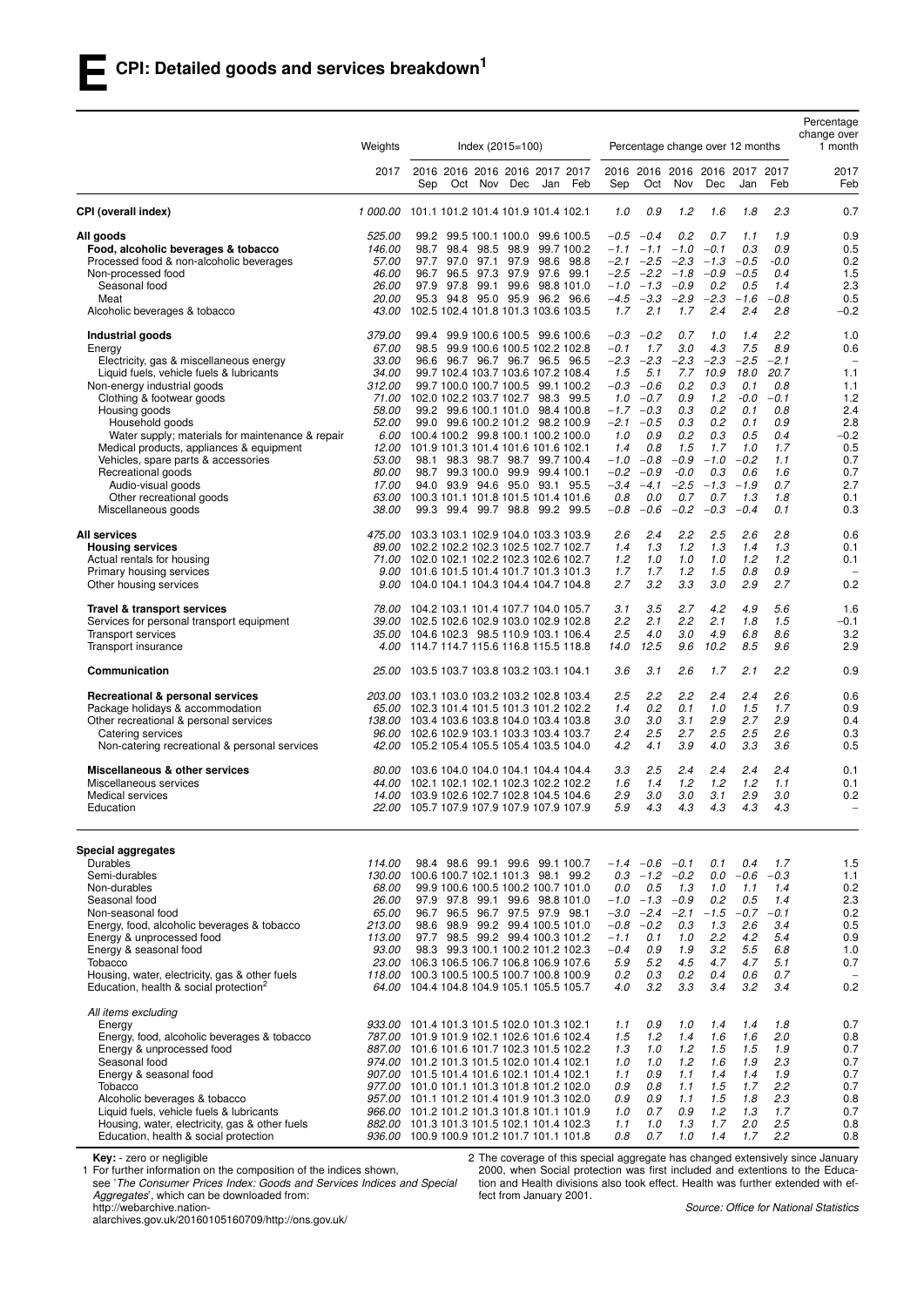## **E1 CPIH: Detailed goods and services breakdown<sup>1</sup>**

|                                                                                                                                                                                                                                                                                                                                                                                                      | Weights                                                                                                            | Index (2015=100)                                             |                                      |                                                                                   |                                                                                                                                                                                                                                                                                                                                                                                                    |                                                           |                                                                                                                  | Percentage change over 12 months                                                                                   |                                                                                                                    |                                                                                                     |                                                                                                   |                                                                                                      |                                                                                                |
|------------------------------------------------------------------------------------------------------------------------------------------------------------------------------------------------------------------------------------------------------------------------------------------------------------------------------------------------------------------------------------------------------|--------------------------------------------------------------------------------------------------------------------|--------------------------------------------------------------|--------------------------------------|-----------------------------------------------------------------------------------|----------------------------------------------------------------------------------------------------------------------------------------------------------------------------------------------------------------------------------------------------------------------------------------------------------------------------------------------------------------------------------------------------|-----------------------------------------------------------|------------------------------------------------------------------------------------------------------------------|--------------------------------------------------------------------------------------------------------------------|--------------------------------------------------------------------------------------------------------------------|-----------------------------------------------------------------------------------------------------|---------------------------------------------------------------------------------------------------|------------------------------------------------------------------------------------------------------|------------------------------------------------------------------------------------------------|
|                                                                                                                                                                                                                                                                                                                                                                                                      | 2017                                                                                                               | 2016<br>Sep                                                  | 2016<br>Oct                          | Nov                                                                               | 2016 2016<br>Dec                                                                                                                                                                                                                                                                                                                                                                                   | 2017<br>Jan                                               | 2017<br>Feb                                                                                                      | 2016<br>Sep                                                                                                        | 2016<br>Oct                                                                                                        | 2016<br>Nov                                                                                         | 2016<br>Dec                                                                                       | 2017<br>Jan                                                                                          | 2017<br>Feb                                                                                    |
| <b>CPIH (overall index)</b>                                                                                                                                                                                                                                                                                                                                                                          | 1 000.00                                                                                                           |                                                              |                                      |                                                                                   | 101.5 101.6 101.8 102.2 101.8 102.4                                                                                                                                                                                                                                                                                                                                                                |                                                           |                                                                                                                  | 1.3                                                                                                                | 1.3                                                                                                                | 1.5                                                                                                 | 1.8                                                                                               | 1.9                                                                                                  | 2.3                                                                                            |
| All goods<br>Food, alcoholic beverages & tobacco<br>Processed food & non-alcoholic beverages<br>Non-processed food                                                                                                                                                                                                                                                                                   | 419.00<br>115.00<br>45.00<br>36.00                                                                                 | 99.2<br>98.7<br>97.6<br>96.7                                 | 98.4<br>97.0<br>96.4                 | 99.5 100.0 100.0<br>98.5<br>97.0<br>97.2                                          | 98.9<br>97.9<br>97.9                                                                                                                                                                                                                                                                                                                                                                               | 98.6<br>97.5                                              | 99.6 100.5<br>99.7 100.3<br>98.9<br>99.0                                                                         | $-0.5$<br>$-1.1$<br>$-2.1$<br>$-2.6$                                                                               | $-0.4$<br>$-1.1$<br>$-2.6$<br>$-2.3$                                                                               | 0.2<br>$-1.0$<br>$-2.3$<br>$-1.9$                                                                   | 0.7<br>$-0.1$<br>$-1.2$<br>$-1.0$                                                                 | 1.1<br>0.3<br>$-0.5$<br>$-0.6$                                                                       | 1.9<br>1.0<br>0.1<br>0.3                                                                       |
| Seasonal food<br>Meat<br>Alcoholic beverages & tobacco                                                                                                                                                                                                                                                                                                                                               | 20.00<br>16.00<br>34.00                                                                                            | 97.9<br>95.3                                                 | 97.7<br>94.8                         | 98.9<br>95.0                                                                      | 99.4<br>95.9<br>102.5 102.4 101.9 101.3 103.7 103.5                                                                                                                                                                                                                                                                                                                                                | 96.2                                                      | 98.6 100.8<br>96.6                                                                                               | $-1.1$<br>$-4.5$<br>1.8                                                                                            | $-1.5$<br>$-3.3$<br>2.1                                                                                            | $-1.0$<br>$-2.9$<br>1.7                                                                             | 0.1<br>$-2.3$<br>2.5                                                                              | 0.3<br>$-1.6$<br>2.5                                                                                 | 1.2<br>$-0.8$<br>2.9                                                                           |
| Industrial goods<br>Energy<br>Electricity, gas & miscellaneous energy<br>Liquid fuels, vehicle fuels & lubricants<br>Non-energy industrial goods<br>Clothing & footwear goods<br>Housing goods<br>Household goods<br>Water supply; materials for maintenance & repair<br>Medical products, appliances & equipment<br>Vehicles, spare parts & accessories<br>Recreational goods<br>Audio-visual goods | 304.00<br>53.00<br>26.00<br>27.00<br>251.00<br>57.00<br>47.00<br>42.00<br>5.00<br>10.00<br>41.00<br>66.00<br>14.00 | 99.4<br>98.5<br>96.8<br>99.1<br>98.9<br>98.1<br>98.7<br>94.2 | 96.8<br>100.5 100.3<br>98.2<br>94.0  | 99.9 100.6 100.5<br>96.8<br>102.0 102.2 103.7 102.7<br>98.6<br>99.2 100.0<br>94.7 | 99.9 100.6 100.6 102.3 102.8<br>96.9<br>99.7 102.5 103.7 103.7 107.3 108.5<br>99.7 100.0 100.7 100.5<br>99.6 100.1 101.0<br>99.5 100.1 101.1<br>99.8 100.1 100.2<br>101.8 101.3 101.3 101.6 101.6 102.1<br>98.6<br>99.9<br>95.3                                                                                                                                                                    | 96.7<br>98.3<br>93.2                                      | 99.6 100.6<br>96.7<br>99.1 100.2<br>99.5<br>98.3 100.7<br>98.1 100.8<br>99.9<br>99.7 100.3<br>99.4 100.1<br>95.6 | $-0.3$<br>$-0.1$<br>$-2.2$<br>1.5<br>$-0.3$<br>1.0<br>$-1.8$<br>$-2.2$<br>1.0<br>1.4<br>$-1.0$<br>$-0.2$<br>$-3.3$ | $-0.2$<br>1.8<br>$-2.2$<br>5.3<br>$-0.6$<br>$-0.7$<br>$-0.3$<br>$-0.5$<br>0.9<br>0.8<br>$-0.8$<br>$-1.0$<br>$-4.0$ | 0.6<br>3.0<br>$-2.2$<br>7.8<br>0.2<br>0.9<br>0.3<br>0.3<br>0.1<br>1.4<br>$-0.9$<br>$-0.1$<br>$-2.5$ | 1.0<br>4.5<br>$-2.1$<br>11.1<br>0.3<br>1.2<br>0.2<br>0.1<br>0.2<br>1.7<br>$-1.0$<br>0.3<br>$-1.1$ | 1.4<br>7.7<br>$-2.3$<br>18.3<br>0.1<br>$-0.0$<br>0.0<br>0.0<br>0.4<br>1.0<br>$-0.2$<br>0.6<br>$-1.8$ | 2.2<br>9.1<br>$-2.0$<br>21.0<br>0.8<br>$-0.1$<br>0.8<br>0.8<br>0.3<br>1.7<br>1.1<br>1.6<br>0.7 |
| Other recreational goods<br>Miscellaneous goods<br><b>All services</b><br><b>Housing services</b><br>Actual rentals for housing<br>Owner occupiers' housing                                                                                                                                                                                                                                          | 52.00<br>30.00<br>581.00<br>271.00<br>56.00<br>174.00                                                              | 99.3                                                         | 99.5                                 | 99.8                                                                              | 100.3 101.0 101.8 101.4 101.4 101.7<br>98.9<br>103.1 103.1 103.1 103.8 103.4 103.8<br>102.7 102.9 103.1 103.2 103.4 103.5<br>102.0 102.1 102.2 102.3 102.6 102.7<br>102.8 103.2 103.4 103.6 103.8 103.9                                                                                                                                                                                            | 99.3                                                      | 99.6                                                                                                             | 0.8<br>$-0.7$<br>2.6<br>2.2<br>1.2<br>2.4                                                                          | 0.0<br>$-0.5$<br>2.5<br>2.3<br>1.0<br>2.7                                                                          | 0.7<br>$-0.1$<br>2.4<br>2.2<br>1.0<br>2.6                                                           | 0.8<br>$-0.2$<br>2.5<br>2.3<br>1.0<br>2.6                                                         | 1.2<br>$-0.4$<br>2.5<br>2.2<br>1.2<br>2.5                                                            | 1.9<br>0.1<br>2.6<br>2.2<br>1.2<br>2.5                                                         |
| Primary housing services<br>Other housing services<br>Travel & transport services<br>Services for personal transport equipment<br><b>Transport services</b><br>Transport insurance                                                                                                                                                                                                                   | 34.00<br>7.00<br>62.00<br>31.00<br>28.00<br>3.00                                                                   |                                                              |                                      |                                                                                   | 102.8 102.8 102.7 102.8 102.7 102.7<br>103.9 104.0 104.2 104.4 104.6 104.7<br>104.3 103.3 101.7 107.7 103.9 105.5<br>102.5 102.6 102.9 103.0 102.9 102.8<br>104.8 102.6 99.0 111.0 102.8 106.1<br>114.7 114.7 115.6 116.8 115.5 118.8                                                                                                                                                              |                                                           |                                                                                                                  | 2.6<br>2.6<br>3.2<br>2.2<br>2.7<br>14.0                                                                            | 2.6<br>3.2<br>3.8<br>2.1<br>4.5<br>12.5                                                                            | 2.5<br>3.3<br>3.2<br>2.2<br>3.7<br>9.6                                                              | 2.5<br>3.0<br>4.1<br>2.1<br>4.9<br>10.2                                                           | 2.4<br>2.9<br>4.4<br>1.8<br>6.1<br>8.5                                                               | 2.4<br>2.6<br>5.1<br>1.5<br>7.8<br>9.6                                                         |
| Communication                                                                                                                                                                                                                                                                                                                                                                                        | 21.00                                                                                                              |                                                              |                                      |                                                                                   | 103.6 103.7 103.8 103.3 103.2 104.1                                                                                                                                                                                                                                                                                                                                                                |                                                           |                                                                                                                  | 3.6                                                                                                                | 3.1                                                                                                                | 2.6                                                                                                 | 1.7                                                                                               | 2.1                                                                                                  | 2.2                                                                                            |
| Recreational & personal services<br>Package holidays & accommodation<br>Other recreational & personal services<br>Catering services<br>Non-catering recreational & personal services                                                                                                                                                                                                                 | 163.00<br>52.00<br>111.00<br>77.00<br>34.00                                                                        |                                                              |                                      |                                                                                   | 103.1 103.0 103.2 103.2 102.8 103.4<br>102.2 101.3 101.4 101.3 101.2 102.1<br>103.4 103.6 103.8 104.0 103.4 103.8<br>102.6 102.9 103.1 103.3 103.4 103.7<br>105.2 105.4 105.5 105.4 103.5 104.0                                                                                                                                                                                                    |                                                           |                                                                                                                  | 2.5<br>1.3<br>3.0<br>2.4<br>4.2                                                                                    | 2.2<br>0.2<br>3.0<br>2.5<br>4.1                                                                                    | 2.2<br>0.0<br>3.1<br>2.7<br>3.9                                                                     | 2.4<br>0.9<br>2.9<br>2.5<br>4.0                                                                   | 2.4<br>1.4<br>2.7<br>2.5<br>3.3                                                                      | 2.6<br>1.7<br>2.9<br>2.6<br>3.6                                                                |
| Miscellaneous & other services<br>Miscellaneous services<br>Medical services<br>Education                                                                                                                                                                                                                                                                                                            | 64.00<br>36.00<br>11.00<br>17.00                                                                                   |                                                              |                                      |                                                                                   | 103.6 104.0 104.1 104.1 104.4 104.5<br>102.0 102.0 102.1 102.2 102.1 102.2<br>104.1 102.6 102.7 102.8 104.5 104.7<br>105.7 107.9 107.9 107.9 107.9 107.9                                                                                                                                                                                                                                           |                                                           |                                                                                                                  | 3.3<br>1.6<br>3.1<br>5.9                                                                                           | 2.5<br>1.3<br>3.0<br>4.3                                                                                           | 2.4<br>1.1<br>3.0<br>4.3                                                                            | 2.4<br>1.1<br>3.1<br>4.3                                                                          | 2.4<br>1.2<br>2.8<br>4.3                                                                             | 2.4<br>1.2<br>2.8<br>4.3                                                                       |
| <b>Special aggregates</b><br>Durables<br>Semi-durables<br>Non-durables<br>Seasonal food<br>Non-seasonal food<br>Energy, food, alcoholic beverages & tobacco<br>Energy & unprocessed food<br>Energy & seasonal food<br>Tobacco<br>Housing, water, electricity, gas & other fuels<br>Education, health & social protection <sup>2</sup>                                                                | 91.00<br>105.00<br>55.00<br>20.00<br>51.00<br>168.00<br>89.00<br>73.00<br>18.00<br>294.00<br>51.00                 | 98.3<br>97.9<br>96.7<br>98.6<br>97.7<br>98.3                 | 98.6<br>97.7<br>96.5<br>98.8<br>98.5 | 99.1<br>98.9<br>96.6<br>99.1<br>99.1                                              | 99.6<br>100.6 100.7 102.0 101.4<br>99.8 100.5 100.5 100.1 100.7 101.0<br>99.4<br>99.3 100.1 100.2 101.2 102.2<br>106.3 106.5 106.7 106.8 106.9 107.6<br>102.0 102.3 102.4 102.6 102.8 102.8<br>104.4 104.8 104.9 105.1 105.5 105.8                                                                                                                                                                 | 98.2<br>97.5 98.0<br>99.4 100.5 101.0<br>99.4 100.3 101.2 | 99.0 100.5<br>99.3<br>98.6 100.8<br>98.2                                                                         | $-1.4$<br>0.3<br>0.0<br>$-1.1$<br>$-3.0$<br>$-0.8$<br>$-1.1$<br>$-0.4$<br>5.9<br>1.8<br>4.1                        | $-0.6$<br>$-1.2$<br>0.5<br>$-1.5$<br>$-2.4$<br>$-0.2$<br>0.1<br>0.9<br>5.2<br>1.9<br>3.2                           | $-0.1$<br>$-0.2$<br>1.2<br>$-1.0$<br>$-2.2$<br>0.3<br>1.0<br>1.9<br>4.5<br>1.8<br>3.3               | 0.1<br>0.1<br>0.9<br>0.1<br>$-1.5$<br>1.4<br>2.2<br>3.2<br>4.7<br>1.9<br>3.4                      | 0.3<br>$-0.5$<br>1.0<br>0.3<br>$-0.8$<br>2.6<br>4.2<br>5.6<br>4.7<br>2.0<br>3.2                      | 1.6<br>$-0.2$<br>1.4<br>1.2<br>-0.1<br>3.5<br>5.4<br>6.8<br>5.1<br>2.0<br>3.4                  |
| All items excluding<br>Energy<br>Energy, food, alcoholic beverages & tobacco<br>Energy & unprocessed food<br>Seasonal food<br>Energy & seasonal food<br>Tobacco<br>Alcoholic beverages & tobacco<br>Liquid fuels, vehicle fuels & lubricants<br>Housing, water, electricity, gas & other fuels<br>Education, health & social protection                                                              | 947.00<br>832.00<br>911.00<br>980.00<br>927.00<br>982.00<br>966.00<br>973.00<br>706.00<br>949.00                   |                                                              |                                      |                                                                                   | 101.7 101.7 101.9 102.3 101.8 102.4<br>102.1 102.2 102.4 102.8 102.1 102.7<br>101.9 101.9 102.1 102.5 102.0 102.6<br>101.5 101.7 101.9 102.3 101.9 102.4<br>101.8 101.8 102.0 102.4 101.9 102.5<br>101.4 101.5 101.7 102.1 101.7 102.3<br>101.4 101.6 101.8 102.2 101.7 102.4<br>101.5 101.6 101.7 102.2 101.6 102.2<br>101.2 101.3 101.5 102.0 101.4 102.2<br>101.3 101.4 101.6 102.0 101.6 102.2 |                                                           |                                                                                                                  | 1.4<br>1.7<br>1.5<br>1.3<br>1.4<br>1.2<br>1.2<br>1.3<br>1.1<br>1.1                                                 | 1.2<br>1.6<br>1.4<br>1.3<br>1.3<br>1.2<br>1.2<br>1.1<br>1.0<br>1.1                                                 | 1.4<br>1.7<br>1.5<br>1.5<br>1.4<br>1.4<br>1.4<br>1.3<br>1.3<br>1.4                                  | 1.6<br>1.8<br>1.7<br>1.8<br>1.6<br>1.7<br>1.7<br>1.5<br>1.7<br>1.7                                | 1.6<br>1.8<br>1.7<br>2.0<br>1.6<br>1.9<br>1.9<br>1.5<br>1.9<br>1.9                                   | 2.0<br>2.1<br>2.0<br>2.4<br>2.0<br>2.3<br>2.3<br>1.8<br>2.5<br>2.3                             |

**Key:** - zero or negligible

1 For further information on the composition of the indices shown,

see '*The Consumer Prices Index: Goods and Services Indices and Special Aggregates*', which can be downloaded from:

http://webarchive.nation-

alarchives.gov.uk/20160105160709/http://ons.gov.uk/

2 The coverage of this special aggregate has changed extensively since January 2000, when Social protection was first included and extentions to the Education and Health divisions also took effect. Health was further extended with effect from January 2001.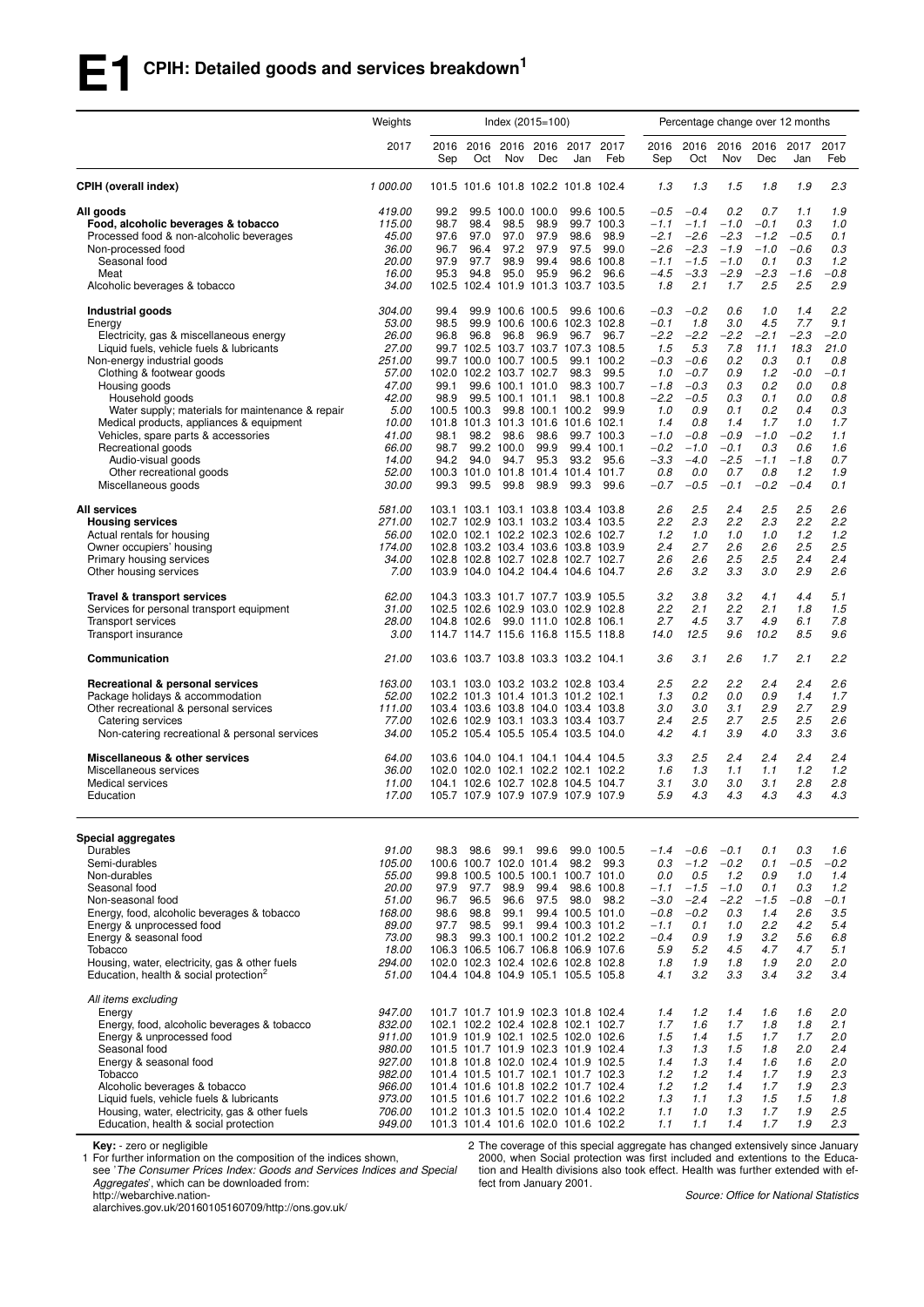#### **F CPI goods and services: the latest three years**

Percentage change over 12 months

|                | <b>Goods components</b>               |                                     |                     |                                               |                       | <b>Services components</b>       |                                                |                                                     |                      |                                                     |                       |  |  |
|----------------|---------------------------------------|-------------------------------------|---------------------|-----------------------------------------------|-----------------------|----------------------------------|------------------------------------------------|-----------------------------------------------------|----------------------|-----------------------------------------------------|-----------------------|--|--|
|                | Food & non-<br>alcoholic<br>beverages | Alcoholic<br>beverages &<br>tobacco | Energy <sup>1</sup> | Non-energy<br>industrial<br>$q$ oods ${}^{2}$ | All<br>goods          | Housing<br>services <sup>3</sup> | Travel &<br>transport<br>services <sup>3</sup> | Recreational<br>& personal<br>services <sup>3</sup> | Commun-<br>ication   | Miscellaneo-<br>us & other<br>services <sup>3</sup> | All<br>services       |  |  |
| Weights        |                                       |                                     |                     |                                               |                       |                                  |                                                |                                                     |                      |                                                     |                       |  |  |
| 2017           | CHZR<br>103.00                        | <b>CHZS</b><br>43.00                | A9F3<br>67.00       | A9ER<br>312.00                                | <b>ICVH</b><br>525.00 | A9FG<br>89.00                    | A9FJ<br>78.00                                  | A9FL<br>203.00                                      | <b>CHZY</b><br>25.00 | A9FQ<br>80.00                                       | <b>ICVI</b><br>475.00 |  |  |
| <b>Monthly</b> |                                       |                                     |                     |                                               |                       |                                  |                                                |                                                     |                      |                                                     |                       |  |  |
|                | D7G8                                  | D7G9                                | DKL <sub>5</sub>    | DKK3                                          | D7NM                  | DKN <sub>2</sub>                 | DKN <sub>5</sub>                               | DKN7                                                | D7GF                 | DKO4                                                | D7NN                  |  |  |
| 2014 Feb       | 1.8                                   | 4.1                                 | 0.6                 | 0.6                                           | 1.2                   | 1.9                              | 2.6                                            | 1.9                                                 | 2.0                  | 3.6                                                 | 2.4                   |  |  |
| Mar            | 1.7                                   | 5.0                                 | $-0.3$              | 0.5                                           | 1.0                   | 1.9                              | 1.6                                            | 2.2                                                 | 2.3                  | 3.5                                                 | 2.3                   |  |  |
| Apr            | 0.5                                   | 3.5                                 | 0.3                 | 0.7                                           | 0.9                   | 2.1                              | 5.8                                            | 2.0                                                 | 1.9                  | 3.1                                                 | 2.8                   |  |  |
| May            | $-0.6$                                | 4.6                                 | 1.6                 | 0.6                                           | 0.9                   | 2.2                              | 2.1                                            | 1.9                                                 | 1.0                  | 3.2                                                 | 2.2                   |  |  |
| Jun            | $\overline{\phantom{0}}$              | 5.0                                 | 1.4                 | $1.2$                                         | 1.4                   | 2.4                              | 3.3                                            | 2.2                                                 | 0.9                  | 3.1                                                 | 2.5                   |  |  |
| Jul            | $-0.4$                                | 3.6                                 | 1.2                 | 0.7                                           | 0.8                   | 2.3                              | 3.7                                            | 2.4                                                 | 0.7                  | 2.3                                                 | 2.5                   |  |  |
| Aug            | $-1.1$                                | 4.6                                 | $-0.1$              | 0.8                                           | 0.6                   | 2.4                              | 4.5                                            | 2.4                                                 | 0.8                  | 2.3                                                 | 2.7                   |  |  |
| Sep            | $-1.4$                                | 4.9                                 | $-0.3$              | 0.2                                           | 0.2                   | 2.4                              | 3.0                                            | 2.3                                                 | 0.9                  | 2.4                                                 | 2.4                   |  |  |
| Oct            | $-1.4$                                | 5.2                                 | 0.3                 | 0.1                                           | 0.3                   | 2.6                              | 3.4                                            | 2.3                                                 | 0.6                  | 2.9                                                 | 2.5                   |  |  |
| Nov            | $-1.7$                                | 4.0                                 | $-0.2$              | $-0.5$                                        | $-0.2$                | 2.6                              | 2.7                                            | 2.2                                                 | 0.5                  | 2.9                                                 | 2.4                   |  |  |
| Dec            | $-1.7$                                | 5.0                                 | $-5.8$              | $-0.3$                                        | $-1.0$                | 2.6                              | 2.6                                            | 2.2                                                 | 0.7                  | 2.8                                                 | 2.3                   |  |  |
| 2015 Jan       | $-2.5$                                | 3.3                                 | $-8.4$              | $\overline{\phantom{a}}$                      | $-1.5$                | 2.6                              | 2.5                                            | 2.2                                                 | 0.2                  | 3.2                                                 | 2.4                   |  |  |
| Feb            | $-3.3$                                | 3.8                                 | $-8.8$              | $-0.6$                                        | $-2.0$                | 2.7                              | 3.0                                            | 2.1                                                 | 0.9                  | 3.2                                                 | 2.4                   |  |  |
| Mar            | $-3.0$                                | 3.4                                 | $-7.9$              | $-1.0$                                        | $-2.1$                | 2.8                              | 3.1                                            | 1.9                                                 | 0.9                  | 3.2                                                 | 2.4                   |  |  |
| Apr            | $-2.8$                                | 3.0                                 | $-6.9$              | $-1.0$                                        | $-2.0$                | 2.4                              | 0.4                                            | 2.0                                                 | 1.0                  | 3.6                                                 | 2.0                   |  |  |
| May            | $-1.8$                                | 2.2                                 | $-6.4$              | $-1.2$                                        | $-1.8$                | 2.4                              | 2.4                                            | 1.9                                                 | 1.2                  | 3.5                                                 | 2.3                   |  |  |
| Jun            | $-2.2$                                | 2.3                                 | $-6.2$              | $-1.5$                                        | $-2.0$                | 2.4                              | 1.5                                            | 2.0                                                 | 1.1                  | 3.7                                                 | 2.2                   |  |  |
| Jul            | $-2.7$                                | 1.9                                 | $-6.7$              | $-0.7$                                        | $-1.8$                | 2.4                              | 2.3                                            | 1.7                                                 | 1.3                  | 4.2                                                 | 2.4                   |  |  |
| Aug            | $-2.4$                                | 2.1                                 | $-7.5$              | $-1.0$                                        | $-2.0$                | 2.6                              | 1.9                                            | 1.7                                                 | 1.1                  | 4.3                                                 | 2.3                   |  |  |
| Sep            | $-2.3$                                | 1.4                                 | $-9.0$              | $-1.2$                                        | $-2.4$                | 2.7                              | 2.9                                            | 1.8                                                 | 1.4                  | 3.9                                                 | 2.5                   |  |  |
| Oct            | $-2.7$                                | 0.3                                 | $-8.5$              | $-0.6$                                        | $-2.1$                | 2.6                              | 2.5                                            | 1.7                                                 | 2.0                  | 2.9                                                 | 2.2                   |  |  |
| Nov            | $-2.4$                                | 1.4                                 | $-8.0$              | $-0.6$                                        | $-1.9$                | 2.6                              | 2.9                                            | 1.9                                                 | 2.9                  | 3.0                                                 | 2.4                   |  |  |
| Dec            | $-2.9$                                | 0.3                                 | $-7.3$              | $-0.9$                                        | $-2.1$                | 2.7                              | 5.8                                            | 1.8                                                 | 2.7                  | 3.2                                                 | 2.9                   |  |  |
| 2016 Jan       | $-2.6$                                | 1.3                                 | $-5.4$              | $-0.5$                                        | $-1.5$                | 2.7                              | 2.7                                            | 1.7                                                 | 2.2                  | 3.1                                                 | 2.3                   |  |  |
| Feb            | $-2.3$                                | 1.2                                 | $-5.5$              | $-0.7$                                        | $-1.6$                | 2.7                              | 2.4                                            | 1.9                                                 | 2.1                  | 3.1                                                 | 2.4                   |  |  |
| Mar            | $-2.7$                                | 1.0                                 | $-6.2$              | $-0.5$                                        | $-1.6$                | 2.7                              | 5.2                                            | 2.1                                                 | 1.4                  | 3.1                                                 | 2.8                   |  |  |
| Apr            | $-2.5$                                | 1.3                                 | $-5.6$              | $-0.7$                                        | $-1.6$                | 2.0                              | 2.6                                            | 2.3                                                 | 1.7                  | 3.1                                                 | 2.4                   |  |  |
| May            | $-2.8$                                | 1.0                                 | $-4.9$              | $-1.0$                                        | $-1.8$                | 1.9                              | 3.0                                            | 2.4                                                 | 2.8                  | 3.3                                                 | 2.6                   |  |  |
| Jun            | $-2.9$                                | 0.5                                 | $-4.1$              | $-0.8$                                        | $-1.6$                | 2.0                              | 4.1                                            | 2.4                                                 | 3.7                  | 3.1                                                 | 2.8                   |  |  |
| Jul            | $-2.6$                                | 1.8                                 | $-3.4$              | $-0.9$                                        | $-1.4$                | 1.5                              | 4.0                                            | 2.5                                                 | 3.6                  | 2.9                                                 | 2.7                   |  |  |
| Aug            | $-2.2$                                | 1.4                                 | $-2.6$              | $-1.2$                                        | $-1.4$                | 1.5                              | 4.8                                            | 2.4                                                 | 4.1                  | 2.9                                                 | 2.8                   |  |  |
| Sep            | $-2.3$                                | 1.7                                 | $-0.1$              | $-0.3$                                        | $-0.5$                | 1.4                              | 3.1                                            | 2.5                                                 | 3.6                  | 3.3                                                 | 2.6                   |  |  |
| Oct            | $-2.4$                                | 2.1                                 | 1.7                 | $-0.6$                                        | $-0.4$                | 1.3                              | 3.5                                            | 2.2                                                 | 3.1                  | 2.5                                                 | 2.4                   |  |  |
| Nov            | $-2.0$                                | 1.7                                 | 3.0                 | 0.2                                           | 0.2                   | 1.2                              | 2.7                                            | 2.2                                                 | 2.6                  | 2.4                                                 | 2.2                   |  |  |
| Dec            | $-1.1$                                | 2.4                                 | 4.3                 | 0.3                                           | 0.7                   | 1.3                              | 4.2                                            | 2.4                                                 | 1.7                  | 2.4                                                 | 2.5                   |  |  |
| 2017 Jan       | $-0.5$                                | 2.4                                 | 7.5                 | 0.1                                           | 1.1                   | 1.4                              | 4.9                                            | 2.4                                                 | 2.1                  | 2.4                                                 | 2.6                   |  |  |
| Feb            | 0.2                                   | 2.8                                 | 8.9                 | 0.8                                           | 1.9                   | 1.3                              | 5.6                                            | 2.6                                                 | 2.2                  | 2.4                                                 | 2.8                   |  |  |

**Key:** - zero or negligible<br>1 Comprises 'Electricity, gas and other fuels' (group 04.5) and 'Fuels and lubricants' (class 07.2.2).

3 For further information on all of these services components, see 'The

*Consumer Prices Index: Goods and Services Indices and Special Aggregates*', which can be downloaded from: http://webarchive.nationalarchives.gov.uk/20160105160709/http://ons.gov.uk/

2 Comprises all other goods elements of the CPI.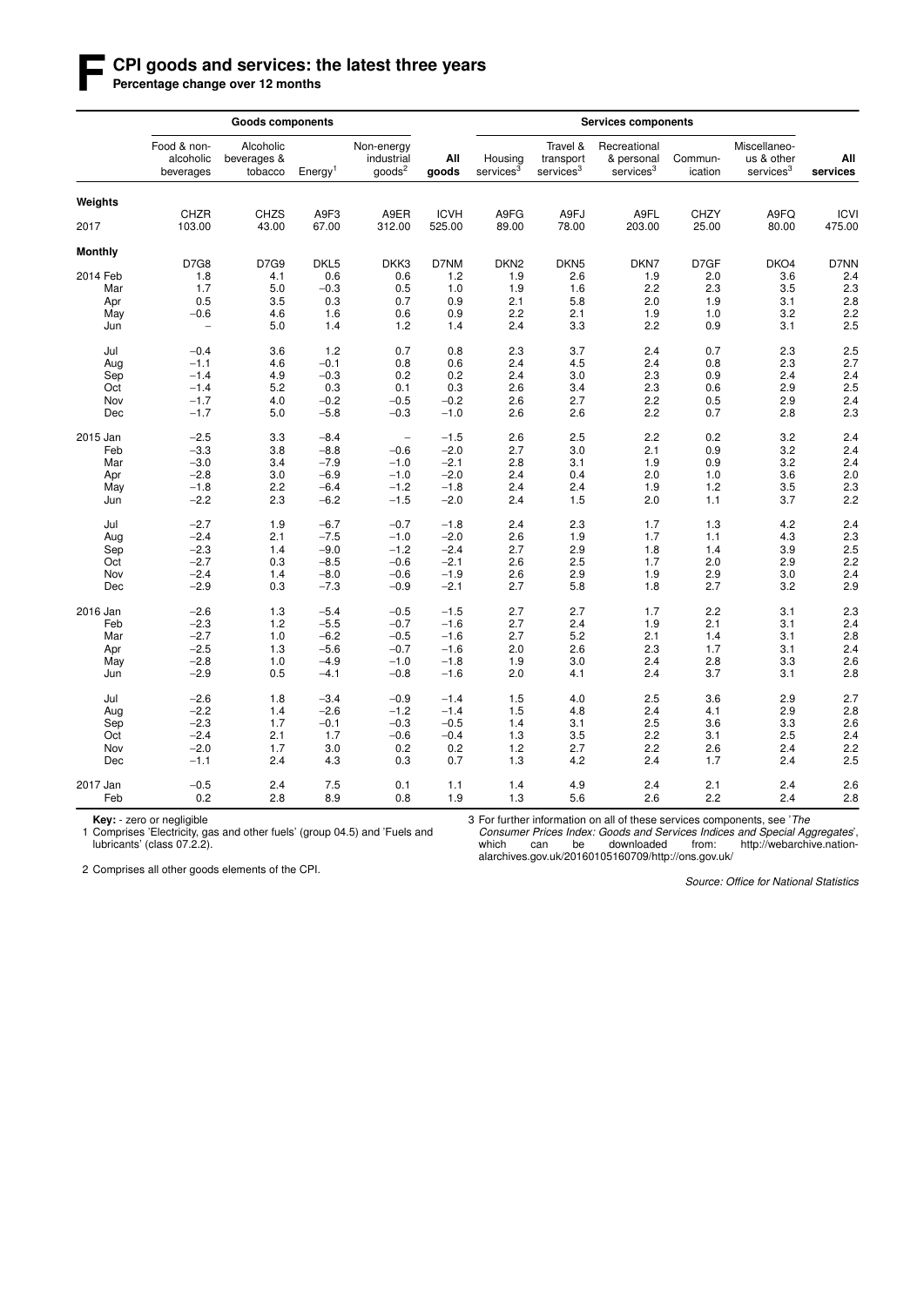## **F1 CPIH goods and services: the latest three years**<br>Percentage change over 12 months

|                |                                       | <b>Goods components</b>             |                     |                                          |              |                                  |                                                |                                                     |                    |                                                     |                  |
|----------------|---------------------------------------|-------------------------------------|---------------------|------------------------------------------|--------------|----------------------------------|------------------------------------------------|-----------------------------------------------------|--------------------|-----------------------------------------------------|------------------|
|                | Food & non-<br>alcoholic<br>beverages | Alcoholic<br>beverages &<br>tobacco | Energy <sup>1</sup> | Non-energy<br>industrial<br>$q$ oods $2$ | All<br>goods | Housing<br>services <sup>3</sup> | Travel &<br>transport<br>services <sup>3</sup> | Recreational<br>& personal<br>services <sup>3</sup> | Commun-<br>ication | Miscellaneo-<br>us & other<br>services <sup>3</sup> | All<br>services  |
| Weights        |                                       |                                     |                     |                                          |              |                                  |                                                |                                                     |                    |                                                     |                  |
|                | L5CZ                                  | L5D2                                | L5NU                | L5NX                                     | L5DD         | L5O8                             | L5OC                                           | L5OE                                                | L5D8               | L5P4                                                | L5DE             |
| 2017           | 81.00                                 | 34.00                               | 53.00               | 251.00                                   | 419.00       | 271.00                           | 62.00                                          | 163.00                                              | 21.00              | 64.00                                               | 581.00           |
| <b>Monthly</b> |                                       |                                     |                     |                                          |              |                                  |                                                |                                                     |                    |                                                     |                  |
|                | L55P                                  | L55Q                                | L5KY                | L5L3                                     | L563         | L5LC                             | L5LG                                           | L5LI                                                | <b>L55W</b>        | L5M9                                                | L564             |
| 2014 Feb       | 1.8                                   | 4.1                                 | 0.6                 | 0.7                                      | 1.2          | 1.4                              | 2.6                                            | 1.9                                                 | 1.9                | 3.6                                                 | 2.0              |
| Mar            | 1.7                                   | 4.9                                 | $-0.3$              | 0.5                                      | 1.0          | 1.4                              | 1.7                                            | 2.2                                                 | 2.2                | 3.5                                                 | 1.9              |
| Apr            | 0.6                                   | 3.5                                 | 0.3                 | 0.7                                      | 0.9          | 1.5                              | 5.7                                            | 1.9                                                 | 1.9                | 3.1                                                 | $2.\overline{3}$ |
| May            | $-0.6$                                | 4.5                                 | 1.6                 | 0.6                                      | 0.9          | 1.5                              | 2.0                                            | 1.9                                                 | 1.0                | 3.2                                                 | 1.9              |
| Jun            | $\overline{\phantom{0}}$              | 4.9                                 | 1.4                 | 1.3                                      | 1.4          | 1.6                              | 3.1                                            | 2.1                                                 | 0.9                | 3.1                                                 | 2.1              |
| Jul            | $-0.4$                                | 3.5                                 | 1.2                 | 0.8                                      | 0.8          | 1.7                              | 3.4                                            | 2.4                                                 | 0.7                | 2.3                                                 | 2.1              |
| Aug            | $-1.1$                                | 4.6                                 | $-0.1$              | 0.9                                      | 0.6          | 1.7                              | 4.0                                            | 2.3                                                 | 0.8                | $2.3\,$                                             | 2.2              |
| Sep            | $-1.4$                                | 4.8                                 | $-0.3$              | 0.3                                      | 0.3          | 1.8                              | 2.8                                            | 2.3                                                 | 0.8                | 2.5                                                 | 2.1              |
| Oct            | $-1.4$                                | 5.2                                 | 0.2                 | 0.1                                      | 0.3          | 1.8                              | 3.3                                            | 2.3                                                 | 0.5                | 3.1                                                 | 2.2              |
| Nov            | $-1.7$                                | 4.0                                 | $-0.2$              | $-0.4$                                   | $-0.2$       | 1.8                              | 2.8                                            | 2.2                                                 | 0.5                | 3.1                                                 | 2.1              |
| Dec            | $-1.7$                                | 5.0                                 | $-5.9$              | $-0.3$                                   | $-1.0$       | 1.9                              | 2.5                                            | 2.2                                                 | 0.7                | 3.0                                                 | 2.1              |
|                |                                       |                                     |                     |                                          |              |                                  |                                                |                                                     |                    |                                                     |                  |
| 2015 Jan       | $-2.5$                                | 3.3                                 | $-8.6$              | 0.1                                      | $-1.5$       | 2.0                              | 2.5                                            | 2.2                                                 | 0.1                | 3.3                                                 | 2.1              |
| Feb            | $-3.3$                                | 3.8                                 | $-9.0$              | $-0.5$                                   | $-2.0$       | 2.0                              | 3.0                                            | 2.0                                                 | 0.8                | 3.3                                                 | 2.2              |
| Mar            | $-3.0$                                | 3.4                                 | $-8.0$              | $-0.9$                                   | $-2.1$       | 2.1                              | 3.1                                            | 1.9                                                 | 0.8                | 3.3                                                 | 2.2              |
| Apr            | $-2.9$                                | 3.0                                 | $-7.1$              | $-1.0$                                   | $-1.9$       | 1.9                              | 0.7                                            | 2.0                                                 | 1.0                | 3.7                                                 | 2.0              |
| May            | $-1.8$                                | 2.2                                 | $-6.5$              | $-1.1$                                   | $-1.8$       | 1.9                              | 2.6                                            | 1.9                                                 | 1.2                | 3.6                                                 | 2.1              |
| Jun            | $-2.2$                                | 2.3                                 | $-6.3$              | $-1.4$                                   | $-2.0$       | 1.9                              | 1.8                                            | 2.0                                                 | 1.1                | 3.8                                                 | 2.1              |
|                |                                       |                                     |                     |                                          |              |                                  |                                                |                                                     |                    |                                                     |                  |
| Jul            | $-2.7$                                | 1.9                                 | $-6.8$              | $-0.7$                                   | $-1.8$       | 1.9                              | 2.7                                            | 1.7                                                 | 1.3                | 4.3                                                 | 2.2              |
| Aug            | $-2.4$                                | 2.0                                 | $-7.7$              | $-0.9$                                   | $-2.0$       | 1.9                              | 2.6                                            | 1.7                                                 | 1.1                | 4.3                                                 | 2.2              |
| Sep            | $-2.2$                                | 1.4                                 | $-9.1$              | $-1.2$                                   | $-2.4$       | 2.0                              | 3.1                                            | 1.8                                                 | 1.4                | 4.0                                                 | 2.2              |
| Oct            | $-2.7$                                | 0.3                                 | $-8.6$              | $-0.6$                                   | $-2.1$       | 1.9                              | 2.6                                            | 1.7                                                 | 2.0                | 2.9                                                 | 2.1              |
| Nov            | $-2.4$                                | 1.4                                 | $-8.2$              | $-0.6$                                   | $-1.9$       | 2.0                              | 2.9                                            | 1.9                                                 | 2.9                | 3.0                                                 | 2.2              |
| Dec            | $-2.9$                                | 0.3                                 | $-7.4$              | $-0.8$                                   | $-2.1$       | 2.0                              | 6.0                                            | 1.8                                                 | 2.7                | 3.2                                                 | 2.5              |
| 2016 Jan       | $-2.6$                                | 1.3                                 | $-5.5$              | $-0.5$                                   | $-1.5$       | 2.1                              | 3.2                                            | 1.7                                                 | 2.2                | 3.1                                                 | 2.2              |
| Feb            | $-2.2$                                | 1.1                                 | $-5.6$              | $-0.7$                                   | $-1.6$       | 2.1                              | 2.8                                            | 1.9                                                 | 2.1                | 3.1                                                 | 2.3              |
| Mar            | $-2.8$                                | 1.0                                 | $-6.3$              | $-0.5$                                   | $-1.7$       | 2.1                              | 5.5                                            | 2.0                                                 | 1.4                | 3.2                                                 | 2.6              |
| Apr            | $-2.5$                                | 1.3                                 | $-5.6$              | $-0.7$                                   | $-1.6$       | 2.2                              | 2.8                                            | 2.3                                                 | 1.7                | 3.2                                                 | 2.4              |
| May            | $-2.8$                                | 1.0                                 | $-5.0$              | $-1.0$                                   | $-1.8$       | 2.3                              | 3.2                                            | 2.4                                                 | 2.9                | 3.3                                                 | 2.6              |
| Jun            | $-3.0$                                | 0.5                                 | $-4.1$              | $-0.9$                                   | $-1.7$       | 2.3                              | 4.3                                            | 2.4                                                 | 3.7                | 3.1                                                 | 2.7              |
|                |                                       |                                     |                     |                                          |              |                                  |                                                |                                                     |                    |                                                     |                  |
| Jul            | $-2.6$                                | 1.8                                 | $-3.5$              | $-1.0$                                   | $-1.5$       | 2.2                              | 3.9                                            | 2.5                                                 | 3.7                | 2.9                                                 | 2.6              |
| Aug            | $-2.2$                                | 1.4                                 | $-2.6$              | $-1.2$                                   | $-1.4$       | 2.2                              | 4.3                                            | 2.4                                                 | 4.2                | 3.0                                                 | 2.7              |
| Sep            | $-2.3$                                | 1.8                                 | $-0.1$              | $-0.3$                                   | $-0.5$       | 2.2                              | 3.2                                            | 2.5                                                 | 3.6                | 3.3                                                 | 2.6              |
| Oct            | $-2.4$                                | 2.1                                 | 1.8                 | $-0.6$                                   | $-0.4$       | 2.3                              | 3.8                                            | 2.2                                                 | 3.1                | 2.5                                                 | 2.5              |
| Nov            | $-2.1$                                | 1.7                                 | 3.0                 | 0.2                                      | 0.2          | 2.2                              | 3.2                                            | 2.2                                                 | 2.6                | 2.4                                                 | 2.4              |
| Dec            | $-1.1$                                | 2.5                                 | 4.5                 | 0.3                                      | 0.7          | 2.3                              | 4.1                                            | 2.4                                                 | 1.7                | 2.4                                                 | 2.5              |
|                |                                       |                                     |                     |                                          |              |                                  |                                                |                                                     |                    |                                                     |                  |
| 2017 Jan       | $-0.5$                                | 2.5                                 | 7.7                 | 0.1                                      | 1.1          | 2.2                              | 4.4                                            | 2.4                                                 | 2.1                | 2.4                                                 | 2.5              |
| Feb            | 0.2                                   | 2.9                                 | 9.1                 | 0.8                                      | 1.9          | 2.2                              | 5.1                                            | 2.6                                                 | 2.2                | 2.4                                                 | 2.6              |

**Key:** - zero or negligible<br>1 Comprises 'Electricity, gas and other fuels' (group 04.5) and 'Fuels and lubricants' (class 07.2.2).

3 For further information on all of these services components, see 'The

*Consumer Prices Index: Goods and Services Indices and Special Aggregates*', which can be downloaded from: http://webarchive.nationalarchives.gov.uk/20160105160709/http://ons.gov.uk/

2 Comprises all other goods elements of the CPI.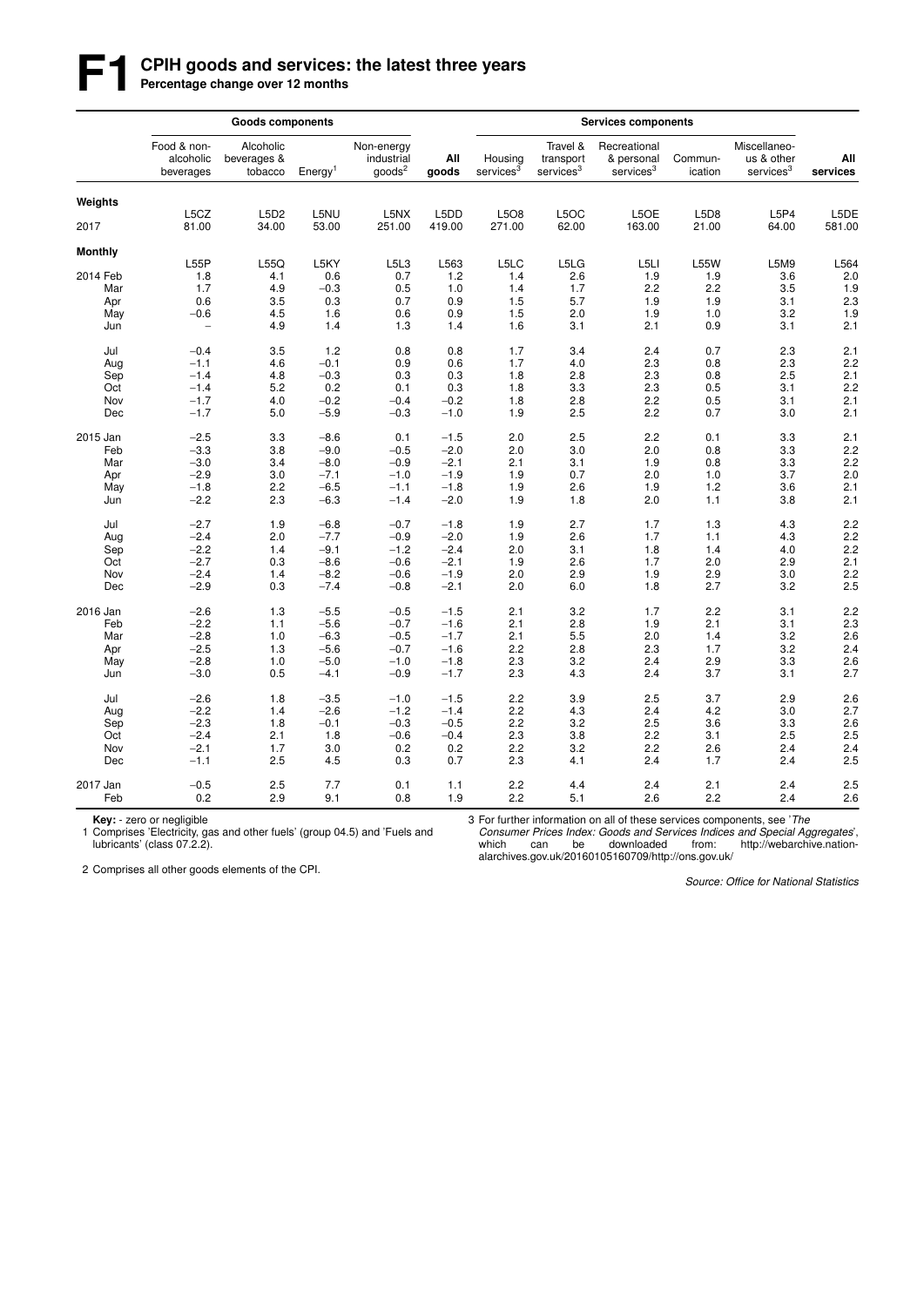#### **G HICP<sup>1</sup> - International comparisons: EU countries Percentage change over 12 months**

| Republic<br>Denmark Estonia<br>Finland<br>France<br>Austria<br>Belgium<br><b>Bulgaria</b><br>Cyprus<br>Germany<br>Greece<br>Hungary<br>Ireland<br>Italy<br>D7SN<br>D7SK<br>D7SL<br>GHY8<br>D7RO<br>D7RP<br>D7SM<br>D7RQ<br>D7SO<br>D7SP<br>D7SQ<br>D7RR<br>D7SS<br>D7ST<br>2009<br>2.5<br>0.2<br>0.6<br>0.2<br>0.2<br>0.4<br>1.0<br>1.6<br>0.1<br>1.3<br>4.0<br>$-1.7$<br>0.8<br>$\qquad \qquad -$<br>2.3<br>2010<br>1.7<br>3.0<br>2.6<br>1.2<br>2.2<br>2.7<br>1.7<br>1.7<br>4.7<br>4.7<br>$-1.6$<br>1.1<br>1.6<br>2.7<br>5.1<br>3.3<br>2.3<br>1.2<br>2.9<br>2011<br>3.6<br>3.4<br>3.4<br>3.5<br>2.2<br>2.5<br>3.1<br>3.9<br>2012<br>4.2<br>3.2<br>2.2<br>5.7<br>3.3<br>2.6<br>2.6<br>2.4<br>3.1<br>3.5<br>2.4<br>2.1<br>1.0<br>1.9<br>2.1<br>1.2<br>0.4<br>0.5<br>3.2<br>2.2<br>1.0<br>1.6<br>$-0.9$<br>1.7<br>0.5<br>1.2<br>2013<br>0.4<br>1.4<br>2014<br>0.5<br>1.2<br>0.3<br>0.2<br>1.5<br>$-1.6$<br>$-0.3$<br>0.4<br>0.4<br>0.5<br>0.6<br>0.8<br>$-1.4$<br>$\overline{\phantom{a}}$<br>2015<br>0.8<br>0.6<br>$-1.5$<br>0.2<br>$-0.2$<br>0.1<br>0.1<br>$-1.1$<br>0.3<br>0.1<br>0.1<br>0.1<br>$-1.1$<br>$\overline{\phantom{a}}$<br>$-1.2$<br>$-0.2$<br>2016<br>1.0<br>1.8<br>$-1.3$<br>0.8<br>0.4<br>0.3<br>0.4<br>0.4<br>$-0.1$<br>0.6<br>$\qquad \qquad -$<br>$\hspace{1.0cm} - \hspace{1.0cm}$<br>2015 Feb<br>0.5<br>$-0.8$<br>$-0.4$<br>$-1.7$<br>$-0.1$<br>$-0.2$<br>$-0.3$<br>$-1.9$<br>$-0.9$<br>$-0.4$<br>0.1<br>$-0.1$<br>$\overline{\phantom{m}}$<br>$\overline{\phantom{a}}$<br>0.3<br>Mar<br>0.9<br>$-0.1$<br>$-1.4$<br>0.1<br>0.2<br>$-1.9$<br>$-0.5$<br>$-0.2$<br>$-1.1$<br>$\overline{\phantom{0}}$<br>$\qquad \qquad -$<br>$\overline{\phantom{m}}$<br>$\qquad \qquad -$<br>$-1.7$<br>Apr<br>0.9<br>$-0.9$<br>0.5<br>0.4<br>0.4<br>$-0.1$<br>0.1<br>0.3<br>$-1.8$<br>$-0.3$<br>$-0.1$<br>0.4<br>$\overline{\phantom{a}}$<br>$-1.7$<br>0.6<br>1.0<br>0.8<br>$-0.3$<br>0.7<br>0.4<br>0.5<br>0.3<br>0.6<br>$-1.4$<br>0.2<br>0.2<br>May<br>0.1<br>$-2.1$<br>0.3<br>0.7<br>0.4<br>0.2<br>1.0<br>0.9<br>$-0.6$<br>0.9<br>0.4<br>0.3<br>0.1<br>0.2<br>$-1.1$<br>Jun<br>1.1<br>0.9<br>0.5<br>0.5<br>0.1<br>0.2<br>0.5<br>0.2<br>0.4<br>Jul<br>$-1.0$<br>$-2.4$<br>$-0.1$<br>0.1<br>$-1.3$<br>0.2<br>1.0<br>0.8<br>$-1.9$<br>0.2<br>0.3<br>0.2<br>0.1<br>0.1<br>0.3<br>Aug<br>$-0.8$<br>$-0.2$<br>0.1<br>$-0.4$<br>$-1.9$<br>$-0.3$<br>Sep<br>0.6<br>0.9<br>$-1.0$<br>0.3<br>0.3<br>$-0.7$<br>0.1<br>$-0.1$<br>$-0.8$<br>$-0.1$<br>$-0.1$<br>0.2<br>0.2<br>0.3<br>0.7<br>1.2<br>$-1.2$<br>$-1.8$<br>0.1<br>$-0.3$<br>0.2<br>0.2<br>$-0.1$<br>Oct<br>0.1<br>$-0.1$<br>$\overline{\phantom{0}}$<br>0.5<br>$-1.5$<br>0.5<br>Nov<br>1.4<br>0.1<br>$-0.2$<br>0.1<br>0.2<br>$-0.1$<br>0.6<br>$-0.1$<br>0.1<br>$-0.9$<br>$\qquad \qquad -$<br>1.1<br>1.5<br>$-0.9$<br>$-0.6$<br>$-0.1$<br>0.3<br>$-0.2$<br>$-0.2$<br>0.3<br>0.2<br>1.0<br>0.2<br>0.1<br>Dec<br>0.4<br>2016 Jan<br>1.4<br>1.8<br>$-0.4$<br>$-1.1$<br>0.5<br>0.4<br>0.1<br>0.3<br>0.4<br>$-0.1$<br>1.0<br>0.4<br>$\overline{\phantom{0}}$<br>$\overline{\phantom{0}}$<br>$-0.2$<br>1.0<br>1.1<br>$-2.2$<br>0.1<br>$-0.1$<br>$-0.1$<br>$-0.2$<br>0.1<br>0.3<br>$-0.2$<br>Feb<br>$-1.0$<br>0.5<br>0.4<br>Mar<br>0.7<br>1.6<br>$-2.2$<br>$-0.3$<br>0.5<br>$-0.2$<br>$-0.6$<br>$-0.2$<br>$-1.9$<br>0.3<br>$-0.1$<br>0.1<br>$-0.7$<br>$\qquad \qquad -$<br>$-2.1$<br>0.6<br>1.5<br>$-2.5$<br>0.5<br>$-0.3$<br>0.3<br>$-0.1$<br>$-0.3$<br>0.3<br>$-0.2$<br>$-0.4$<br>Apr<br>$-0.4$<br>$\qquad \qquad -$<br>$-1.9$<br>0.3<br>$-0.2$<br>$-0.3$<br>$-0.8$<br>0.6<br>1.6<br>$-2.5$<br>$-0.1$<br>0.1<br>$-0.2$<br>$-0.1$<br>May<br>$\qquad \qquad -$<br>$\overline{\phantom{m}}$<br>$\overline{\phantom{a}}$<br>0.6<br>$-1.9$<br>$-2.0$<br>0.1<br>0.4<br>0.3<br>0.3<br>0.2<br>0.2<br>$-0.2$<br>1.8<br>$-0.1$<br>$-0.1$<br>0.1<br>Jun<br>0.2<br>$-0.2$<br>Jul<br>0.6<br>2.0<br>$-1.1$<br>$-0.4$<br>0.5<br>0.1<br>0.8<br>0.5<br>0.4<br>0.4<br>$-0.3$<br>0.1<br>0.5<br>0.6<br>2.0<br>$-0.6$<br>0.4<br>0.3<br>0.4<br>$-0.1$<br>$-0.4$<br>$-0.1$<br>$-0.1$<br>Aug<br>$-1.1$<br>0.6<br>1.1<br>$\qquad \qquad -$<br>$-0.3$<br>1.1<br>$-0.4$<br>0.5<br>1.7<br>0.5<br>0.5<br>0.5<br>0.7<br>$-0.3$<br>0.1<br>Sep<br>1.8<br>$-1.1$<br>$-0.1$<br>0.5<br>Oct<br>1.4<br>1.9<br>$-1.0$<br>0.8<br>0.1<br>1.0<br>0.6<br>0.7<br>0.6<br>1.1<br>$-0.4$<br>$-0.1$<br>$-1.0$<br>1.5<br>Nov<br>1.7<br>$-0.8$<br>$-0.8$<br>1.6<br>0.1<br>1.4<br>0.6<br>0.7<br>0.7<br>$-0.2$<br>1.1<br>$-0.2$<br>0.1<br>1.6<br>2.2<br>0.3<br>0.8<br>1.7<br>0.3<br>1.8<br>$-0.2$<br>0.5<br>Dec<br>$-0.5$<br>0.1<br>2.1<br>2.4<br>1.1<br>2.1<br>2.3<br>0.7<br>2.8<br>0.9<br>1.6<br>1.9<br>1.5<br>2.4<br>0.2<br>1.0<br>2017 Jan<br>3.1<br>0.4<br>0.7 |     |           |          |           |          | Czech     |                      |          |           |           |          |          |           |          |                      |
|-----------------------------------------------------------------------------------------------------------------------------------------------------------------------------------------------------------------------------------------------------------------------------------------------------------------------------------------------------------------------------------------------------------------------------------------------------------------------------------------------------------------------------------------------------------------------------------------------------------------------------------------------------------------------------------------------------------------------------------------------------------------------------------------------------------------------------------------------------------------------------------------------------------------------------------------------------------------------------------------------------------------------------------------------------------------------------------------------------------------------------------------------------------------------------------------------------------------------------------------------------------------------------------------------------------------------------------------------------------------------------------------------------------------------------------------------------------------------------------------------------------------------------------------------------------------------------------------------------------------------------------------------------------------------------------------------------------------------------------------------------------------------------------------------------------------------------------------------------------------------------------------------------------------------------------------------------------------------------------------------------------------------------------------------------------------------------------------------------------------------------------------------------------------------------------------------------------------------------------------------------------------------------------------------------------------------------------------------------------------------------------------------------------------------------------------------------------------------------------------------------------------------------------------------------------------------------------------------------------------------------------------------------------------------------------------------------------------------------------------------------------------------------------------------------------------------------------------------------------------------------------------------------------------------------------------------------------------------------------------------------------------------------------------------------------------------------------------------------------------------------------------------------------------------------------------------------------------------------------------------------------------------------------------------------------------------------------------------------------------------------------------------------------------------------------------------------------------------------------------------------------------------------------------------------------------------------------------------------------------------------------------------------------------------------------------------------------------------------------------------------------------------------------------------------------------------------------------------------------------------------------------------------------------------------------------------------------------------------------------------------------------------------------------------------------------------------------------------------------------------------------------------------------------------------------------------------------------------------------------------------------------------------------------------------------------------------------------------------------------------------------------------------------------------------------------------------------------------------------------------------------------------------------------------------------------------------------------------------------------------------------------------------------------|-----|-----------|----------|-----------|----------|-----------|----------------------|----------|-----------|-----------|----------|----------|-----------|----------|----------------------|
|                                                                                                                                                                                                                                                                                                                                                                                                                                                                                                                                                                                                                                                                                                                                                                                                                                                                                                                                                                                                                                                                                                                                                                                                                                                                                                                                                                                                                                                                                                                                                                                                                                                                                                                                                                                                                                                                                                                                                                                                                                                                                                                                                                                                                                                                                                                                                                                                                                                                                                                                                                                                                                                                                                                                                                                                                                                                                                                                                                                                                                                                                                                                                                                                                                                                                                                                                                                                                                                                                                                                                                                                                                                                                                                                                                                                                                                                                                                                                                                                                                                                                                                                                                                                                                                                                                                                                                                                                                                                                                                                                                                                                                                                 |     |           |          |           |          |           |                      |          |           |           |          |          |           |          | Latvia               |
|                                                                                                                                                                                                                                                                                                                                                                                                                                                                                                                                                                                                                                                                                                                                                                                                                                                                                                                                                                                                                                                                                                                                                                                                                                                                                                                                                                                                                                                                                                                                                                                                                                                                                                                                                                                                                                                                                                                                                                                                                                                                                                                                                                                                                                                                                                                                                                                                                                                                                                                                                                                                                                                                                                                                                                                                                                                                                                                                                                                                                                                                                                                                                                                                                                                                                                                                                                                                                                                                                                                                                                                                                                                                                                                                                                                                                                                                                                                                                                                                                                                                                                                                                                                                                                                                                                                                                                                                                                                                                                                                                                                                                                                                 |     |           |          |           |          |           |                      |          |           |           |          |          |           |          | D7RS                 |
|                                                                                                                                                                                                                                                                                                                                                                                                                                                                                                                                                                                                                                                                                                                                                                                                                                                                                                                                                                                                                                                                                                                                                                                                                                                                                                                                                                                                                                                                                                                                                                                                                                                                                                                                                                                                                                                                                                                                                                                                                                                                                                                                                                                                                                                                                                                                                                                                                                                                                                                                                                                                                                                                                                                                                                                                                                                                                                                                                                                                                                                                                                                                                                                                                                                                                                                                                                                                                                                                                                                                                                                                                                                                                                                                                                                                                                                                                                                                                                                                                                                                                                                                                                                                                                                                                                                                                                                                                                                                                                                                                                                                                                                                 |     |           |          |           |          |           |                      |          |           |           |          |          |           |          | 3.3                  |
|                                                                                                                                                                                                                                                                                                                                                                                                                                                                                                                                                                                                                                                                                                                                                                                                                                                                                                                                                                                                                                                                                                                                                                                                                                                                                                                                                                                                                                                                                                                                                                                                                                                                                                                                                                                                                                                                                                                                                                                                                                                                                                                                                                                                                                                                                                                                                                                                                                                                                                                                                                                                                                                                                                                                                                                                                                                                                                                                                                                                                                                                                                                                                                                                                                                                                                                                                                                                                                                                                                                                                                                                                                                                                                                                                                                                                                                                                                                                                                                                                                                                                                                                                                                                                                                                                                                                                                                                                                                                                                                                                                                                                                                                 |     |           |          |           |          |           |                      |          |           |           |          |          |           |          | $-1.2$               |
|                                                                                                                                                                                                                                                                                                                                                                                                                                                                                                                                                                                                                                                                                                                                                                                                                                                                                                                                                                                                                                                                                                                                                                                                                                                                                                                                                                                                                                                                                                                                                                                                                                                                                                                                                                                                                                                                                                                                                                                                                                                                                                                                                                                                                                                                                                                                                                                                                                                                                                                                                                                                                                                                                                                                                                                                                                                                                                                                                                                                                                                                                                                                                                                                                                                                                                                                                                                                                                                                                                                                                                                                                                                                                                                                                                                                                                                                                                                                                                                                                                                                                                                                                                                                                                                                                                                                                                                                                                                                                                                                                                                                                                                                 |     |           |          |           |          |           |                      |          |           |           |          |          |           |          | 4.2                  |
|                                                                                                                                                                                                                                                                                                                                                                                                                                                                                                                                                                                                                                                                                                                                                                                                                                                                                                                                                                                                                                                                                                                                                                                                                                                                                                                                                                                                                                                                                                                                                                                                                                                                                                                                                                                                                                                                                                                                                                                                                                                                                                                                                                                                                                                                                                                                                                                                                                                                                                                                                                                                                                                                                                                                                                                                                                                                                                                                                                                                                                                                                                                                                                                                                                                                                                                                                                                                                                                                                                                                                                                                                                                                                                                                                                                                                                                                                                                                                                                                                                                                                                                                                                                                                                                                                                                                                                                                                                                                                                                                                                                                                                                                 |     |           |          |           |          |           |                      |          |           |           |          |          |           |          | 2.3                  |
|                                                                                                                                                                                                                                                                                                                                                                                                                                                                                                                                                                                                                                                                                                                                                                                                                                                                                                                                                                                                                                                                                                                                                                                                                                                                                                                                                                                                                                                                                                                                                                                                                                                                                                                                                                                                                                                                                                                                                                                                                                                                                                                                                                                                                                                                                                                                                                                                                                                                                                                                                                                                                                                                                                                                                                                                                                                                                                                                                                                                                                                                                                                                                                                                                                                                                                                                                                                                                                                                                                                                                                                                                                                                                                                                                                                                                                                                                                                                                                                                                                                                                                                                                                                                                                                                                                                                                                                                                                                                                                                                                                                                                                                                 |     |           |          |           |          |           |                      |          |           |           |          |          |           |          |                      |
|                                                                                                                                                                                                                                                                                                                                                                                                                                                                                                                                                                                                                                                                                                                                                                                                                                                                                                                                                                                                                                                                                                                                                                                                                                                                                                                                                                                                                                                                                                                                                                                                                                                                                                                                                                                                                                                                                                                                                                                                                                                                                                                                                                                                                                                                                                                                                                                                                                                                                                                                                                                                                                                                                                                                                                                                                                                                                                                                                                                                                                                                                                                                                                                                                                                                                                                                                                                                                                                                                                                                                                                                                                                                                                                                                                                                                                                                                                                                                                                                                                                                                                                                                                                                                                                                                                                                                                                                                                                                                                                                                                                                                                                                 |     |           |          |           |          |           |                      |          |           |           |          |          |           |          | 0.7                  |
|                                                                                                                                                                                                                                                                                                                                                                                                                                                                                                                                                                                                                                                                                                                                                                                                                                                                                                                                                                                                                                                                                                                                                                                                                                                                                                                                                                                                                                                                                                                                                                                                                                                                                                                                                                                                                                                                                                                                                                                                                                                                                                                                                                                                                                                                                                                                                                                                                                                                                                                                                                                                                                                                                                                                                                                                                                                                                                                                                                                                                                                                                                                                                                                                                                                                                                                                                                                                                                                                                                                                                                                                                                                                                                                                                                                                                                                                                                                                                                                                                                                                                                                                                                                                                                                                                                                                                                                                                                                                                                                                                                                                                                                                 |     |           |          |           |          |           |                      |          |           |           |          |          |           |          | 0.2                  |
|                                                                                                                                                                                                                                                                                                                                                                                                                                                                                                                                                                                                                                                                                                                                                                                                                                                                                                                                                                                                                                                                                                                                                                                                                                                                                                                                                                                                                                                                                                                                                                                                                                                                                                                                                                                                                                                                                                                                                                                                                                                                                                                                                                                                                                                                                                                                                                                                                                                                                                                                                                                                                                                                                                                                                                                                                                                                                                                                                                                                                                                                                                                                                                                                                                                                                                                                                                                                                                                                                                                                                                                                                                                                                                                                                                                                                                                                                                                                                                                                                                                                                                                                                                                                                                                                                                                                                                                                                                                                                                                                                                                                                                                                 |     |           |          |           |          |           |                      |          |           |           |          |          |           |          | 0.1                  |
|                                                                                                                                                                                                                                                                                                                                                                                                                                                                                                                                                                                                                                                                                                                                                                                                                                                                                                                                                                                                                                                                                                                                                                                                                                                                                                                                                                                                                                                                                                                                                                                                                                                                                                                                                                                                                                                                                                                                                                                                                                                                                                                                                                                                                                                                                                                                                                                                                                                                                                                                                                                                                                                                                                                                                                                                                                                                                                                                                                                                                                                                                                                                                                                                                                                                                                                                                                                                                                                                                                                                                                                                                                                                                                                                                                                                                                                                                                                                                                                                                                                                                                                                                                                                                                                                                                                                                                                                                                                                                                                                                                                                                                                                 |     |           |          |           |          |           |                      |          |           |           |          |          |           |          | $\overline{a}$       |
|                                                                                                                                                                                                                                                                                                                                                                                                                                                                                                                                                                                                                                                                                                                                                                                                                                                                                                                                                                                                                                                                                                                                                                                                                                                                                                                                                                                                                                                                                                                                                                                                                                                                                                                                                                                                                                                                                                                                                                                                                                                                                                                                                                                                                                                                                                                                                                                                                                                                                                                                                                                                                                                                                                                                                                                                                                                                                                                                                                                                                                                                                                                                                                                                                                                                                                                                                                                                                                                                                                                                                                                                                                                                                                                                                                                                                                                                                                                                                                                                                                                                                                                                                                                                                                                                                                                                                                                                                                                                                                                                                                                                                                                                 |     |           |          |           |          |           |                      |          |           |           |          |          |           |          | 0.5                  |
|                                                                                                                                                                                                                                                                                                                                                                                                                                                                                                                                                                                                                                                                                                                                                                                                                                                                                                                                                                                                                                                                                                                                                                                                                                                                                                                                                                                                                                                                                                                                                                                                                                                                                                                                                                                                                                                                                                                                                                                                                                                                                                                                                                                                                                                                                                                                                                                                                                                                                                                                                                                                                                                                                                                                                                                                                                                                                                                                                                                                                                                                                                                                                                                                                                                                                                                                                                                                                                                                                                                                                                                                                                                                                                                                                                                                                                                                                                                                                                                                                                                                                                                                                                                                                                                                                                                                                                                                                                                                                                                                                                                                                                                                 |     |           |          |           |          |           |                      |          |           |           |          |          |           |          | 0.6                  |
|                                                                                                                                                                                                                                                                                                                                                                                                                                                                                                                                                                                                                                                                                                                                                                                                                                                                                                                                                                                                                                                                                                                                                                                                                                                                                                                                                                                                                                                                                                                                                                                                                                                                                                                                                                                                                                                                                                                                                                                                                                                                                                                                                                                                                                                                                                                                                                                                                                                                                                                                                                                                                                                                                                                                                                                                                                                                                                                                                                                                                                                                                                                                                                                                                                                                                                                                                                                                                                                                                                                                                                                                                                                                                                                                                                                                                                                                                                                                                                                                                                                                                                                                                                                                                                                                                                                                                                                                                                                                                                                                                                                                                                                                 |     |           |          |           |          |           |                      |          |           |           |          |          |           |          | 1.2                  |
|                                                                                                                                                                                                                                                                                                                                                                                                                                                                                                                                                                                                                                                                                                                                                                                                                                                                                                                                                                                                                                                                                                                                                                                                                                                                                                                                                                                                                                                                                                                                                                                                                                                                                                                                                                                                                                                                                                                                                                                                                                                                                                                                                                                                                                                                                                                                                                                                                                                                                                                                                                                                                                                                                                                                                                                                                                                                                                                                                                                                                                                                                                                                                                                                                                                                                                                                                                                                                                                                                                                                                                                                                                                                                                                                                                                                                                                                                                                                                                                                                                                                                                                                                                                                                                                                                                                                                                                                                                                                                                                                                                                                                                                                 |     |           |          |           |          |           |                      |          |           |           |          |          |           |          | 0.7                  |
|                                                                                                                                                                                                                                                                                                                                                                                                                                                                                                                                                                                                                                                                                                                                                                                                                                                                                                                                                                                                                                                                                                                                                                                                                                                                                                                                                                                                                                                                                                                                                                                                                                                                                                                                                                                                                                                                                                                                                                                                                                                                                                                                                                                                                                                                                                                                                                                                                                                                                                                                                                                                                                                                                                                                                                                                                                                                                                                                                                                                                                                                                                                                                                                                                                                                                                                                                                                                                                                                                                                                                                                                                                                                                                                                                                                                                                                                                                                                                                                                                                                                                                                                                                                                                                                                                                                                                                                                                                                                                                                                                                                                                                                                 |     |           |          |           |          |           |                      |          |           |           |          |          |           |          | $-0.2$               |
|                                                                                                                                                                                                                                                                                                                                                                                                                                                                                                                                                                                                                                                                                                                                                                                                                                                                                                                                                                                                                                                                                                                                                                                                                                                                                                                                                                                                                                                                                                                                                                                                                                                                                                                                                                                                                                                                                                                                                                                                                                                                                                                                                                                                                                                                                                                                                                                                                                                                                                                                                                                                                                                                                                                                                                                                                                                                                                                                                                                                                                                                                                                                                                                                                                                                                                                                                                                                                                                                                                                                                                                                                                                                                                                                                                                                                                                                                                                                                                                                                                                                                                                                                                                                                                                                                                                                                                                                                                                                                                                                                                                                                                                                 |     |           |          |           |          |           |                      |          |           |           |          |          |           |          | 0.2                  |
|                                                                                                                                                                                                                                                                                                                                                                                                                                                                                                                                                                                                                                                                                                                                                                                                                                                                                                                                                                                                                                                                                                                                                                                                                                                                                                                                                                                                                                                                                                                                                                                                                                                                                                                                                                                                                                                                                                                                                                                                                                                                                                                                                                                                                                                                                                                                                                                                                                                                                                                                                                                                                                                                                                                                                                                                                                                                                                                                                                                                                                                                                                                                                                                                                                                                                                                                                                                                                                                                                                                                                                                                                                                                                                                                                                                                                                                                                                                                                                                                                                                                                                                                                                                                                                                                                                                                                                                                                                                                                                                                                                                                                                                                 |     |           |          |           |          |           |                      |          |           |           |          |          |           |          | $-0.4$               |
|                                                                                                                                                                                                                                                                                                                                                                                                                                                                                                                                                                                                                                                                                                                                                                                                                                                                                                                                                                                                                                                                                                                                                                                                                                                                                                                                                                                                                                                                                                                                                                                                                                                                                                                                                                                                                                                                                                                                                                                                                                                                                                                                                                                                                                                                                                                                                                                                                                                                                                                                                                                                                                                                                                                                                                                                                                                                                                                                                                                                                                                                                                                                                                                                                                                                                                                                                                                                                                                                                                                                                                                                                                                                                                                                                                                                                                                                                                                                                                                                                                                                                                                                                                                                                                                                                                                                                                                                                                                                                                                                                                                                                                                                 |     |           |          |           |          |           |                      |          |           |           |          |          |           |          | $-0.1$               |
|                                                                                                                                                                                                                                                                                                                                                                                                                                                                                                                                                                                                                                                                                                                                                                                                                                                                                                                                                                                                                                                                                                                                                                                                                                                                                                                                                                                                                                                                                                                                                                                                                                                                                                                                                                                                                                                                                                                                                                                                                                                                                                                                                                                                                                                                                                                                                                                                                                                                                                                                                                                                                                                                                                                                                                                                                                                                                                                                                                                                                                                                                                                                                                                                                                                                                                                                                                                                                                                                                                                                                                                                                                                                                                                                                                                                                                                                                                                                                                                                                                                                                                                                                                                                                                                                                                                                                                                                                                                                                                                                                                                                                                                                 |     |           |          |           |          |           |                      |          |           |           |          |          |           |          |                      |
|                                                                                                                                                                                                                                                                                                                                                                                                                                                                                                                                                                                                                                                                                                                                                                                                                                                                                                                                                                                                                                                                                                                                                                                                                                                                                                                                                                                                                                                                                                                                                                                                                                                                                                                                                                                                                                                                                                                                                                                                                                                                                                                                                                                                                                                                                                                                                                                                                                                                                                                                                                                                                                                                                                                                                                                                                                                                                                                                                                                                                                                                                                                                                                                                                                                                                                                                                                                                                                                                                                                                                                                                                                                                                                                                                                                                                                                                                                                                                                                                                                                                                                                                                                                                                                                                                                                                                                                                                                                                                                                                                                                                                                                                 |     |           |          |           |          |           |                      |          |           |           |          |          |           |          | 0.4                  |
|                                                                                                                                                                                                                                                                                                                                                                                                                                                                                                                                                                                                                                                                                                                                                                                                                                                                                                                                                                                                                                                                                                                                                                                                                                                                                                                                                                                                                                                                                                                                                                                                                                                                                                                                                                                                                                                                                                                                                                                                                                                                                                                                                                                                                                                                                                                                                                                                                                                                                                                                                                                                                                                                                                                                                                                                                                                                                                                                                                                                                                                                                                                                                                                                                                                                                                                                                                                                                                                                                                                                                                                                                                                                                                                                                                                                                                                                                                                                                                                                                                                                                                                                                                                                                                                                                                                                                                                                                                                                                                                                                                                                                                                                 |     |           |          |           |          |           |                      |          |           |           |          |          |           |          | $-0.3$               |
|                                                                                                                                                                                                                                                                                                                                                                                                                                                                                                                                                                                                                                                                                                                                                                                                                                                                                                                                                                                                                                                                                                                                                                                                                                                                                                                                                                                                                                                                                                                                                                                                                                                                                                                                                                                                                                                                                                                                                                                                                                                                                                                                                                                                                                                                                                                                                                                                                                                                                                                                                                                                                                                                                                                                                                                                                                                                                                                                                                                                                                                                                                                                                                                                                                                                                                                                                                                                                                                                                                                                                                                                                                                                                                                                                                                                                                                                                                                                                                                                                                                                                                                                                                                                                                                                                                                                                                                                                                                                                                                                                                                                                                                                 |     |           |          |           |          |           |                      |          |           |           |          |          |           |          | $-0.6$               |
|                                                                                                                                                                                                                                                                                                                                                                                                                                                                                                                                                                                                                                                                                                                                                                                                                                                                                                                                                                                                                                                                                                                                                                                                                                                                                                                                                                                                                                                                                                                                                                                                                                                                                                                                                                                                                                                                                                                                                                                                                                                                                                                                                                                                                                                                                                                                                                                                                                                                                                                                                                                                                                                                                                                                                                                                                                                                                                                                                                                                                                                                                                                                                                                                                                                                                                                                                                                                                                                                                                                                                                                                                                                                                                                                                                                                                                                                                                                                                                                                                                                                                                                                                                                                                                                                                                                                                                                                                                                                                                                                                                                                                                                                 |     |           |          |           |          |           |                      |          |           |           |          |          |           |          | $-0.6$               |
|                                                                                                                                                                                                                                                                                                                                                                                                                                                                                                                                                                                                                                                                                                                                                                                                                                                                                                                                                                                                                                                                                                                                                                                                                                                                                                                                                                                                                                                                                                                                                                                                                                                                                                                                                                                                                                                                                                                                                                                                                                                                                                                                                                                                                                                                                                                                                                                                                                                                                                                                                                                                                                                                                                                                                                                                                                                                                                                                                                                                                                                                                                                                                                                                                                                                                                                                                                                                                                                                                                                                                                                                                                                                                                                                                                                                                                                                                                                                                                                                                                                                                                                                                                                                                                                                                                                                                                                                                                                                                                                                                                                                                                                                 |     |           |          |           |          |           |                      |          |           |           |          |          |           |          | $-0.7$               |
|                                                                                                                                                                                                                                                                                                                                                                                                                                                                                                                                                                                                                                                                                                                                                                                                                                                                                                                                                                                                                                                                                                                                                                                                                                                                                                                                                                                                                                                                                                                                                                                                                                                                                                                                                                                                                                                                                                                                                                                                                                                                                                                                                                                                                                                                                                                                                                                                                                                                                                                                                                                                                                                                                                                                                                                                                                                                                                                                                                                                                                                                                                                                                                                                                                                                                                                                                                                                                                                                                                                                                                                                                                                                                                                                                                                                                                                                                                                                                                                                                                                                                                                                                                                                                                                                                                                                                                                                                                                                                                                                                                                                                                                                 |     |           |          |           |          |           |                      |          |           |           |          |          |           |          |                      |
|                                                                                                                                                                                                                                                                                                                                                                                                                                                                                                                                                                                                                                                                                                                                                                                                                                                                                                                                                                                                                                                                                                                                                                                                                                                                                                                                                                                                                                                                                                                                                                                                                                                                                                                                                                                                                                                                                                                                                                                                                                                                                                                                                                                                                                                                                                                                                                                                                                                                                                                                                                                                                                                                                                                                                                                                                                                                                                                                                                                                                                                                                                                                                                                                                                                                                                                                                                                                                                                                                                                                                                                                                                                                                                                                                                                                                                                                                                                                                                                                                                                                                                                                                                                                                                                                                                                                                                                                                                                                                                                                                                                                                                                                 |     |           |          |           |          |           |                      |          |           |           |          |          |           |          | $-0.6$               |
|                                                                                                                                                                                                                                                                                                                                                                                                                                                                                                                                                                                                                                                                                                                                                                                                                                                                                                                                                                                                                                                                                                                                                                                                                                                                                                                                                                                                                                                                                                                                                                                                                                                                                                                                                                                                                                                                                                                                                                                                                                                                                                                                                                                                                                                                                                                                                                                                                                                                                                                                                                                                                                                                                                                                                                                                                                                                                                                                                                                                                                                                                                                                                                                                                                                                                                                                                                                                                                                                                                                                                                                                                                                                                                                                                                                                                                                                                                                                                                                                                                                                                                                                                                                                                                                                                                                                                                                                                                                                                                                                                                                                                                                                 |     |           |          |           |          |           |                      |          |           |           |          |          |           |          | 0.1                  |
|                                                                                                                                                                                                                                                                                                                                                                                                                                                                                                                                                                                                                                                                                                                                                                                                                                                                                                                                                                                                                                                                                                                                                                                                                                                                                                                                                                                                                                                                                                                                                                                                                                                                                                                                                                                                                                                                                                                                                                                                                                                                                                                                                                                                                                                                                                                                                                                                                                                                                                                                                                                                                                                                                                                                                                                                                                                                                                                                                                                                                                                                                                                                                                                                                                                                                                                                                                                                                                                                                                                                                                                                                                                                                                                                                                                                                                                                                                                                                                                                                                                                                                                                                                                                                                                                                                                                                                                                                                                                                                                                                                                                                                                                 |     |           |          |           |          |           |                      |          |           |           |          |          |           |          |                      |
|                                                                                                                                                                                                                                                                                                                                                                                                                                                                                                                                                                                                                                                                                                                                                                                                                                                                                                                                                                                                                                                                                                                                                                                                                                                                                                                                                                                                                                                                                                                                                                                                                                                                                                                                                                                                                                                                                                                                                                                                                                                                                                                                                                                                                                                                                                                                                                                                                                                                                                                                                                                                                                                                                                                                                                                                                                                                                                                                                                                                                                                                                                                                                                                                                                                                                                                                                                                                                                                                                                                                                                                                                                                                                                                                                                                                                                                                                                                                                                                                                                                                                                                                                                                                                                                                                                                                                                                                                                                                                                                                                                                                                                                                 |     |           |          |           |          |           |                      |          |           |           |          |          |           |          | 0.5                  |
|                                                                                                                                                                                                                                                                                                                                                                                                                                                                                                                                                                                                                                                                                                                                                                                                                                                                                                                                                                                                                                                                                                                                                                                                                                                                                                                                                                                                                                                                                                                                                                                                                                                                                                                                                                                                                                                                                                                                                                                                                                                                                                                                                                                                                                                                                                                                                                                                                                                                                                                                                                                                                                                                                                                                                                                                                                                                                                                                                                                                                                                                                                                                                                                                                                                                                                                                                                                                                                                                                                                                                                                                                                                                                                                                                                                                                                                                                                                                                                                                                                                                                                                                                                                                                                                                                                                                                                                                                                                                                                                                                                                                                                                                 |     |           |          |           |          |           |                      |          |           |           |          |          |           |          | 1.1                  |
|                                                                                                                                                                                                                                                                                                                                                                                                                                                                                                                                                                                                                                                                                                                                                                                                                                                                                                                                                                                                                                                                                                                                                                                                                                                                                                                                                                                                                                                                                                                                                                                                                                                                                                                                                                                                                                                                                                                                                                                                                                                                                                                                                                                                                                                                                                                                                                                                                                                                                                                                                                                                                                                                                                                                                                                                                                                                                                                                                                                                                                                                                                                                                                                                                                                                                                                                                                                                                                                                                                                                                                                                                                                                                                                                                                                                                                                                                                                                                                                                                                                                                                                                                                                                                                                                                                                                                                                                                                                                                                                                                                                                                                                                 |     |           |          |           |          |           |                      |          |           |           |          |          |           |          | 1.2                  |
|                                                                                                                                                                                                                                                                                                                                                                                                                                                                                                                                                                                                                                                                                                                                                                                                                                                                                                                                                                                                                                                                                                                                                                                                                                                                                                                                                                                                                                                                                                                                                                                                                                                                                                                                                                                                                                                                                                                                                                                                                                                                                                                                                                                                                                                                                                                                                                                                                                                                                                                                                                                                                                                                                                                                                                                                                                                                                                                                                                                                                                                                                                                                                                                                                                                                                                                                                                                                                                                                                                                                                                                                                                                                                                                                                                                                                                                                                                                                                                                                                                                                                                                                                                                                                                                                                                                                                                                                                                                                                                                                                                                                                                                                 |     |           |          |           |          |           |                      |          |           |           |          |          |           |          | 2.1                  |
|                                                                                                                                                                                                                                                                                                                                                                                                                                                                                                                                                                                                                                                                                                                                                                                                                                                                                                                                                                                                                                                                                                                                                                                                                                                                                                                                                                                                                                                                                                                                                                                                                                                                                                                                                                                                                                                                                                                                                                                                                                                                                                                                                                                                                                                                                                                                                                                                                                                                                                                                                                                                                                                                                                                                                                                                                                                                                                                                                                                                                                                                                                                                                                                                                                                                                                                                                                                                                                                                                                                                                                                                                                                                                                                                                                                                                                                                                                                                                                                                                                                                                                                                                                                                                                                                                                                                                                                                                                                                                                                                                                                                                                                                 |     |           |          |           |          |           |                      |          |           |           |          |          |           |          | 2.9                  |
| $\ddot{\phantom{a}}$                                                                                                                                                                                                                                                                                                                                                                                                                                                                                                                                                                                                                                                                                                                                                                                                                                                                                                                                                                                                                                                                                                                                                                                                                                                                                                                                                                                                                                                                                                                                                                                                                                                                                                                                                                                                                                                                                                                                                                                                                                                                                                                                                                                                                                                                                                                                                                                                                                                                                                                                                                                                                                                                                                                                                                                                                                                                                                                                                                                                                                                                                                                                                                                                                                                                                                                                                                                                                                                                                                                                                                                                                                                                                                                                                                                                                                                                                                                                                                                                                                                                                                                                                                                                                                                                                                                                                                                                                                                                                                                                                                                                                                            | Feb | $\ddotsc$ | $\ldots$ | $\ddotsc$ | $\ldots$ | $\ddotsc$ | $\ddot{\phantom{1}}$ | $\ldots$ | $\ddotsc$ | $\ddotsc$ | $\ldots$ | $\ldots$ | $\ddotsc$ | $\ldots$ | $\ddot{\phantom{1}}$ |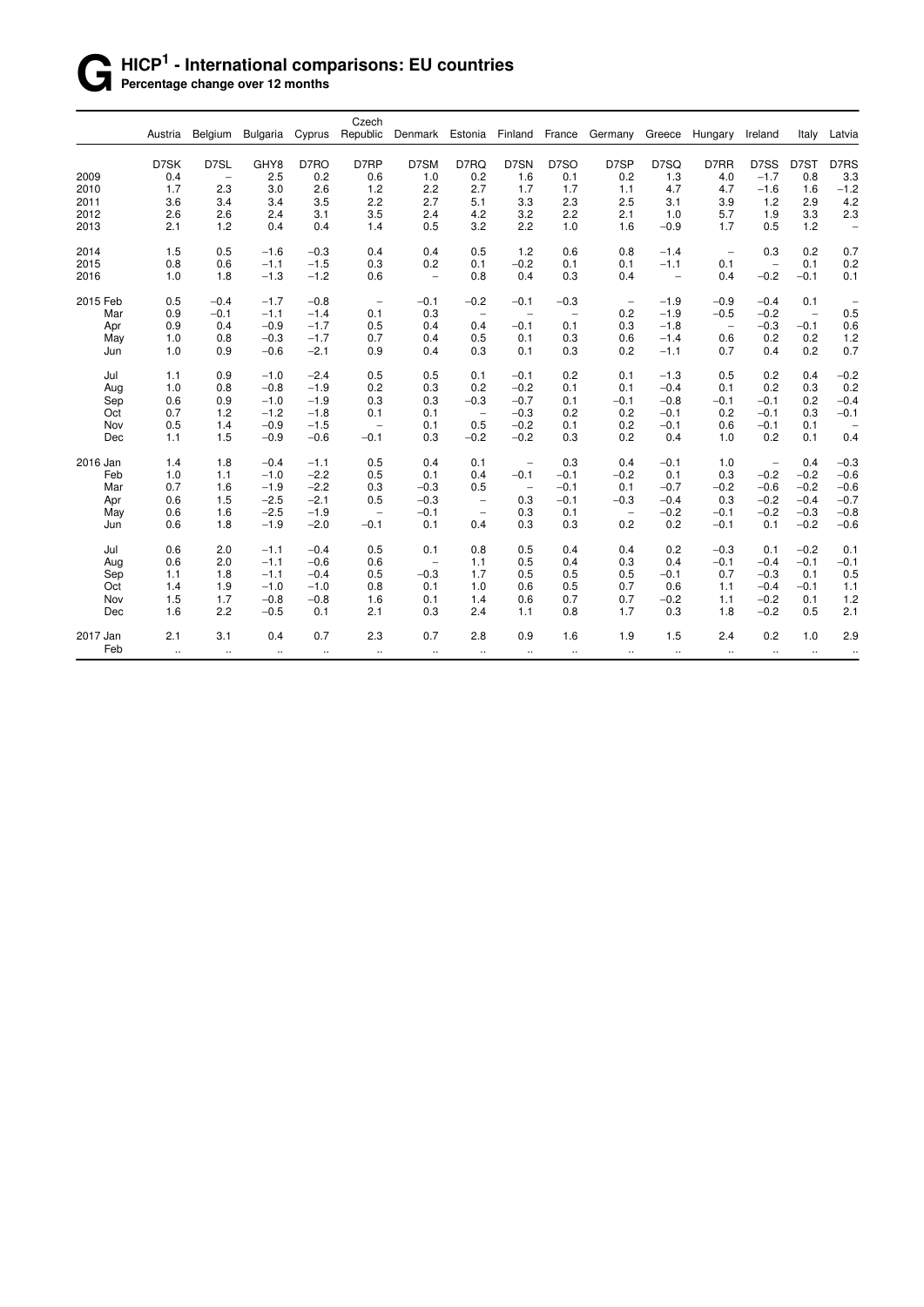## **G** HICP<sup>1</sup> - International comparisons: EU countries<br> **Gontinued**<br> **Gontinued**

**Percentage change over 12 months** continued

|          |                          | Luxem-                   |              | Nether-                  |           |           |         |        |                   |                          |              | United                   | EICP <sup>2</sup><br><b>EU 27</b> | <b>MUICP</b>             |
|----------|--------------------------|--------------------------|--------------|--------------------------|-----------|-----------|---------|--------|-------------------|--------------------------|--------------|--------------------------|-----------------------------------|--------------------------|
|          | Lithuania                | bourg                    | Malta        | lands                    | Poland    | Portugal  | Romania |        | Slovakia Slovenia |                          | Spain Sweden | Kingdom <sup>1</sup>     | average <sup>3</sup>              | average <sup>4</sup>     |
|          | D7RT                     | D7SU                     | D7RU         | D7SV                     | D7RV      | D7SX      | GHY7    | D7RW   | D7RX              | D7SY                     | D7SZ         | <b>D7G7</b>              | GJ2E                              | D7SR                     |
| 2009     | 4.2                      | $\overline{\phantom{a}}$ | 1.8          | 1.0                      | 4.0       | $-0.9$    | 5.6     | 0.9    | 0.9               | $-0.2$                   | 1.9          | 2.2                      | 1.0                               | 0.3                      |
| 2010     | 1.2                      | 2.8                      | 2.0          | 0.9                      | 2.6       | 1.4       | 6.1     | 0.7    | 2.1               | 2.0                      | 1.9          | 3.3                      | 2.1                               | 1.6                      |
| 2011     | 4.1                      | 3.7                      | 2.5          | 2.5                      | 3.9       | 3.6       | 5.8     | 4.1    | 2.1               | 3.0                      | 1.4          | 4.5                      | 3.1                               | 2.7                      |
| 2012     | 3.2                      | 2.9                      | 3.2          | 2.8                      | 3.7       | 2.8       | 3.4     | 3.7    | 2.8               | 2.4                      | 0.9          | 2.8                      | 2.6                               | 2.5                      |
| 2013     | 1.2                      | 1.7                      | 1.0          | 2.6                      | 0.8       | 0.4       | 3.2     | 1.5    | 1.9               | 1.5                      | 0.4          | 2.6                      | 1.5                               | 1.4                      |
| 2014     | 0.2                      | 0.7                      | 0.8          | 0.3                      | 0.1       | $-0.2$    | 1.4     | $-0.1$ | 0.4               | $-0.2$                   | 0.2          | 1.5                      | 0.5                               | 0.4                      |
| 2015     | $-0.7$                   | 0.1                      | 1.2          | 0.2                      | $-0.7$    | 0.5       | $-0.4$  | $-0.3$ | $-0.8$            | $-0.6$                   | 0.7          | $\overline{\phantom{a}}$ | $\mathbf{R}^*$                    |                          |
| 2016     | 0.7                      | $\overline{\phantom{0}}$ | 0.9          | 0.1                      | $-0.2$    | 0.6       | $-1.1$  | $-0.5$ | $-0.2$            | $-0.3$                   | 1.1          | 0.7                      | 0.3                               | 0.2                      |
| 2015 Feb | $-1.5$                   | $-0.3$                   | 0.6          | $-0.5$                   | $-1.3$    | $-0.1$    | 0.4     | $-0.6$ | $-0.5$            | $-1.2$                   | 0.7          | $\qquad \qquad -$        | $-0.3$                            | $-0.3$                   |
| Mar      | $-1.1$                   | 0.1                      | 0.5          | $-0.3$                   | $-1.2$    | 0.4       | 0.8     | $-0.4$ | $-0.4$            | $-0.8$                   | 0.7          | $\overline{\phantom{a}}$ | $-0.1$                            | $-0.1$                   |
| Apr      | $-0.6$                   | $\overline{\phantom{a}}$ | 1.4          | $\overline{\phantom{a}}$ | $-0.8$    | 0.5       | 0.6     | $-0.1$ | $-0.7$            | $-0.7$                   | 0.5          | $-0.1$                   | $\qquad \qquad -$                 |                          |
| May      | $\overline{\phantom{a}}$ | 0.4                      | 1.3          | 0.7                      | $-0.6$    | 1.0       | 1.3     | $-0.1$ | $-0.8$            | $-0.3$                   | 0.9          | 0.1                      | 0.3                               | 0.3                      |
| Jun      | $-0.2$                   | 0.5                      | 1.1          | 0.5                      | $-0.5$    | 0.8       | $-0.9$  | $-0.1$ | $-0.9$            | $\overline{\phantom{a}}$ | 0.4          | $\overline{\phantom{0}}$ | 0.1                               | 0.2                      |
| Jul      | $-0.2$                   | 0.2                      | 1.2          | 0.8                      | $-0.5$    | 0.7       | $-1.4$  | $-0.2$ | $-0.7$            | $\qquad \qquad -$        | 0.8          | 0.1                      | 0.2                               | 0.2                      |
| Aug      | $-1.0$                   | 0.1                      | 1.4          | 0.4                      | $-0.4$    | 0.7       | $-1.7$  | $-0.2$ | $-0.6$            | $-0.5$                   | 0.6          | $\overline{\phantom{a}}$ | $\overline{\phantom{a}}$          | 0.1                      |
| Sep      | $-0.8$                   | $-0.2$                   | 1.6          | 0.3                      | $-0.7$    | 0.9       | $-1.5$  | $-0.5$ | $-1.0$            | $-1.1$                   | 0.9          | $-0.1$                   | $-0.1$                            | $-0.1$                   |
| Oct      | $-0.4$                   | $-0.1$                   | 1.6          | 0.4                      | $-0.6$    | 0.7       | $-1.4$  | $-0.5$ | $-1.2$            | $-0.9$                   | 0.9          | $-0.1$                   | $\overline{\phantom{a}}$          | 0.1                      |
| Nov      | $-0.5$                   | 0.4                      | 1.3          | 0.4                      | $-0.5$    | 0.6       | $-0.9$  | $-0.4$ | $-0.9$            | $-0.4$                   | 0.8          | 0.1                      | 0.1                               | 0.1                      |
| Dec      | $-0.2$                   | 0.9                      | 1.3          | 0.5                      | $-0.4$    | 0.3       | $-0.7$  | $-0.5$ | $-0.6$            | $-0.1$                   | 0.7          | 0.2                      | 0.2                               | 0.2                      |
| 2016 Jan | 0.7                      | 0.5                      | 0.8          | 0.2                      | $-0.3$    | 0.7       | $-1.5$  | $-0.6$ | $-0.8$            | $-0.4$                   | 1.3          | 0.3                      | 0.3                               | 0.3                      |
| Feb      | 0.5                      | $-0.3$                   | 1.0          | 0.3                      | $-0.2$    | 0.2       | $-2.1$  | $-0.3$ | $-0.9$            | $-1.0$                   | 0.8          | 0.3                      | $-0.1$                            | $-0.2$                   |
| Mar      | 0.8                      | $-0.6$                   | 1.0          | 0.5                      | $-0.4$    | 0.5       | $-2.4$  | $-0.5$ | $-0.9$            | $-1.0$                   | 1.2          | 0.5                      | $\overline{\phantom{a}}$          | $\overline{\phantom{a}}$ |
| Apr      | 0.8                      | $-0.6$                   | 0.8          | $-0.2$                   | $-0.5$    | 0.5       | $-2.6$  | $-0.4$ | $-0.7$            | $-1.2$                   | 1.0          | 0.3                      | $-0.2$                            | $-0.2$                   |
| May      | 0.2                      | $-0.6$                   | 1.0          | $-0.2$                   | $-0.4$    | 0.4       | $-3.0$  | $-0.7$ | $-0.5$            | $-1.1$                   | 0.8          | 0.3                      | $-0.1$                            | $-0.1$                   |
| Jun      | 0.4                      | $-0.4$                   | 1.0          | $-0.2$                   | $-0.4$    | 0.7       | $-0.7$  | $-0.7$ | 0.1               | $-0.9$                   | 1.2          | 0.5                      | 0.1                               | 0.1                      |
| Jul      | $\overline{\phantom{a}}$ | $-0.4$                   | 0.9          | $-0.6$                   | $-0.6$    | 0.7       | $-0.3$  | $-0.9$ | $-0.1$            | $-0.7$                   | 1.1          | 0.6                      | 0.2                               | 0.2                      |
| Aug      | 0.5                      | $-0.2$                   | 1.0          | 0.1                      | $-0.5$    | 0.8       | 0.3     | $-0.8$ | $-0.2$            | $-0.3$                   | 1.2          | 0.6                      | 0.3                               | 0.2                      |
| Sep      | 0.6                      | 0.3                      | 0.9          | $-0.1$                   | $-0.2$    | 0.7       | $-0.1$  | $-0.5$ | 0.2               | $\overline{\phantom{m}}$ | 0.8          | 1.0                      | 0.4                               | 0.4                      |
| Oct      | 0.7                      | 0.7                      | 0.5          | 0.3                      | 0.1       | 1.1       | 0.1     | $-0.3$ | 0.7               | 0.5                      | 1.1          | 0.9                      | 0.5                               | 0.5                      |
| Nov      | 1.1                      | 0.6                      | 0.8          | 0.4                      | 0.2       | 0.5       | $-0.2$  | $-0.2$ | 0.7               | 0.5                      | 1.3          | 1.2                      | 0.6                               | 0.6                      |
| Dec      | 2.0                      | 1.6                      | 1.0          | 0.7                      | 0.9       | 0.9       | $-0.1$  | 0.2    | 0.6               | 1.4                      | 1.7          | 1.6                      | 1.2                               | 1.1                      |
| 2017 Jan | 2.5                      | 2.5                      | 1.4          | 1.6                      | 1.4       | 1.3       | 0.3     | 0.9    | 1.5               | 2.9                      | 1.5          | 1.8                      | 1.7                               | 1.8                      |
| Feb      | $\ddotsc$                | $\ddot{\phantom{1}}$     | $\mathbf{r}$ | $\ddotsc$                | $\ddotsc$ | $\ddotsc$ | $\sim$  | $\sim$ | $\sim$            | $\ddotsc$                | $\sim$       | 2.3                      | $\mathcal{L}_{\mathcal{A}}$       | 2.0                      |

**Key:** - zero or negligible .. Not available \* Provisional

 $\dagger$  Date of earliest revision  $\mathcal ^{\phi }$  Estimated

1 Published as the CPI in the UK.

2 The EICP (European Index of Consumer Prices) is the official EU aggregate. It covers 15 member states until April 2004, 25 member states from May 2004, and 27 members from Jan 2007, the new member states being integrated using a chain index formula.

The EU 25 annual average for 2004 is calculated from the EU 15 average from January to April and the EU 25 average from May to December.

3 The coverage of the European Union was extended to include Cyprus, Czech Republic, Estonia, Hungary, Latvia, Lithuania, Malta, Poland,Slovakia and Slovenia from 1 May 2004 and Bulgaria and Romania from 1 Jan 2007.

4 The coverage of the Monetary Union Indices of Consumer Prices (MUICP) was extended to include Greece with effect from Jan 2001 and Slovakia from Jan 2009.

> *Sources: Office for National Statistics; Eurostat*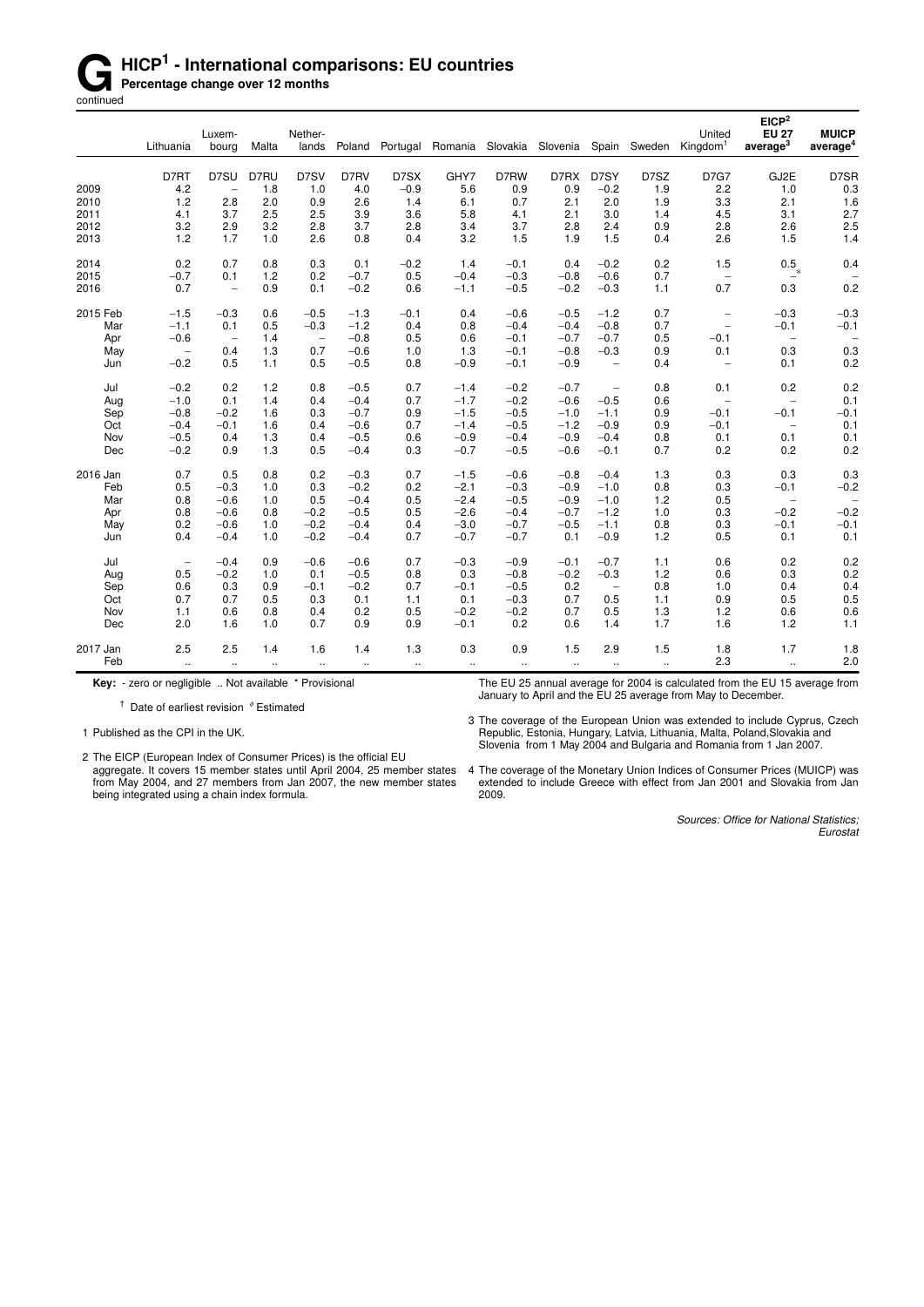| Weights<br>Index (January $1987 = 100$ )<br>Percentage change over 12 months<br>1 month<br>2017<br>2017<br>2017<br>2017<br>2016<br>2016<br>2016<br>2016<br>2017<br>2016<br>2016<br>2016<br>2016<br>2017<br>Sep<br>Oct<br>Dec<br>Feb<br>Oct<br>Nov<br>Dec<br>Feb<br>Feb<br>Nov<br>Jan<br>Sep<br>Jan<br>2.2<br>3.2<br><b>ALL ITEMS</b><br>1000<br>264.8 265.5 267.1 265.5 268.4<br>2.0<br>2.0<br>2.5<br>2.6<br>264.9<br>1.1<br>$-0.5$<br>0.5<br>1.2<br>0.9<br>Food and catering<br>150<br>237.3 236.9 237.9 239.1 239.3 241.4<br>$-0.8$<br>$-0.8$<br>0.0<br>2.5<br>2.3<br>2.5<br>2.8<br>81<br>372.7 373.0 372.4 371.5 375.7 376.0<br>2.3<br>2.5<br>Alcohol and tobacco<br>0.1<br>0.9<br>Housing and household expenditure<br>433<br>302.5 302.5 302.9 303.9 302.7<br>305.3<br>2.4<br>2.4<br>2.3<br>2.3<br>2.1<br>2.5<br>79<br>192.7 192.7 194.3 193.2 189.5 194.8<br>4.2<br>4.2<br>2.8<br>Personal expenditure<br>3.4<br>4.1<br>4.4<br>3.7<br>257<br>232.5 232.2 233.0 237.1 233.8 237.0<br>2.3<br>2.5<br>3.0<br>3.7<br>5.5<br>1.4<br>Travel and leisure<br>4.4<br>99<br>2.8<br>2.7<br>3.8<br>4.6<br>3.7<br>4.2<br>Consumer durables <sup>1</sup><br>122.9 123.0 124.3 125.0 120.4 125.5<br>4.6<br>2.8<br>Seasonal food<br>18<br>191.7 193.2 195.7 196.9 194.4 199.8<br>$-1.7$<br>$-1.4$<br>$-0.7$<br>$-0.5$<br>$-0.6$<br>2.1<br>84<br>213.8 212.5 213.1 214.4 215.3 216.9<br>$-2.3$<br>$-2.3$<br>$-2.1$<br>$-1.3$<br>0.1<br>0.7<br>Food excluding seasonal<br>$-0.4$<br>982<br>2.1<br>266.7 266.6 267.2 268.8 267.2 270.1<br>2.1<br>2.3<br>2.6<br>2.7<br>3.2<br>All items excluding seasonal food<br>1.1<br>898<br>274.2 274.1 274.8 276.4 274.6 277.5<br>2.5<br>3.0<br>3.5<br>All items excluding food<br>2.5<br>2.7<br>2.9<br>1.1<br>434<br>199.5 199.8 201.2 201.5 201.0 204.4<br>2.1<br>3.8<br>All goods<br>0.6<br>0.9<br>1.7<br>2.8<br>1.7<br>2.4<br>2.7<br>2.3<br>2.6<br>All services<br>418<br>362.7 362.4 362.1 366.6 362.4 364.8<br>2.6<br>2.6<br>0.7<br><b>Other indices</b><br>All items excluding:<br>2.2<br>2.5<br>2.7<br>2.9<br>3.5<br>mortgage interest payments (RPIX)<br>975<br>264.9 265.0 265.8 267.4 265.8 268.8<br>2.2<br>1.1<br>1.8<br>2.1<br>2.6<br>2.7<br>3.5<br>734<br>245.6 245.6 246.5 248.4 246.3 249.6<br>1.6<br>1.3<br>housing<br>mortgage interest payments<br>and indirect taxes (RPIY) <sup>2</sup><br>249.7 249.7 250.4 252.3 250.2<br>2.1<br>2.1<br>2.4<br>2.8<br>2.8<br>$\ddotsc$<br>$\ddotsc$<br>mortgage interest payments<br>936<br>262.3 262.4 263.2 264.9 263.2 266.3<br>2.1<br>2.2<br>2.5<br>2.8<br>2.9<br>3.5<br>1.2<br>and council tax<br>mortgage interest payments<br>1.7<br>2.0<br>2.4<br>and depreciation <sup>3</sup><br>891<br>256.1 256.1 256.9 258.6 256.9 259.8<br>1.8<br>2.6<br>3.2<br>1.1<br>Food<br>102<br>210.6 209.9 210.8 212.1 212.3 214.7<br>$-2.2$<br>$-2.1$<br>$-1.8$<br>$-1.2$<br>$-0.4$<br>0.5<br>1.1<br>203.6 203.4 205.8 205.4 207.1 208.3<br>$-1.9$<br>$-1.9$<br>0.6<br>$-0.9$<br>2.1<br><b>Bread</b><br>4<br>0.6<br>0.6<br>3<br>198.4 200.3 200.9 200.0 194.9 203.8<br>$-2.1$<br>$-1.5$<br>$-1.5$<br>$-2.4$<br>$-2.3$<br>0.9<br>4.6<br>Cereals<br>6<br>254.2 254.1 251.9 258.5 257.4 254.4<br>$-1.2$<br>Biscuits and cakes<br>0.2<br>$-1.3$<br>$-1.7$<br>0.5<br>0.3<br>0.8<br>4<br>208.2 212.2 211.2 208.3 211.9 214.0<br>$-5.2$<br>$-3.4$<br>$-4.3$<br>$-3.0$<br>Beef<br>$-4.4$<br>$-2.8$<br>1.0<br>2<br>292.5 295.8 289.8 292.1 283.1 298.7<br>$-3.1$<br>3.2<br>1.0<br>$-0.3$<br>$-3.0$<br>0.9<br>5.5<br>Lamb<br>318.3 320.1 307.7 316.5 309.7 318.7<br>$-2.2$<br>$-0.8$<br>$-0.7$<br>2.9<br>of which home-killed lamb<br>1<br>5.9<br>2.9<br>$-1.3$<br>$\mathbf{1}$<br>259.5 263.9 263.5 260.3 249.8 270.0<br>$-4.0$<br>0.5<br>$-1.0$<br>0.3<br>$-4.7$<br>2.5<br>8.1<br>imported lamb<br>Pork<br>220.2 220.2 219.8 212.8 220.7 222.5<br>$-4.3$<br>$-4.8$<br>$-4.8$<br>$-3.4$<br>$-1.9$<br>$-0.1$<br>0.8<br>1<br>$\mathbf{1}$<br>201.0 194.8 201.9 203.7 202.3 201.2<br>$-3.8$<br>$-0.5$<br>Bacon<br>$-6.8$<br>$-9.1$<br>$-3.2$<br>$-4.4$<br>$-2.2$<br>З<br>124.3 127.2 126.7 127.5 124.8 127.3<br>$-8.5$<br>$-5.0$<br>$-5.8$<br>$-4.4$<br>$-4.9$<br>$-2.8$<br>2.0<br>Poultry<br>6<br>179.4 180.2 183.2 184.4 183.9<br>$-1.6$<br>$-1.5$<br>$-1.3$<br>$-0.8$<br>0.5<br>0.6<br>Other meat<br>182.3<br>$-0.3$<br>4<br>4.4<br>Fish<br>239.7 247.0 243.4 241.9 243.5 254.2<br>$-2.0$<br>1.1<br>1.0<br>$-0.9$<br>2.2<br>3.6<br>2<br>249.0 260.6 252.1 255.1 259.0 266.6<br>$-4.2$<br>1.9<br>$-1.2$<br>$-1.5$<br>2.8<br>3.6<br>2.9<br>of which fresh fish<br>2<br>230.8 231.7 226.3 225.8 239.0<br>0.3<br>0.1<br>3.2<br>$-0.4$<br>1.6<br>3.6<br>5.8<br>227.5<br>processed fish<br>303.0 308.6 318.5 325.6 322.7<br>5.3<br>$-0.9$<br><b>Butter</b><br>1<br>292.9<br>-10.5<br>$-0.6$<br>$-5.5$<br>1.0<br>4.9<br>$\mathbf{1}$<br>193.0 186.8 177.9 191.2 191.1 192.6<br>$-2.1$<br>$-1.4$<br>$-4.6$<br>7.2<br>$-1.3$<br>$-1.9$<br>0.8<br>Oils and fats<br>З<br>231.2 236.1 232.2 233.0 235.7 237.2<br>$-4.3$<br>$-0.8$<br>$-3.8$<br>$-0.6$<br>0.6<br>Cheese<br>$-3.6$<br>$-1.5$<br>$-8.5$<br>1<br>208.5 205.0 207.4 208.8 209.7 210.6<br>$-8.2$<br>$-10.3$<br>$-9.2$<br>$-8.0$<br>$-7.0$<br>0.4<br>Eggs<br>3<br>222.1 222.5 222.9 224.3 222.5 224.7<br>$-0.6$<br>$-0.1$<br>1.5<br>1.4<br>0.8<br>1.5<br>Milk, fresh<br>1.0<br>179.9 176.3 179.7 180.9 177.2 178.4<br>$-2.9$<br>Milk products<br>$-3.1$<br>$-5.8$<br>$-4.7$<br>$-5.4$<br>$-1.5$<br>0.7<br>4<br>3.5<br>2.6<br>1.6<br>1<br>213.8 210.8 217.2 213.5 219.3 222.7<br>1.6<br>0.2<br>5.6<br>5.6<br>Tea<br>2<br>169.5 167.3 168.1 166.2 168.1 179.5<br>$-0.8$<br>$-1.3$<br>$-0.4$<br>$-0.4$<br>$-1.5$<br>6.3<br>6.8<br>Coffee and other hot drinks<br>8<br>$-5.3$<br>$-5.3$<br>$-2.2$<br>$-0.4$<br>Soft drinks<br>252.1 243.0 241.9 245.1 249.7 248.7<br>$-1.8$<br>$-1.8$<br>$-3.0$<br>3.4<br>Sugar and preserves<br>$\mathbf{1}$<br>183.2 181.9 186.4 186.9 188.9 189.1<br>1.3<br>$-0.1$<br>4.6<br>7.0<br>5.9<br>0.1<br>282.2 284.9 280.3 282.0 295.6 285.9<br>$-3.0$<br>$-2.0$<br>$-4.2$<br>$-2.9$<br>0.6<br>$-0.1$<br>$-3.3$<br>Sweets and chocolates<br>11<br>221.8 217.8 216.2 216.3 223.5 218.5<br>$-2.0$<br>$-3.0$<br>$-0.4$<br>$-5.3$<br>$-2.2$<br>Potatoes<br>4<br>$-4.8$<br>0.5<br>218.5 212.7 214.0 214.9 215.3 213.9<br>$-1.6$<br>$-0.7$<br>of which unprocessed potatoes<br>1<br>$-1.7$<br>$-4.4$<br>$-4.2$<br>$-3.5$<br>$-4.2$<br>$-2.7$<br>3<br>208.8 205.9 203.0 202.8 212.6 206.8<br>$-2.6$<br>$-2.6$<br>$-5.6$<br>0.2<br>2.6<br>$-5.7$<br>potato products<br>8<br>$-4.8$<br>$-5.4$<br>$-2.1$<br>6.0<br>Vegetables other than potatoes<br>166.9 164.7 165.7 169.1 167.9 177.9<br>$-4.4$<br>$-1.6$<br>3.6<br>6<br>$-5.7$<br>$-5.2$<br>7.0<br>of which fresh vegetables<br>144.5 143.3 143.4 146.0 147.5 157.8<br>$-6.1$<br>$-2.5$<br>$-1.8$<br>5.8<br>2<br>245.4 238.4 243.7 250.7 236.8 243.2<br>$-2.5$<br>$-3.7$<br>$-2.3$<br>$-1.0$<br>$-0.8$<br>$-3.1$<br>2.7<br>processed vegetables<br>9<br>210.6 214.0 222.3 220.8 213.0 215.9<br>3.0<br>2.1<br>2.3<br>2.8<br>Fruit<br>4.0<br>1.3<br>1.4<br>7<br>4.2<br>of which fresh fruit<br>199.5 203.3 212.2 210.7 202.0 201.9<br>2.6<br>4.3<br>2.0<br>1.1<br>1.2<br>$\overline{\phantom{0}}$<br>2<br>267.8 267.7 267.7 267.5 268.6 286.2<br>0.9<br>1.4<br>1.1<br>1.4<br>2.7<br>8.6<br>6.6<br>processed fruit<br>$-0.2$<br>2.4<br>1.3<br>2.9<br>Other foods<br>11<br>190.1 185.8 191.8 192.5 187.7 193.6<br>$-0.4$<br>1.0<br>3.1<br>48<br>328.7 329.3 330.5 331.3 331.5 332.7<br>2.3<br>2.5<br>2.4<br>2.6<br>0.4<br>Catering<br>2.3<br>2.5<br>29<br>323.5 324.2 325.2 326.1 326.1 327.2<br>2.5<br>2.6<br>2.5<br>2.4<br>2.5<br>Restaurant meals<br>2.5<br>0.3<br>3<br>1.7<br>Canteen meals<br>374.3 374.5 376.2 376.6 377.3 378.4<br>1.8<br>2.1<br>2.3<br>2.1<br>2.4<br>0.3<br>316.3 316.9 318.1 319.0 319.4 320.7<br>2.0<br>2.1<br>2.5<br>2.5<br>2.4<br>2.7<br>Take-aways and snacks<br>16<br>0.4<br>Alcoholic drink<br>57<br>284.9 284.9 284.1 282.9 287.5 287.0<br>0.6<br>1.3<br>1.3<br>1.7<br>1.6<br>1.8<br>$-0.2$<br>24<br>306.2 306.2 305.8 305.1 308.7 310.2<br>1.3<br>1.9<br>2.2<br>0.5<br>Beer<br>1.0<br>1.4<br>1.6<br>19<br>2.5<br>2.5<br>2.2<br>2.6<br>0.3<br>346.5 347.1 347.6 347.9 348.5 349.7<br>2.4<br>2.5<br>on sales<br>5<br>1.2<br>off sales<br>159.3 158.2 156.2 153.7 161.9 163.8<br>$-4.2$<br>$-2.8$<br>$-1.9$<br>$-2.3$<br>$-0.1$<br>0.8<br>33<br>254.6 254.6 253.6 252.3 257.2 255.4<br>1.3<br>1.2<br>2.0<br>1.3<br>1.5<br>$-0.7$<br>Wines and spirits<br>0.4<br>on sales<br>19<br>338.0 339.8 340.7 341.2 341.2 341.9<br>3.2<br>3.7<br>3.7<br>3.1<br>3.2<br>3.1<br>0.2<br>off sales<br>196.4 195.0 192.3 189.4 198.5 194.8<br>$-3.5$<br>$-1.9$<br>$-2.4$<br>$-1.3$<br>$-0.8$<br>$-1.9$<br>14<br>0.4 |  |  |  |  |  |  |  | Percentage<br>change over |
|---------------------------------------------------------------------------------------------------------------------------------------------------------------------------------------------------------------------------------------------------------------------------------------------------------------------------------------------------------------------------------------------------------------------------------------------------------------------------------------------------------------------------------------------------------------------------------------------------------------------------------------------------------------------------------------------------------------------------------------------------------------------------------------------------------------------------------------------------------------------------------------------------------------------------------------------------------------------------------------------------------------------------------------------------------------------------------------------------------------------------------------------------------------------------------------------------------------------------------------------------------------------------------------------------------------------------------------------------------------------------------------------------------------------------------------------------------------------------------------------------------------------------------------------------------------------------------------------------------------------------------------------------------------------------------------------------------------------------------------------------------------------------------------------------------------------------------------------------------------------------------------------------------------------------------------------------------------------------------------------------------------------------------------------------------------------------------------------------------------------------------------------------------------------------------------------------------------------------------------------------------------------------------------------------------------------------------------------------------------------------------------------------------------------------------------------------------------------------------------------------------------------------------------------------------------------------------------------------------------------------------------------------------------------------------------------------------------------------------------------------------------------------------------------------------------------------------------------------------------------------------------------------------------------------------------------------------------------------------------------------------------------------------------------------------------------------------------------------------------------------------------------------------------------------------------------------------------------------------------------------------------------------------------------------------------------------------------------------------------------------------------------------------------------------------------------------------------------------------------------------------------------------------------------------------------------------------------------------------------------------------------------------------------------------------------------------------------------------------------------------------------------------------------------------------------------------------------------------------------------------------------------------------------------------------------------------------------------------------------------------------------------------------------------------------------------------------------------------------------------------------------------------------------------------------------------------------------------------------------------------------------------------------------------------------------------------------------------------------------------------------------------------------------------------------------------------------------------------------------------------------------------------------------------------------------------------------------------------------------------------------------------------------------------------------------------------------------------------------------------------------------------------------------------------------------------------------------------------------------------------------------------------------------------------------------------------------------------------------------------------------------------------------------------------------------------------------------------------------------------------------------------------------------------------------------------------------------------------------------------------------------------------------------------------------------------------------------------------------------------------------------------------------------------------------------------------------------------------------------------------------------------------------------------------------------------------------------------------------------------------------------------------------------------------------------------------------------------------------------------------------------------------------------------------------------------------------------------------------------------------------------------------------------------------------------------------------------------------------------------------------------------------------------------------------------------------------------------------------------------------------------------------------------------------------------------------------------------------------------------------------------------------------------------------------------------------------------------------------------------------------------------------------------------------------------------------------------------------------------------------------------------------------------------------------------------------------------------------------------------------------------------------------------------------------------------------------------------------------------------------------------------------------------------------------------------------------------------------------------------------------------------------------------------------------------------------------------------------------------------------------------------------------------------------------------------------------------------------------------------------------------------------------------------------------------------------------------------------------------------------------------------------------------------------------------------------------------------------------------------------------------------------------------------------------------------------------------------------------------------------------------------------------------------------------------------------------------------------------------------------------------------------------------------------------------------------------------------------------------------------------------------------------------------------------------------------------------------------------------------------------------------------------------------------------------------------------------------------------------------------------------------------------------------------------------------------------------------------------------------------------------------------------------------------------------------------------------------------------------------------------------------------------------------------------------------------------------------------------------------------------------------------------------------------------------------------------------------------------------------------------------------------------------------------------------------------------------------------------------------------------------------------------------------------------------------------------|--|--|--|--|--|--|--|---------------------------|
|                                                                                                                                                                                                                                                                                                                                                                                                                                                                                                                                                                                                                                                                                                                                                                                                                                                                                                                                                                                                                                                                                                                                                                                                                                                                                                                                                                                                                                                                                                                                                                                                                                                                                                                                                                                                                                                                                                                                                                                                                                                                                                                                                                                                                                                                                                                                                                                                                                                                                                                                                                                                                                                                                                                                                                                                                                                                                                                                                                                                                                                                                                                                                                                                                                                                                                                                                                                                                                                                                                                                                                                                                                                                                                                                                                                                                                                                                                                                                                                                                                                                                                                                                                                                                                                                                                                                                                                                                                                                                                                                                                                                                                                                                                                                                                                                                                                                                                                                                                                                                                                                                                                                                                                                                                                                                                                                                                                                                                                                                                                                                                                                                                                                                                                                                                                                                                                                                                                                                                                                                                                                                                                                                                                                                                                                                                                                                                                                                                                                                                                                                                                                                                                                                                                                                                                                                                                                                                                                                                                                                                                                                                                                                                                                                                                                                                                                                                                                                                                                                                                                                                                                                                                                                                                                                                                                                                                                                                                                                                                                                                                                                                                                                                                                                                                                                                                                                                                                                                                                                                                                                                                                                                                                                                         |  |  |  |  |  |  |  |                           |
|                                                                                                                                                                                                                                                                                                                                                                                                                                                                                                                                                                                                                                                                                                                                                                                                                                                                                                                                                                                                                                                                                                                                                                                                                                                                                                                                                                                                                                                                                                                                                                                                                                                                                                                                                                                                                                                                                                                                                                                                                                                                                                                                                                                                                                                                                                                                                                                                                                                                                                                                                                                                                                                                                                                                                                                                                                                                                                                                                                                                                                                                                                                                                                                                                                                                                                                                                                                                                                                                                                                                                                                                                                                                                                                                                                                                                                                                                                                                                                                                                                                                                                                                                                                                                                                                                                                                                                                                                                                                                                                                                                                                                                                                                                                                                                                                                                                                                                                                                                                                                                                                                                                                                                                                                                                                                                                                                                                                                                                                                                                                                                                                                                                                                                                                                                                                                                                                                                                                                                                                                                                                                                                                                                                                                                                                                                                                                                                                                                                                                                                                                                                                                                                                                                                                                                                                                                                                                                                                                                                                                                                                                                                                                                                                                                                                                                                                                                                                                                                                                                                                                                                                                                                                                                                                                                                                                                                                                                                                                                                                                                                                                                                                                                                                                                                                                                                                                                                                                                                                                                                                                                                                                                                                                                         |  |  |  |  |  |  |  |                           |
|                                                                                                                                                                                                                                                                                                                                                                                                                                                                                                                                                                                                                                                                                                                                                                                                                                                                                                                                                                                                                                                                                                                                                                                                                                                                                                                                                                                                                                                                                                                                                                                                                                                                                                                                                                                                                                                                                                                                                                                                                                                                                                                                                                                                                                                                                                                                                                                                                                                                                                                                                                                                                                                                                                                                                                                                                                                                                                                                                                                                                                                                                                                                                                                                                                                                                                                                                                                                                                                                                                                                                                                                                                                                                                                                                                                                                                                                                                                                                                                                                                                                                                                                                                                                                                                                                                                                                                                                                                                                                                                                                                                                                                                                                                                                                                                                                                                                                                                                                                                                                                                                                                                                                                                                                                                                                                                                                                                                                                                                                                                                                                                                                                                                                                                                                                                                                                                                                                                                                                                                                                                                                                                                                                                                                                                                                                                                                                                                                                                                                                                                                                                                                                                                                                                                                                                                                                                                                                                                                                                                                                                                                                                                                                                                                                                                                                                                                                                                                                                                                                                                                                                                                                                                                                                                                                                                                                                                                                                                                                                                                                                                                                                                                                                                                                                                                                                                                                                                                                                                                                                                                                                                                                                                                                         |  |  |  |  |  |  |  |                           |
|                                                                                                                                                                                                                                                                                                                                                                                                                                                                                                                                                                                                                                                                                                                                                                                                                                                                                                                                                                                                                                                                                                                                                                                                                                                                                                                                                                                                                                                                                                                                                                                                                                                                                                                                                                                                                                                                                                                                                                                                                                                                                                                                                                                                                                                                                                                                                                                                                                                                                                                                                                                                                                                                                                                                                                                                                                                                                                                                                                                                                                                                                                                                                                                                                                                                                                                                                                                                                                                                                                                                                                                                                                                                                                                                                                                                                                                                                                                                                                                                                                                                                                                                                                                                                                                                                                                                                                                                                                                                                                                                                                                                                                                                                                                                                                                                                                                                                                                                                                                                                                                                                                                                                                                                                                                                                                                                                                                                                                                                                                                                                                                                                                                                                                                                                                                                                                                                                                                                                                                                                                                                                                                                                                                                                                                                                                                                                                                                                                                                                                                                                                                                                                                                                                                                                                                                                                                                                                                                                                                                                                                                                                                                                                                                                                                                                                                                                                                                                                                                                                                                                                                                                                                                                                                                                                                                                                                                                                                                                                                                                                                                                                                                                                                                                                                                                                                                                                                                                                                                                                                                                                                                                                                                                                         |  |  |  |  |  |  |  |                           |
|                                                                                                                                                                                                                                                                                                                                                                                                                                                                                                                                                                                                                                                                                                                                                                                                                                                                                                                                                                                                                                                                                                                                                                                                                                                                                                                                                                                                                                                                                                                                                                                                                                                                                                                                                                                                                                                                                                                                                                                                                                                                                                                                                                                                                                                                                                                                                                                                                                                                                                                                                                                                                                                                                                                                                                                                                                                                                                                                                                                                                                                                                                                                                                                                                                                                                                                                                                                                                                                                                                                                                                                                                                                                                                                                                                                                                                                                                                                                                                                                                                                                                                                                                                                                                                                                                                                                                                                                                                                                                                                                                                                                                                                                                                                                                                                                                                                                                                                                                                                                                                                                                                                                                                                                                                                                                                                                                                                                                                                                                                                                                                                                                                                                                                                                                                                                                                                                                                                                                                                                                                                                                                                                                                                                                                                                                                                                                                                                                                                                                                                                                                                                                                                                                                                                                                                                                                                                                                                                                                                                                                                                                                                                                                                                                                                                                                                                                                                                                                                                                                                                                                                                                                                                                                                                                                                                                                                                                                                                                                                                                                                                                                                                                                                                                                                                                                                                                                                                                                                                                                                                                                                                                                                                                                         |  |  |  |  |  |  |  |                           |
|                                                                                                                                                                                                                                                                                                                                                                                                                                                                                                                                                                                                                                                                                                                                                                                                                                                                                                                                                                                                                                                                                                                                                                                                                                                                                                                                                                                                                                                                                                                                                                                                                                                                                                                                                                                                                                                                                                                                                                                                                                                                                                                                                                                                                                                                                                                                                                                                                                                                                                                                                                                                                                                                                                                                                                                                                                                                                                                                                                                                                                                                                                                                                                                                                                                                                                                                                                                                                                                                                                                                                                                                                                                                                                                                                                                                                                                                                                                                                                                                                                                                                                                                                                                                                                                                                                                                                                                                                                                                                                                                                                                                                                                                                                                                                                                                                                                                                                                                                                                                                                                                                                                                                                                                                                                                                                                                                                                                                                                                                                                                                                                                                                                                                                                                                                                                                                                                                                                                                                                                                                                                                                                                                                                                                                                                                                                                                                                                                                                                                                                                                                                                                                                                                                                                                                                                                                                                                                                                                                                                                                                                                                                                                                                                                                                                                                                                                                                                                                                                                                                                                                                                                                                                                                                                                                                                                                                                                                                                                                                                                                                                                                                                                                                                                                                                                                                                                                                                                                                                                                                                                                                                                                                                                                         |  |  |  |  |  |  |  |                           |
|                                                                                                                                                                                                                                                                                                                                                                                                                                                                                                                                                                                                                                                                                                                                                                                                                                                                                                                                                                                                                                                                                                                                                                                                                                                                                                                                                                                                                                                                                                                                                                                                                                                                                                                                                                                                                                                                                                                                                                                                                                                                                                                                                                                                                                                                                                                                                                                                                                                                                                                                                                                                                                                                                                                                                                                                                                                                                                                                                                                                                                                                                                                                                                                                                                                                                                                                                                                                                                                                                                                                                                                                                                                                                                                                                                                                                                                                                                                                                                                                                                                                                                                                                                                                                                                                                                                                                                                                                                                                                                                                                                                                                                                                                                                                                                                                                                                                                                                                                                                                                                                                                                                                                                                                                                                                                                                                                                                                                                                                                                                                                                                                                                                                                                                                                                                                                                                                                                                                                                                                                                                                                                                                                                                                                                                                                                                                                                                                                                                                                                                                                                                                                                                                                                                                                                                                                                                                                                                                                                                                                                                                                                                                                                                                                                                                                                                                                                                                                                                                                                                                                                                                                                                                                                                                                                                                                                                                                                                                                                                                                                                                                                                                                                                                                                                                                                                                                                                                                                                                                                                                                                                                                                                                                                         |  |  |  |  |  |  |  |                           |
|                                                                                                                                                                                                                                                                                                                                                                                                                                                                                                                                                                                                                                                                                                                                                                                                                                                                                                                                                                                                                                                                                                                                                                                                                                                                                                                                                                                                                                                                                                                                                                                                                                                                                                                                                                                                                                                                                                                                                                                                                                                                                                                                                                                                                                                                                                                                                                                                                                                                                                                                                                                                                                                                                                                                                                                                                                                                                                                                                                                                                                                                                                                                                                                                                                                                                                                                                                                                                                                                                                                                                                                                                                                                                                                                                                                                                                                                                                                                                                                                                                                                                                                                                                                                                                                                                                                                                                                                                                                                                                                                                                                                                                                                                                                                                                                                                                                                                                                                                                                                                                                                                                                                                                                                                                                                                                                                                                                                                                                                                                                                                                                                                                                                                                                                                                                                                                                                                                                                                                                                                                                                                                                                                                                                                                                                                                                                                                                                                                                                                                                                                                                                                                                                                                                                                                                                                                                                                                                                                                                                                                                                                                                                                                                                                                                                                                                                                                                                                                                                                                                                                                                                                                                                                                                                                                                                                                                                                                                                                                                                                                                                                                                                                                                                                                                                                                                                                                                                                                                                                                                                                                                                                                                                                                         |  |  |  |  |  |  |  |                           |
|                                                                                                                                                                                                                                                                                                                                                                                                                                                                                                                                                                                                                                                                                                                                                                                                                                                                                                                                                                                                                                                                                                                                                                                                                                                                                                                                                                                                                                                                                                                                                                                                                                                                                                                                                                                                                                                                                                                                                                                                                                                                                                                                                                                                                                                                                                                                                                                                                                                                                                                                                                                                                                                                                                                                                                                                                                                                                                                                                                                                                                                                                                                                                                                                                                                                                                                                                                                                                                                                                                                                                                                                                                                                                                                                                                                                                                                                                                                                                                                                                                                                                                                                                                                                                                                                                                                                                                                                                                                                                                                                                                                                                                                                                                                                                                                                                                                                                                                                                                                                                                                                                                                                                                                                                                                                                                                                                                                                                                                                                                                                                                                                                                                                                                                                                                                                                                                                                                                                                                                                                                                                                                                                                                                                                                                                                                                                                                                                                                                                                                                                                                                                                                                                                                                                                                                                                                                                                                                                                                                                                                                                                                                                                                                                                                                                                                                                                                                                                                                                                                                                                                                                                                                                                                                                                                                                                                                                                                                                                                                                                                                                                                                                                                                                                                                                                                                                                                                                                                                                                                                                                                                                                                                                                                         |  |  |  |  |  |  |  |                           |
|                                                                                                                                                                                                                                                                                                                                                                                                                                                                                                                                                                                                                                                                                                                                                                                                                                                                                                                                                                                                                                                                                                                                                                                                                                                                                                                                                                                                                                                                                                                                                                                                                                                                                                                                                                                                                                                                                                                                                                                                                                                                                                                                                                                                                                                                                                                                                                                                                                                                                                                                                                                                                                                                                                                                                                                                                                                                                                                                                                                                                                                                                                                                                                                                                                                                                                                                                                                                                                                                                                                                                                                                                                                                                                                                                                                                                                                                                                                                                                                                                                                                                                                                                                                                                                                                                                                                                                                                                                                                                                                                                                                                                                                                                                                                                                                                                                                                                                                                                                                                                                                                                                                                                                                                                                                                                                                                                                                                                                                                                                                                                                                                                                                                                                                                                                                                                                                                                                                                                                                                                                                                                                                                                                                                                                                                                                                                                                                                                                                                                                                                                                                                                                                                                                                                                                                                                                                                                                                                                                                                                                                                                                                                                                                                                                                                                                                                                                                                                                                                                                                                                                                                                                                                                                                                                                                                                                                                                                                                                                                                                                                                                                                                                                                                                                                                                                                                                                                                                                                                                                                                                                                                                                                                                                         |  |  |  |  |  |  |  |                           |
|                                                                                                                                                                                                                                                                                                                                                                                                                                                                                                                                                                                                                                                                                                                                                                                                                                                                                                                                                                                                                                                                                                                                                                                                                                                                                                                                                                                                                                                                                                                                                                                                                                                                                                                                                                                                                                                                                                                                                                                                                                                                                                                                                                                                                                                                                                                                                                                                                                                                                                                                                                                                                                                                                                                                                                                                                                                                                                                                                                                                                                                                                                                                                                                                                                                                                                                                                                                                                                                                                                                                                                                                                                                                                                                                                                                                                                                                                                                                                                                                                                                                                                                                                                                                                                                                                                                                                                                                                                                                                                                                                                                                                                                                                                                                                                                                                                                                                                                                                                                                                                                                                                                                                                                                                                                                                                                                                                                                                                                                                                                                                                                                                                                                                                                                                                                                                                                                                                                                                                                                                                                                                                                                                                                                                                                                                                                                                                                                                                                                                                                                                                                                                                                                                                                                                                                                                                                                                                                                                                                                                                                                                                                                                                                                                                                                                                                                                                                                                                                                                                                                                                                                                                                                                                                                                                                                                                                                                                                                                                                                                                                                                                                                                                                                                                                                                                                                                                                                                                                                                                                                                                                                                                                                                                         |  |  |  |  |  |  |  |                           |
|                                                                                                                                                                                                                                                                                                                                                                                                                                                                                                                                                                                                                                                                                                                                                                                                                                                                                                                                                                                                                                                                                                                                                                                                                                                                                                                                                                                                                                                                                                                                                                                                                                                                                                                                                                                                                                                                                                                                                                                                                                                                                                                                                                                                                                                                                                                                                                                                                                                                                                                                                                                                                                                                                                                                                                                                                                                                                                                                                                                                                                                                                                                                                                                                                                                                                                                                                                                                                                                                                                                                                                                                                                                                                                                                                                                                                                                                                                                                                                                                                                                                                                                                                                                                                                                                                                                                                                                                                                                                                                                                                                                                                                                                                                                                                                                                                                                                                                                                                                                                                                                                                                                                                                                                                                                                                                                                                                                                                                                                                                                                                                                                                                                                                                                                                                                                                                                                                                                                                                                                                                                                                                                                                                                                                                                                                                                                                                                                                                                                                                                                                                                                                                                                                                                                                                                                                                                                                                                                                                                                                                                                                                                                                                                                                                                                                                                                                                                                                                                                                                                                                                                                                                                                                                                                                                                                                                                                                                                                                                                                                                                                                                                                                                                                                                                                                                                                                                                                                                                                                                                                                                                                                                                                                                         |  |  |  |  |  |  |  |                           |
|                                                                                                                                                                                                                                                                                                                                                                                                                                                                                                                                                                                                                                                                                                                                                                                                                                                                                                                                                                                                                                                                                                                                                                                                                                                                                                                                                                                                                                                                                                                                                                                                                                                                                                                                                                                                                                                                                                                                                                                                                                                                                                                                                                                                                                                                                                                                                                                                                                                                                                                                                                                                                                                                                                                                                                                                                                                                                                                                                                                                                                                                                                                                                                                                                                                                                                                                                                                                                                                                                                                                                                                                                                                                                                                                                                                                                                                                                                                                                                                                                                                                                                                                                                                                                                                                                                                                                                                                                                                                                                                                                                                                                                                                                                                                                                                                                                                                                                                                                                                                                                                                                                                                                                                                                                                                                                                                                                                                                                                                                                                                                                                                                                                                                                                                                                                                                                                                                                                                                                                                                                                                                                                                                                                                                                                                                                                                                                                                                                                                                                                                                                                                                                                                                                                                                                                                                                                                                                                                                                                                                                                                                                                                                                                                                                                                                                                                                                                                                                                                                                                                                                                                                                                                                                                                                                                                                                                                                                                                                                                                                                                                                                                                                                                                                                                                                                                                                                                                                                                                                                                                                                                                                                                                                                         |  |  |  |  |  |  |  |                           |
|                                                                                                                                                                                                                                                                                                                                                                                                                                                                                                                                                                                                                                                                                                                                                                                                                                                                                                                                                                                                                                                                                                                                                                                                                                                                                                                                                                                                                                                                                                                                                                                                                                                                                                                                                                                                                                                                                                                                                                                                                                                                                                                                                                                                                                                                                                                                                                                                                                                                                                                                                                                                                                                                                                                                                                                                                                                                                                                                                                                                                                                                                                                                                                                                                                                                                                                                                                                                                                                                                                                                                                                                                                                                                                                                                                                                                                                                                                                                                                                                                                                                                                                                                                                                                                                                                                                                                                                                                                                                                                                                                                                                                                                                                                                                                                                                                                                                                                                                                                                                                                                                                                                                                                                                                                                                                                                                                                                                                                                                                                                                                                                                                                                                                                                                                                                                                                                                                                                                                                                                                                                                                                                                                                                                                                                                                                                                                                                                                                                                                                                                                                                                                                                                                                                                                                                                                                                                                                                                                                                                                                                                                                                                                                                                                                                                                                                                                                                                                                                                                                                                                                                                                                                                                                                                                                                                                                                                                                                                                                                                                                                                                                                                                                                                                                                                                                                                                                                                                                                                                                                                                                                                                                                                                                         |  |  |  |  |  |  |  |                           |
|                                                                                                                                                                                                                                                                                                                                                                                                                                                                                                                                                                                                                                                                                                                                                                                                                                                                                                                                                                                                                                                                                                                                                                                                                                                                                                                                                                                                                                                                                                                                                                                                                                                                                                                                                                                                                                                                                                                                                                                                                                                                                                                                                                                                                                                                                                                                                                                                                                                                                                                                                                                                                                                                                                                                                                                                                                                                                                                                                                                                                                                                                                                                                                                                                                                                                                                                                                                                                                                                                                                                                                                                                                                                                                                                                                                                                                                                                                                                                                                                                                                                                                                                                                                                                                                                                                                                                                                                                                                                                                                                                                                                                                                                                                                                                                                                                                                                                                                                                                                                                                                                                                                                                                                                                                                                                                                                                                                                                                                                                                                                                                                                                                                                                                                                                                                                                                                                                                                                                                                                                                                                                                                                                                                                                                                                                                                                                                                                                                                                                                                                                                                                                                                                                                                                                                                                                                                                                                                                                                                                                                                                                                                                                                                                                                                                                                                                                                                                                                                                                                                                                                                                                                                                                                                                                                                                                                                                                                                                                                                                                                                                                                                                                                                                                                                                                                                                                                                                                                                                                                                                                                                                                                                                                                         |  |  |  |  |  |  |  |                           |
|                                                                                                                                                                                                                                                                                                                                                                                                                                                                                                                                                                                                                                                                                                                                                                                                                                                                                                                                                                                                                                                                                                                                                                                                                                                                                                                                                                                                                                                                                                                                                                                                                                                                                                                                                                                                                                                                                                                                                                                                                                                                                                                                                                                                                                                                                                                                                                                                                                                                                                                                                                                                                                                                                                                                                                                                                                                                                                                                                                                                                                                                                                                                                                                                                                                                                                                                                                                                                                                                                                                                                                                                                                                                                                                                                                                                                                                                                                                                                                                                                                                                                                                                                                                                                                                                                                                                                                                                                                                                                                                                                                                                                                                                                                                                                                                                                                                                                                                                                                                                                                                                                                                                                                                                                                                                                                                                                                                                                                                                                                                                                                                                                                                                                                                                                                                                                                                                                                                                                                                                                                                                                                                                                                                                                                                                                                                                                                                                                                                                                                                                                                                                                                                                                                                                                                                                                                                                                                                                                                                                                                                                                                                                                                                                                                                                                                                                                                                                                                                                                                                                                                                                                                                                                                                                                                                                                                                                                                                                                                                                                                                                                                                                                                                                                                                                                                                                                                                                                                                                                                                                                                                                                                                                                                         |  |  |  |  |  |  |  |                           |
|                                                                                                                                                                                                                                                                                                                                                                                                                                                                                                                                                                                                                                                                                                                                                                                                                                                                                                                                                                                                                                                                                                                                                                                                                                                                                                                                                                                                                                                                                                                                                                                                                                                                                                                                                                                                                                                                                                                                                                                                                                                                                                                                                                                                                                                                                                                                                                                                                                                                                                                                                                                                                                                                                                                                                                                                                                                                                                                                                                                                                                                                                                                                                                                                                                                                                                                                                                                                                                                                                                                                                                                                                                                                                                                                                                                                                                                                                                                                                                                                                                                                                                                                                                                                                                                                                                                                                                                                                                                                                                                                                                                                                                                                                                                                                                                                                                                                                                                                                                                                                                                                                                                                                                                                                                                                                                                                                                                                                                                                                                                                                                                                                                                                                                                                                                                                                                                                                                                                                                                                                                                                                                                                                                                                                                                                                                                                                                                                                                                                                                                                                                                                                                                                                                                                                                                                                                                                                                                                                                                                                                                                                                                                                                                                                                                                                                                                                                                                                                                                                                                                                                                                                                                                                                                                                                                                                                                                                                                                                                                                                                                                                                                                                                                                                                                                                                                                                                                                                                                                                                                                                                                                                                                                                                         |  |  |  |  |  |  |  |                           |
|                                                                                                                                                                                                                                                                                                                                                                                                                                                                                                                                                                                                                                                                                                                                                                                                                                                                                                                                                                                                                                                                                                                                                                                                                                                                                                                                                                                                                                                                                                                                                                                                                                                                                                                                                                                                                                                                                                                                                                                                                                                                                                                                                                                                                                                                                                                                                                                                                                                                                                                                                                                                                                                                                                                                                                                                                                                                                                                                                                                                                                                                                                                                                                                                                                                                                                                                                                                                                                                                                                                                                                                                                                                                                                                                                                                                                                                                                                                                                                                                                                                                                                                                                                                                                                                                                                                                                                                                                                                                                                                                                                                                                                                                                                                                                                                                                                                                                                                                                                                                                                                                                                                                                                                                                                                                                                                                                                                                                                                                                                                                                                                                                                                                                                                                                                                                                                                                                                                                                                                                                                                                                                                                                                                                                                                                                                                                                                                                                                                                                                                                                                                                                                                                                                                                                                                                                                                                                                                                                                                                                                                                                                                                                                                                                                                                                                                                                                                                                                                                                                                                                                                                                                                                                                                                                                                                                                                                                                                                                                                                                                                                                                                                                                                                                                                                                                                                                                                                                                                                                                                                                                                                                                                                                                         |  |  |  |  |  |  |  |                           |
|                                                                                                                                                                                                                                                                                                                                                                                                                                                                                                                                                                                                                                                                                                                                                                                                                                                                                                                                                                                                                                                                                                                                                                                                                                                                                                                                                                                                                                                                                                                                                                                                                                                                                                                                                                                                                                                                                                                                                                                                                                                                                                                                                                                                                                                                                                                                                                                                                                                                                                                                                                                                                                                                                                                                                                                                                                                                                                                                                                                                                                                                                                                                                                                                                                                                                                                                                                                                                                                                                                                                                                                                                                                                                                                                                                                                                                                                                                                                                                                                                                                                                                                                                                                                                                                                                                                                                                                                                                                                                                                                                                                                                                                                                                                                                                                                                                                                                                                                                                                                                                                                                                                                                                                                                                                                                                                                                                                                                                                                                                                                                                                                                                                                                                                                                                                                                                                                                                                                                                                                                                                                                                                                                                                                                                                                                                                                                                                                                                                                                                                                                                                                                                                                                                                                                                                                                                                                                                                                                                                                                                                                                                                                                                                                                                                                                                                                                                                                                                                                                                                                                                                                                                                                                                                                                                                                                                                                                                                                                                                                                                                                                                                                                                                                                                                                                                                                                                                                                                                                                                                                                                                                                                                                                                         |  |  |  |  |  |  |  |                           |
|                                                                                                                                                                                                                                                                                                                                                                                                                                                                                                                                                                                                                                                                                                                                                                                                                                                                                                                                                                                                                                                                                                                                                                                                                                                                                                                                                                                                                                                                                                                                                                                                                                                                                                                                                                                                                                                                                                                                                                                                                                                                                                                                                                                                                                                                                                                                                                                                                                                                                                                                                                                                                                                                                                                                                                                                                                                                                                                                                                                                                                                                                                                                                                                                                                                                                                                                                                                                                                                                                                                                                                                                                                                                                                                                                                                                                                                                                                                                                                                                                                                                                                                                                                                                                                                                                                                                                                                                                                                                                                                                                                                                                                                                                                                                                                                                                                                                                                                                                                                                                                                                                                                                                                                                                                                                                                                                                                                                                                                                                                                                                                                                                                                                                                                                                                                                                                                                                                                                                                                                                                                                                                                                                                                                                                                                                                                                                                                                                                                                                                                                                                                                                                                                                                                                                                                                                                                                                                                                                                                                                                                                                                                                                                                                                                                                                                                                                                                                                                                                                                                                                                                                                                                                                                                                                                                                                                                                                                                                                                                                                                                                                                                                                                                                                                                                                                                                                                                                                                                                                                                                                                                                                                                                                                         |  |  |  |  |  |  |  |                           |
|                                                                                                                                                                                                                                                                                                                                                                                                                                                                                                                                                                                                                                                                                                                                                                                                                                                                                                                                                                                                                                                                                                                                                                                                                                                                                                                                                                                                                                                                                                                                                                                                                                                                                                                                                                                                                                                                                                                                                                                                                                                                                                                                                                                                                                                                                                                                                                                                                                                                                                                                                                                                                                                                                                                                                                                                                                                                                                                                                                                                                                                                                                                                                                                                                                                                                                                                                                                                                                                                                                                                                                                                                                                                                                                                                                                                                                                                                                                                                                                                                                                                                                                                                                                                                                                                                                                                                                                                                                                                                                                                                                                                                                                                                                                                                                                                                                                                                                                                                                                                                                                                                                                                                                                                                                                                                                                                                                                                                                                                                                                                                                                                                                                                                                                                                                                                                                                                                                                                                                                                                                                                                                                                                                                                                                                                                                                                                                                                                                                                                                                                                                                                                                                                                                                                                                                                                                                                                                                                                                                                                                                                                                                                                                                                                                                                                                                                                                                                                                                                                                                                                                                                                                                                                                                                                                                                                                                                                                                                                                                                                                                                                                                                                                                                                                                                                                                                                                                                                                                                                                                                                                                                                                                                                                         |  |  |  |  |  |  |  |                           |
|                                                                                                                                                                                                                                                                                                                                                                                                                                                                                                                                                                                                                                                                                                                                                                                                                                                                                                                                                                                                                                                                                                                                                                                                                                                                                                                                                                                                                                                                                                                                                                                                                                                                                                                                                                                                                                                                                                                                                                                                                                                                                                                                                                                                                                                                                                                                                                                                                                                                                                                                                                                                                                                                                                                                                                                                                                                                                                                                                                                                                                                                                                                                                                                                                                                                                                                                                                                                                                                                                                                                                                                                                                                                                                                                                                                                                                                                                                                                                                                                                                                                                                                                                                                                                                                                                                                                                                                                                                                                                                                                                                                                                                                                                                                                                                                                                                                                                                                                                                                                                                                                                                                                                                                                                                                                                                                                                                                                                                                                                                                                                                                                                                                                                                                                                                                                                                                                                                                                                                                                                                                                                                                                                                                                                                                                                                                                                                                                                                                                                                                                                                                                                                                                                                                                                                                                                                                                                                                                                                                                                                                                                                                                                                                                                                                                                                                                                                                                                                                                                                                                                                                                                                                                                                                                                                                                                                                                                                                                                                                                                                                                                                                                                                                                                                                                                                                                                                                                                                                                                                                                                                                                                                                                                                         |  |  |  |  |  |  |  |                           |
|                                                                                                                                                                                                                                                                                                                                                                                                                                                                                                                                                                                                                                                                                                                                                                                                                                                                                                                                                                                                                                                                                                                                                                                                                                                                                                                                                                                                                                                                                                                                                                                                                                                                                                                                                                                                                                                                                                                                                                                                                                                                                                                                                                                                                                                                                                                                                                                                                                                                                                                                                                                                                                                                                                                                                                                                                                                                                                                                                                                                                                                                                                                                                                                                                                                                                                                                                                                                                                                                                                                                                                                                                                                                                                                                                                                                                                                                                                                                                                                                                                                                                                                                                                                                                                                                                                                                                                                                                                                                                                                                                                                                                                                                                                                                                                                                                                                                                                                                                                                                                                                                                                                                                                                                                                                                                                                                                                                                                                                                                                                                                                                                                                                                                                                                                                                                                                                                                                                                                                                                                                                                                                                                                                                                                                                                                                                                                                                                                                                                                                                                                                                                                                                                                                                                                                                                                                                                                                                                                                                                                                                                                                                                                                                                                                                                                                                                                                                                                                                                                                                                                                                                                                                                                                                                                                                                                                                                                                                                                                                                                                                                                                                                                                                                                                                                                                                                                                                                                                                                                                                                                                                                                                                                                                         |  |  |  |  |  |  |  |                           |
|                                                                                                                                                                                                                                                                                                                                                                                                                                                                                                                                                                                                                                                                                                                                                                                                                                                                                                                                                                                                                                                                                                                                                                                                                                                                                                                                                                                                                                                                                                                                                                                                                                                                                                                                                                                                                                                                                                                                                                                                                                                                                                                                                                                                                                                                                                                                                                                                                                                                                                                                                                                                                                                                                                                                                                                                                                                                                                                                                                                                                                                                                                                                                                                                                                                                                                                                                                                                                                                                                                                                                                                                                                                                                                                                                                                                                                                                                                                                                                                                                                                                                                                                                                                                                                                                                                                                                                                                                                                                                                                                                                                                                                                                                                                                                                                                                                                                                                                                                                                                                                                                                                                                                                                                                                                                                                                                                                                                                                                                                                                                                                                                                                                                                                                                                                                                                                                                                                                                                                                                                                                                                                                                                                                                                                                                                                                                                                                                                                                                                                                                                                                                                                                                                                                                                                                                                                                                                                                                                                                                                                                                                                                                                                                                                                                                                                                                                                                                                                                                                                                                                                                                                                                                                                                                                                                                                                                                                                                                                                                                                                                                                                                                                                                                                                                                                                                                                                                                                                                                                                                                                                                                                                                                                                         |  |  |  |  |  |  |  |                           |
|                                                                                                                                                                                                                                                                                                                                                                                                                                                                                                                                                                                                                                                                                                                                                                                                                                                                                                                                                                                                                                                                                                                                                                                                                                                                                                                                                                                                                                                                                                                                                                                                                                                                                                                                                                                                                                                                                                                                                                                                                                                                                                                                                                                                                                                                                                                                                                                                                                                                                                                                                                                                                                                                                                                                                                                                                                                                                                                                                                                                                                                                                                                                                                                                                                                                                                                                                                                                                                                                                                                                                                                                                                                                                                                                                                                                                                                                                                                                                                                                                                                                                                                                                                                                                                                                                                                                                                                                                                                                                                                                                                                                                                                                                                                                                                                                                                                                                                                                                                                                                                                                                                                                                                                                                                                                                                                                                                                                                                                                                                                                                                                                                                                                                                                                                                                                                                                                                                                                                                                                                                                                                                                                                                                                                                                                                                                                                                                                                                                                                                                                                                                                                                                                                                                                                                                                                                                                                                                                                                                                                                                                                                                                                                                                                                                                                                                                                                                                                                                                                                                                                                                                                                                                                                                                                                                                                                                                                                                                                                                                                                                                                                                                                                                                                                                                                                                                                                                                                                                                                                                                                                                                                                                                                                         |  |  |  |  |  |  |  |                           |
|                                                                                                                                                                                                                                                                                                                                                                                                                                                                                                                                                                                                                                                                                                                                                                                                                                                                                                                                                                                                                                                                                                                                                                                                                                                                                                                                                                                                                                                                                                                                                                                                                                                                                                                                                                                                                                                                                                                                                                                                                                                                                                                                                                                                                                                                                                                                                                                                                                                                                                                                                                                                                                                                                                                                                                                                                                                                                                                                                                                                                                                                                                                                                                                                                                                                                                                                                                                                                                                                                                                                                                                                                                                                                                                                                                                                                                                                                                                                                                                                                                                                                                                                                                                                                                                                                                                                                                                                                                                                                                                                                                                                                                                                                                                                                                                                                                                                                                                                                                                                                                                                                                                                                                                                                                                                                                                                                                                                                                                                                                                                                                                                                                                                                                                                                                                                                                                                                                                                                                                                                                                                                                                                                                                                                                                                                                                                                                                                                                                                                                                                                                                                                                                                                                                                                                                                                                                                                                                                                                                                                                                                                                                                                                                                                                                                                                                                                                                                                                                                                                                                                                                                                                                                                                                                                                                                                                                                                                                                                                                                                                                                                                                                                                                                                                                                                                                                                                                                                                                                                                                                                                                                                                                                                                         |  |  |  |  |  |  |  |                           |
|                                                                                                                                                                                                                                                                                                                                                                                                                                                                                                                                                                                                                                                                                                                                                                                                                                                                                                                                                                                                                                                                                                                                                                                                                                                                                                                                                                                                                                                                                                                                                                                                                                                                                                                                                                                                                                                                                                                                                                                                                                                                                                                                                                                                                                                                                                                                                                                                                                                                                                                                                                                                                                                                                                                                                                                                                                                                                                                                                                                                                                                                                                                                                                                                                                                                                                                                                                                                                                                                                                                                                                                                                                                                                                                                                                                                                                                                                                                                                                                                                                                                                                                                                                                                                                                                                                                                                                                                                                                                                                                                                                                                                                                                                                                                                                                                                                                                                                                                                                                                                                                                                                                                                                                                                                                                                                                                                                                                                                                                                                                                                                                                                                                                                                                                                                                                                                                                                                                                                                                                                                                                                                                                                                                                                                                                                                                                                                                                                                                                                                                                                                                                                                                                                                                                                                                                                                                                                                                                                                                                                                                                                                                                                                                                                                                                                                                                                                                                                                                                                                                                                                                                                                                                                                                                                                                                                                                                                                                                                                                                                                                                                                                                                                                                                                                                                                                                                                                                                                                                                                                                                                                                                                                                                                         |  |  |  |  |  |  |  |                           |
|                                                                                                                                                                                                                                                                                                                                                                                                                                                                                                                                                                                                                                                                                                                                                                                                                                                                                                                                                                                                                                                                                                                                                                                                                                                                                                                                                                                                                                                                                                                                                                                                                                                                                                                                                                                                                                                                                                                                                                                                                                                                                                                                                                                                                                                                                                                                                                                                                                                                                                                                                                                                                                                                                                                                                                                                                                                                                                                                                                                                                                                                                                                                                                                                                                                                                                                                                                                                                                                                                                                                                                                                                                                                                                                                                                                                                                                                                                                                                                                                                                                                                                                                                                                                                                                                                                                                                                                                                                                                                                                                                                                                                                                                                                                                                                                                                                                                                                                                                                                                                                                                                                                                                                                                                                                                                                                                                                                                                                                                                                                                                                                                                                                                                                                                                                                                                                                                                                                                                                                                                                                                                                                                                                                                                                                                                                                                                                                                                                                                                                                                                                                                                                                                                                                                                                                                                                                                                                                                                                                                                                                                                                                                                                                                                                                                                                                                                                                                                                                                                                                                                                                                                                                                                                                                                                                                                                                                                                                                                                                                                                                                                                                                                                                                                                                                                                                                                                                                                                                                                                                                                                                                                                                                                                         |  |  |  |  |  |  |  |                           |
|                                                                                                                                                                                                                                                                                                                                                                                                                                                                                                                                                                                                                                                                                                                                                                                                                                                                                                                                                                                                                                                                                                                                                                                                                                                                                                                                                                                                                                                                                                                                                                                                                                                                                                                                                                                                                                                                                                                                                                                                                                                                                                                                                                                                                                                                                                                                                                                                                                                                                                                                                                                                                                                                                                                                                                                                                                                                                                                                                                                                                                                                                                                                                                                                                                                                                                                                                                                                                                                                                                                                                                                                                                                                                                                                                                                                                                                                                                                                                                                                                                                                                                                                                                                                                                                                                                                                                                                                                                                                                                                                                                                                                                                                                                                                                                                                                                                                                                                                                                                                                                                                                                                                                                                                                                                                                                                                                                                                                                                                                                                                                                                                                                                                                                                                                                                                                                                                                                                                                                                                                                                                                                                                                                                                                                                                                                                                                                                                                                                                                                                                                                                                                                                                                                                                                                                                                                                                                                                                                                                                                                                                                                                                                                                                                                                                                                                                                                                                                                                                                                                                                                                                                                                                                                                                                                                                                                                                                                                                                                                                                                                                                                                                                                                                                                                                                                                                                                                                                                                                                                                                                                                                                                                                                                         |  |  |  |  |  |  |  |                           |
|                                                                                                                                                                                                                                                                                                                                                                                                                                                                                                                                                                                                                                                                                                                                                                                                                                                                                                                                                                                                                                                                                                                                                                                                                                                                                                                                                                                                                                                                                                                                                                                                                                                                                                                                                                                                                                                                                                                                                                                                                                                                                                                                                                                                                                                                                                                                                                                                                                                                                                                                                                                                                                                                                                                                                                                                                                                                                                                                                                                                                                                                                                                                                                                                                                                                                                                                                                                                                                                                                                                                                                                                                                                                                                                                                                                                                                                                                                                                                                                                                                                                                                                                                                                                                                                                                                                                                                                                                                                                                                                                                                                                                                                                                                                                                                                                                                                                                                                                                                                                                                                                                                                                                                                                                                                                                                                                                                                                                                                                                                                                                                                                                                                                                                                                                                                                                                                                                                                                                                                                                                                                                                                                                                                                                                                                                                                                                                                                                                                                                                                                                                                                                                                                                                                                                                                                                                                                                                                                                                                                                                                                                                                                                                                                                                                                                                                                                                                                                                                                                                                                                                                                                                                                                                                                                                                                                                                                                                                                                                                                                                                                                                                                                                                                                                                                                                                                                                                                                                                                                                                                                                                                                                                                                                         |  |  |  |  |  |  |  |                           |
|                                                                                                                                                                                                                                                                                                                                                                                                                                                                                                                                                                                                                                                                                                                                                                                                                                                                                                                                                                                                                                                                                                                                                                                                                                                                                                                                                                                                                                                                                                                                                                                                                                                                                                                                                                                                                                                                                                                                                                                                                                                                                                                                                                                                                                                                                                                                                                                                                                                                                                                                                                                                                                                                                                                                                                                                                                                                                                                                                                                                                                                                                                                                                                                                                                                                                                                                                                                                                                                                                                                                                                                                                                                                                                                                                                                                                                                                                                                                                                                                                                                                                                                                                                                                                                                                                                                                                                                                                                                                                                                                                                                                                                                                                                                                                                                                                                                                                                                                                                                                                                                                                                                                                                                                                                                                                                                                                                                                                                                                                                                                                                                                                                                                                                                                                                                                                                                                                                                                                                                                                                                                                                                                                                                                                                                                                                                                                                                                                                                                                                                                                                                                                                                                                                                                                                                                                                                                                                                                                                                                                                                                                                                                                                                                                                                                                                                                                                                                                                                                                                                                                                                                                                                                                                                                                                                                                                                                                                                                                                                                                                                                                                                                                                                                                                                                                                                                                                                                                                                                                                                                                                                                                                                                                                         |  |  |  |  |  |  |  |                           |
|                                                                                                                                                                                                                                                                                                                                                                                                                                                                                                                                                                                                                                                                                                                                                                                                                                                                                                                                                                                                                                                                                                                                                                                                                                                                                                                                                                                                                                                                                                                                                                                                                                                                                                                                                                                                                                                                                                                                                                                                                                                                                                                                                                                                                                                                                                                                                                                                                                                                                                                                                                                                                                                                                                                                                                                                                                                                                                                                                                                                                                                                                                                                                                                                                                                                                                                                                                                                                                                                                                                                                                                                                                                                                                                                                                                                                                                                                                                                                                                                                                                                                                                                                                                                                                                                                                                                                                                                                                                                                                                                                                                                                                                                                                                                                                                                                                                                                                                                                                                                                                                                                                                                                                                                                                                                                                                                                                                                                                                                                                                                                                                                                                                                                                                                                                                                                                                                                                                                                                                                                                                                                                                                                                                                                                                                                                                                                                                                                                                                                                                                                                                                                                                                                                                                                                                                                                                                                                                                                                                                                                                                                                                                                                                                                                                                                                                                                                                                                                                                                                                                                                                                                                                                                                                                                                                                                                                                                                                                                                                                                                                                                                                                                                                                                                                                                                                                                                                                                                                                                                                                                                                                                                                                                                         |  |  |  |  |  |  |  |                           |
|                                                                                                                                                                                                                                                                                                                                                                                                                                                                                                                                                                                                                                                                                                                                                                                                                                                                                                                                                                                                                                                                                                                                                                                                                                                                                                                                                                                                                                                                                                                                                                                                                                                                                                                                                                                                                                                                                                                                                                                                                                                                                                                                                                                                                                                                                                                                                                                                                                                                                                                                                                                                                                                                                                                                                                                                                                                                                                                                                                                                                                                                                                                                                                                                                                                                                                                                                                                                                                                                                                                                                                                                                                                                                                                                                                                                                                                                                                                                                                                                                                                                                                                                                                                                                                                                                                                                                                                                                                                                                                                                                                                                                                                                                                                                                                                                                                                                                                                                                                                                                                                                                                                                                                                                                                                                                                                                                                                                                                                                                                                                                                                                                                                                                                                                                                                                                                                                                                                                                                                                                                                                                                                                                                                                                                                                                                                                                                                                                                                                                                                                                                                                                                                                                                                                                                                                                                                                                                                                                                                                                                                                                                                                                                                                                                                                                                                                                                                                                                                                                                                                                                                                                                                                                                                                                                                                                                                                                                                                                                                                                                                                                                                                                                                                                                                                                                                                                                                                                                                                                                                                                                                                                                                                                                         |  |  |  |  |  |  |  |                           |
|                                                                                                                                                                                                                                                                                                                                                                                                                                                                                                                                                                                                                                                                                                                                                                                                                                                                                                                                                                                                                                                                                                                                                                                                                                                                                                                                                                                                                                                                                                                                                                                                                                                                                                                                                                                                                                                                                                                                                                                                                                                                                                                                                                                                                                                                                                                                                                                                                                                                                                                                                                                                                                                                                                                                                                                                                                                                                                                                                                                                                                                                                                                                                                                                                                                                                                                                                                                                                                                                                                                                                                                                                                                                                                                                                                                                                                                                                                                                                                                                                                                                                                                                                                                                                                                                                                                                                                                                                                                                                                                                                                                                                                                                                                                                                                                                                                                                                                                                                                                                                                                                                                                                                                                                                                                                                                                                                                                                                                                                                                                                                                                                                                                                                                                                                                                                                                                                                                                                                                                                                                                                                                                                                                                                                                                                                                                                                                                                                                                                                                                                                                                                                                                                                                                                                                                                                                                                                                                                                                                                                                                                                                                                                                                                                                                                                                                                                                                                                                                                                                                                                                                                                                                                                                                                                                                                                                                                                                                                                                                                                                                                                                                                                                                                                                                                                                                                                                                                                                                                                                                                                                                                                                                                                                         |  |  |  |  |  |  |  |                           |
|                                                                                                                                                                                                                                                                                                                                                                                                                                                                                                                                                                                                                                                                                                                                                                                                                                                                                                                                                                                                                                                                                                                                                                                                                                                                                                                                                                                                                                                                                                                                                                                                                                                                                                                                                                                                                                                                                                                                                                                                                                                                                                                                                                                                                                                                                                                                                                                                                                                                                                                                                                                                                                                                                                                                                                                                                                                                                                                                                                                                                                                                                                                                                                                                                                                                                                                                                                                                                                                                                                                                                                                                                                                                                                                                                                                                                                                                                                                                                                                                                                                                                                                                                                                                                                                                                                                                                                                                                                                                                                                                                                                                                                                                                                                                                                                                                                                                                                                                                                                                                                                                                                                                                                                                                                                                                                                                                                                                                                                                                                                                                                                                                                                                                                                                                                                                                                                                                                                                                                                                                                                                                                                                                                                                                                                                                                                                                                                                                                                                                                                                                                                                                                                                                                                                                                                                                                                                                                                                                                                                                                                                                                                                                                                                                                                                                                                                                                                                                                                                                                                                                                                                                                                                                                                                                                                                                                                                                                                                                                                                                                                                                                                                                                                                                                                                                                                                                                                                                                                                                                                                                                                                                                                                                                         |  |  |  |  |  |  |  |                           |
|                                                                                                                                                                                                                                                                                                                                                                                                                                                                                                                                                                                                                                                                                                                                                                                                                                                                                                                                                                                                                                                                                                                                                                                                                                                                                                                                                                                                                                                                                                                                                                                                                                                                                                                                                                                                                                                                                                                                                                                                                                                                                                                                                                                                                                                                                                                                                                                                                                                                                                                                                                                                                                                                                                                                                                                                                                                                                                                                                                                                                                                                                                                                                                                                                                                                                                                                                                                                                                                                                                                                                                                                                                                                                                                                                                                                                                                                                                                                                                                                                                                                                                                                                                                                                                                                                                                                                                                                                                                                                                                                                                                                                                                                                                                                                                                                                                                                                                                                                                                                                                                                                                                                                                                                                                                                                                                                                                                                                                                                                                                                                                                                                                                                                                                                                                                                                                                                                                                                                                                                                                                                                                                                                                                                                                                                                                                                                                                                                                                                                                                                                                                                                                                                                                                                                                                                                                                                                                                                                                                                                                                                                                                                                                                                                                                                                                                                                                                                                                                                                                                                                                                                                                                                                                                                                                                                                                                                                                                                                                                                                                                                                                                                                                                                                                                                                                                                                                                                                                                                                                                                                                                                                                                                                                         |  |  |  |  |  |  |  |                           |
|                                                                                                                                                                                                                                                                                                                                                                                                                                                                                                                                                                                                                                                                                                                                                                                                                                                                                                                                                                                                                                                                                                                                                                                                                                                                                                                                                                                                                                                                                                                                                                                                                                                                                                                                                                                                                                                                                                                                                                                                                                                                                                                                                                                                                                                                                                                                                                                                                                                                                                                                                                                                                                                                                                                                                                                                                                                                                                                                                                                                                                                                                                                                                                                                                                                                                                                                                                                                                                                                                                                                                                                                                                                                                                                                                                                                                                                                                                                                                                                                                                                                                                                                                                                                                                                                                                                                                                                                                                                                                                                                                                                                                                                                                                                                                                                                                                                                                                                                                                                                                                                                                                                                                                                                                                                                                                                                                                                                                                                                                                                                                                                                                                                                                                                                                                                                                                                                                                                                                                                                                                                                                                                                                                                                                                                                                                                                                                                                                                                                                                                                                                                                                                                                                                                                                                                                                                                                                                                                                                                                                                                                                                                                                                                                                                                                                                                                                                                                                                                                                                                                                                                                                                                                                                                                                                                                                                                                                                                                                                                                                                                                                                                                                                                                                                                                                                                                                                                                                                                                                                                                                                                                                                                                                                         |  |  |  |  |  |  |  |                           |
|                                                                                                                                                                                                                                                                                                                                                                                                                                                                                                                                                                                                                                                                                                                                                                                                                                                                                                                                                                                                                                                                                                                                                                                                                                                                                                                                                                                                                                                                                                                                                                                                                                                                                                                                                                                                                                                                                                                                                                                                                                                                                                                                                                                                                                                                                                                                                                                                                                                                                                                                                                                                                                                                                                                                                                                                                                                                                                                                                                                                                                                                                                                                                                                                                                                                                                                                                                                                                                                                                                                                                                                                                                                                                                                                                                                                                                                                                                                                                                                                                                                                                                                                                                                                                                                                                                                                                                                                                                                                                                                                                                                                                                                                                                                                                                                                                                                                                                                                                                                                                                                                                                                                                                                                                                                                                                                                                                                                                                                                                                                                                                                                                                                                                                                                                                                                                                                                                                                                                                                                                                                                                                                                                                                                                                                                                                                                                                                                                                                                                                                                                                                                                                                                                                                                                                                                                                                                                                                                                                                                                                                                                                                                                                                                                                                                                                                                                                                                                                                                                                                                                                                                                                                                                                                                                                                                                                                                                                                                                                                                                                                                                                                                                                                                                                                                                                                                                                                                                                                                                                                                                                                                                                                                                                         |  |  |  |  |  |  |  |                           |
|                                                                                                                                                                                                                                                                                                                                                                                                                                                                                                                                                                                                                                                                                                                                                                                                                                                                                                                                                                                                                                                                                                                                                                                                                                                                                                                                                                                                                                                                                                                                                                                                                                                                                                                                                                                                                                                                                                                                                                                                                                                                                                                                                                                                                                                                                                                                                                                                                                                                                                                                                                                                                                                                                                                                                                                                                                                                                                                                                                                                                                                                                                                                                                                                                                                                                                                                                                                                                                                                                                                                                                                                                                                                                                                                                                                                                                                                                                                                                                                                                                                                                                                                                                                                                                                                                                                                                                                                                                                                                                                                                                                                                                                                                                                                                                                                                                                                                                                                                                                                                                                                                                                                                                                                                                                                                                                                                                                                                                                                                                                                                                                                                                                                                                                                                                                                                                                                                                                                                                                                                                                                                                                                                                                                                                                                                                                                                                                                                                                                                                                                                                                                                                                                                                                                                                                                                                                                                                                                                                                                                                                                                                                                                                                                                                                                                                                                                                                                                                                                                                                                                                                                                                                                                                                                                                                                                                                                                                                                                                                                                                                                                                                                                                                                                                                                                                                                                                                                                                                                                                                                                                                                                                                                                                         |  |  |  |  |  |  |  |                           |
|                                                                                                                                                                                                                                                                                                                                                                                                                                                                                                                                                                                                                                                                                                                                                                                                                                                                                                                                                                                                                                                                                                                                                                                                                                                                                                                                                                                                                                                                                                                                                                                                                                                                                                                                                                                                                                                                                                                                                                                                                                                                                                                                                                                                                                                                                                                                                                                                                                                                                                                                                                                                                                                                                                                                                                                                                                                                                                                                                                                                                                                                                                                                                                                                                                                                                                                                                                                                                                                                                                                                                                                                                                                                                                                                                                                                                                                                                                                                                                                                                                                                                                                                                                                                                                                                                                                                                                                                                                                                                                                                                                                                                                                                                                                                                                                                                                                                                                                                                                                                                                                                                                                                                                                                                                                                                                                                                                                                                                                                                                                                                                                                                                                                                                                                                                                                                                                                                                                                                                                                                                                                                                                                                                                                                                                                                                                                                                                                                                                                                                                                                                                                                                                                                                                                                                                                                                                                                                                                                                                                                                                                                                                                                                                                                                                                                                                                                                                                                                                                                                                                                                                                                                                                                                                                                                                                                                                                                                                                                                                                                                                                                                                                                                                                                                                                                                                                                                                                                                                                                                                                                                                                                                                                                                         |  |  |  |  |  |  |  |                           |
|                                                                                                                                                                                                                                                                                                                                                                                                                                                                                                                                                                                                                                                                                                                                                                                                                                                                                                                                                                                                                                                                                                                                                                                                                                                                                                                                                                                                                                                                                                                                                                                                                                                                                                                                                                                                                                                                                                                                                                                                                                                                                                                                                                                                                                                                                                                                                                                                                                                                                                                                                                                                                                                                                                                                                                                                                                                                                                                                                                                                                                                                                                                                                                                                                                                                                                                                                                                                                                                                                                                                                                                                                                                                                                                                                                                                                                                                                                                                                                                                                                                                                                                                                                                                                                                                                                                                                                                                                                                                                                                                                                                                                                                                                                                                                                                                                                                                                                                                                                                                                                                                                                                                                                                                                                                                                                                                                                                                                                                                                                                                                                                                                                                                                                                                                                                                                                                                                                                                                                                                                                                                                                                                                                                                                                                                                                                                                                                                                                                                                                                                                                                                                                                                                                                                                                                                                                                                                                                                                                                                                                                                                                                                                                                                                                                                                                                                                                                                                                                                                                                                                                                                                                                                                                                                                                                                                                                                                                                                                                                                                                                                                                                                                                                                                                                                                                                                                                                                                                                                                                                                                                                                                                                                                                         |  |  |  |  |  |  |  |                           |
|                                                                                                                                                                                                                                                                                                                                                                                                                                                                                                                                                                                                                                                                                                                                                                                                                                                                                                                                                                                                                                                                                                                                                                                                                                                                                                                                                                                                                                                                                                                                                                                                                                                                                                                                                                                                                                                                                                                                                                                                                                                                                                                                                                                                                                                                                                                                                                                                                                                                                                                                                                                                                                                                                                                                                                                                                                                                                                                                                                                                                                                                                                                                                                                                                                                                                                                                                                                                                                                                                                                                                                                                                                                                                                                                                                                                                                                                                                                                                                                                                                                                                                                                                                                                                                                                                                                                                                                                                                                                                                                                                                                                                                                                                                                                                                                                                                                                                                                                                                                                                                                                                                                                                                                                                                                                                                                                                                                                                                                                                                                                                                                                                                                                                                                                                                                                                                                                                                                                                                                                                                                                                                                                                                                                                                                                                                                                                                                                                                                                                                                                                                                                                                                                                                                                                                                                                                                                                                                                                                                                                                                                                                                                                                                                                                                                                                                                                                                                                                                                                                                                                                                                                                                                                                                                                                                                                                                                                                                                                                                                                                                                                                                                                                                                                                                                                                                                                                                                                                                                                                                                                                                                                                                                                                         |  |  |  |  |  |  |  |                           |
|                                                                                                                                                                                                                                                                                                                                                                                                                                                                                                                                                                                                                                                                                                                                                                                                                                                                                                                                                                                                                                                                                                                                                                                                                                                                                                                                                                                                                                                                                                                                                                                                                                                                                                                                                                                                                                                                                                                                                                                                                                                                                                                                                                                                                                                                                                                                                                                                                                                                                                                                                                                                                                                                                                                                                                                                                                                                                                                                                                                                                                                                                                                                                                                                                                                                                                                                                                                                                                                                                                                                                                                                                                                                                                                                                                                                                                                                                                                                                                                                                                                                                                                                                                                                                                                                                                                                                                                                                                                                                                                                                                                                                                                                                                                                                                                                                                                                                                                                                                                                                                                                                                                                                                                                                                                                                                                                                                                                                                                                                                                                                                                                                                                                                                                                                                                                                                                                                                                                                                                                                                                                                                                                                                                                                                                                                                                                                                                                                                                                                                                                                                                                                                                                                                                                                                                                                                                                                                                                                                                                                                                                                                                                                                                                                                                                                                                                                                                                                                                                                                                                                                                                                                                                                                                                                                                                                                                                                                                                                                                                                                                                                                                                                                                                                                                                                                                                                                                                                                                                                                                                                                                                                                                                                                         |  |  |  |  |  |  |  |                           |
|                                                                                                                                                                                                                                                                                                                                                                                                                                                                                                                                                                                                                                                                                                                                                                                                                                                                                                                                                                                                                                                                                                                                                                                                                                                                                                                                                                                                                                                                                                                                                                                                                                                                                                                                                                                                                                                                                                                                                                                                                                                                                                                                                                                                                                                                                                                                                                                                                                                                                                                                                                                                                                                                                                                                                                                                                                                                                                                                                                                                                                                                                                                                                                                                                                                                                                                                                                                                                                                                                                                                                                                                                                                                                                                                                                                                                                                                                                                                                                                                                                                                                                                                                                                                                                                                                                                                                                                                                                                                                                                                                                                                                                                                                                                                                                                                                                                                                                                                                                                                                                                                                                                                                                                                                                                                                                                                                                                                                                                                                                                                                                                                                                                                                                                                                                                                                                                                                                                                                                                                                                                                                                                                                                                                                                                                                                                                                                                                                                                                                                                                                                                                                                                                                                                                                                                                                                                                                                                                                                                                                                                                                                                                                                                                                                                                                                                                                                                                                                                                                                                                                                                                                                                                                                                                                                                                                                                                                                                                                                                                                                                                                                                                                                                                                                                                                                                                                                                                                                                                                                                                                                                                                                                                                                         |  |  |  |  |  |  |  |                           |
|                                                                                                                                                                                                                                                                                                                                                                                                                                                                                                                                                                                                                                                                                                                                                                                                                                                                                                                                                                                                                                                                                                                                                                                                                                                                                                                                                                                                                                                                                                                                                                                                                                                                                                                                                                                                                                                                                                                                                                                                                                                                                                                                                                                                                                                                                                                                                                                                                                                                                                                                                                                                                                                                                                                                                                                                                                                                                                                                                                                                                                                                                                                                                                                                                                                                                                                                                                                                                                                                                                                                                                                                                                                                                                                                                                                                                                                                                                                                                                                                                                                                                                                                                                                                                                                                                                                                                                                                                                                                                                                                                                                                                                                                                                                                                                                                                                                                                                                                                                                                                                                                                                                                                                                                                                                                                                                                                                                                                                                                                                                                                                                                                                                                                                                                                                                                                                                                                                                                                                                                                                                                                                                                                                                                                                                                                                                                                                                                                                                                                                                                                                                                                                                                                                                                                                                                                                                                                                                                                                                                                                                                                                                                                                                                                                                                                                                                                                                                                                                                                                                                                                                                                                                                                                                                                                                                                                                                                                                                                                                                                                                                                                                                                                                                                                                                                                                                                                                                                                                                                                                                                                                                                                                                                                         |  |  |  |  |  |  |  |                           |
|                                                                                                                                                                                                                                                                                                                                                                                                                                                                                                                                                                                                                                                                                                                                                                                                                                                                                                                                                                                                                                                                                                                                                                                                                                                                                                                                                                                                                                                                                                                                                                                                                                                                                                                                                                                                                                                                                                                                                                                                                                                                                                                                                                                                                                                                                                                                                                                                                                                                                                                                                                                                                                                                                                                                                                                                                                                                                                                                                                                                                                                                                                                                                                                                                                                                                                                                                                                                                                                                                                                                                                                                                                                                                                                                                                                                                                                                                                                                                                                                                                                                                                                                                                                                                                                                                                                                                                                                                                                                                                                                                                                                                                                                                                                                                                                                                                                                                                                                                                                                                                                                                                                                                                                                                                                                                                                                                                                                                                                                                                                                                                                                                                                                                                                                                                                                                                                                                                                                                                                                                                                                                                                                                                                                                                                                                                                                                                                                                                                                                                                                                                                                                                                                                                                                                                                                                                                                                                                                                                                                                                                                                                                                                                                                                                                                                                                                                                                                                                                                                                                                                                                                                                                                                                                                                                                                                                                                                                                                                                                                                                                                                                                                                                                                                                                                                                                                                                                                                                                                                                                                                                                                                                                                                                         |  |  |  |  |  |  |  |                           |
|                                                                                                                                                                                                                                                                                                                                                                                                                                                                                                                                                                                                                                                                                                                                                                                                                                                                                                                                                                                                                                                                                                                                                                                                                                                                                                                                                                                                                                                                                                                                                                                                                                                                                                                                                                                                                                                                                                                                                                                                                                                                                                                                                                                                                                                                                                                                                                                                                                                                                                                                                                                                                                                                                                                                                                                                                                                                                                                                                                                                                                                                                                                                                                                                                                                                                                                                                                                                                                                                                                                                                                                                                                                                                                                                                                                                                                                                                                                                                                                                                                                                                                                                                                                                                                                                                                                                                                                                                                                                                                                                                                                                                                                                                                                                                                                                                                                                                                                                                                                                                                                                                                                                                                                                                                                                                                                                                                                                                                                                                                                                                                                                                                                                                                                                                                                                                                                                                                                                                                                                                                                                                                                                                                                                                                                                                                                                                                                                                                                                                                                                                                                                                                                                                                                                                                                                                                                                                                                                                                                                                                                                                                                                                                                                                                                                                                                                                                                                                                                                                                                                                                                                                                                                                                                                                                                                                                                                                                                                                                                                                                                                                                                                                                                                                                                                                                                                                                                                                                                                                                                                                                                                                                                                                                         |  |  |  |  |  |  |  |                           |
|                                                                                                                                                                                                                                                                                                                                                                                                                                                                                                                                                                                                                                                                                                                                                                                                                                                                                                                                                                                                                                                                                                                                                                                                                                                                                                                                                                                                                                                                                                                                                                                                                                                                                                                                                                                                                                                                                                                                                                                                                                                                                                                                                                                                                                                                                                                                                                                                                                                                                                                                                                                                                                                                                                                                                                                                                                                                                                                                                                                                                                                                                                                                                                                                                                                                                                                                                                                                                                                                                                                                                                                                                                                                                                                                                                                                                                                                                                                                                                                                                                                                                                                                                                                                                                                                                                                                                                                                                                                                                                                                                                                                                                                                                                                                                                                                                                                                                                                                                                                                                                                                                                                                                                                                                                                                                                                                                                                                                                                                                                                                                                                                                                                                                                                                                                                                                                                                                                                                                                                                                                                                                                                                                                                                                                                                                                                                                                                                                                                                                                                                                                                                                                                                                                                                                                                                                                                                                                                                                                                                                                                                                                                                                                                                                                                                                                                                                                                                                                                                                                                                                                                                                                                                                                                                                                                                                                                                                                                                                                                                                                                                                                                                                                                                                                                                                                                                                                                                                                                                                                                                                                                                                                                                                                         |  |  |  |  |  |  |  |                           |
|                                                                                                                                                                                                                                                                                                                                                                                                                                                                                                                                                                                                                                                                                                                                                                                                                                                                                                                                                                                                                                                                                                                                                                                                                                                                                                                                                                                                                                                                                                                                                                                                                                                                                                                                                                                                                                                                                                                                                                                                                                                                                                                                                                                                                                                                                                                                                                                                                                                                                                                                                                                                                                                                                                                                                                                                                                                                                                                                                                                                                                                                                                                                                                                                                                                                                                                                                                                                                                                                                                                                                                                                                                                                                                                                                                                                                                                                                                                                                                                                                                                                                                                                                                                                                                                                                                                                                                                                                                                                                                                                                                                                                                                                                                                                                                                                                                                                                                                                                                                                                                                                                                                                                                                                                                                                                                                                                                                                                                                                                                                                                                                                                                                                                                                                                                                                                                                                                                                                                                                                                                                                                                                                                                                                                                                                                                                                                                                                                                                                                                                                                                                                                                                                                                                                                                                                                                                                                                                                                                                                                                                                                                                                                                                                                                                                                                                                                                                                                                                                                                                                                                                                                                                                                                                                                                                                                                                                                                                                                                                                                                                                                                                                                                                                                                                                                                                                                                                                                                                                                                                                                                                                                                                                                                         |  |  |  |  |  |  |  |                           |
|                                                                                                                                                                                                                                                                                                                                                                                                                                                                                                                                                                                                                                                                                                                                                                                                                                                                                                                                                                                                                                                                                                                                                                                                                                                                                                                                                                                                                                                                                                                                                                                                                                                                                                                                                                                                                                                                                                                                                                                                                                                                                                                                                                                                                                                                                                                                                                                                                                                                                                                                                                                                                                                                                                                                                                                                                                                                                                                                                                                                                                                                                                                                                                                                                                                                                                                                                                                                                                                                                                                                                                                                                                                                                                                                                                                                                                                                                                                                                                                                                                                                                                                                                                                                                                                                                                                                                                                                                                                                                                                                                                                                                                                                                                                                                                                                                                                                                                                                                                                                                                                                                                                                                                                                                                                                                                                                                                                                                                                                                                                                                                                                                                                                                                                                                                                                                                                                                                                                                                                                                                                                                                                                                                                                                                                                                                                                                                                                                                                                                                                                                                                                                                                                                                                                                                                                                                                                                                                                                                                                                                                                                                                                                                                                                                                                                                                                                                                                                                                                                                                                                                                                                                                                                                                                                                                                                                                                                                                                                                                                                                                                                                                                                                                                                                                                                                                                                                                                                                                                                                                                                                                                                                                                                                         |  |  |  |  |  |  |  |                           |
|                                                                                                                                                                                                                                                                                                                                                                                                                                                                                                                                                                                                                                                                                                                                                                                                                                                                                                                                                                                                                                                                                                                                                                                                                                                                                                                                                                                                                                                                                                                                                                                                                                                                                                                                                                                                                                                                                                                                                                                                                                                                                                                                                                                                                                                                                                                                                                                                                                                                                                                                                                                                                                                                                                                                                                                                                                                                                                                                                                                                                                                                                                                                                                                                                                                                                                                                                                                                                                                                                                                                                                                                                                                                                                                                                                                                                                                                                                                                                                                                                                                                                                                                                                                                                                                                                                                                                                                                                                                                                                                                                                                                                                                                                                                                                                                                                                                                                                                                                                                                                                                                                                                                                                                                                                                                                                                                                                                                                                                                                                                                                                                                                                                                                                                                                                                                                                                                                                                                                                                                                                                                                                                                                                                                                                                                                                                                                                                                                                                                                                                                                                                                                                                                                                                                                                                                                                                                                                                                                                                                                                                                                                                                                                                                                                                                                                                                                                                                                                                                                                                                                                                                                                                                                                                                                                                                                                                                                                                                                                                                                                                                                                                                                                                                                                                                                                                                                                                                                                                                                                                                                                                                                                                                                                         |  |  |  |  |  |  |  |                           |
|                                                                                                                                                                                                                                                                                                                                                                                                                                                                                                                                                                                                                                                                                                                                                                                                                                                                                                                                                                                                                                                                                                                                                                                                                                                                                                                                                                                                                                                                                                                                                                                                                                                                                                                                                                                                                                                                                                                                                                                                                                                                                                                                                                                                                                                                                                                                                                                                                                                                                                                                                                                                                                                                                                                                                                                                                                                                                                                                                                                                                                                                                                                                                                                                                                                                                                                                                                                                                                                                                                                                                                                                                                                                                                                                                                                                                                                                                                                                                                                                                                                                                                                                                                                                                                                                                                                                                                                                                                                                                                                                                                                                                                                                                                                                                                                                                                                                                                                                                                                                                                                                                                                                                                                                                                                                                                                                                                                                                                                                                                                                                                                                                                                                                                                                                                                                                                                                                                                                                                                                                                                                                                                                                                                                                                                                                                                                                                                                                                                                                                                                                                                                                                                                                                                                                                                                                                                                                                                                                                                                                                                                                                                                                                                                                                                                                                                                                                                                                                                                                                                                                                                                                                                                                                                                                                                                                                                                                                                                                                                                                                                                                                                                                                                                                                                                                                                                                                                                                                                                                                                                                                                                                                                                                                         |  |  |  |  |  |  |  |                           |
|                                                                                                                                                                                                                                                                                                                                                                                                                                                                                                                                                                                                                                                                                                                                                                                                                                                                                                                                                                                                                                                                                                                                                                                                                                                                                                                                                                                                                                                                                                                                                                                                                                                                                                                                                                                                                                                                                                                                                                                                                                                                                                                                                                                                                                                                                                                                                                                                                                                                                                                                                                                                                                                                                                                                                                                                                                                                                                                                                                                                                                                                                                                                                                                                                                                                                                                                                                                                                                                                                                                                                                                                                                                                                                                                                                                                                                                                                                                                                                                                                                                                                                                                                                                                                                                                                                                                                                                                                                                                                                                                                                                                                                                                                                                                                                                                                                                                                                                                                                                                                                                                                                                                                                                                                                                                                                                                                                                                                                                                                                                                                                                                                                                                                                                                                                                                                                                                                                                                                                                                                                                                                                                                                                                                                                                                                                                                                                                                                                                                                                                                                                                                                                                                                                                                                                                                                                                                                                                                                                                                                                                                                                                                                                                                                                                                                                                                                                                                                                                                                                                                                                                                                                                                                                                                                                                                                                                                                                                                                                                                                                                                                                                                                                                                                                                                                                                                                                                                                                                                                                                                                                                                                                                                                                         |  |  |  |  |  |  |  |                           |
|                                                                                                                                                                                                                                                                                                                                                                                                                                                                                                                                                                                                                                                                                                                                                                                                                                                                                                                                                                                                                                                                                                                                                                                                                                                                                                                                                                                                                                                                                                                                                                                                                                                                                                                                                                                                                                                                                                                                                                                                                                                                                                                                                                                                                                                                                                                                                                                                                                                                                                                                                                                                                                                                                                                                                                                                                                                                                                                                                                                                                                                                                                                                                                                                                                                                                                                                                                                                                                                                                                                                                                                                                                                                                                                                                                                                                                                                                                                                                                                                                                                                                                                                                                                                                                                                                                                                                                                                                                                                                                                                                                                                                                                                                                                                                                                                                                                                                                                                                                                                                                                                                                                                                                                                                                                                                                                                                                                                                                                                                                                                                                                                                                                                                                                                                                                                                                                                                                                                                                                                                                                                                                                                                                                                                                                                                                                                                                                                                                                                                                                                                                                                                                                                                                                                                                                                                                                                                                                                                                                                                                                                                                                                                                                                                                                                                                                                                                                                                                                                                                                                                                                                                                                                                                                                                                                                                                                                                                                                                                                                                                                                                                                                                                                                                                                                                                                                                                                                                                                                                                                                                                                                                                                                                                         |  |  |  |  |  |  |  |                           |
|                                                                                                                                                                                                                                                                                                                                                                                                                                                                                                                                                                                                                                                                                                                                                                                                                                                                                                                                                                                                                                                                                                                                                                                                                                                                                                                                                                                                                                                                                                                                                                                                                                                                                                                                                                                                                                                                                                                                                                                                                                                                                                                                                                                                                                                                                                                                                                                                                                                                                                                                                                                                                                                                                                                                                                                                                                                                                                                                                                                                                                                                                                                                                                                                                                                                                                                                                                                                                                                                                                                                                                                                                                                                                                                                                                                                                                                                                                                                                                                                                                                                                                                                                                                                                                                                                                                                                                                                                                                                                                                                                                                                                                                                                                                                                                                                                                                                                                                                                                                                                                                                                                                                                                                                                                                                                                                                                                                                                                                                                                                                                                                                                                                                                                                                                                                                                                                                                                                                                                                                                                                                                                                                                                                                                                                                                                                                                                                                                                                                                                                                                                                                                                                                                                                                                                                                                                                                                                                                                                                                                                                                                                                                                                                                                                                                                                                                                                                                                                                                                                                                                                                                                                                                                                                                                                                                                                                                                                                                                                                                                                                                                                                                                                                                                                                                                                                                                                                                                                                                                                                                                                                                                                                                                                         |  |  |  |  |  |  |  |                           |
|                                                                                                                                                                                                                                                                                                                                                                                                                                                                                                                                                                                                                                                                                                                                                                                                                                                                                                                                                                                                                                                                                                                                                                                                                                                                                                                                                                                                                                                                                                                                                                                                                                                                                                                                                                                                                                                                                                                                                                                                                                                                                                                                                                                                                                                                                                                                                                                                                                                                                                                                                                                                                                                                                                                                                                                                                                                                                                                                                                                                                                                                                                                                                                                                                                                                                                                                                                                                                                                                                                                                                                                                                                                                                                                                                                                                                                                                                                                                                                                                                                                                                                                                                                                                                                                                                                                                                                                                                                                                                                                                                                                                                                                                                                                                                                                                                                                                                                                                                                                                                                                                                                                                                                                                                                                                                                                                                                                                                                                                                                                                                                                                                                                                                                                                                                                                                                                                                                                                                                                                                                                                                                                                                                                                                                                                                                                                                                                                                                                                                                                                                                                                                                                                                                                                                                                                                                                                                                                                                                                                                                                                                                                                                                                                                                                                                                                                                                                                                                                                                                                                                                                                                                                                                                                                                                                                                                                                                                                                                                                                                                                                                                                                                                                                                                                                                                                                                                                                                                                                                                                                                                                                                                                                                                         |  |  |  |  |  |  |  |                           |
|                                                                                                                                                                                                                                                                                                                                                                                                                                                                                                                                                                                                                                                                                                                                                                                                                                                                                                                                                                                                                                                                                                                                                                                                                                                                                                                                                                                                                                                                                                                                                                                                                                                                                                                                                                                                                                                                                                                                                                                                                                                                                                                                                                                                                                                                                                                                                                                                                                                                                                                                                                                                                                                                                                                                                                                                                                                                                                                                                                                                                                                                                                                                                                                                                                                                                                                                                                                                                                                                                                                                                                                                                                                                                                                                                                                                                                                                                                                                                                                                                                                                                                                                                                                                                                                                                                                                                                                                                                                                                                                                                                                                                                                                                                                                                                                                                                                                                                                                                                                                                                                                                                                                                                                                                                                                                                                                                                                                                                                                                                                                                                                                                                                                                                                                                                                                                                                                                                                                                                                                                                                                                                                                                                                                                                                                                                                                                                                                                                                                                                                                                                                                                                                                                                                                                                                                                                                                                                                                                                                                                                                                                                                                                                                                                                                                                                                                                                                                                                                                                                                                                                                                                                                                                                                                                                                                                                                                                                                                                                                                                                                                                                                                                                                                                                                                                                                                                                                                                                                                                                                                                                                                                                                                                                         |  |  |  |  |  |  |  |                           |
|                                                                                                                                                                                                                                                                                                                                                                                                                                                                                                                                                                                                                                                                                                                                                                                                                                                                                                                                                                                                                                                                                                                                                                                                                                                                                                                                                                                                                                                                                                                                                                                                                                                                                                                                                                                                                                                                                                                                                                                                                                                                                                                                                                                                                                                                                                                                                                                                                                                                                                                                                                                                                                                                                                                                                                                                                                                                                                                                                                                                                                                                                                                                                                                                                                                                                                                                                                                                                                                                                                                                                                                                                                                                                                                                                                                                                                                                                                                                                                                                                                                                                                                                                                                                                                                                                                                                                                                                                                                                                                                                                                                                                                                                                                                                                                                                                                                                                                                                                                                                                                                                                                                                                                                                                                                                                                                                                                                                                                                                                                                                                                                                                                                                                                                                                                                                                                                                                                                                                                                                                                                                                                                                                                                                                                                                                                                                                                                                                                                                                                                                                                                                                                                                                                                                                                                                                                                                                                                                                                                                                                                                                                                                                                                                                                                                                                                                                                                                                                                                                                                                                                                                                                                                                                                                                                                                                                                                                                                                                                                                                                                                                                                                                                                                                                                                                                                                                                                                                                                                                                                                                                                                                                                                                                         |  |  |  |  |  |  |  |                           |

Key: - zero or negligible lndex date for February: 14 February 2017 1 Consumer durables: Furniture, furnishings, electrical appliances and other<br>household equipment, men's, women's and children's outerwear, footwear, audio-visual equipment, CDs and tapes, toys, photographic and sports goods.

2 The taxes excluded are council tax, VAT, duties, vehicle excise duty, television licence fees, insurance premium tax and air passenger duty. There are no weights available for RPIY.

3 This series has been constructed using the index for all items excluding mortgage interest payments prior to February 1995.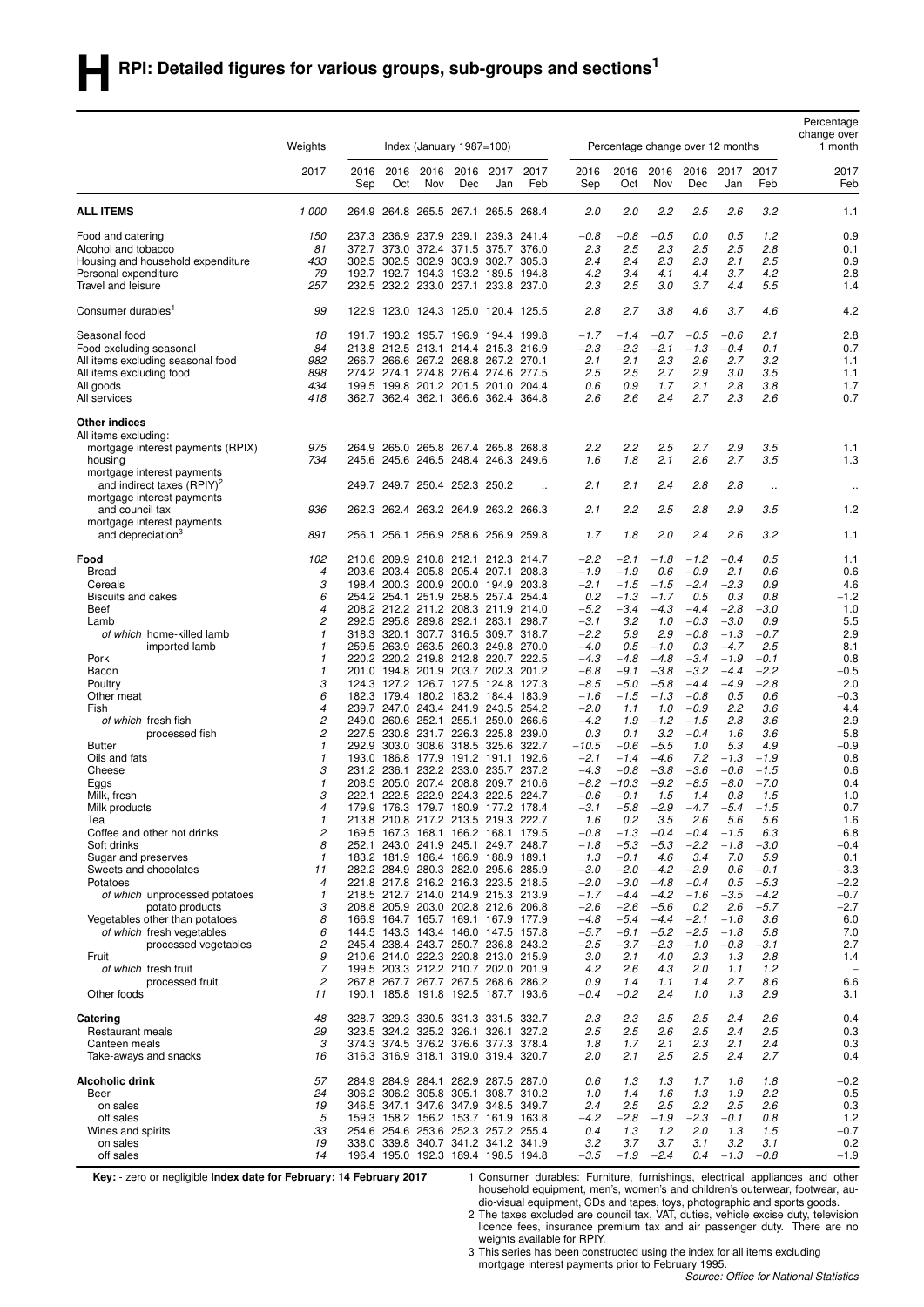continued

|                                                                         |                               |             |                                                                            |                               |                  |                               |             |               |                                  |               |               |               |               | Percentage<br>change over |
|-------------------------------------------------------------------------|-------------------------------|-------------|----------------------------------------------------------------------------|-------------------------------|------------------|-------------------------------|-------------|---------------|----------------------------------|---------------|---------------|---------------|---------------|---------------------------|
|                                                                         | Weights                       |             |                                                                            | Index (January $1987 = 100$ ) |                  |                               |             |               | Percentage change over 12 months |               |               |               |               | 1 month                   |
|                                                                         | 2017                          | 2016<br>Sep | 2016<br>Oct                                                                | Nov                           | 2016 2016<br>Dec | 2017<br>Jan                   | 2017<br>Feb | 2016<br>Sep   | 2016<br>Oct                      | 2016<br>Nov   | 2016<br>Dec   | 2017<br>Jan   | 2017<br>Feb   | 2017<br>Feb               |
| Tobacco                                                                 | 24                            |             | 662.7 663.9 664.9 665.8 666.0 670.6                                        |                               |                  |                               |             | 6.0           | 5.2                              | 4.5           | 4.7           | 4.7           | 5.1           | 0.7                       |
| Cigarettes                                                              | 20                            |             | 684.3 685.3 687.2 687.8 688.5 692.4                                        |                               |                  |                               |             | 5.9           | 5.1                              | 4.6           | 4.8           | 4.8           | 5.1           | 0.6                       |
| Other tobacco                                                           | $\overline{4}$                |             | 491.1 492.5                                                                |                               |                  | 490.3 492.0 490.3 496.8       |             | 6.6           | 6.0                              | 4.3           | 4.4           | 3.9           | 5.1           | 1.3                       |
| Housing                                                                 | 266                           | 366.1       |                                                                            |                               |                  | 365.2 365.2 365.6 366.1 367.5 |             | 3.3           | 2.8                              | 2.5           | 2.4           | 2.3           | 2.6           | 0.4                       |
| Rent<br>Mortgage interest payments                                      | 84<br>25                      | 362.1       | 235.1 228.5 226.5 225.6 225.2 225.1                                        |                               |                  | 362.5 363.0 363.5 364.8 365.1 |             | 1.4<br>$-2.7$ | 1.3<br>$-5.1$                    | 1.2<br>$-6.0$ | 1.3<br>$-6.0$ | 1.5<br>$-6.2$ | 1.4<br>$-6.2$ | 0.1                       |
| Depreciation (Jan 1995 = 100)                                           | 84                            |             | 371.1 371.3 372.1 372.8 373.2 377.1                                        |                               |                  |                               |             | 8.1           | 7.5                              | 7.0           | 6.6           | 6.3           | 7.1           | 1.0                       |
| Council tax and rates                                                   | 39                            |             | 337.1 337.1 337.1 337.1 337.1 337.1                                        |                               |                  |                               |             | 2.8           | 2.8                              | 2.8           | 2.8           | 2.8           | 2.8           | $\overline{\phantom{a}}$  |
| Water and other charges                                                 | 13                            |             | 501.9 501.9 501.9 501.9 501.9 501.9                                        |                               |                  |                               |             | 1.4           | 1.4                              | 1.4           | 1.4           | 1.4           | 1.4           | $\overline{\phantom{0}}$  |
| Repairs and maintenance charges<br>Do-it-yourself materials             | 9<br>6                        |             | 370.7 371.5 371.6 371.6 372.3 372.6<br>225.4 223.0 218.8 223.3 224.3 224.6 |                               |                  |                               |             | 1.0<br>1.3    | 0.9<br>0.3                       | 0.9<br>$-2.7$ | 0.8<br>$-0.9$ | 0.9<br>$-0.8$ | 0.9<br>$-0.7$ | 0.1<br>0.1                |
| Dwelling insurance and ground rent                                      | 6                             |             | 366.3 369.0 373.3 372.7 371.9 377.3                                        |                               |                  |                               |             | 7.8           | 8.5                              | 7.7           | 7.4           | 5.2           | 6.5           | 1.5                       |
| <b>Fuel and light</b>                                                   | 38                            |             | 322.4 324.9 324.2 325.8 326.4 326.2                                        |                               |                  |                               |             | $-1.8$        | $-1.1$                           | $-1.2$        | $-0.4$        | 0.0           | 0.5           | $-0.1$                    |
| Coal and solid fuels                                                    | $\mathbf{1}$                  |             | 317.2 322.8 325.1 327.1 327.7 329.2                                        |                               |                  |                               |             | $-0.4$        | 0.1                              | 0.6           | 1.2           | 1.5           | 1.9           | 0.5                       |
| Electricity                                                             | 19                            |             | 301.3 301.3 301.3 301.3 301.3 301.3                                        |                               |                  |                               |             | $-0.2$        | $-0.2$                           | $-0.2$        | $-0.2$        | $-0.2$        | $-0.2$        | $\overline{\phantom{0}}$  |
| Gas                                                                     | 16                            |             | 353.5 353.5 353.5 353.5 351.4 351.4                                        |                               |                  |                               |             | $-4.7$        | $-4.7$                           | $-4.7$        | $-4.7$        | $-5.3$        | $-4.6$        |                           |
| Oil and other fuels                                                     | 2                             |             | 318.8 357.5 344.7 371.2 393.2 388.5                                        |                               |                  |                               |             | 2.5           | 15.0                             | 14.0          | 31.2          | 49.4          | 52.9          | $-1.2$                    |
| Household goods                                                         | 65                            |             | 200.5 200.9 202.4 205.9 199.1 206.1                                        |                               |                  |                               |             | $-0.0$        | 1.5                              | 2.7           | 2.8           | 2.2           | 3.2           | 3.5                       |
| Furniture<br>Furnishings                                                | 26<br>10                      |             | 249.8 246.9 251.8 260.3 242.9 255.4<br>230.0 231.8 233.4 236.4 229.5 235.8 |                               |                  |                               |             | $-0.2$<br>2.8 | 2.7<br>4.1                       | 4.4<br>4.1    | 5.3<br>4.8    | 2.6<br>4.6    | 3.4<br>4.8    | 5.1<br>2.7                |
| Electrical appliances                                                   | 6                             | 72.2        | 73.9                                                                       | 72.0                          | 73.0             | 73.4                          | 75.5        | $-0.8$        | $-0.1$                           | $-0.3$        | 0.7           | 1.9           | 2.0           | 2.9                       |
| Other household equipment                                               | $\overline{4}$                |             | 196.3 196.7 196.6 196.2 195.0 201.6                                        |                               |                  |                               |             | $-0.5$        | $-1.3$                           | $-1.1$        | $-1.9$        | $-0.2$        | 1.9           | 3.4                       |
| Household consumables                                                   | 11                            |             | 206.0 209.0 210.3 208.6 209.6 212.7                                        |                               |                  |                               |             | $-1.8$        | $-0.3$                           | 2.2           | $-0.6$        | 1.4           | 2.0           | 1.5                       |
| Pet care                                                                | 8                             |             | 234.6 235.8 236.3 239.5 235.6 240.7                                        |                               |                  |                               |             | 0.6           | $-0.1$                           | 1.0           | 1.8           | 0.9           | 3.8           | 2.2                       |
| <b>Household services</b>                                               | 64                            |             | 273.8 274.8 275.4 275.3 274.7 276.7                                        |                               |                  |                               |             | 3.9           | 3.5                              | 3.1           | 2.7           | 2.6           | 2.9           | 0.7                       |
| Postage                                                                 | $\mathbf{1}$<br>26            |             | 403.2 403.2 403.2 403.2 403.2 403.2<br>105.4 105.4 105.8 105.4 105.0 106.6 |                               |                  |                               |             | 1.5<br>4.0    | 1.5<br>3.5                       | 1.5<br>3.1    | 1.5<br>2.0    | 1.5<br>2.1    | 1.5<br>3.0    | 1.5                       |
| Telephones, telemessages, etc<br>Domestic services                      | 15                            |             | 392.7 393.6 394.1                                                          |                               |                  | 395.2 396.2 397.4             |             | 3.0           | 3.2                              | 3.0           | 2.9           | 3.0           | 3.0           | 0.3                       |
| Fees and subscriptions                                                  | 22                            |             | 462.5 466.3 467.0 467.4 466.2 466.7                                        |                               |                  |                               |             | 4.3           | 3.8                              | 3.3           | 3.3           | 2.9           | 2.7           | 0.1                       |
| <b>Clothing and footwear</b>                                            | 41                            |             | 151.9 152.3 154.3 152.8 146.7 154.0                                        |                               |                  |                               |             | 7.1           | 5.4                              | 6.7           | 7.2           | 6.0           | 6.7           | 5.0                       |
| Men's outerwear                                                         | 8                             |             | 159.3 160.3 162.4 162.0 155.7 162.6                                        |                               |                  |                               |             | 6.7           | 4.8                              | 6.8           | 6.9           | 5.1           | 7.4           | 4.4                       |
| Women's outerwear                                                       | 15                            |             | 118.7 118.2 120.4 118.1 111.9 121.3                                        |                               |                  |                               |             | 9.6           | 7.0                              | 9.0           | 9.4           | 9.3           | 9.9           | 8.4                       |
| Children's outerwear<br>Other clothing                                  | 5<br>5                        |             | 151.7 154.9 157.8 157.8 151.6 155.3<br>211.6 211.7 213.9 214.4 211.2 214.3 |                               |                  |                               |             | 7.9<br>4.0    | 6.0<br>2.6                       | 6.8<br>4.0    | 8.5<br>4.4    | 5.6<br>4.0    | 6.4<br>3.6    | 2.4<br>1.5                |
| Footwear                                                                | 8                             |             | 144.5 144.8 145.4 143.5 139.3 142.8                                        |                               |                  |                               |             | 4.6           | 4.7                              | 4.8           | 4.5           | 2.3           | 2.1           | 2.5                       |
| Personal goods and services                                             | 38                            |             | 273.4 272.6 273.3 273.1 273.8 275.2                                        |                               |                  |                               |             | 1.4           | 1.6                              | 1.7           | 1.9           | 1.4           | 1.7           | 0.5                       |
| Personal articles                                                       | 9                             |             | 191.6 189.5 191.7 191.4 189.8 195.7                                        |                               |                  |                               |             | 1.5           | 1.4                              | 1.8           | 1.2           | 1.8           | 2.8           | 3.1                       |
| Chemists goods                                                          | 15                            |             | 220.6 222.5 221.7 221.2 222.5 221.0                                        |                               |                  |                               |             | $-0.7$        | 0.0                              | $-0.2$        | 0.8           | 0.0           | 0.2           | $-0.7$                    |
| Personal services                                                       | 14                            |             | 498.9 495.1 496.0 496.5 500.5 501.3                                        |                               |                  |                               |             | 3.3           | 3.3                              | 3.3           | 3.3           | 2.6           | 2.7           | 0.2                       |
| <b>Motoring expenditure</b>                                             | 123                           |             | 233.6 234.6 238.3 237.9 241.0 244.1                                        |                               |                  |                               |             | 3.4           | 3.8                              | 4.8           | 5.2           | 7.2           | 8.7           | 1.3                       |
| Purchase of motor vehicles                                              | 46                            | 90.7        | 90.8                                                                       |                               | 91.2 91.2        | 92.3                          | 92.9        | $-2.1$        | $-1.9$                           | $-2.4$        | $-2.4$        | $-1.5$        | $-0.1$        | 0.7                       |
| Maintenance of motor vehicles<br>Petrol and oil                         | 16<br>37                      |             | 416.1 417.0 418.5 419.2 419.4 419.5<br>325.4 328.3 340.6 334.9 345.8 351.7 |                               |                  |                               |             | 1.7<br>1.5    | 1.8<br>3.2                       | 2.1<br>8.5    | 2.1<br>9.4    | 1.9<br>16.2   | 1.8<br>19.4   | 1.7                       |
| Vehicle tax and insurance                                               | 24                            |             | 683.6 685.6 694.4 705.0 701.1 721.4                                        |                               |                  |                               |             | 18.2          | 17.1                             | 14.9          | 15.8          | 14.5          | 15.6          | 2.9                       |
| Fares and other travel costs                                            | 26                            |             | 376.2 364.6 346.5 407.8 345.0 357.0                                        |                               |                  |                               |             | 0.3           | 2.1                              | 1.0           | 4.3           | 1.6           | 3.1           | 3.5                       |
| Rail fares                                                              | 6                             |             | 385.6 383.9 384.4 387.2 393.2 394.2                                        |                               |                  |                               |             | 0.4           | 0.2                              | 0.4           | 1.1           | 2.3           | 2.0           | 0.3                       |
| Bus and coach fares                                                     | 3                             |             | 409.0 411.1 416.1 429.3 440.6 460.2                                        |                               |                  |                               |             | 3.5           | 5.2                              | 5.7           | 5.6           | 10.2          | 15.9          | 4.4                       |
| Other travel costs                                                      | 17                            |             | 339.2 323.3 297.4 379.8 289.1 302.0                                        |                               |                  |                               |             | $-0.6$        | 2.0                              | 0.4           | 4.6           | $-0.3$        | 1.1           | 4.5                       |
| Leisure goods                                                           | 29                            | 86.4        | 86.8                                                                       | 87.6                          | 87.3             | 87.0                          | 89.1        | 0.7           | 0.1                              | 1.5           | 1.4           | 2.2           | 3.7           | 2.4                       |
| Audio-visual equipment<br>CDs and tapes                                 | 6<br>$\overline{\mathcal{L}}$ | 6.8         | 6.9<br>112.9 108.7 110.8 117.1 108.7 112.8                                 | 7.0                           | 6.9              | 6.9                           | 7.2         | $-4.2$<br>4.4 | $-4.2$<br>$-2.2$                 | 0.0<br>$-3.1$ | 0.0<br>2.6    | 1.5<br>0.2    | 4.3           | 4.3                       |
| Toys, photographic and sports goods                                     | 9                             | 86.1        | 86.3                                                                       | 86.4                          | 86.1             | 86.8                          | 87.1        | 1.4           | $-0.3$                           | 0.2           | 0.9           | 2.0           | 1.5<br>2.2    | 3.8<br>0.3                |
| Books and newspapers                                                    | 6                             |             | 380.9 387.8 396.4 391.4 391.4 402.1                                        |                               |                  |                               |             | 3.6           | 4.1                              | 6.3           | 4.4           | 5.6           | 7.2           | 2.7                       |
| Gardening products                                                      | 6                             |             | 175.2 175.7 175.1 176.1 175.2 180.2                                        |                               |                  |                               |             | 0.7           | 2.3                              | 2.1           | 1.1           | 2.3           | 2.3           | 2.9                       |
| Leisure services                                                        | 79                            |             | 382.3 382.0 382.6 382.9 381.3 382.9                                        |                               |                  |                               |             | 2.0           | 1.7                              | 1.7           | 1.9           | 2.0           | 2.2           | 0.4                       |
| Television licences and rentals                                         | 12                            |             | 205.8 205.8 205.8 205.8 206.6 206.6                                        |                               |                  |                               |             | 2.3           | 2.3                              | 2.3           | 2.3           | 2.7           | 2.7           |                           |
| Entertainment and other recreation<br>Foreign holidays (Jan 1993 = 100) | 16<br>40                      |             | 557.7 561.5 561.7 561.2 547.8 551.8<br>238.8 238.2 239.0 239.4 240.1 240.4 |                               |                  |                               |             | 4.6<br>$-0.7$ | 5.1<br>$-1.2$                    | 4.7<br>$-0.9$ | 4.9<br>$-0.8$ | 4.6<br>$-0.6$ | 4.6<br>$-0.4$ | 0.7<br>0.1                |
| UK holidays (Jan 1994 = 100)                                            | 11                            |             | 241.2 239.6 239.4 239.5 237.7 240.9                                        |                               |                  |                               |             | 7.5           | 6.7                              | 6.2           | 7.4           | 7.5           | 7.6           | 1.3                       |
|                                                                         |                               |             |                                                                            |                               |                  |                               |             |               |                                  |               |               |               |               |                           |

**Key:** - zero or negligible

1 In accordance with the Statistics and Registration Service Act 2007, the Retail Prices Index, and its derivatives have been assessed against the Code of Practice for Official Statistics and found not to meet the required standards for designation as National Statistics. A full report can be found at http://www.statisticsauthority.gov.uk